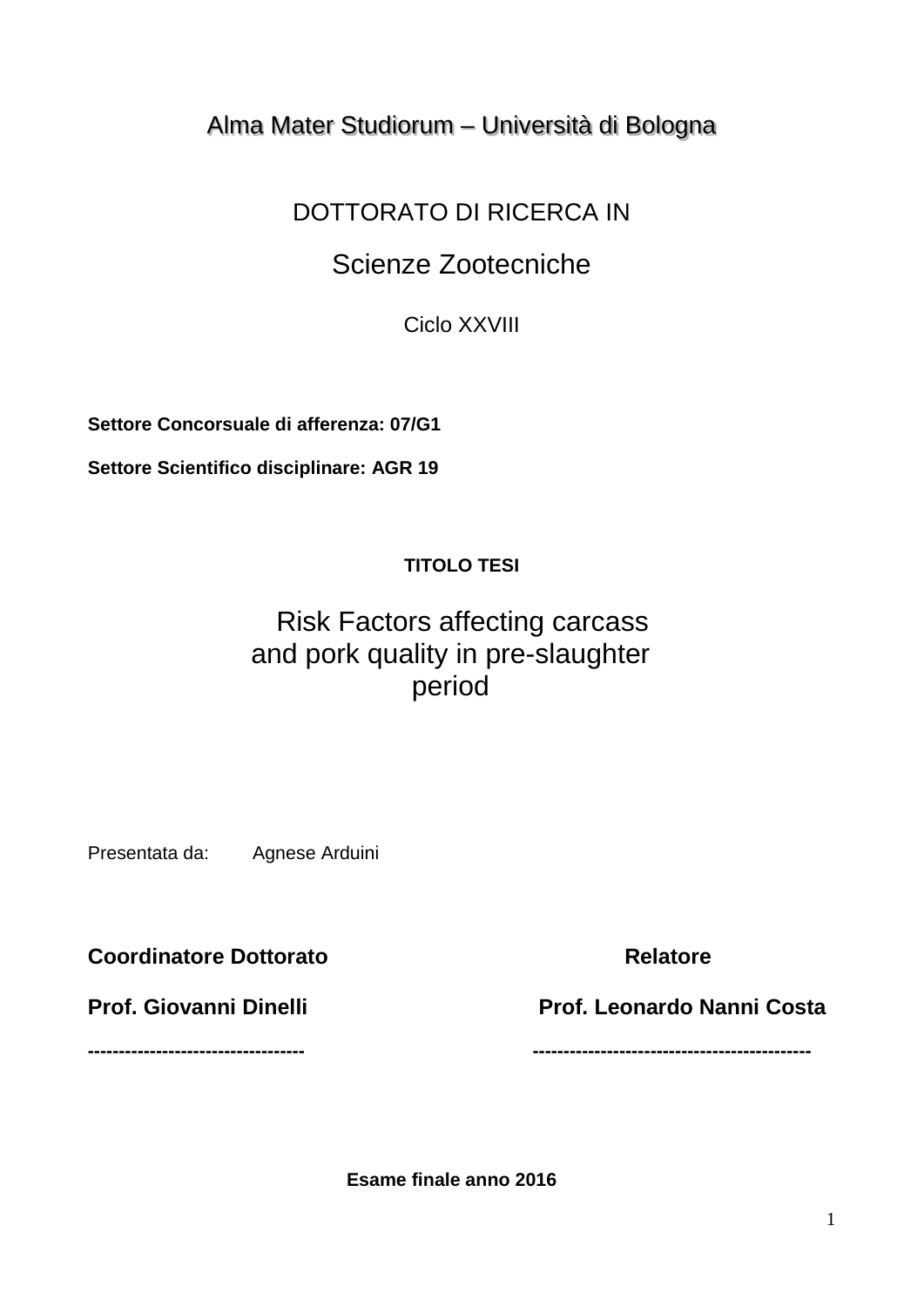#### **Summary**

Skin damage and meat quality are today very important issues for the whole pig industry as well as animal welfare too. These contents have infact a ethical and, above all, important economical implications.

Several studies have just shown that pre-slaughter phases are very critical for the animal welfare and consequently for final meat quality traits.

In a very specilized country as Italy in heavy pig rearing for DPO productions, which are the most famous and eaten for their high quality, is foundamental to limit carcass and meat defects.

To better investigate the real impact of pre-slaughter period and its entity on carcass apperance and meat quality, a Risk Assessment approach was applied in this phase to have a widely idea of which are the potential causes of damage and worsening of carcass and meat and in which moment they occour.

Risk Assessment (RA) consisted in the observation of the potential causes of carcass lesions occurred during unloading at the slaughterhouse and during driving of animals to the stunning point. A total of 1680 Italian heavy pigs were examinated and frequency of pigs'behaviour was recorded and related to carcass damage on, ham, loin and shoulder/head. The operators'handling was recorded too. It was found that, the main potential cause of damage was the use of driving devices by operators.

The effect of pre-slaughter stress was also evaluated on some quality traits of pork. Twenty-eight pigs of three different breed (Italian large White, Italian Duroc and Pietrain) were subjected to two different handling manner (rough and genlty) before stunning and the level of lactate, pro-, macro- and total glycogen were evaluated in *longissimus dorsi* and *semimembranosus muscles.*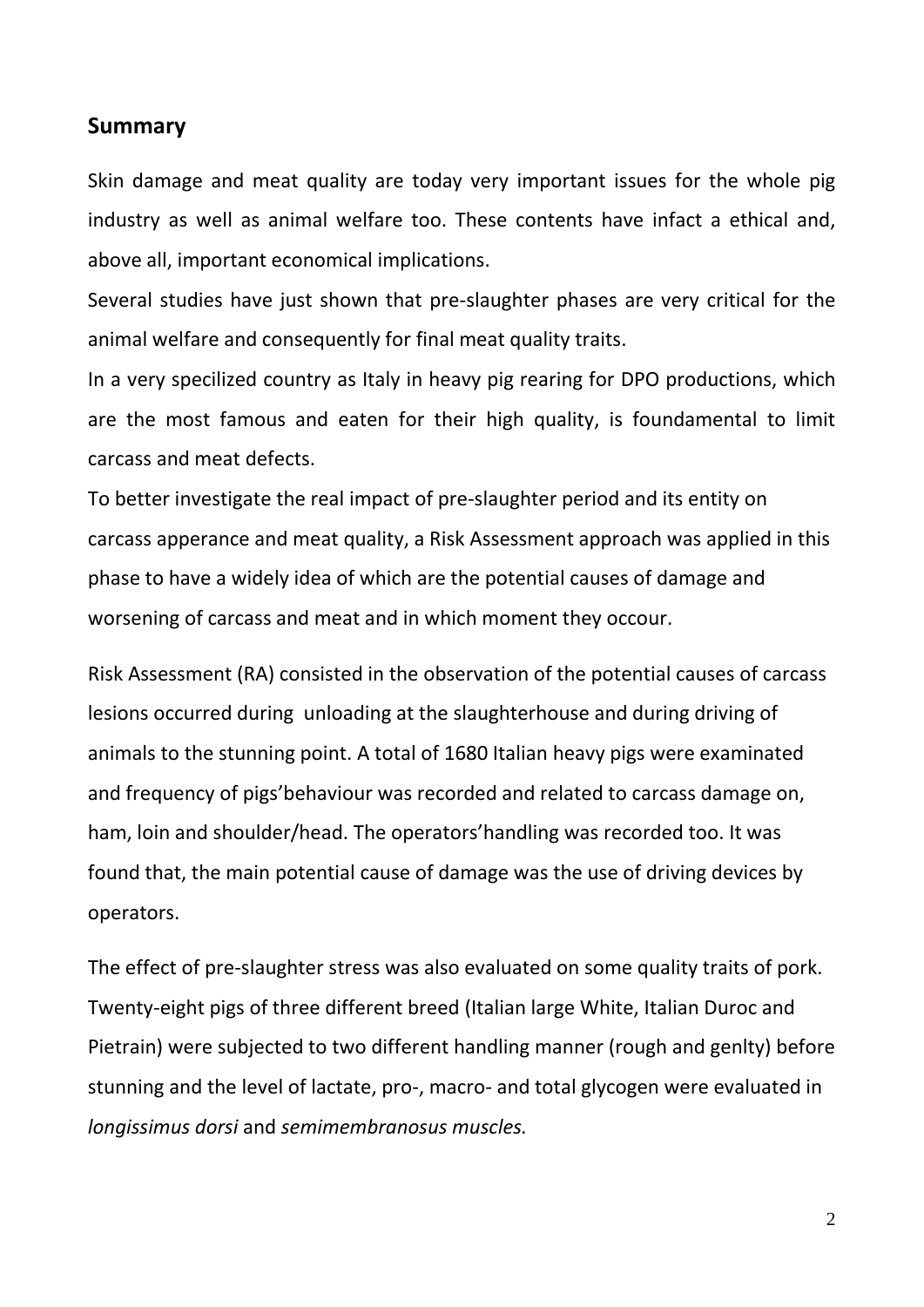Pigs rough handled before death showed the tendency to presents muscles with lower level of pro-, macro- and total glycogen and higher level of lactate, with little differences among breeds within the parameters. These results indicate that the type of pre-slaughter handling and stress can potentially adversely affects meat quality and animal welfare.

Before the arrival at the abattoir, transport is well known to be another very stressful event for pigs which influence skin damage score and meat quality. In this work data from 3.650 heavy pig batches were collected to identify the relationship between the transport and ham aesthetical and technological defects that make them being rejected from DPO Parma Consortium. The effect of journey duration and season were related to the incidence of haematomas, lacerations, microhaemorrhages and veinig defects.

The results shown that short (<37 km) or long (>170 km) travel distances may have adeverse effects on the incidence of defects on fresh hams together the season of transport, where Autumn and Spingtime were found to be the seasons with highest incidence of ham defects.

This thesis confirms how ante-mortem handling is a very important factor not only for the welfare of pigs but also for the quality of carcass, and raw hams and for the final meat quality. Risk Assessment could represent a valid tool to monitor preslaughter handling under commercial conditions.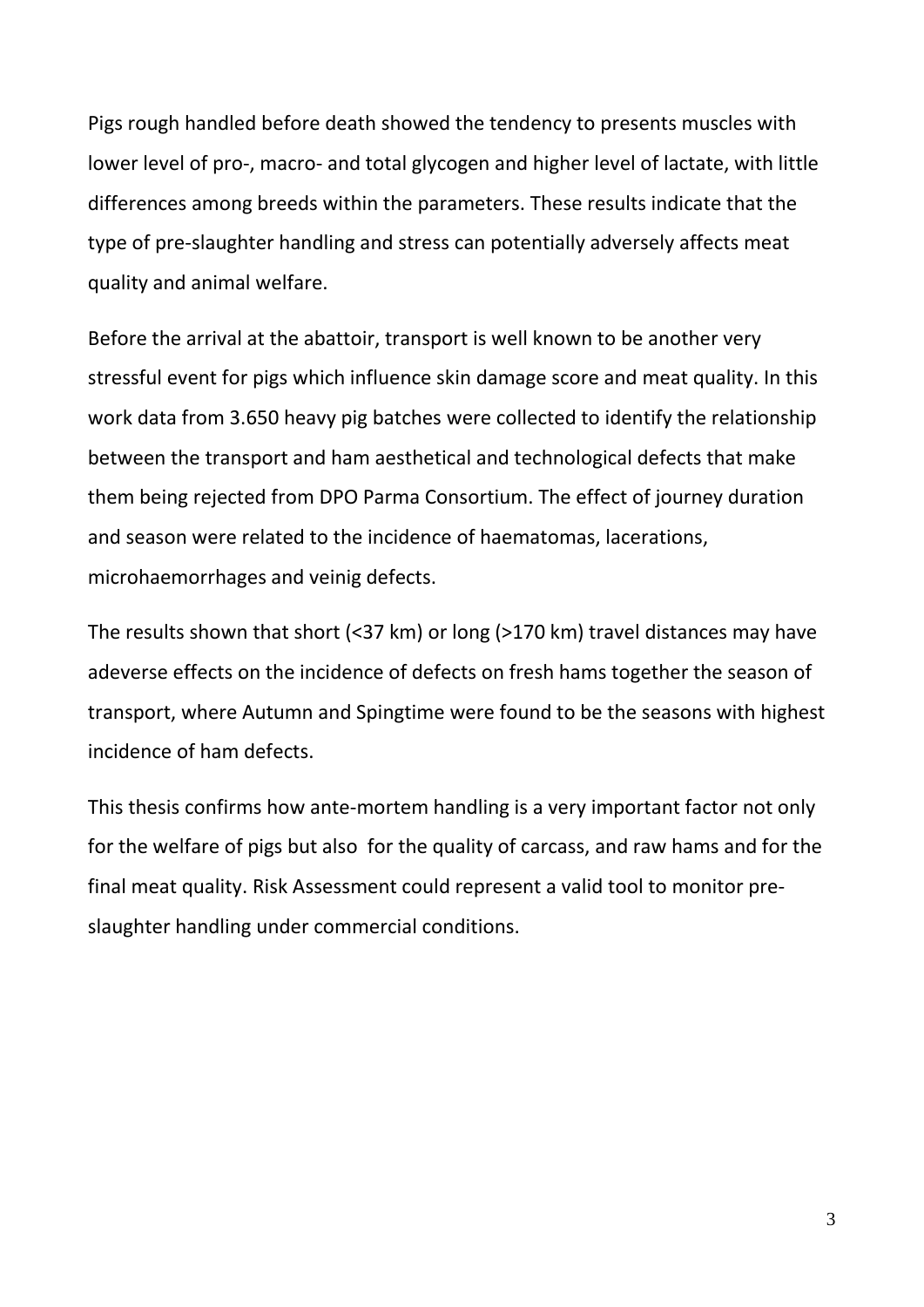# **Table of contents**

|                                                                                       | 25 |
|---------------------------------------------------------------------------------------|----|
|                                                                                       |    |
|                                                                                       |    |
|                                                                                       |    |
|                                                                                       |    |
| <b>CHAPTER 1:</b>                                                                     |    |
| Risk characterization for carcass lesions during the pre-slaughter steps at unloading |    |
|                                                                                       |    |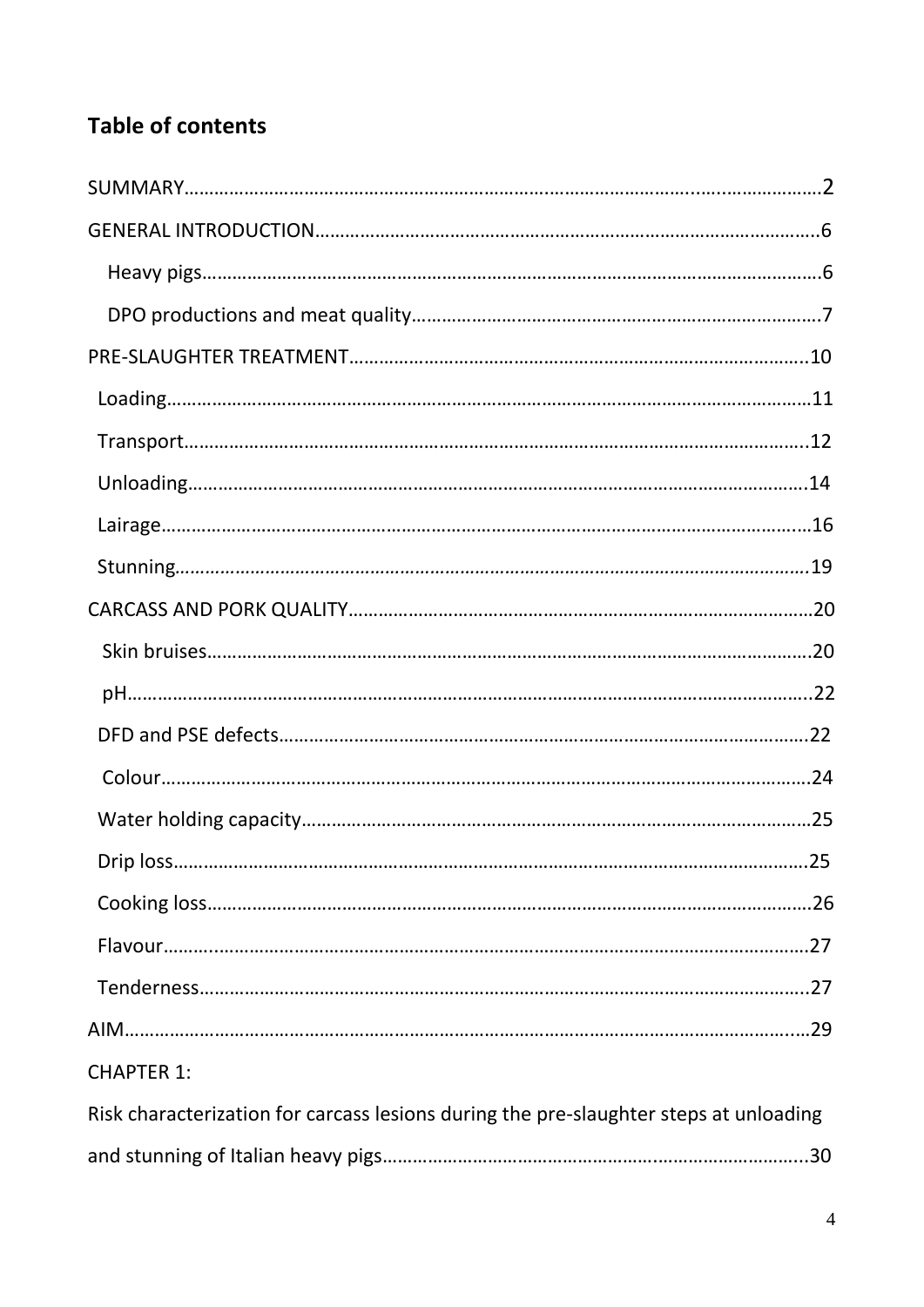CHAPTER 2:

| Effect of transport distance and season on some defects of fresh hams destined for |  |
|------------------------------------------------------------------------------------|--|
| <b>CHAPTER 3:</b>                                                                  |  |
| The effect of the stress immediately prior to stunning in different breed on pro-, |  |
|                                                                                    |  |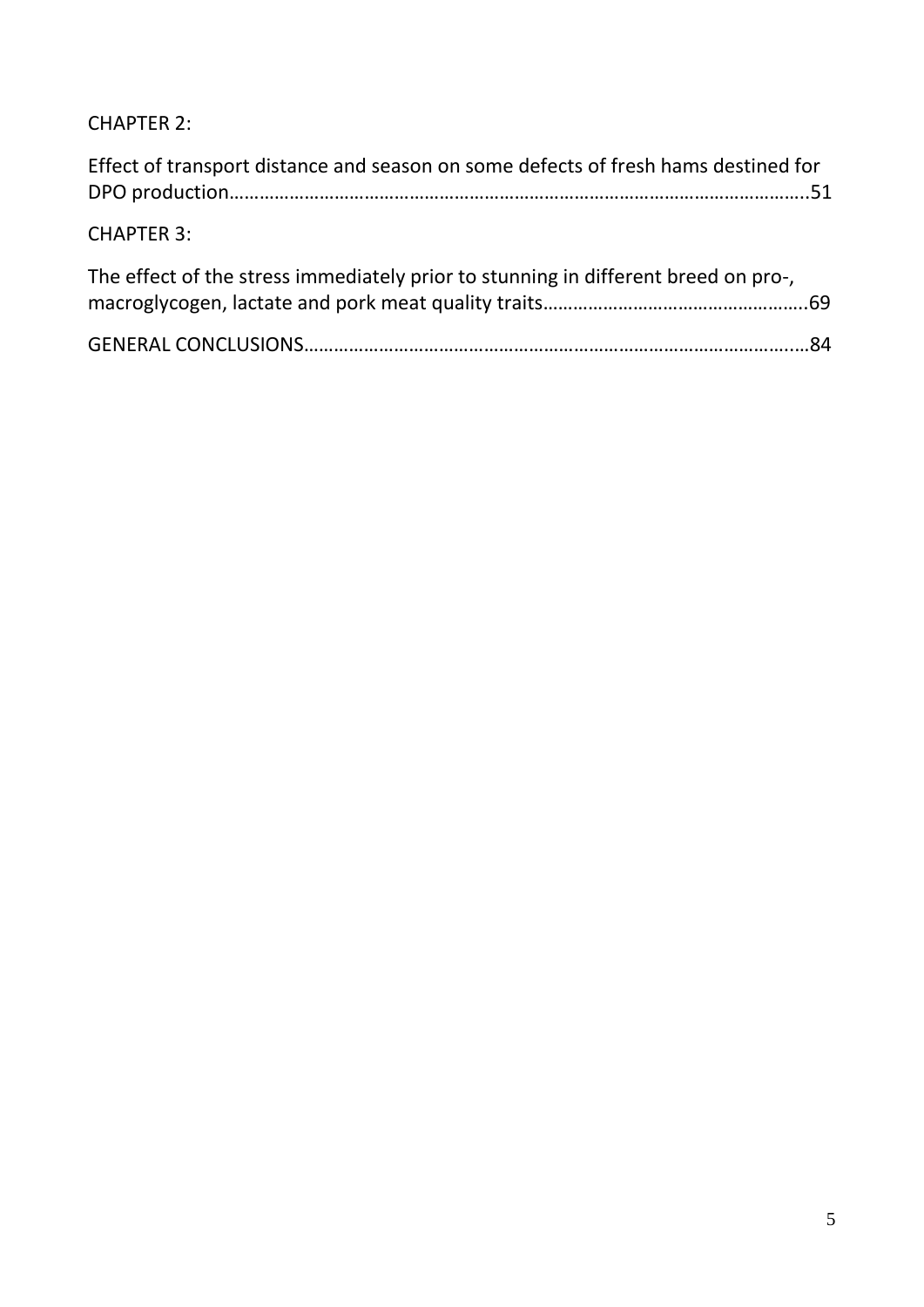#### **General Introduction**

The Italian pig commerce takes a key role in the national livestock and agriculture production. In the food industry, production of fresh pork and sausages accounts alone for 45% of meat industry sales (ISMEA, 2008). The national production is highly focused and specialized on heavy pigs for processing (95% of slaughtering's)

In particular, this type of rearing is aimed at DPO and GPI products representing more than 50% of the total value generated by the farms and about 25% of sales value generated by the meat industry (ISMEA, 2014). Denomination of Protected Origin (DPO) and Geographical Protected Indication (GPI) are brands which protects and enhances the quality of products offering to consumers a guaranteed purchases. This guaranty is assured by the stricted rules included in the respective production disciplinaries, one for each product. DPO and GPI indicates foods whose peculiar characteristics depend essentially from the territorial area in which they are exclusively produced and processed.

Parma and San Daniele hams, the symbol of the Made in Italy food worldwide, derive from this unique and of great quality and cultural value supply chain. The breeding of pigs for DPO supply chains is a large part of the Italian pig production and is concentrated in a fairly small area, where Piemonte, Lombardia, Veneto and Emilia Romagna regions represent the core, with almost 4000 farms corresponding to 89, 25% of the total (Regione Lombardia, 2014).The Italian province with the highest concentration of pigs is Mantova, where for each inhabitant there are on average four pigs.

#### **Heavy pig**

The type of heavy pigs is an Italian characteristic aimed to dry cured ham production, whose preparation requires thighs coming from pigs reared and slaughtered in specific areas and with quality characteristics indicated by the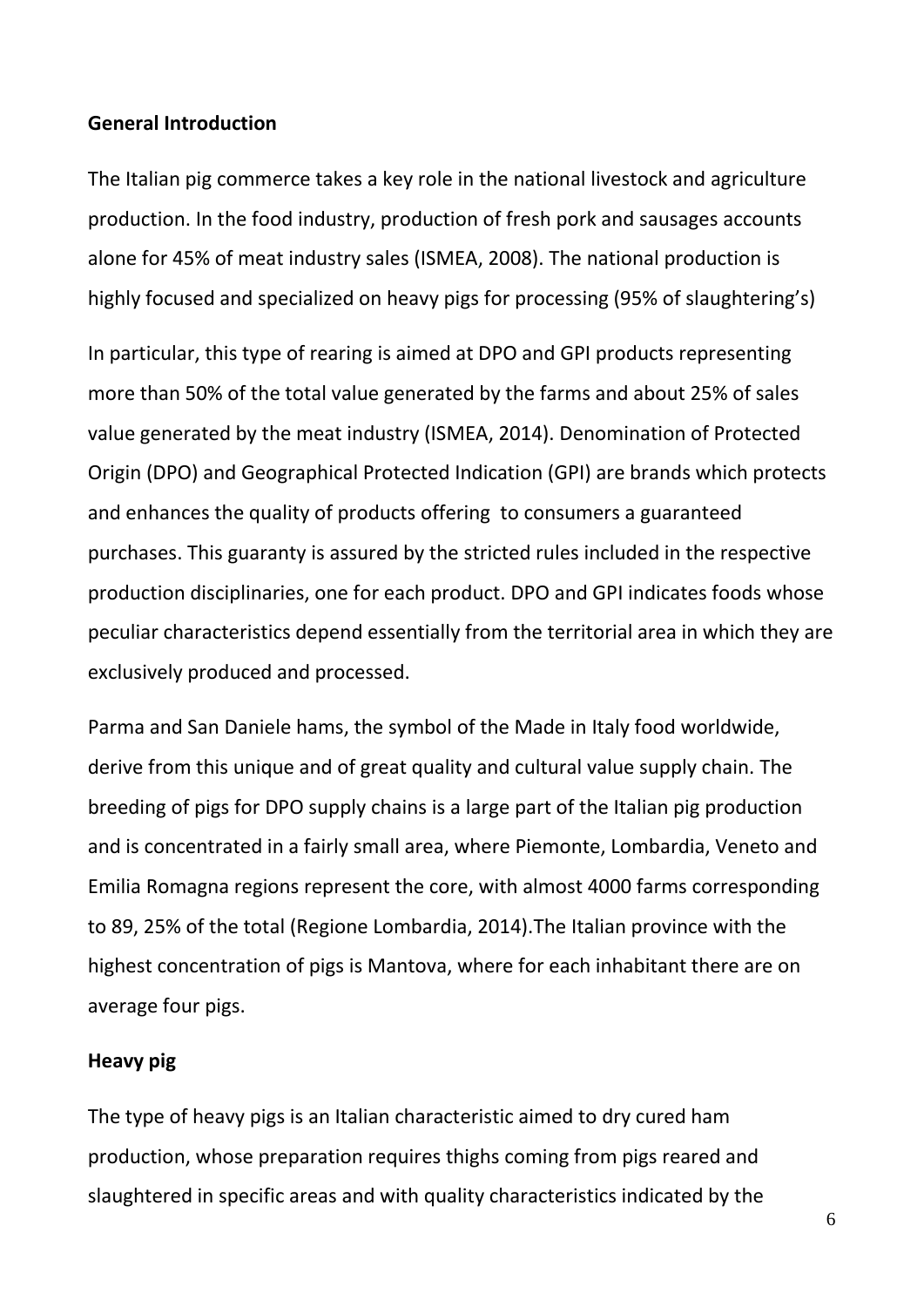production regulations of the different Consortia. Heavy pigs intensively reared accounts for 30-35% of all herds and is concentrated in the Po Valley.

Pig breeds allowed to this production are principally Italian Large White, Italian Landrace and Duroc, as indicated in the Disciplinary of ham Production and other DPO pig products and reported by the Italian Herd Book for heavy pigs.

Heavy pigs are slaughtered at a minimum age of 9 months and an average live weight of 160 kg and more (Parma Ham Disciplinary,1992) in order to achieve carcasses with a good degree of marbling, large thighs with characteristics suitable for the processing and transformation into dry-cured ham or other meat products.

The processing industry requires fresh cuts characterized by a narrow range of weight and subcutaneous fat contents and with a high level of intramuscular fat to improve uniformity and quality of the end products (Piao et al., 2004).

Ham, especially DPO, is the product with highest commercial value of the Italian food industry and for this reason the thighs represent 55% of the commercial value of the heavy pig carcass, even though they represent only 18-20% of carcass total weight (Pastrello, 2011, Russo, 1990, Chizzolini et al., 1995).

#### **DPO productions and meat quality**

Parma ham is the Italian DPO product best known in the world and represents, alone, 90% of Italian DPO market with a production of almost 9 million hams branded in 2014.

The raw material, i.e. fresh legs, comes from heavy pigs reared in a limited area, in accordance with the Regulations of Parma Ham Consortium. Factors as genetic type, sex, breeding, feeding and slaughter live weight allowed for such production are clearly reported in the Regulations to get a product with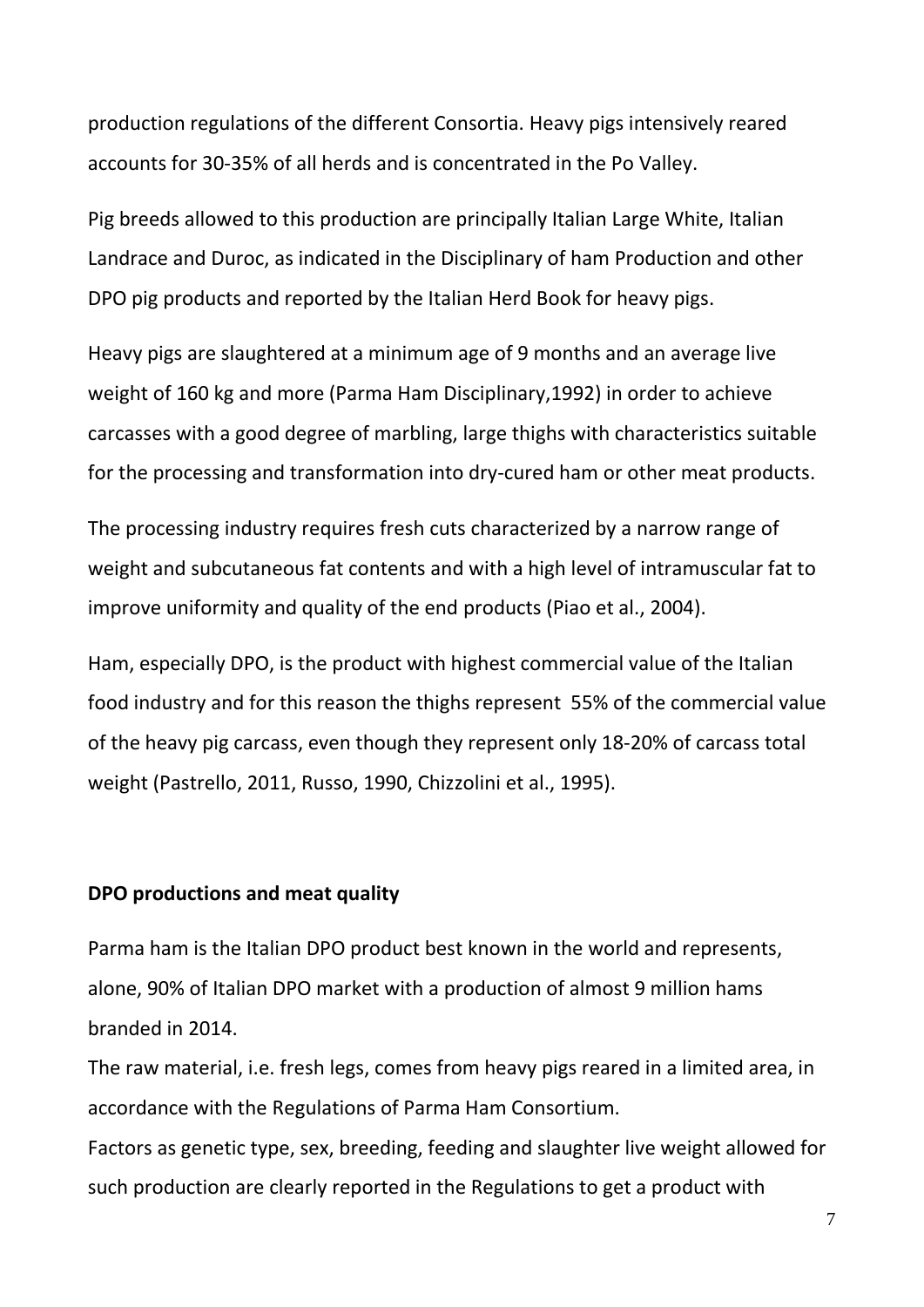specific properties and a meat suitable for processing and transformation (Regione Lombardia, 2014).

All these aspects together with farming technologies and pre-slaughter treatment strongly influence the quality of the meat and the characteristics of the thighs (Rosenvold and Andersen, 2003).

The genetic type influences the chemical, technological and sensory properties of meat and derived products (Moretti et al., 2009). Over the years, the selection of breeds and hybrids destined to processing industries lead to a type of heavy pig which presents evident differences with the pigs slaughtered at 90-110 Kg live weight. Italian genetic breeding for the heavy pig is focused on high processing suitability and a fat covered thighs for seasoning, while around the world pigs are selected and characterized for the high percentage of lean cuts.

Sex and live weight affect both the characteristics of the carcass and meat: castrated females and males show heavier slaughter weight than intere females (Latorre et al., 2003, 2004) with an increase in carcass yield. Moreover in castrated females increases the fatness of primal cuts (loin+shoulder+ham) facilitating the drying and ripening process of the meat (Candek-Potokar et al., 2002) and improving the quality of dry-cured products for aroma and flavor (Ruiz-Carrascal et al., 2000; Banòn et al., 2003). Sex could influence other meat characteristics as reported by Candek-Potokar et al., 2002 who observed that hams from females had firmer texture than hams for castrated males and by Nold et al.( 1999) and Latorre et al. (2003) who highlighted that barrows have lighter and more red colour compared with gilts and boars are leaner than barrows and gilts for the lower rate of intramuscular fat (Latorre et al., 2003). Differences in marbling between gilts and barrows were found by other authors (Furman et al., 2007).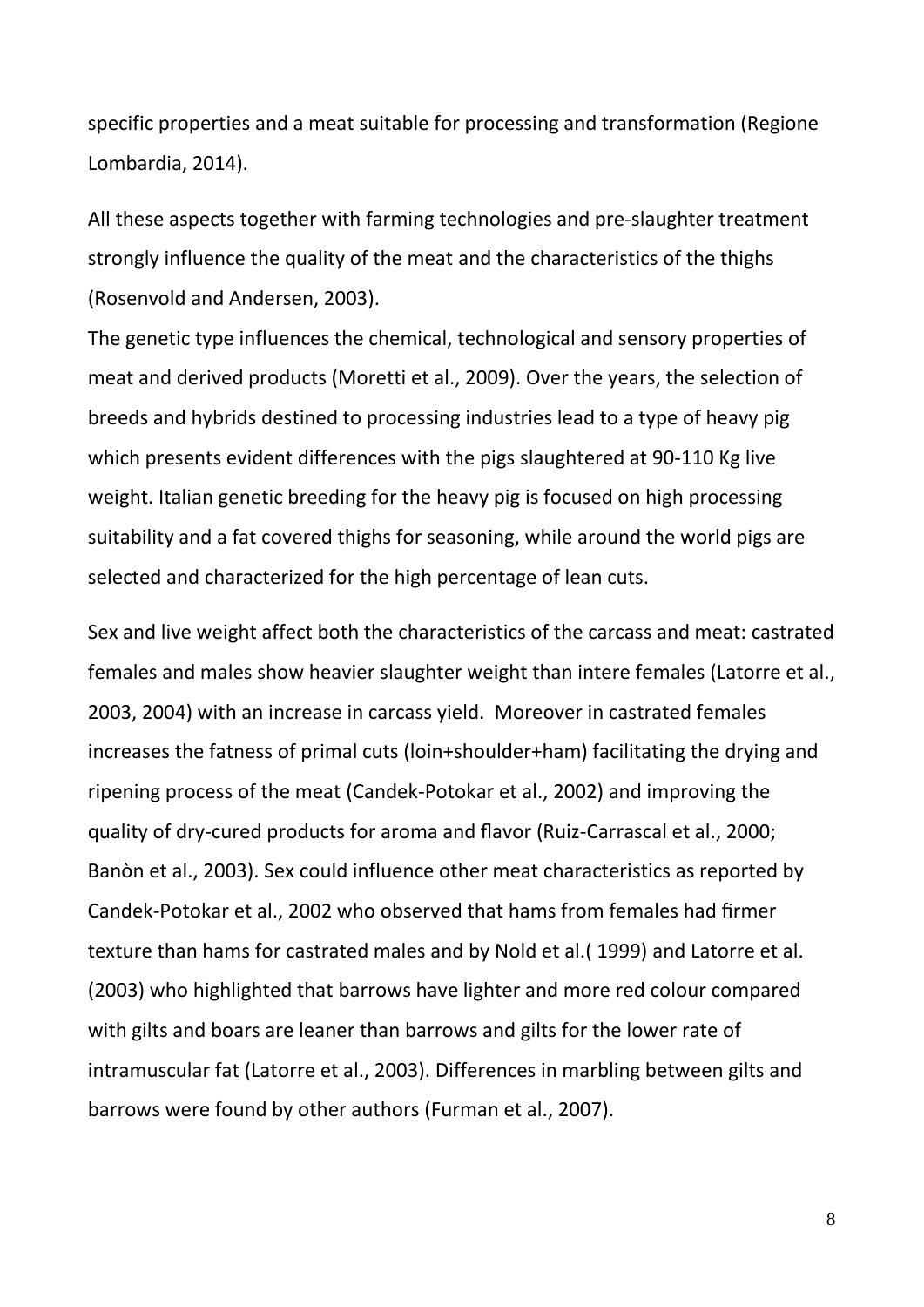The effects of sex and market weight on meat quality was demonstrated including also pH, drip loss,cooking loss, share force, juiceness and overall taste as underlined by Piao et al. (2004).

A recent study shows how the different rearing technologies are able to influence the chemical and sensory characteristics of pork (Bonneau and Lebret 2010). The space available to animals and the presence of straw bedding can lead to an increase in intramuscular fat with a positive effect on the flavour and juiciness (Lebret, 2008) and a reduction of cooking loss (Mandell et al., 2006, Matthews at al., 2001). In addition, the outdoor rearing system seems to influence the characteristics of carcass and intramuscular fat in meat, in relation to the climatic conditions (Edwards et al., 2005).

Feeding composition in protein, fatty acids and minerals content including integration in vitamins and antioxidants influence greatly the quality of the meat and derived products (Corino et al., 1999; Dugan et al., 2004; Rossi et al., 2010). Fatty acid composition influences several aspects of meat quality, including tissue firmness, shelf life and eating quality, particularly flavour (Teye et al. 2006, [Isabel et](http://www.sciencedirect.com/science/article/pii/S0309174005004110#bib20)  [al., 2003,](http://www.sciencedirect.com/science/article/pii/S0309174005004110#bib20) [Wood et al., 2003\)](http://www.sciencedirect.com/science/article/pii/S0309174005004110#bib41). Intramuscular fat content can be increased by feeding pigs protein/lysine-deficient diets in the growing or finishing phases (Teye et al. 2006, [Castell et al., 1994,](http://www.sciencedirect.com/science/article/pii/S0309174005004110#bib7) [Cisneros et al., 1996](http://www.sciencedirect.com/science/article/pii/S0309174005004110#bib8) and [Wood et al., 2004\)](http://www.sciencedirect.com/science/article/pii/S0309174005004110#bib40).

Also the pre-slaughter treatments such as the duration of journey, the density inside the vehicle and the management of the animals from the farm to the slaughterhouse, can affect pig welfare and pork traits. Pre-slaughter handling includes a wide range of different physically and psychologically stressful procedures (Grandin,1997) that could result in alteration of muscles metabolism and consequently in a worsening of meat quality (Muchenje, 2011).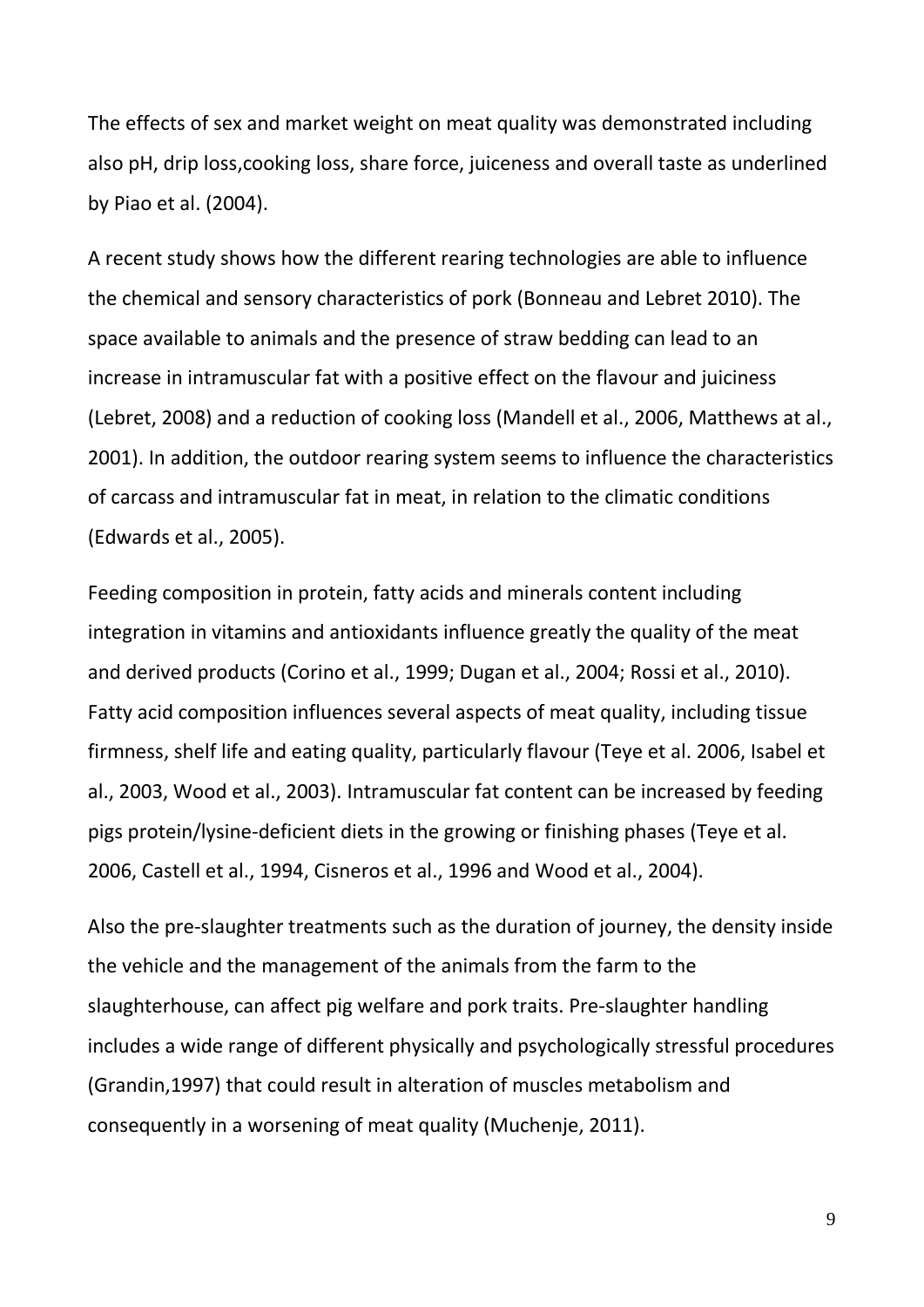#### **Pre-slaughter treatment**

After a rearing period of several months under specific housing conditions, pigs are transported on road from the farm to the slaughterhouse. The handling of animals for slaughter includes the exposition of pigs to novel procedures such as loading, transport, unloading at the abattoir, lairage and driving to the point where they are stunned. The combination of these stressful situations concentrated in a very short period of time may have a large effect on the welfare of pigs. For example, fear reaction can make handling difficult and causes potentially dangerous situation for animals (Driessen et al., 2013). Physical exercise of animals during the loading of the vehicle, the moving from a familiar environment into a novel one, the closed contact with stock people and type of handling have an important impact on animal stress, welfare, and meat quality. The high level of stress reached by pigs before death could increases physiological levels of blood cortisol, lactate, CPK and adrenaline (Troeger 1989; Støier et al. 2001; Hambrecht et al. 2005), heart rate and body temperature (Schaefer et al. 1989; Griot et al. 2000) whose may lead to defects such as PSE (pale, soft, exudative) or DFD (dark, firm, dry) meat (Kauffman et al., 1978). Ante-mortem conditions affects also skin damage score (Faucitano, 2001). All these factors could represent a commercial problem for swine industry for the possible financial losses and as well as an ethical concern because can seriously compromise pigs' welfare too.

In order to ensure the welfare of pigs in pre-slaughter period, reducing stress and consequently increasing meat quality, there is the need to invest in new handling techniques, appropriate facilities (Goettems, 2011) and in training of all operators.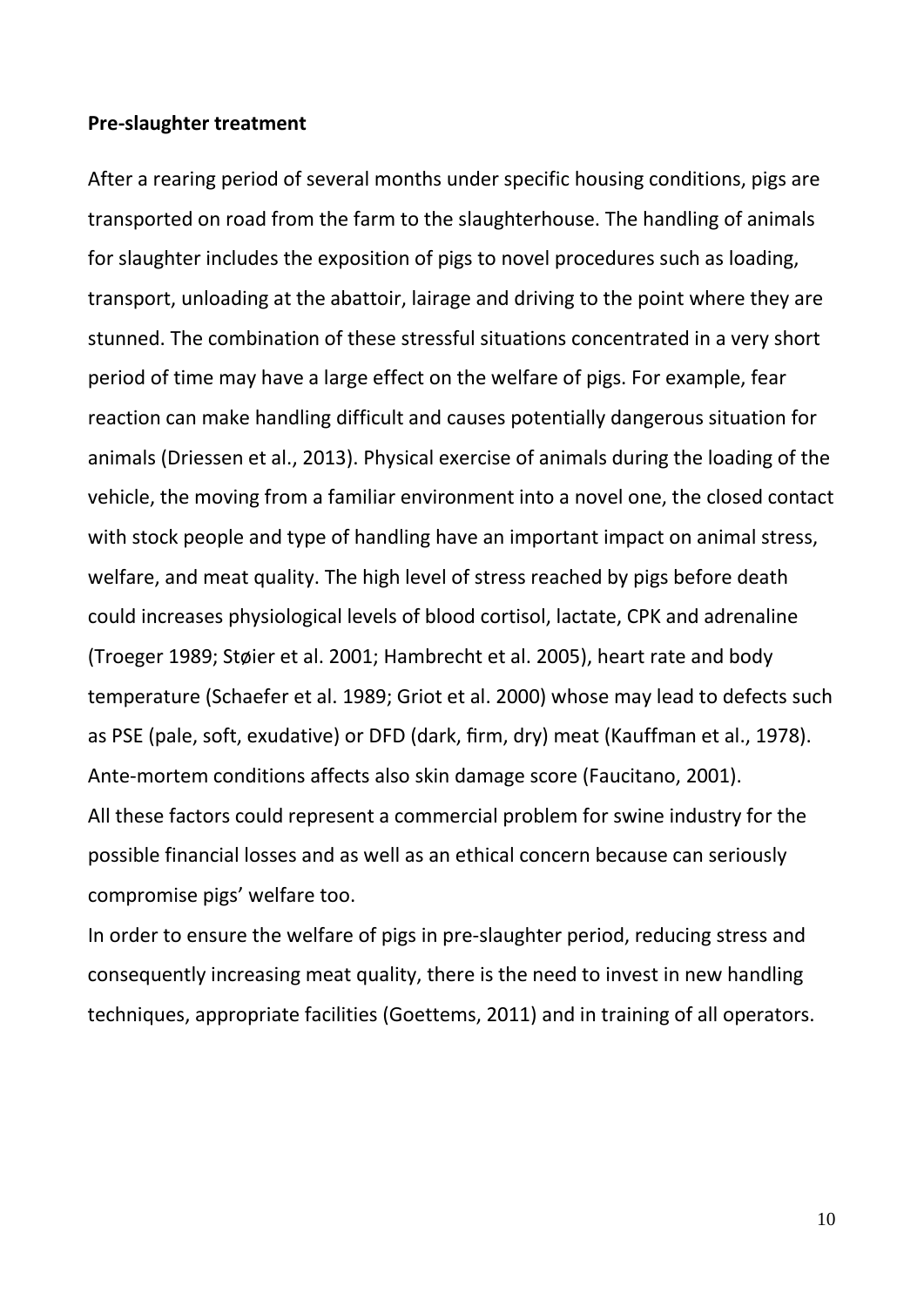#### **Loading**

The transfer from the familiar pen to the interior of the trailer, associated with the physical effort induced by the coercion to walk through sloped ramps, make pigs nervous and more difficult to handle (Driessen 2013, Faucitano 2001). Moving animals in small group sizes (Lewis and McGlone, 2007) and use appropriate devices as solid board (Hemsworth, 2000; Correa et al., 2010) help to better a handling and reduce stress in pigs. Unfortunately, the wrong habit of handling too many animals to the loading ramp of the truck is widely diffused in the conviction to accelerate the loading times but getting the opposite result. Due to the coercion of novelty balk, pigs try to escape or overcrowd to find protection into the group. Animals hesitation induces also stock people to an excessive use of driving tools, especially at the entrance of the loading ramp, to move quickly on pigs. Although a common practice, rough handling should be avoided for its detrimental effects on animal welfare: it amplified stress in pigs due to fear and agitation. Exceeding in using ectrical prods has been related to increased heart rate, higher levels of lactate, incidence of fatigued pigs and resulted in poorer meat quality too (Weschenfelder, 2013). Prods or sticks has been demonstrated contribute to increase skin damage score (Faucitano, 2001) and incidence of PSE pork (Driessen et al., 2013).

The design of loading facilities is another factor that influence animal welfare and meat quality. In order to drive pigs calmly without panic, slips and falls, there is a need that ramps and trailers have no slippery floor. Moreover, ramps' inclination shouldn't be above 30°, avoiding excessive physical effort. A hydraulic lift has been recommended than ramps because it makes the loading operation easier and quicklier, reducing the need to constraint pigs (Driessen et al., 2013). To maintain the order during moving is also better not mixing unfamiliar pigs coming from different pens or batchs . In fact, mixing pigs is often made at loading to fill at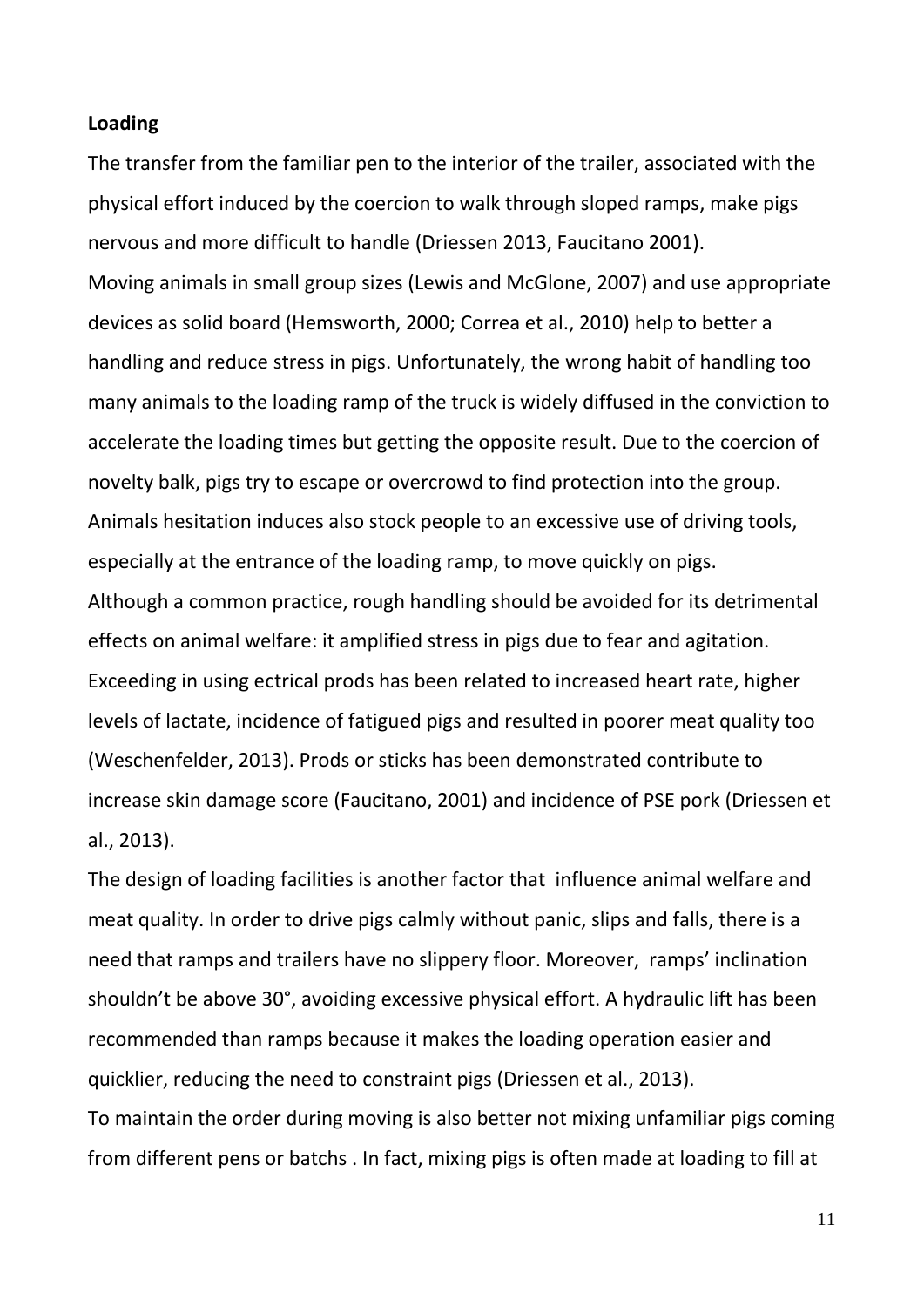maximum capacity the decks of lorry (Faucitano, 2001, Gispert et al., 2000). Mixing pig leads to animal fighting , especially during lairage time, with an increase of stress and skin damage (Aaslyng et al., 2013).

#### **Transport**

The conditions under which slaughter pigs are transported represent a critical point in pre-slaughter period because can seriously affect pigs' welfare as well as carcass damage score.

During transport, pigs are exposed to several stressful situations, such as unfamiliar and loud noises, new smells, vibrations, lower individual space besides sudden speed changes of the truck and a frequent contact with handlers (Grandin, 1997). Vehicle design, placement and microclimate inside the vehicle, season, stocking density, duration of the journey and driving conditions are the main factors reported to affect animal welfare and/or the quality meat.

The driving style of the trucker influences the behaviour of the pigs during transport. When driving is rough animals are subjected to rapid movements i.e. sharp accelerations and stopping which may cause slips and topples of pigs resulting in bruising, muscular fatigue, fear (Driessen et al., 2013, Randall et al., 1995). The physical effort to remain standing, in order to cope with the high level of vibrations result in higher skin damage score and DFD pork (Barton-Gade et al.,1996b) as standing pigs are more prone to falling or trampling (Dalla Costa et al., 2007, Barton-Gade et al., 1996b). A better driving allows pigs to adapt the high level of vibrations with the standing or lying position (Driessen et al., 2013).

Randall et al., 1996 found that also vehicle type and and the animal location inside (Barton Gade et al., 1996b, Guise & Penny 1989) are also important both animal welfare and carcass quality: a large body fixed truck assure a better comfort level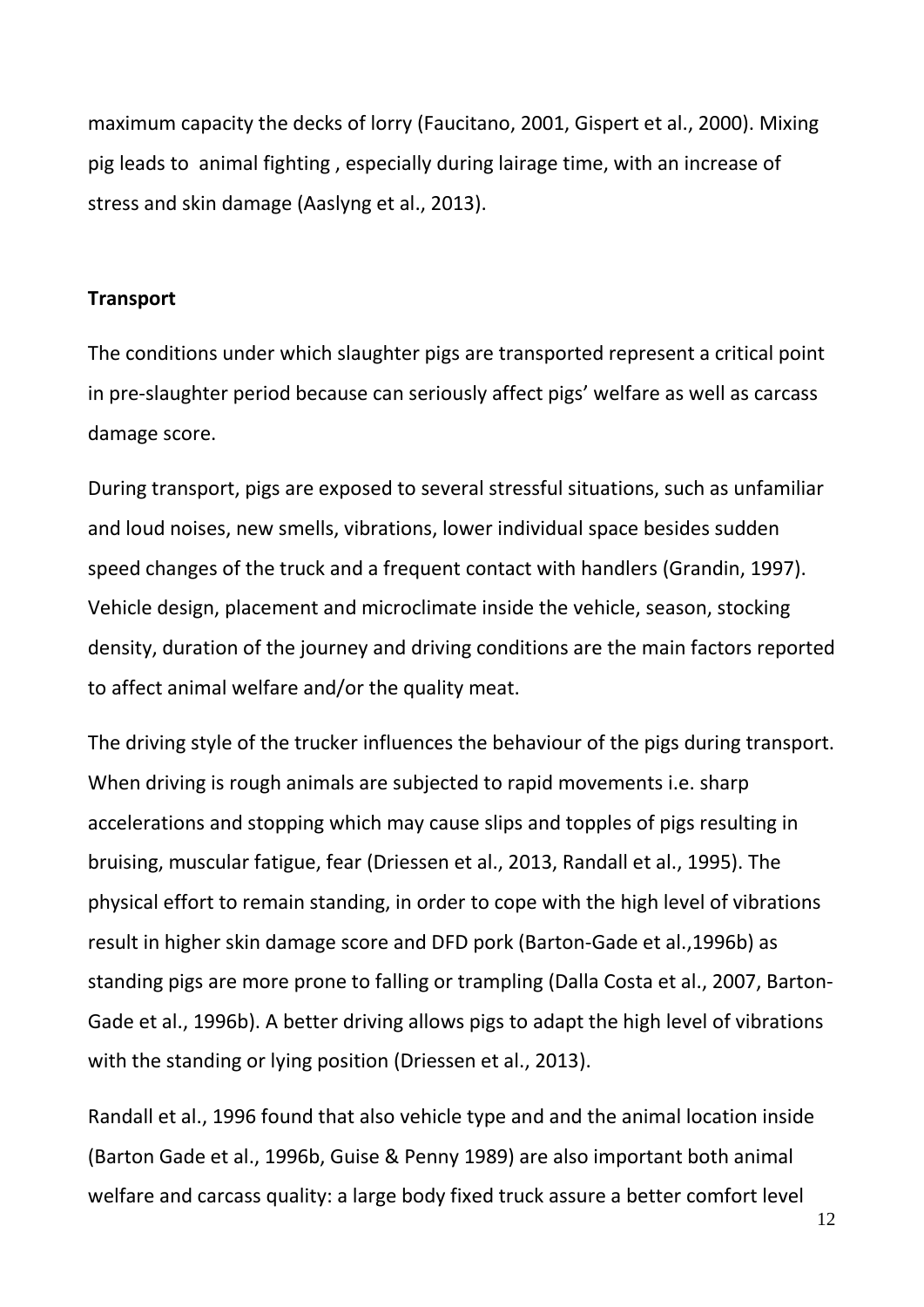and the front and rear compartment have a significant effect on meat quality and carcass blemishes (Dalla Costa et al., 2007). In addition, the deck of the trailer is important for bruising issue too because pigs transported in the lower deck show higher damage scores in the middle and shoulder than pigs transported on the upper deck (Faucitano, 2001, Barton-Gade et al. 1996a).

Loading density in the transport vehicle is an important factor in pre-slaughter stage contributing to variation in presence of carcass damage and pigs' welfare in relation to environmental temperatures.

EU directive 95/29/EC rules European densities of transport fixed at 250 kg/m2 or 0.44 m2/100 kg for normal slaughter pigs of 90-100 kg live-weight (Warriss, 1998) to ensure animals the space to lie down in their natural position. Regulation CE N.1/2005 also highlighted this loading density threshold. Out of Europe, this stocking density is rarely applied in commercial condition as space allowances are frequently adjusted according to different transport conditions (Faucitano, 2001) and economical pressures (Warriss, 1998) with real densities ranging from 0.35 to 0.50 m2/100 kg (Weschenfelder, 2013). Nevertheless, there are some evidences that at low stock densities pigs can change behaviour leading to greater skin damage incidences (Faucitano, 2001). The negative effects of high densities on meat quality can be observed alone or combined with other effects, as reported by Carr et al. (2008) who found that pigs being handled roughly at loading and transported at high density produced darker pork for lower L\* values (Weschenfelder, 2013).

In general, the journey duration could exacerbate the stress of transport in pigs with a worsening of welfare condition. A longer travel time increases fatigue symptoms such as tremors, hyperventilation and erythema, as well as incidence and degree of skin bruising (Mota-Rojas et al., 2006). Gallo et al., 2001 found that after longer journey more animals show lesions. Long distance transportation results also in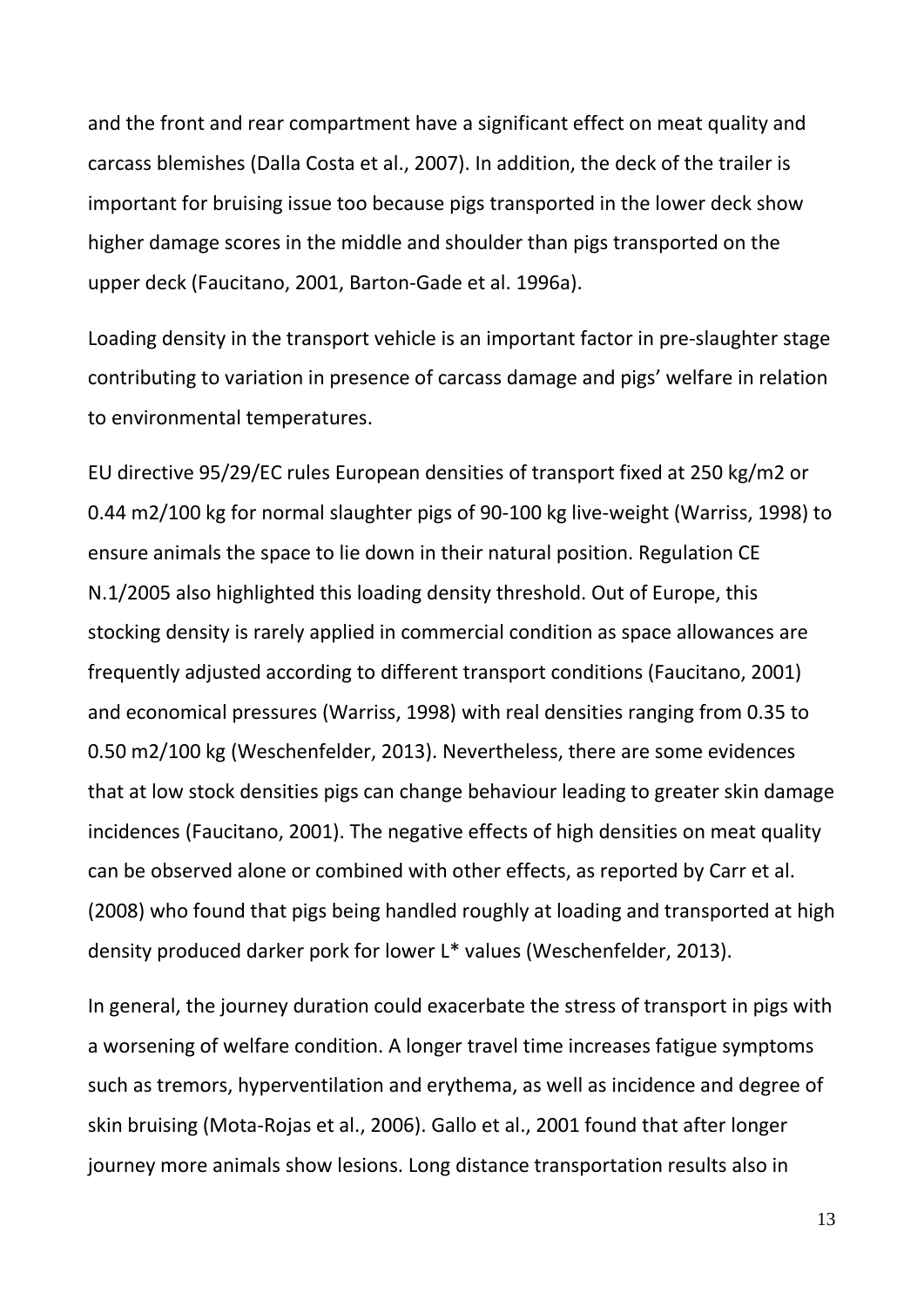depletion of energy for prolonged stress of pigs leading to darker carcasses (DFD meat) and a reduced carcass yield (Mota-Rojas et al., 2006). Controversially, some authors have demonstrated that pigs transported for short distances failed in recovering from loading and transport stress producing PSE meat (Sheeren et al., 2014, Pèrez et al., 2002) more difficult to handle (Grandin, 1994).

Besides transport distances are associated with greater mortality. Barton-Gade et al. (2007) and Warris (1998) reported that deaths are more frequent on longer journeys, Werner et al. (2007) affirmed that travel distances longer than 8 h and shorter than 1 h, both, negatively affected animal welfare with increased mortality rates. In any case pigs transport carried out with a normal truck shall not exceed 8 h, but can be prolonged up to 24 h with a special vehicle provided with adequate ventilation system (Brown et al., 1999) and with continuous access to water during the journey (Bench et al., 2008; Reg. 1/2005 CE).

The duration of transport is however conditioned by the season because external temperature is an additional factor affecting pigs welfare during transportation. In hotter months was observed a reduction of meat quality as a consequence of heatstress that involves fatigued pigs (Mota-Rojas et al. 2006). Correa et al. (2013) and other authors showed a higher risk of PSE pork in summer and DFD in winter. In this latter season there is evidence of greater frequency of skin damages (blemishes, haematomas and blood splashing), probably caused by slips and falls for slippery icy floor (Schereen et al, 2014, Gozlavez et al., 2006). Transport duration and temperature were found to affect body weight, with the highest weight losses apparent after 24 h of transport at 35°C (Lewis et al., 2005; Berry & Lewis, 2001a).

#### **Unloading**

At the slaughterhouse, pigs should be unloaded as soon as possible (AAFC, 1993) to avoid temperature stress and its negative consequences on meat quality and animal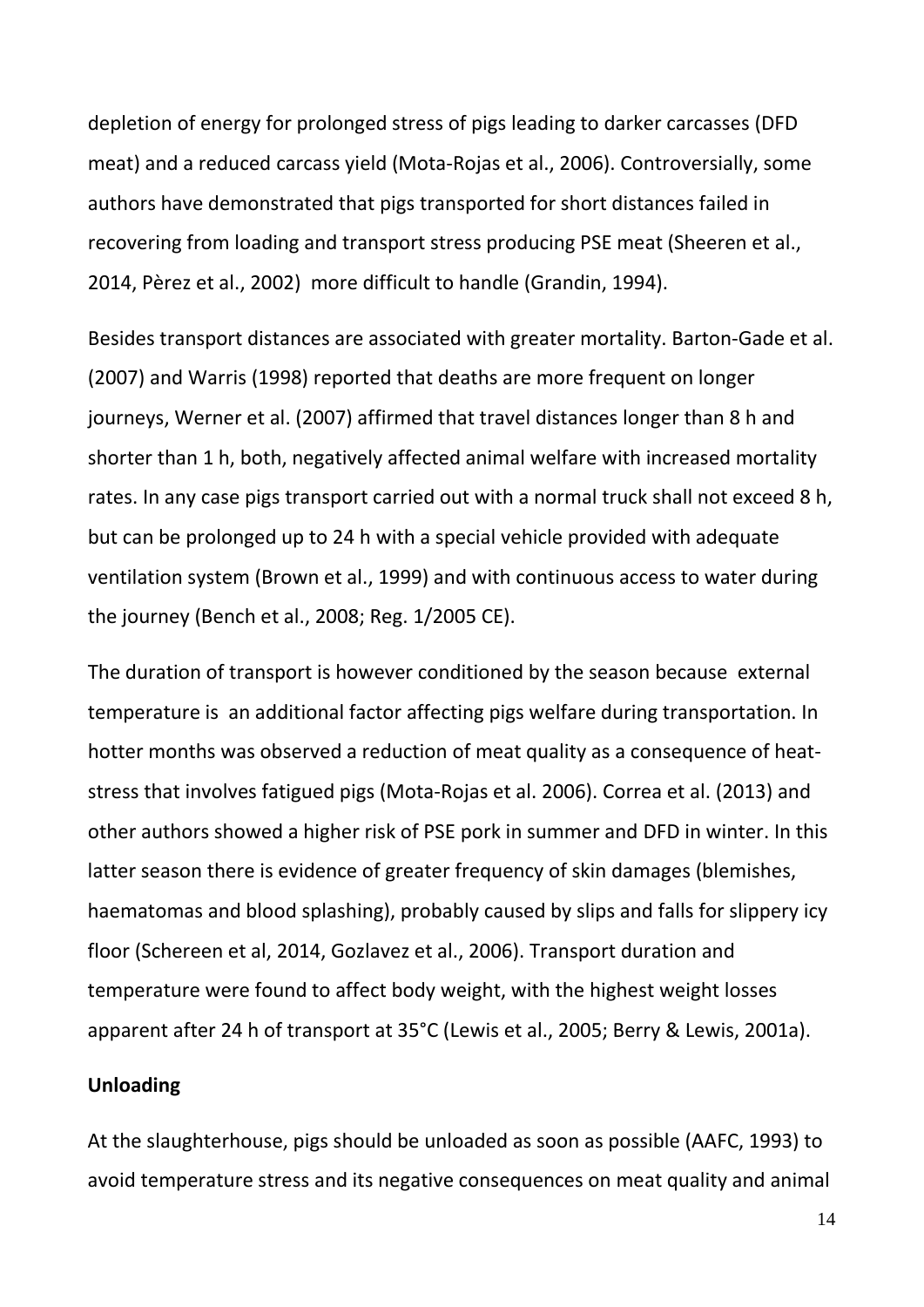welfare: an increase in carcass bruises and in incidence of exudative pork for unloading times longer than 30 min was found by Weschenfelder (2013) and Driessen & Geers (2001). If delay may unavoidable, animals have to be provided with adequate ventilation (Szent István University, 2009).

Even if is considered less stressful than loading, unloading represents a source of stress due to novel environment and handling that may cause fear (Dalmau et al., 2009). The physical effort lead to an increase of heart rates and of plasmatic cortisol and creatine kinase concentrartion (Geverink et al., 1998, Kim et al., 2004, Brown et al., 2005). Problems can be caused by the lack of sheltered quays when animals are subjected to wind, rain and sunlight they balk and may refuse to exit the lorry.

The reluctance of pigs to go forward can be also caused by poor lighting and inappropriate design and location of the unloading area. Different colours and shadows may frighten the animals and they preferably walk form a dark to a lighter place (Driessen et al., 2013). The use of a hydraulic lift to offload allows a gradual emptying of the truck by compartment using paddles or boards only, increasing the easiness of handling and reducing the time of procedures (Weschenfelder, 2013, Jones, 1999). The unloading space must be structured in order to driving pigs straight to lairage without any obstacles as bottlenecks or corners, that could damage the skin during the passage. The condition of the surrounding environment play a key role to for pigs' responses (Faucitano, 2001) and meat quality (Van de Perre et al., 2010) as well as the quality of management by operators.

Several studies (Driessen et al., 2013, Rabaste et al., 2007) reported that pigs being handled gently at unloading were less stressed and adapted better to the lairage pen environment than pigs being handled with electric prods. Frequent use of electric prods results in fear and stress, making pig driving more difficult due to an increase of mounting, slipping and turning (Rabaste et al., 2007) and it is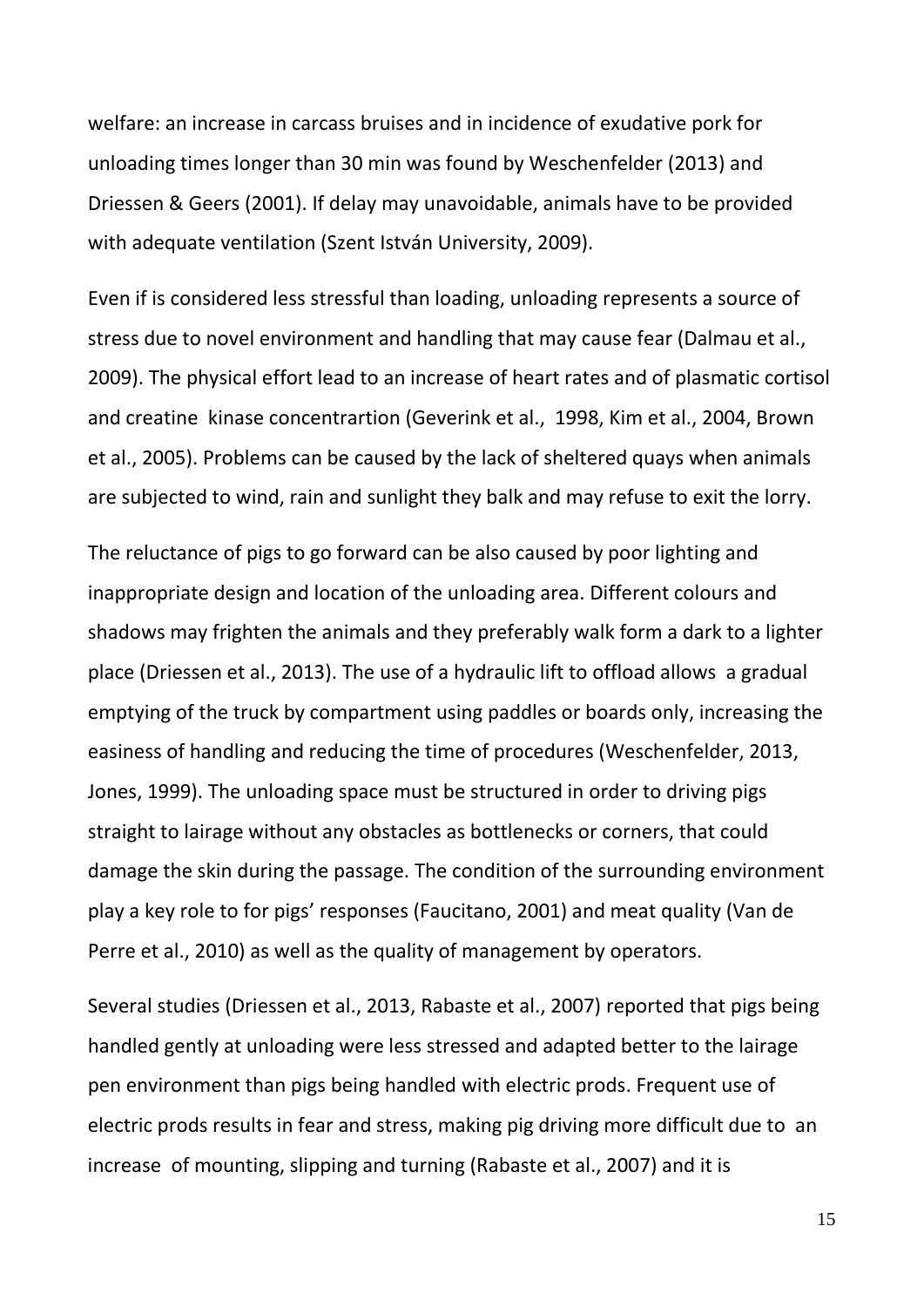responsible for considerable increases in skin damage on the carcasses (Rabaste et al., 2007, Geverink et al., 1996). Damage to the surface of the carcass after dehairing is a serious commercial problem, since it downgrading the value of the carcass and adding costs to remove blemished tissue and reducing the speed chain (Faucitano, 2001).

#### **Lairage**

Among the pre-slaughter factors herein examined, lairage was the most important source of variation determining meat quality.

Resting time at abattoir provides an opportunity for animals to recover from stress and fatigue of transport and unloading (Warriss, 1987), limiting the presence of defects in carcass and meat (Faucitano and Geverinck, 2008, Warriss, 2003). Furthmore resting creates a reservoir of animals aimed at maintaining the constant speed of the slaughter line.

There is evidence that a lairage time of 1-3 h is optimal and recommended to recover from stress prior to arrival at the slaughter plant (Pannella-Riera et al. 2012, Lammens et al. 2007) and to have muscle temperature and ultimate pH in a good range for meat quality (Zhen et al., 2013). Several studies shown that short lairage durations resulted in pigs with higher blood level of cortisol, lactate and CK (Salajpal et al., 2005, Saco et al., 2003). No resting times lead to high incidence of blood glucose levels (Zhen et al., 2013) and PSE meat (Fortin, 1989; Eikelenboom et al., 1991). In contrast, longer lairage time provoked greater blood levels of acute phase proteins (Saco et al., 2003) and fighting (Nanni Costa et al., 2002) associated to increased skin damage scores (Guàrdia et al., 2009, Nanni Costa et al., 2002) and a higher risk of DFD pork (Guàrdia et al., 2005). Moreover, Warriss et al. (1998a) observed a significant reduction of carcass weight and backfat thickness after overnight lairage. Pigs held in lairage the night before slaughter exhibited skin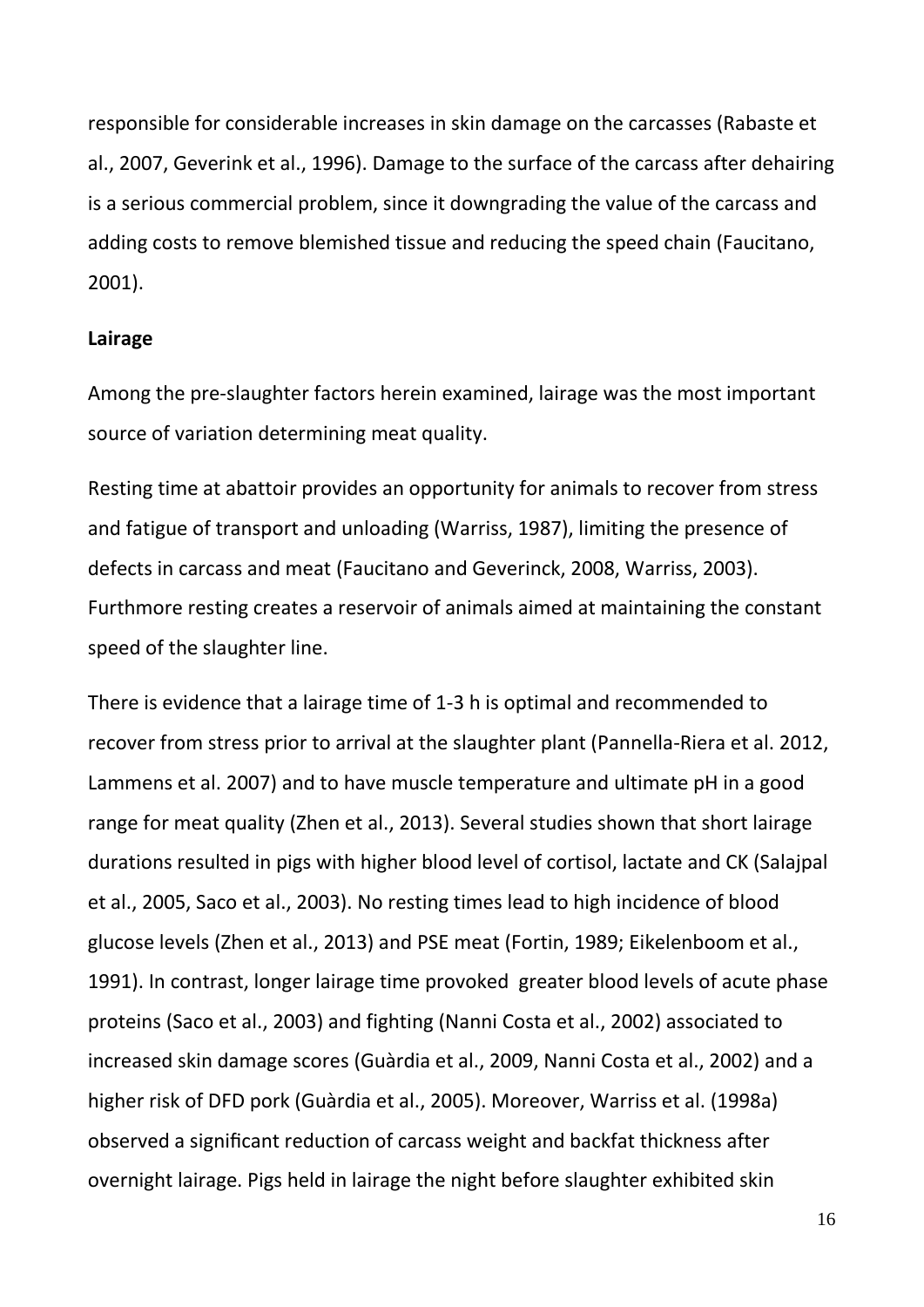damage in all carcass almost tripled compared with shorter lairage and a little tendency to DFD condition (Nanni Costa et al., 2002). Overnight lairage leads also to a depletion of glycogen and a decrease of pH at 1.5 h, colour score and drip loss as well as an increase of ultimate pH. Lairage time had a significant effect on the veining defect. Prolonged lairage time increased the presence of the visible vein network defect on the medial side of the ham (Zgur, 2014). In practice, the resting times applied are varying from 1 to 15 hours depending on the abattoir size, availability of pigs for slaughter, transport time, handling procedures and environmental conditions (Gispert et al., 2000).

Handling, facilities design, environment conditions and mixing are other aspects of lairage which influence both welfare and meat quality.

Adequate space allowance in resting pens reduce aggressive encounters as reported by Rabaste et al. (2007) who observed that larger groups pigs in the holding pen spent more time standing, fighting and were more involved in behaviours as bites and head knocks than pigs kept in smaller groups. Stress and aggressiveness are also linked to the time of withdrawal (Nanni Costa et al., 2002). Optimal feed withdrawal times are suggested to be in between 16 to 24 hours (Eikelenboom et al. 1991) or 12 to 18 hours. If feed deprivation is too long (e.g. with overnight lairage), energy reserves are empty and there is not enough glycogen to assure a sufficient pH decline increasing the risk of DFD (Gispert et al. 2000).

Even if the mixing of unfamiliar pigs in lairage is a very common practice, it induces high levels of aggression among pen mates (Faucitano, 2001, Guise and Penny 1989, Warriss 1996, Ekkel et al. 1997), which increases skin damage and promotes the development of PSE/DFD meat (Brown et al., 1999; Gispert et al., 2000). To reduce the negative impact of this practice on welfare and skin damage, large pens should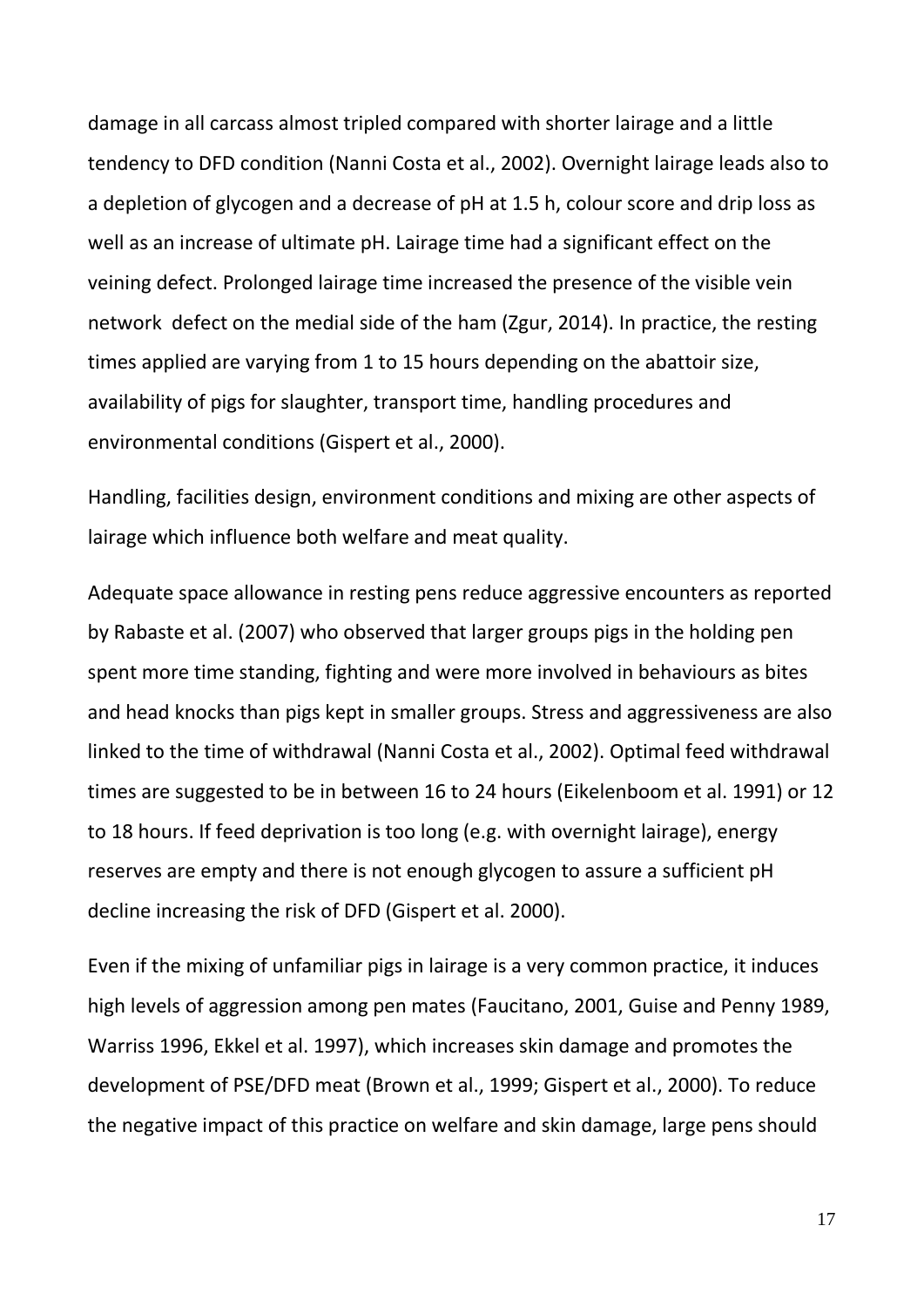be equipped with mobile dividers in order to keep pigs in small batches avoiding mixing (Faucitano, 2001, Barton-Gade et al. 1992).

Despite the role of lairage as well as the relevance of resting area that allows animals to recover from transport stress (Faucitanto, 2001), temperature at lairage would also represent an important risk factor for animal welfare and meat quality traits (Lammens et al., 2007). Under extreme temperature conditions (> 30ºC and RH > 80%), pigs have great difficulty in losing heat and show signs of stress, such as respiration rate and panting (Santos et al., 1997) with a consequent high lactate and CPK levels in the blood and a more than two-fold higher incidence of PSE meat (Warriss et al., 1994). The lack of environmental control may lead to further economic losses due to death.

A method to improve pigs'welfare in extreme heat conditions, especially during hot weather, is showering pigs for some minutes in order to reduce the body's surface temperature of 3-4 ºC. However, intermittent and frequent showers are detrimental, as they prevent pigs from resting and lying down (Stzen Istavàn University). A quick shower during overnight lairage may be needed to avoid skin reddening (Stzen Istavàn University). At temperatures below 5ºC, showering could cause animal shivering and may lead to darker pork (DFD) due to muscle energy depletion to maintain constant the body temperature (Knowles et al., 1998).

Showering provided some minutes before slaughter decreases muscle temperature and may lead to a better meat quality. Showering pigs in lairage also reduces aggressive behaviour and facilitates pigs handling upon the entrance into the stunning chute (Weeding et al., 1993), besides increases electrical stunning efficiency resulting in an easy and rapid loss of consciousness prior to slaughter (Wotton, 1996).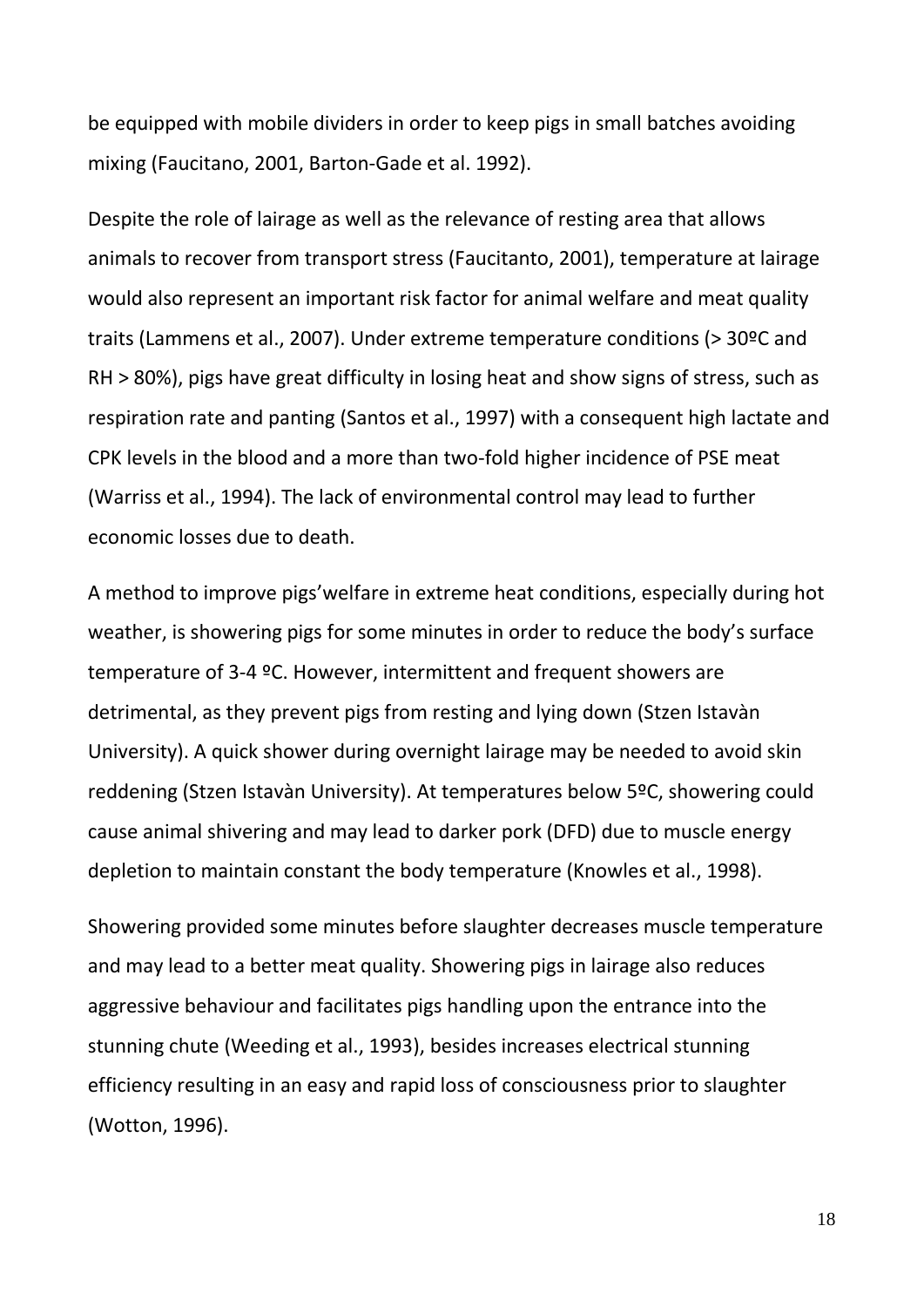#### **Stunning**

During conduction to stunning, animals could be very stressed, due to the fast handling in small group combined with poorly designed handling systems and rough procedures. All these factors are detrimental for animal welfare, especially the excessive use of moving devices such as electric prods that, contrary to the function which it is used, generates panic among animals and induces mounting, back-up activity and more fatigued pigs, with delays in the slaughter speed. A worsen meat quality is also attributed to the use of this device for the higher incidence of bruised carcasses and PSE pork (Benjamin et al. 2001, Rabaste et al. 2007).

Pre-stunning facilities with inadequate designed could represent a source of skin damages too. The most critical areas are the passageways from the lairage pens until the entrance of single chute and the stunning race. In these steps, the close interaction of animals with handlers make pigs fearful with tendency to overcrowding, jamming, mounting and high vocalization (Faucitano, 2001). The abattoirs should be equipped with straight alleys and a minimal number of turns and corners to encourage the forward movement of pigs. An automatic push gates may help the staff to move animals, reducing interaction with the human and avoiding the use of electrical prods.

The design of race feeding the restraining conveyor has been shown to influence the amount of skin blemishes. An excessive width leads to frequent jamming against the race walls, resulting also in strong prodding to recreate the order and the speed chain (Faucitano, 2001). The intense and increasing noise of this point affects pigs' calm and consequently the handling procedure. Geverink et al. (1998) reported that the noise produced by the machinery, pressure hoses and pig and human vocalisations represented a source of stress which evoked huddling and escape behaviour inducing operators in using sticks (Fraqueza et al. 1998; Grandin 1998).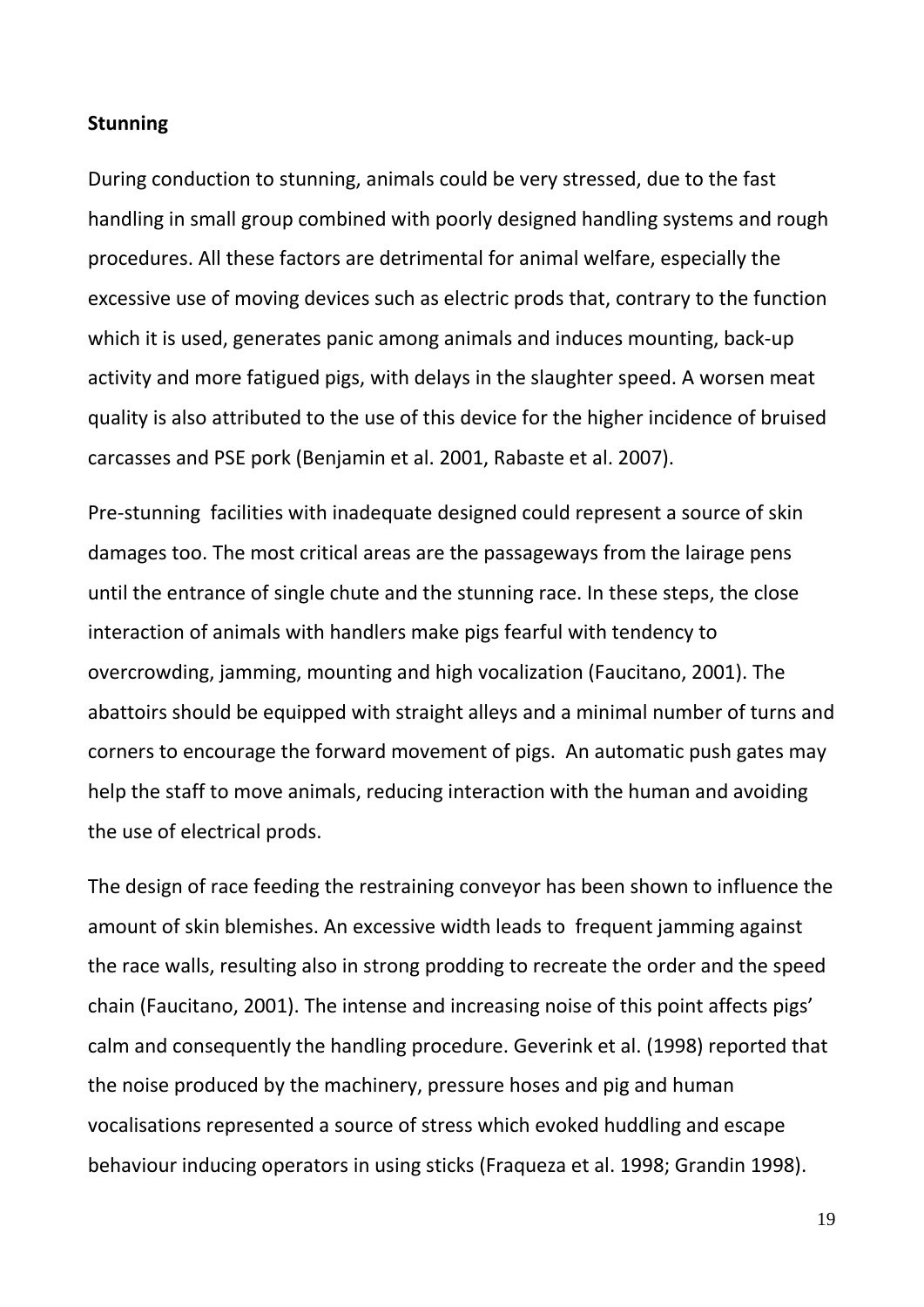A massive use of electric goads is typical of the entrance into the stunning chute for separating pigs and driving them singly into the stun tunnel at constant speed. The electric goading and the limited space induce pigs climbing over the backs of other pen mates in search of protection within the group (Guise and Penny 1989; Lambooij and Engel 1991), slipping, falling (Dokmanovic et al., 2014) increasing skin bruises on the carcass, heart rate and negative changes in blood parameters and affecting post-mortem meat quality (Thorell, 2009). Grandin (2013) recommends stiff scrub brushes on the end of a stick as an electric prod alternative for moving pigs up a single-file race, Driessen et al. (2013) affirmed that when a restrainer conveyor is used, labyrinth system can reduce groups into single files. The use of sticks and rigid tubes must be avoided because they may cause deep bruising if improperly used (Szent István University, 2009). Other devices less invasive such as boards or paddles are always suggested in addition to a continuous training of stock people about the correct handling of pigs during pre-slaughter operations and an improvement of abattoirs structure.

#### **Carcass and pork quality**

Carcass and meat quality are essential criteria for food market and consumers of pork. Genetics, production system, health, transport, handling, processing and packaging, all contribute to the final result and among these factors, genetics can determine between 30 and 60% of the total carcass and meat quality variation (Chesnais, 1996; Andersen, 2000).

#### *Skin bruises*

The presence of carcass blemishes are indicative of poor welfare and, depending on the severity, may cause carcass downgrading, up to 6% of its value (MLC, 1985), as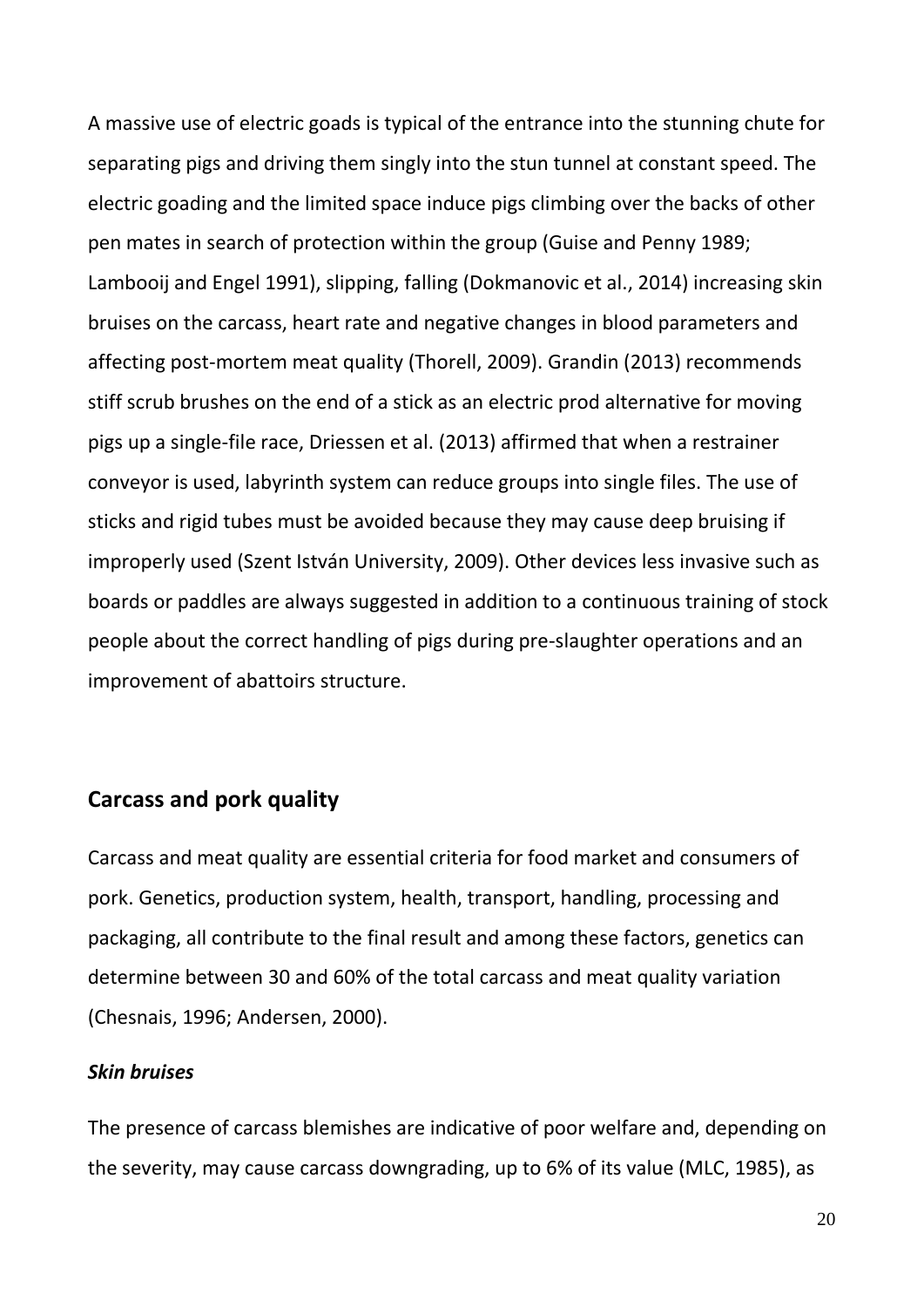well as additional costs for reduction of the slaughter line speed to remove damaged tissues and increased staff for carcass inspection. Further charges could be attributed to loss of market opportunities as severely bruised carcass or traits are rejected and can only be used for making lower value products (Faucitano, 2001).

The degree of damage on the skin of the carcass could be measured using different scales, either providing a general score based on the carcass appearance (1 = none to 5 = severe; MLC, 1985) or counting the bruises by anatomical location, usually head/shoulder, middle/loin and ham (ITP, 1996; Barton-Gade et al., 1996a), defining their shape and size to identify the source of infliction e.g., fighting, rough handling, overcrowding and poor facilities (Faucitano, 2001, ITP, 1996).

Small bruises are normally linked to biting during fighting and are often placed in the anterior (head/shoulder) (Weschenfelder et al. 2013). Conflicts among pigs can results in blemished hams due to the combination of aggressivity and the impossibility of avoiding an attack of a pig by another in high density pen (Faucitano, 2001, Geverink et al., 1996). Long and thin ones should be instead probably recunducted to climbing during overcrowding situations (loading, unloading and holding pen) and the moving along the slaughterhouse chutes, especially toward the stunning (Weschenfelder et al. 2013, Faucitano, 2001) and are located on the back. Rectangular and large dark brown marks are generally sticks-inflicted and concentrated in the loin region, contrary of goads which tends not leave marks on skin carcass, unless applied too widely (Dalla Costa et al., 2007, Faucitano, 2001).

The colour of the bruises too can give information on the time of infliction, with red bruises being the recenter (Faucitano, 2001) than yellows ones.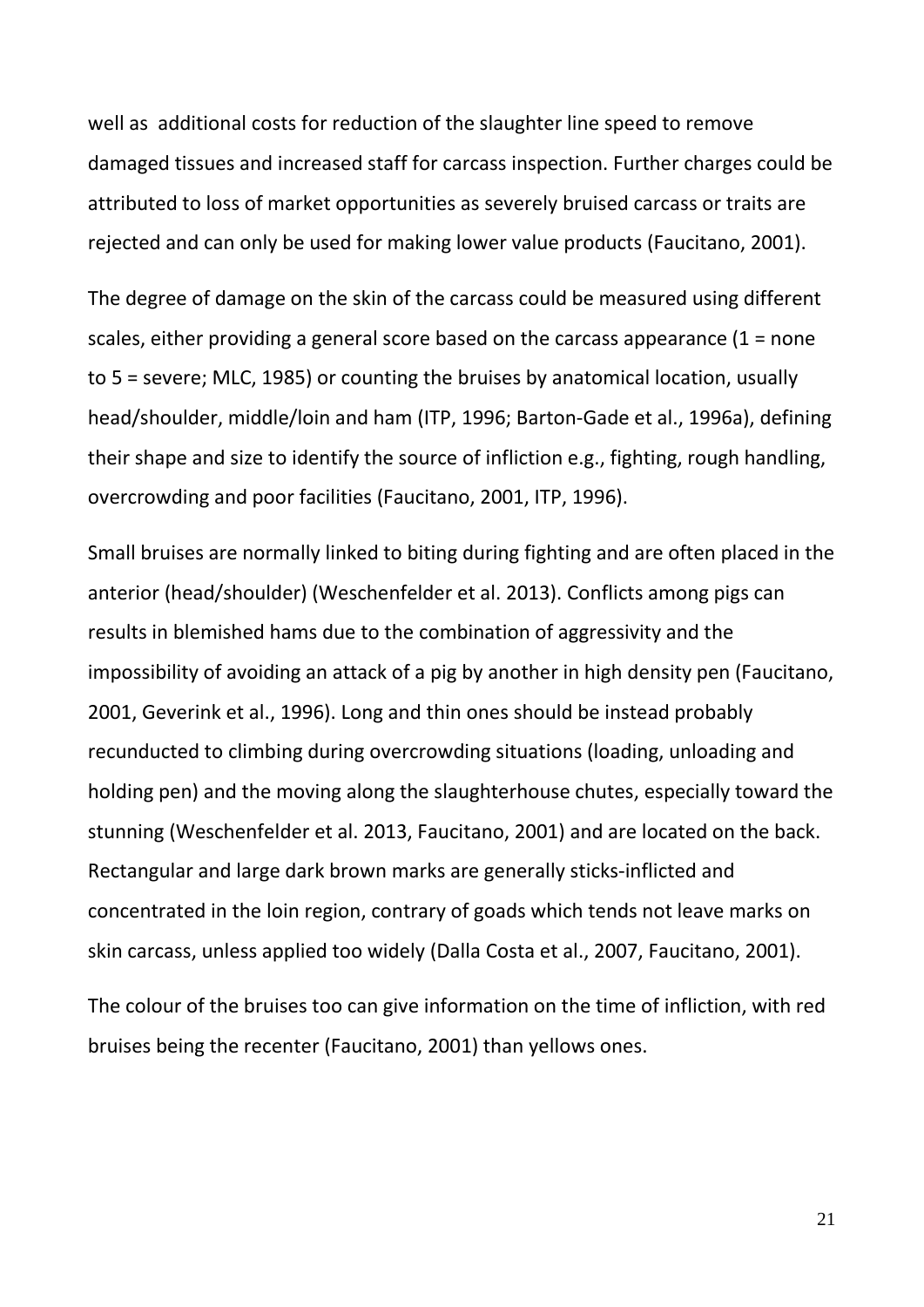Skin bruises are then linked to post-mortem pH of meat. High bruise scores on the carcass due to fighting in lairage or mounting behaviour results in higher ultimate muscle pH due to the effects of physical activity on glycogen levels at slaughter (Rabaste et al., 2007, Warriss 1996; Gispert et al. 2000). A positive correlation between the presence of bruises score and pHu are also found by Romero et al. 2013, Vimisio et al. 2013 in pigs and Strappini et al., 2010 in cattle. When animals are stressed, glycogen reserves can be depleted and hence a higher pH can be expected (McVeigh & Tarrant, 1982). Multiple and prolonged stress caused by improper handling, long transport, long fasting times and physical injuries can result in depletion of muscle glycogen stores before slaughter, reducing acidification and increasing ultima pH. McNally & Warriss (1996) reported that heavy bruised carcasses presented pH values over 5.8 compared to light bruised carcasses, suggesting a strong relationship between stress conditions, bruises and pH carcass values (Strappini et al., 2010). Values of final pH (pHu) higher than 6 are indicative of the DFD (dark, firm, dry) meat quality defect (Tarrant, 1989; Carragher and Matthews, 1996; Gregory, 1998).

#### *DFD and PSE defects*

In DFD, the high pH results in relatively little denaturation of proteins, water is strictly bound and little or no exudates is formed (Warriss, 2000). This is because there is little or no shrinkage of the myofilament and the oxygen penetration is reduced by the closed structure and results in a thin surface layer of bright red oxygenated myoglobin (MbO2) and under the purple colour the muscles (Adzitey and Nurul, 2011). This condition make appearing the meat darker, with a dry texture and a less pronounced taste, characteristics less appreciated in

*pH*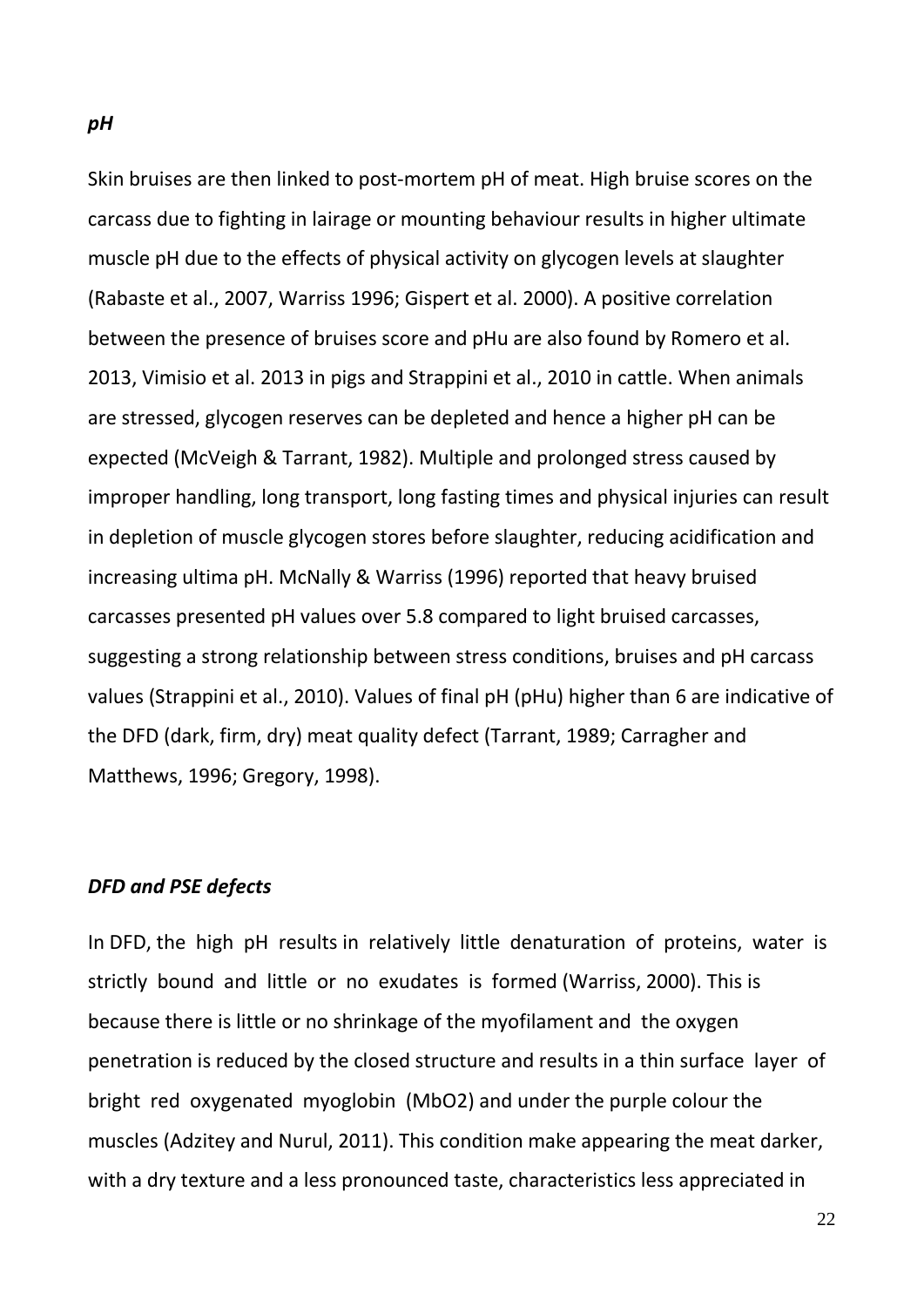fresh cuts (Fisher, 2005). Furthermore, the high pH value, which is conducive to bacterial growth, results in shorter shelf-life (Fischer, 2005, Holmer et al., 2009, Faucitano et al., 2010).

Conversely the breakdown of glycogen just before slaughter lead to greater lactic acid rate in the muscle inducing a fast pH decline (lower than 6 at 45 min postmortem) (Adzitey, 2011, Warriss and Brown, 1987), which if combined with high muscle temperature, may result in the PSE meat defect (Gregory, 1998). This sudden acidification provokes proteins denaturation and a consequently reduction in their water holding capacity and releasing of exudates. The shrinkage of the myofilament increases the light reflected from the meat and the haem pigments selectively absorbed green light, reducing the normal red colour. This makes meat paler (less red and more yellow), soft and exsudative (PSE) and with poor palatability for reduced tenderness and juiciness after cooking (Adzitey and Nurul, 2011, Fischer, 2005). PSE is a meat defect caused by a combination of different factors, such as stress-susceptible genes, rough handling shortly prior to slaughter and poor carcass chilling (Grandin 2000a). Temperatures above levels of 37.0-39.6 (Hannon *et al*., 1990) result in increased PSE pork and a reduced shelf-life due to increased chances of growth of microorganism (Lambooij, 2000), imposes negative economic implications to the pork industry.

The literature describes that PSE defect could be also affected by the genotype. The mutation known as the halothane gene (n) is responsible for genetic stress-prone pigs (Gispert et al., 2000) and a linkage between the halotane gene (n) and an increased incidence of PSE pork was shown by different studies (Fernandez et al., 2002, Channon et al., 2000). The halothane gene has been demonstrated having an additive effect with the other pre-slaughter stressors on PSE in meat (Channon et al., 2000). The highest incidence of serious PSE carcasses was observed in pigs slaughtered in a plant with the major n gene frequency. (Gispert et al., 2000).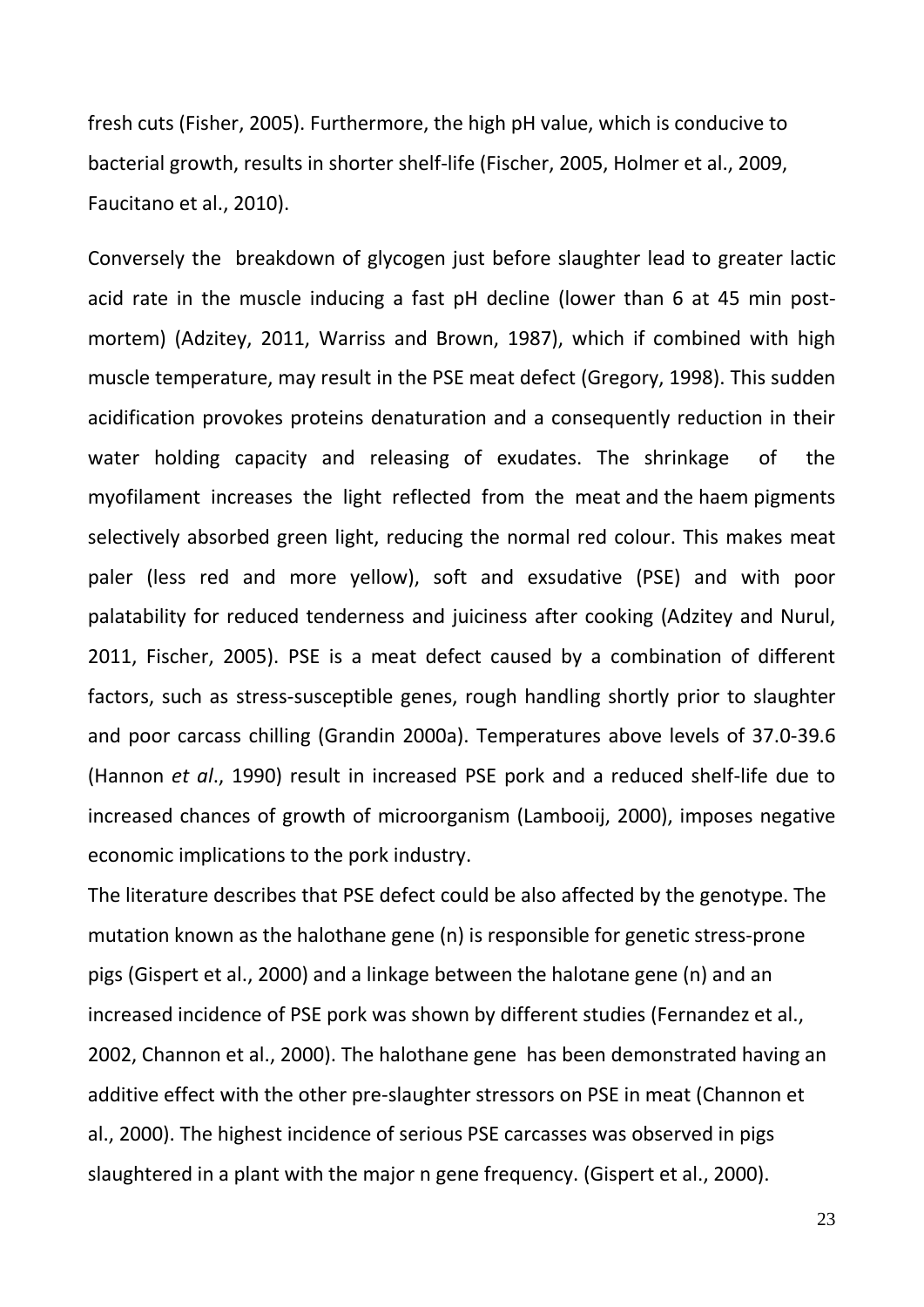The incidence of PSE pork could be reduced by controlling carcass chilling which is able to influence the metabolism of muscle *post mortem*. A rapid fall of postslaughter temperatures reduces the speed of chemical and biochemical reactions and the rate of pH decline. Nevertheless, , an extreme fast chilling may produce tougher meat caused by cold shortening (Weschenfelder, 2013, Savell et al., 2005).

It is evident that pH values after slaughter greatly affect the final quality of meat (Gajana 2013, Hambrecht et al., 2004, Gispert, 2000). The rate of pH decline could adversely influence other pork characteristics as colour, water- holding capacity (WHC), shelf-life and other technological properties i.e. cooking loss, tenderness, juiciness, flavour (Gajana, 2012).

#### *Colour*

The colour impacts on meat sale because consumers use discoloration as a parameter of freshness and healthiness of pork meat (Muchenje et al.2011, 2008, Mancini and Hunt, 2005, Rosenvold and Andersen, 2003).

Meat colour is affected by elements such as feeding, age and physical activity of animal. The concentration of pigments in muscle, mainly myoglobin, defines the colour perception (Warner, 1994). Myoglobin store in the muscle changes between species, breeds and single muscles and it can present three different chemical forms (Gajana, 2012). Meat colour is usually detected by tricolorometric method where colour coordinates for reflecting lightness  $(L^*)$ , redness  $(a^*)$  and yellowness  $(b^*)$ , are measured by a chromameter (Minolta) which evaluates the reflectance of the myoglobin and haemoglobin after exposure to oxygenation (Weschenfelder, 2013, Brewer et al., 2001).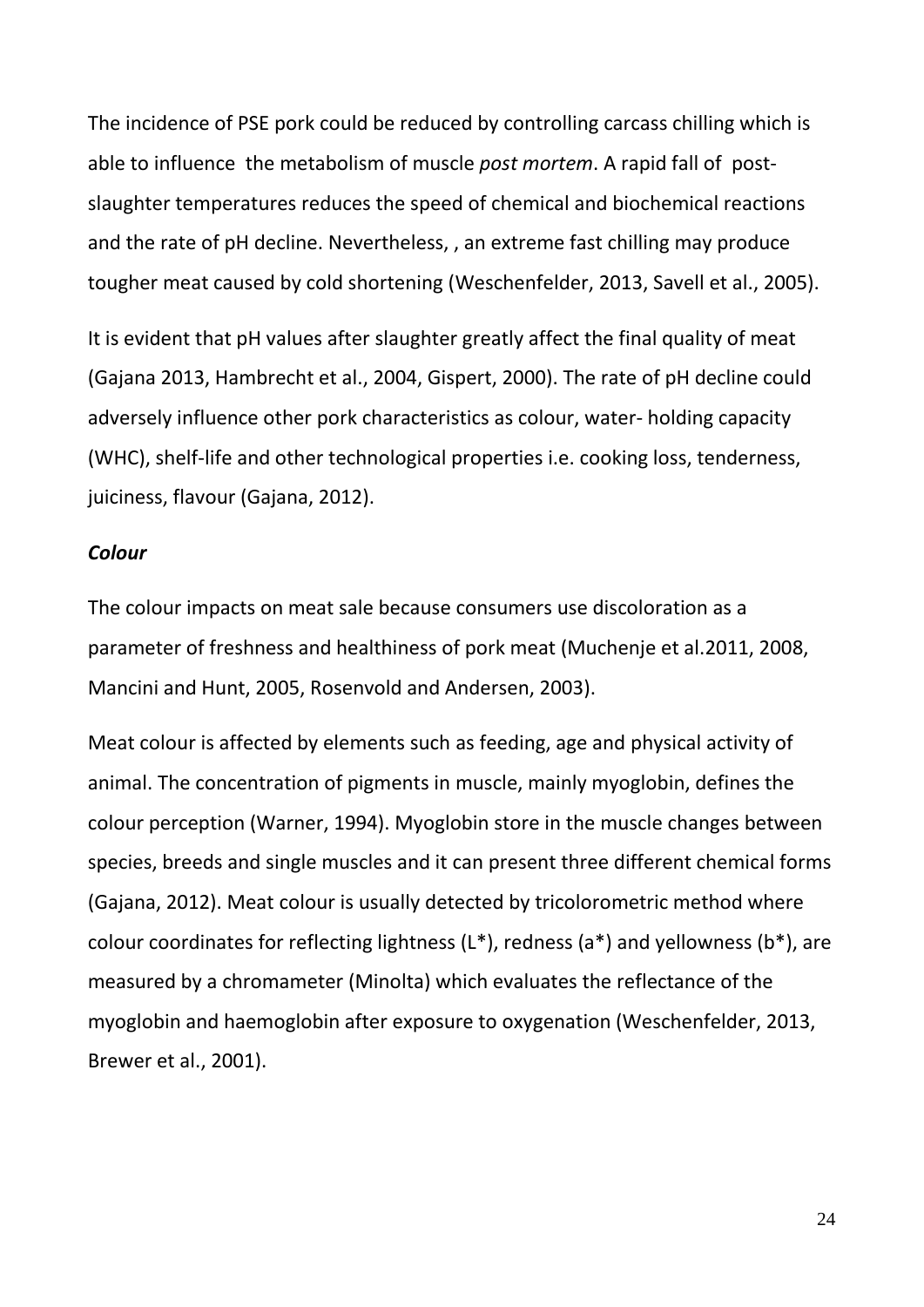#### *Water-holding capacity*

Water-holding capacity depends from muscle energy store at the moment of slaughter and from the rate of pH decline (Van der Wal *et al*., 1999; Barbut *et al*., 2008). It is defined as the ability of meat to retain its water which, in turn, influences the juiciness. Short-term acute stress at the time of stunning induces a fast *postmortem* glycolysis and a storage of hydrogen ions and lactate meanwhile muscle temperature is high yet. Low pH values at high temperatures lead to denaturation of myosin and myofibrillar proteins (Warner *et al*., 1997; Joo *et al*., 1999) with a lower water-binding capacity (Offer *et al*., 1989) (Muchenje, 2011). The quick driving and coercion of pigs from lairage toward the stunning chute resulted in decreased water holding capacity 24 h *post-mortem* (Muchenje, 2011, Van der Wal *et al*., 1999) and consequently, in a higher drip loss. Practices as too long withdraw and excitement and forced exercise may lower the water binding capability of proteins even when the glycogen concentrations have been restored to normal during the *post-mortem* period (Muchenje, 2011). Loss of water from meat has negative economic impact on pig industry because it reduces the meat weight (Otto *et al*., 2007), water soluble nutrients and negatively affects technological properties as toughness, pork flavour and colour (Muchenje, 2011).

#### *Drip loss*

Drip loss is the inability of the muscle fibres to hold onto the natural juices of meat with a water loss from the shrinkage of muscle proteins in the form of drip, even in the absence of external forces (Weschenfelder, 2013, Fischer, 2007). This condition changes the shape of pork through shrinkage and results in firmness and poor juiciness (Muchenje, 2011). Drip loss measurement can be done by different methodologies, such as the bag (Honikel, 1998), filter paper (Kauffman et al., 1986) and EZ-Drip loss methods (Christensen, 2003) (Weschenfelder, 2013).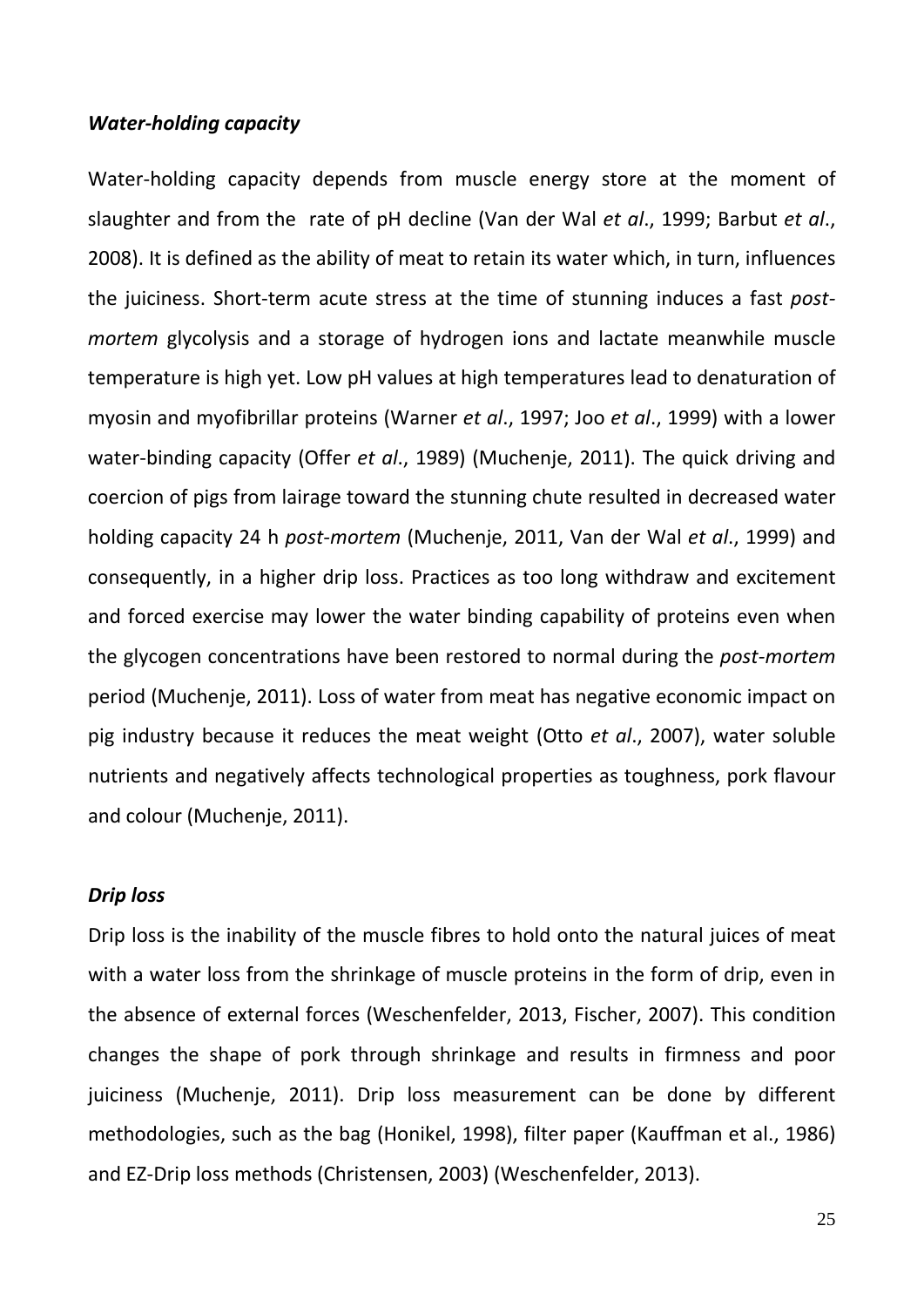Some authors had found a significant correlation between genotype and this trait, with higher drip loss in pigs with halothane-sensibility regardless of the type of handling (Muchenje, 2011).

#### *Cooking loss*

Low water holding capacity (WHC) and low pH result also in high cooking loss (Aaslyng *et al*., 2003; Muchenje, 2007). Cooking loss is the percent weight difference between fresh and cooked meat samples (Muchenje, 2011, Honikel, 1998; Torley *et al*., 2000; Moelich *et al*., 2003). During cooking chemical reactions, such as protein denaturation and Maillard reaction shift physical meat characteristics involving also a loss of water, several essential minerals and vitamins that influence its final quality, acceptability (Chiavaro *et al*., 2009) and nutritional profile (Muchenje, 2011). Has been calculating that with cooking process, meat suffers losses from 20 to 40 % (Muchenje, 2011, Jonsall *et al*., 2001; Aaslyng *et al*., 2003; Muchenje, 2007). The amount of cooking loss is highly dependent on cooking method, cooking time/temperature and end-point temperature (Pearce et al., 2011, [Aaslyng et al.,](http://www.sciencedirect.com/science/article/pii/S0309174011001434#bb0005)  [2003\)](http://www.sciencedirect.com/science/article/pii/S0309174011001434#bb0005), but is correlated to *post-mortem* pH too (Torley *et al*., 2000; Muchenje, 2007). Since pre-slaughter stress influences pork acidity, its water holding capacity and structural muscle changes it may consequently affects also cooking loss Muchenje, 2011).

Porcine meat from RN-gene pigs is associated with high cooking loss (>25%) (Lundstrom *et al*., 1996; 1998; Jonsall *et al*., 2001) due to combination in meat of higher glycogen content and a lower protein binding water during cooking (Fernandez *et al*., 1991), Pugliese *et al*. (2005) confirmed that less cooking loss in pigs which are kept under free-range conditions. High cooking loss is synonymous of a less eating quality and implies financials losses for whole food industry (Muchenje, 2011, Aaslyng *et al*., 2003).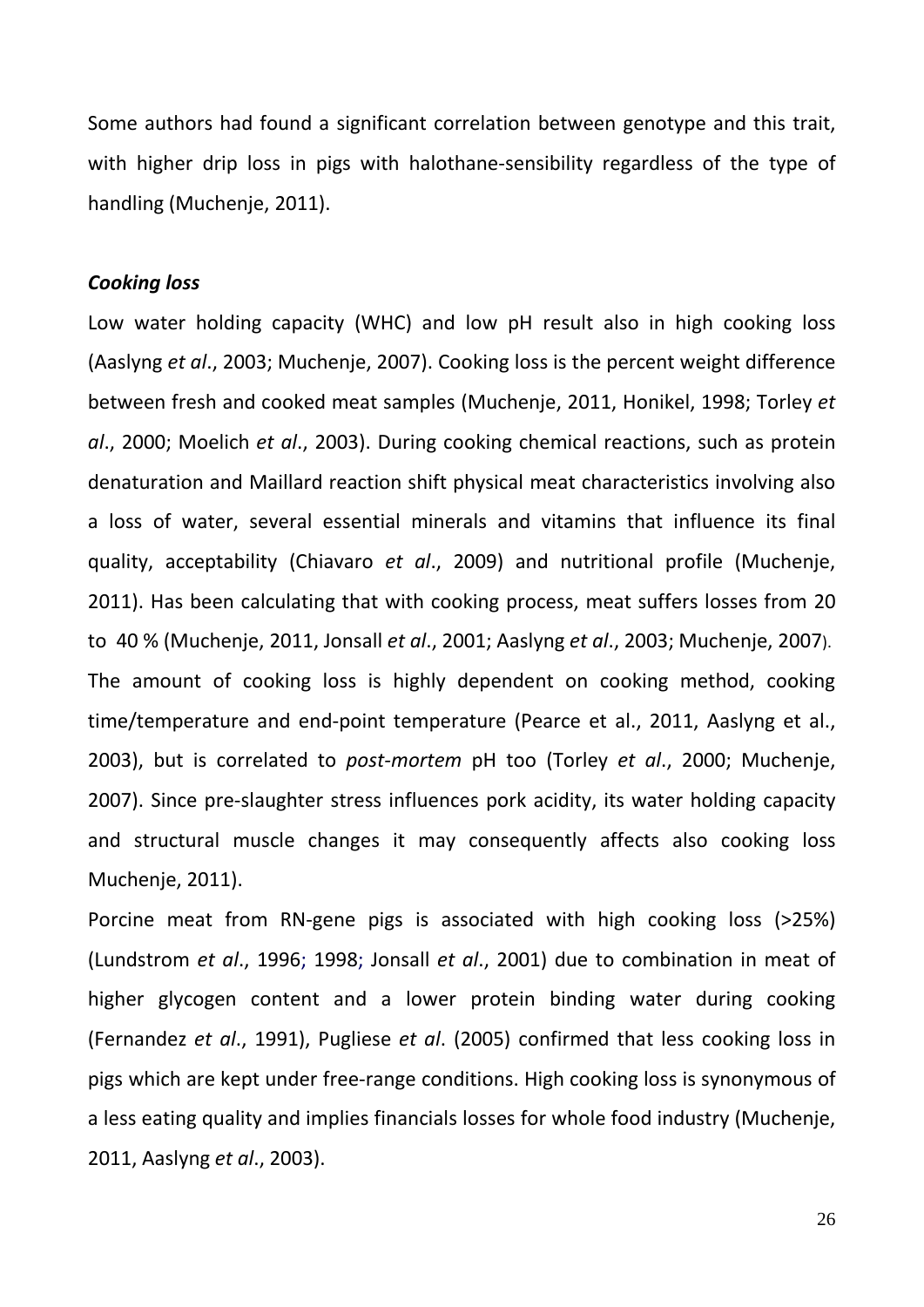#### *Flavour*

Juncher *et al*. (2003) and O'Neill *et al*. (2003b) suggested that severe pre-slaughter stress could enhance more drip and cooking loss as well as warm-over flavours (WOFs) in PSE meat.

Among technological and sensorial meat quality parameters which can be compromised by incorrect pre-stunning conditions is included the smell , that is a fundamental component of product palatability, together juiciness and tenderness.

Juncher *et al*. (2003) found that following severe pre-slaughter stress pork can lead changes in aroma, with development of warmed-over flavours (WOFs).

This flavour defect is due to a rapid phospholipids oxidations and protein degradation that provoke the rancid-like flavour (Byrne et al., 2001, Byrne et al., 1999), even if they could be masked up by the acidic flavours associated with PSE meat (Muchenje, 2011, Gregory, 2007). Warmed-over flavour (WOF) is recognized as a major quality problem by the meat industry in marketing of pre-cooked, readyto-heat and serve products (Byrne et al., 1999).

#### *Tenderness*

Pork tenderness could be indirectly affected by pre-slaughter handling, transport quality, type of stunning, freezing and thawing (Gregory, 2007, Channon 2000) as well as by breed, sex and age (Gajana, 2012). The cartilage and connective tissue content of meat are further elements that impacting on meat tenderness (Muchenje, 2011). Meat tenderness refers to the toughness or the ability of meat to resist fragmentation when being chewed (Muchenje, 2011) and represent the most important tasty characteristic. Warner–Bratzler shear force test is a well known method to measure tenderness observed sensorial and to determine meat acceptability (Gajana, 2012, Sanudo et al., 2003). Meat tenderness and texture are important factors for consumers since they lay down the trend consumption and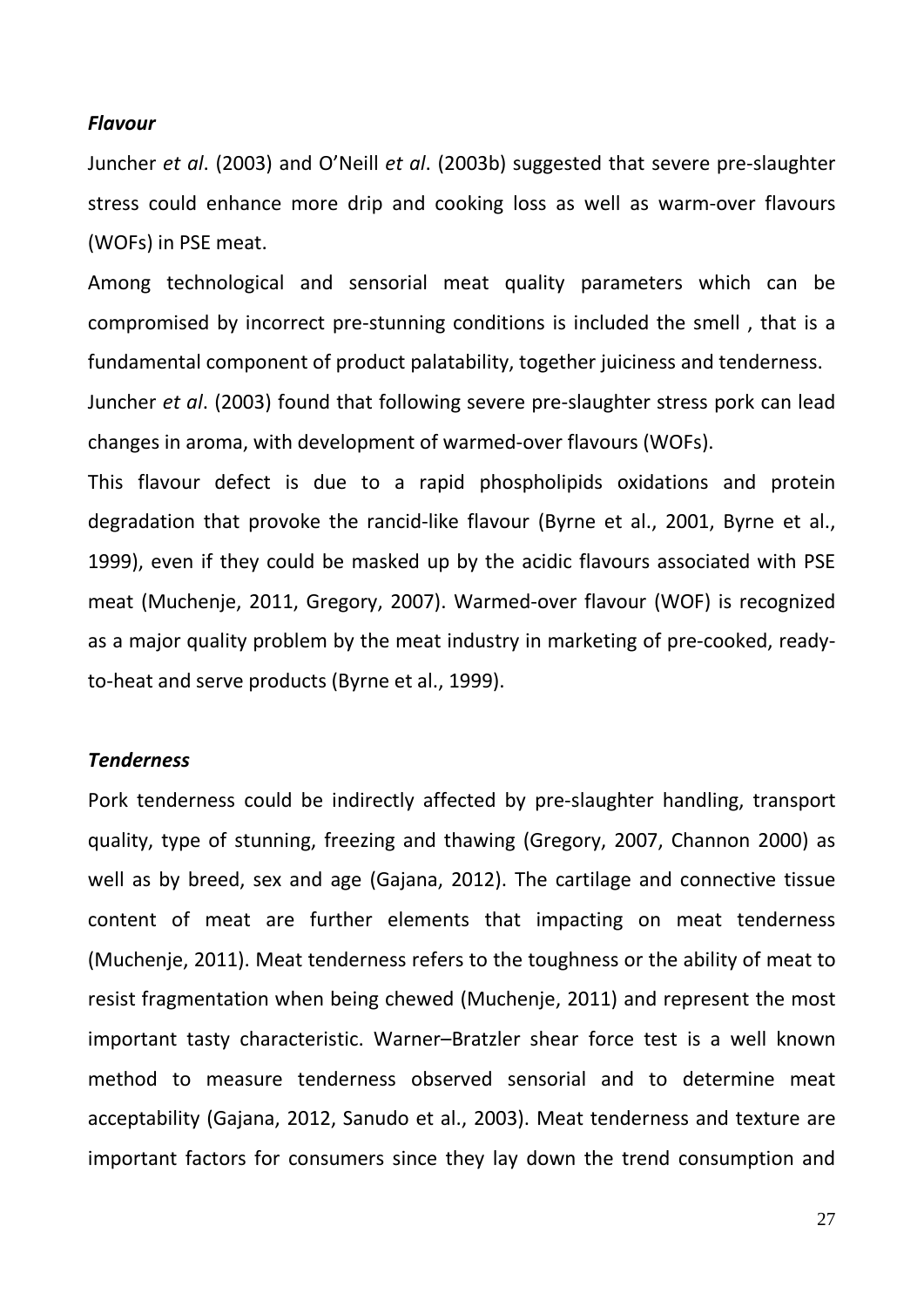purchase of meat. In order to achieve uniformity in tenderness and reduce technologic defects in pork, it's should improve and standardize *ante-mortem* handling of pigs and *post-mortem* manipulation procedures of carcasses along the chain (Gajana, 2012).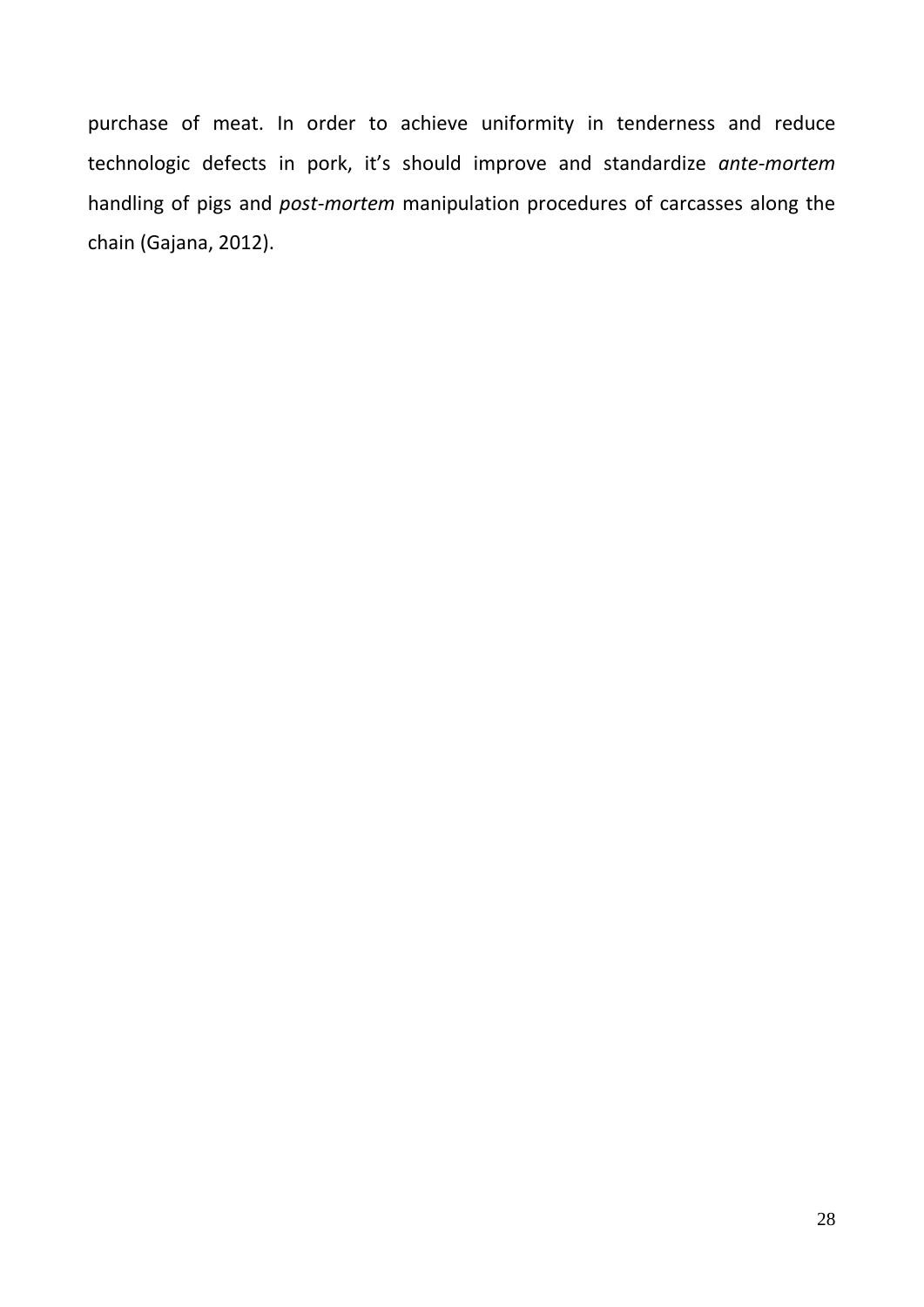#### **Aim**

The aim of the thesis is clarify which are the factors that in pre-slaughter period can play adversely on pigs welfare and meat quality.

In particular, this work focused the attention on transport distance and climatic conditions, and on all these hazards which can negatively affect carcass and meat quality parameters during unloading at the slaughter plant and the moving of animals to the stunning cage.

Between carcass portions that could be damaged by inadequate pre-slaufhter handling, raw ham has to be mostly considered, because it is destined to DPO chain for dry-cured ham production, a very precious and high quality product of Italian food industry.

In order to indentify the factors more involved in carcass damages, the Risk Assessment (RA) was applied. It is a methodologyinstrument to identify these factors considering a wide scenario and not only a single steps of pre.slaughter procedures.

The RA approach used in the thesis is based on direct observation (mettere la defiizione). It is totally non invasive and much indicates to work in a scenarios where live animals are involved. If it is correctly applied, the RA could provide very useful information to identify critical points in the whole pre-slaughter management, solving carcass and meat quality damage problems.

The last goal of this thesis is remark the importance of the control and improvement of pre-slaughter practices which are very important for the pig meat industry economy.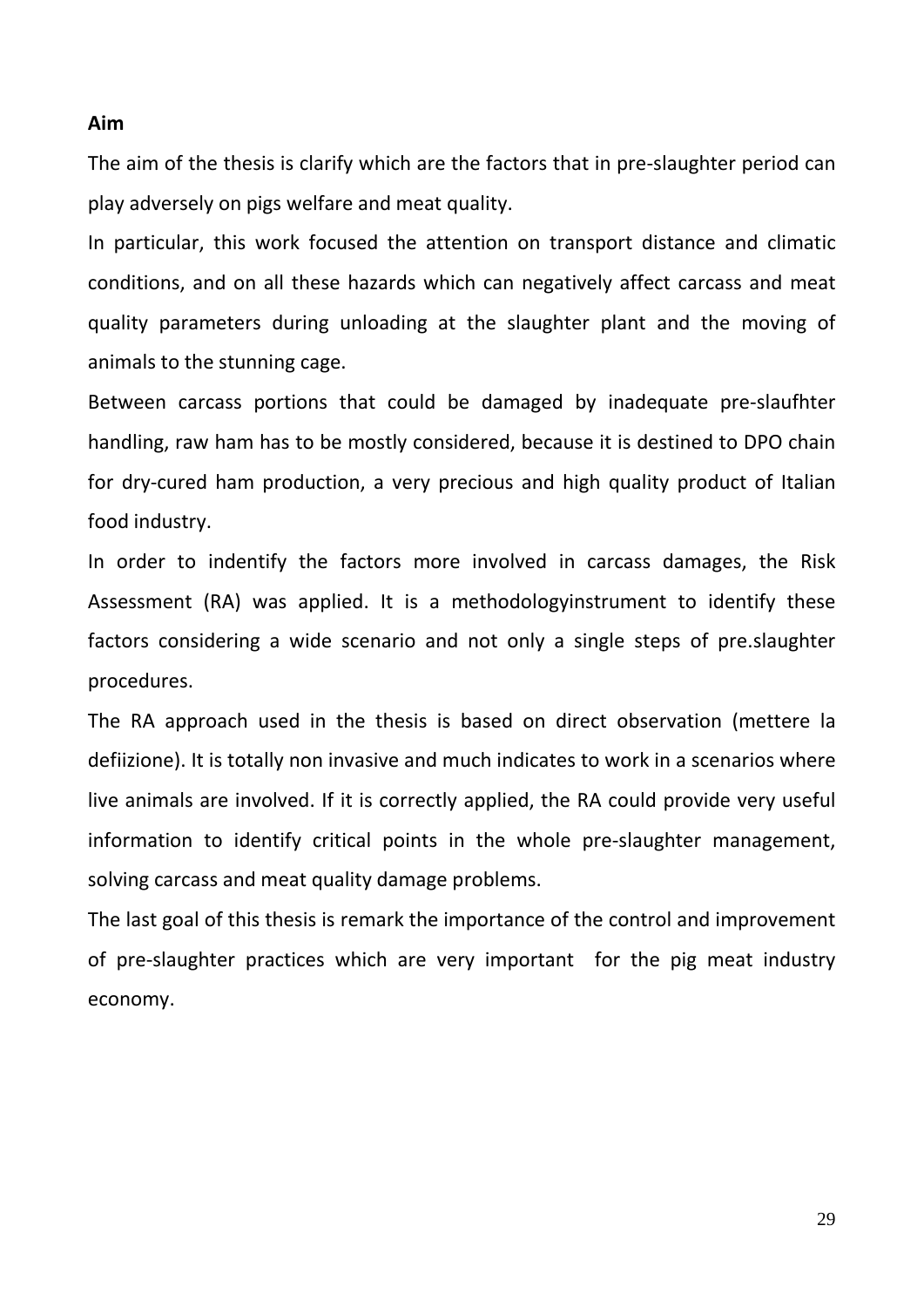#### **CHAPTER 1**

# **Risk characterization for carcass lesions during the pre-slaughter steps at unloading and stunning of Italian heavy pigs**

Agnese Arduini<sup>1</sup>, Eduardo A. de Oliveira<sup>1</sup>, Veronica Redaelli<sup>2</sup>, Fabio Luzi<sup>2</sup>, Vincenzo Pace<sup>3</sup>, Leonardo N. Costa<sup>1</sup>

<sup>1</sup> Dipartimento di Scienze e Tecnologie Agro-Alimentari, Università di Bologna, Italy.

2 Dipartimento di Scienze Veterinarie per la Salute, Produzione Animale e Sicurezza Alimentare, Università di Milano, Italy.

3 Organizzazione Produttori Allevatori Suini (OPAS), Italy

Corresponding author: Agnese Arduini, DISTAL, Università di Bologna, viale Fanin, 46, Bologna (BO), Italy. Tel +39.051.2096513 – Fax +39.051.2096516. E-mail: agnese.arduini@unibo.it

#### **Abstract**

Skin damage in pig carcasses are a welfare concern and can lead to rejection of valuable cuts by DPO consortia and food industry. Carcass lesions can occur during pre-slaughter period as a consequence of inadequate design facilities and rough incorrect handling. The aim of this work was to provide, through the application of RA (Risk Assessment), the identification of the main hazards which before slaughter play the major role in the appearance of skin damage in the ham, loin and shoulderhead of the pig carcass at the slaughterhouse. To this it was evaluated the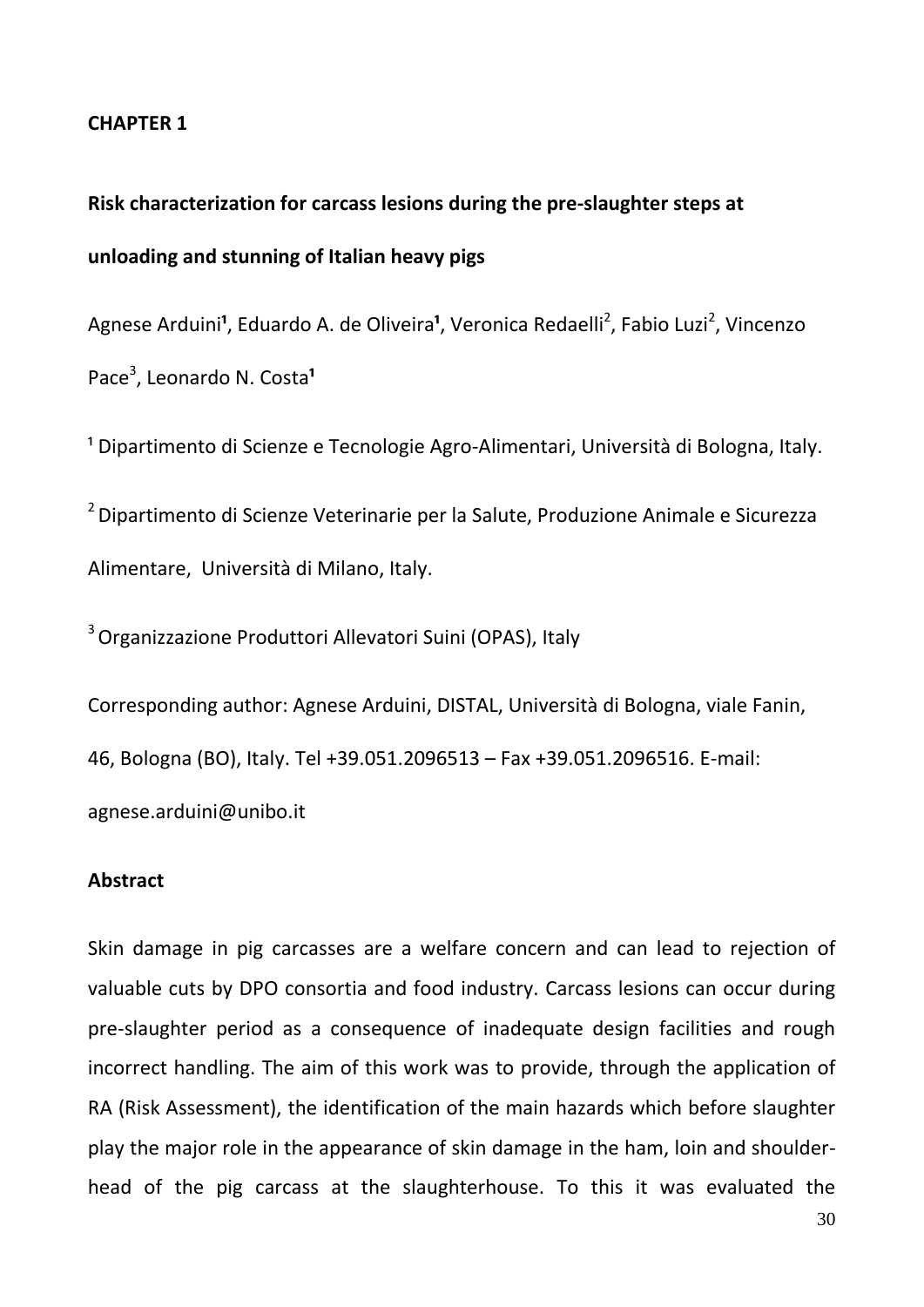occurrence of backward, slips, balks, overlaps, falls, overcrowds, back up, pushing and the use of rubber stick at unloading and during the moving to the stunning in 1680 Italian heavy pigs according to EFSA Guidelines on Risk Assessment. Frequency of pigs behaviors was recorded for each deck unloaded and related to damage score of the deck itself. For damage evaluation were considered the total carcass and the ham, loin and shoulder-head singularly. For the total carcass at unloading, the use of rubber stick showed the higher risk and frequency (1.97 and 18,75%). Backward, slips, balks, overlaps, falls and overcrowd ranged between 0.11 and 0.02 with low frequencies. Rubber stick reported the higher frequency (91.67%) and risk 46.29 toward the stunning and backward, back up, pushing, overcrowd, slipping and falling showed lower values (between 0.01 and 0.77). Similar results were found for ham, loin and shoulder-head where the stick was the parameter more correlated to lesions than animals responses. It was conclude that, in the observed scenario, the risk of total carcass lesions and for its single part was firstly related to the driving tool both at unloading and toward the stunning, there is a very light correlation with pigs behaviors.

**Key words**: brushes, pig handling, slaughter pig, electric prod, carcass

#### **Introduction**

The skin damage in pigs industry is a welfare and economic concern (Guàrdia et al., 2009) and is responsible for great losses for the producers due to the downgrading of the carcass and rejection of valuable cuts like ham and loin by highly sophisticated markets, the reduction of the production of dry cured hams (Candek-Potokar and Skrlep, 2012), which need to be completely unblemished and of the speed of dressing line to remove blemished tissues (Faucitano, 2001). Furthermore the carcass lesions are associated with poor meat quality: pigs with high score of skin damage tends to have higher levels of cortisol, creatine phosphokinase and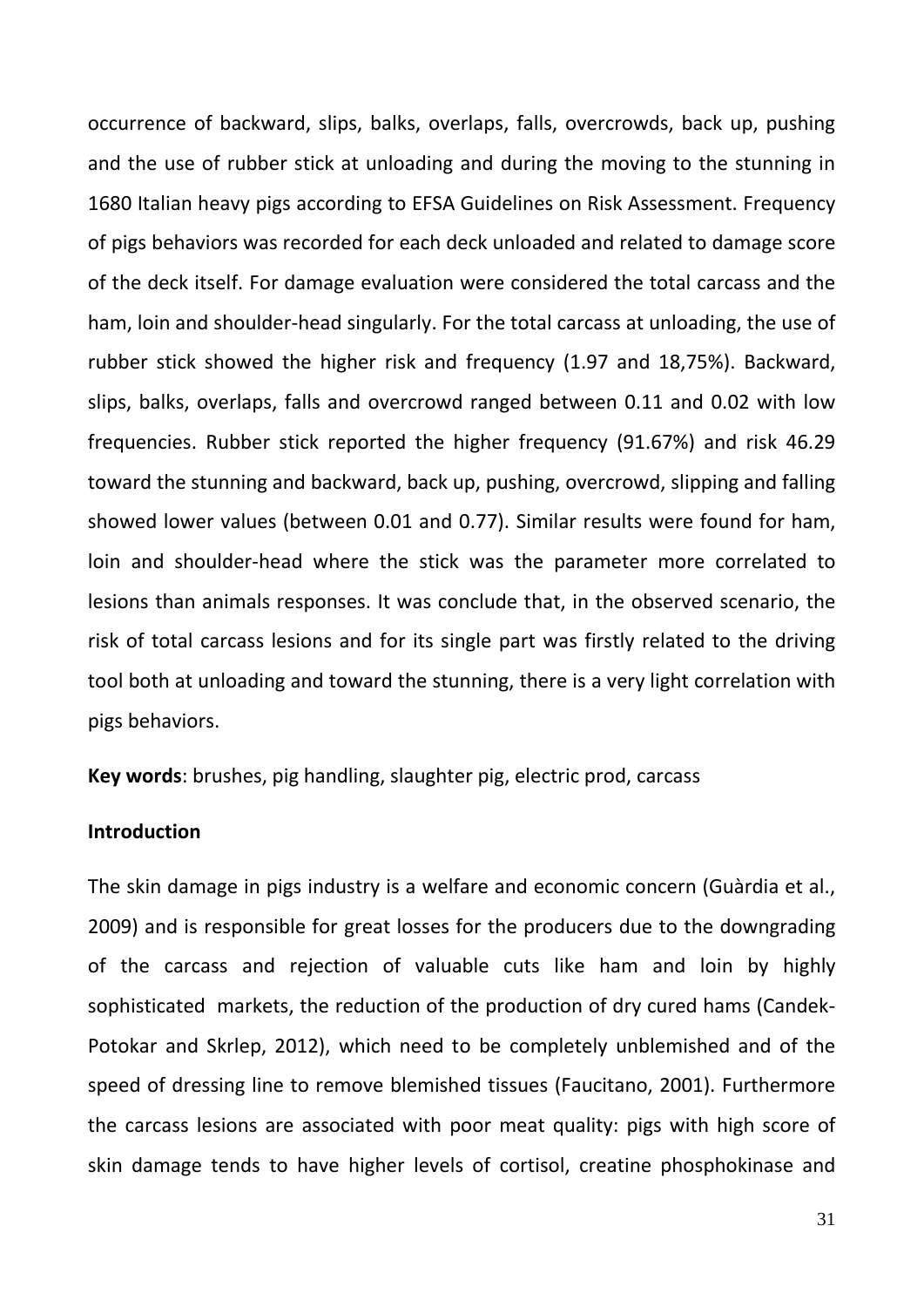lactate (Warriss et al., 1998) and the stressful handling associated with carcass lesions can predispose the occurrence of DFD or PSE meat (Rosenvold and Andersen, 2003).

Factors as stress susceptibility and aggressiveness can influence incidence of carcass bruises (Bolhuis et al. 2005) as well as loading and unloading practices and their duration, time of transportation and stocking density (Nanni Costa et al. 2002, Nanni Costa et al. 1999, Barton-Gade & Christensen 1998, Franqueza et al. 1998). Increase of skin damages carcasses was demonstrated also for time of lairage and fasting before slaughter (Guardià et al. 2009), mixing unfamiliar pigs (Brown et al. 1999) and use of moving device such as electric prod (Rabaste et al. 2007, Guise and Penny, 1998). However, in general, the main causes are related to aggression, harsh handling and poor design facilities (Faucitano, 2001), but it is not clear which are the main points where may occur these injuries and for which specific event.

Some studies tried to identify the critical steps during *ante mortem* period for skin damage on pigs (Romero et al. 2013 and Chevillon et al. 1997) and on culled cows (Strappini et al. 2013) with different approaches. However, there is not a standardized procedure to evaluate the real causes of carcass damage.

Risk Assessment (RA) is a systematic process consisting into identify and characterize potential hazards (e.g. to animal welfare or food safety), to estimate the probability and the magnitude of adverse effects resulting from exposure to those hazards and to determine the resulting risk (Dalla Villa et al. 2009).

The risk assessment approach includes four steps: hazard identification (factors that have the potential to create adverse effect or consequences), hazard characterization (quantitative estimate of the adverse effect), exposure assessment (qualitative or quantitative evaluation of the level, duration, and variability of exposure to the identified factors) and risk characterization (qualitative or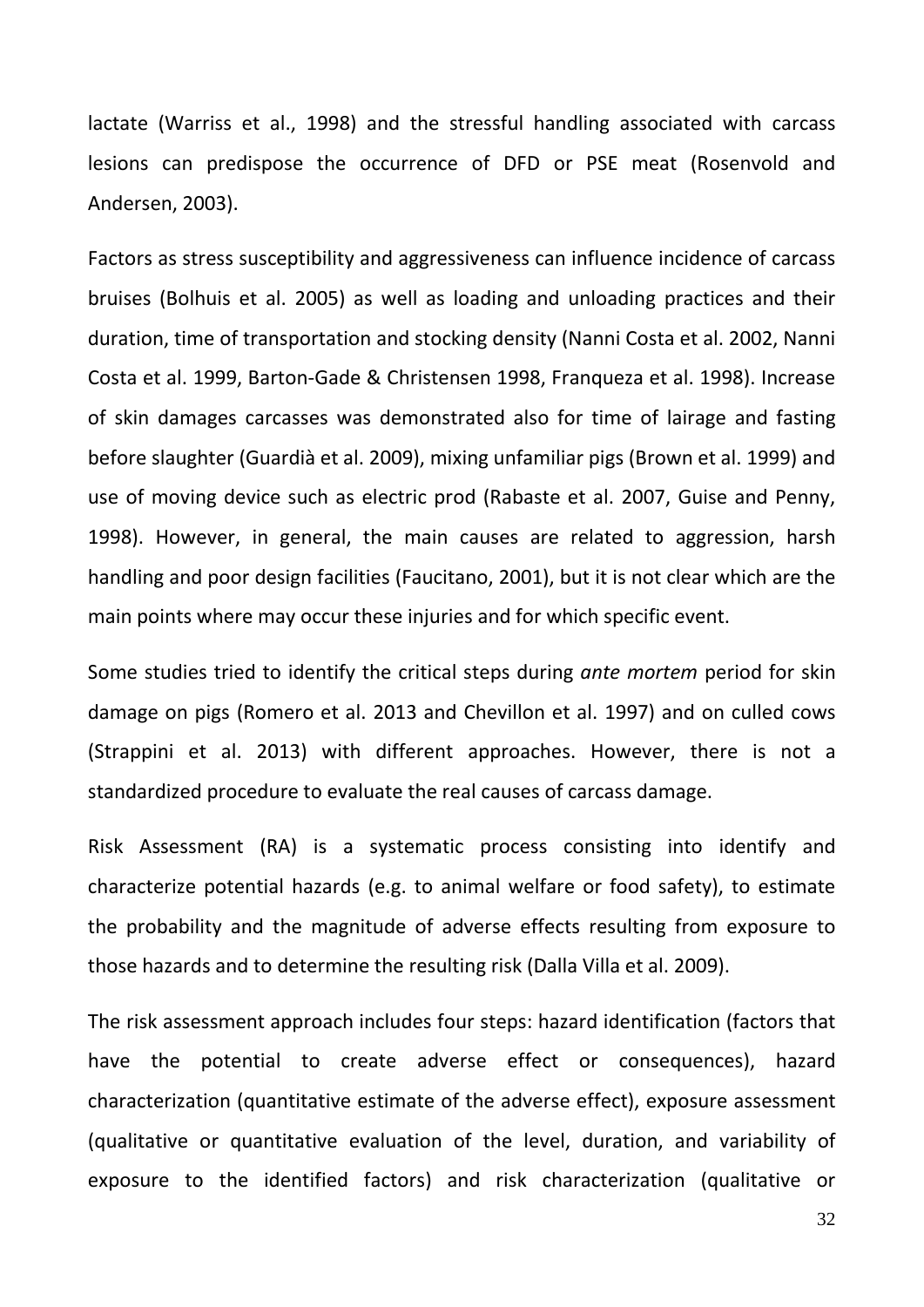quantitative estimation of the probability of occurrence and magnitude of known or potential adverse effects) (EFSA, 2009; Algers et al., 2009). In pig production, the RA has been carried out to evaluate meat quality (Guàrdia et al., 2005; Guàrdia et al., 2004), foodborne zoonoses (Fosse et al., 2008) and animal diseases (Berends et al., 1996), but never during pre-slaughter period in function of carcass lesions.

In this context, the aim of this work was to provide, through the application of risk assessment, according the European Food Safety Authority (EFSA, 2012), new information on the detrimental effects due to improper handling during all operations involved in the slaughter of heavy pig that can induce lesions in the whole carcass and single traits as ham, loin and shoulder-head.

#### **Material and Methods**

#### *Risk Assessment Application*

The study was conducted following the EFSA methodology on Risk Assessment for Animal Welfare (EFSA, 2012).

The scenario observed was a slaughterhouse of medium dimensions, speed chain of 280 pigs/hour and specialized in the slaughter of Italian heavy pigs for the production of Parma dry-cured ham. The plant was located in Lombardy and all supply farms are from Northern Italy.

Potential causes of lesions (hazards) were identified in the target population made of 12 deliveries of Italian heavy pigs (a total of 1680 animals, 140 for each journey) from the same commercial farm over the winter, spring and summer of 2014. At the farm, outside the boxes, the pigs were conveyed in an external passageway of concrete material, long 60 m and linked to a mobile ramp (length m 6.0, width m 0.7, solid side walls of m 1.0 and adjustable height), using to load pigs into the trucks. The pigs were loaded in the beginning of the morning after 10 hours of fasting.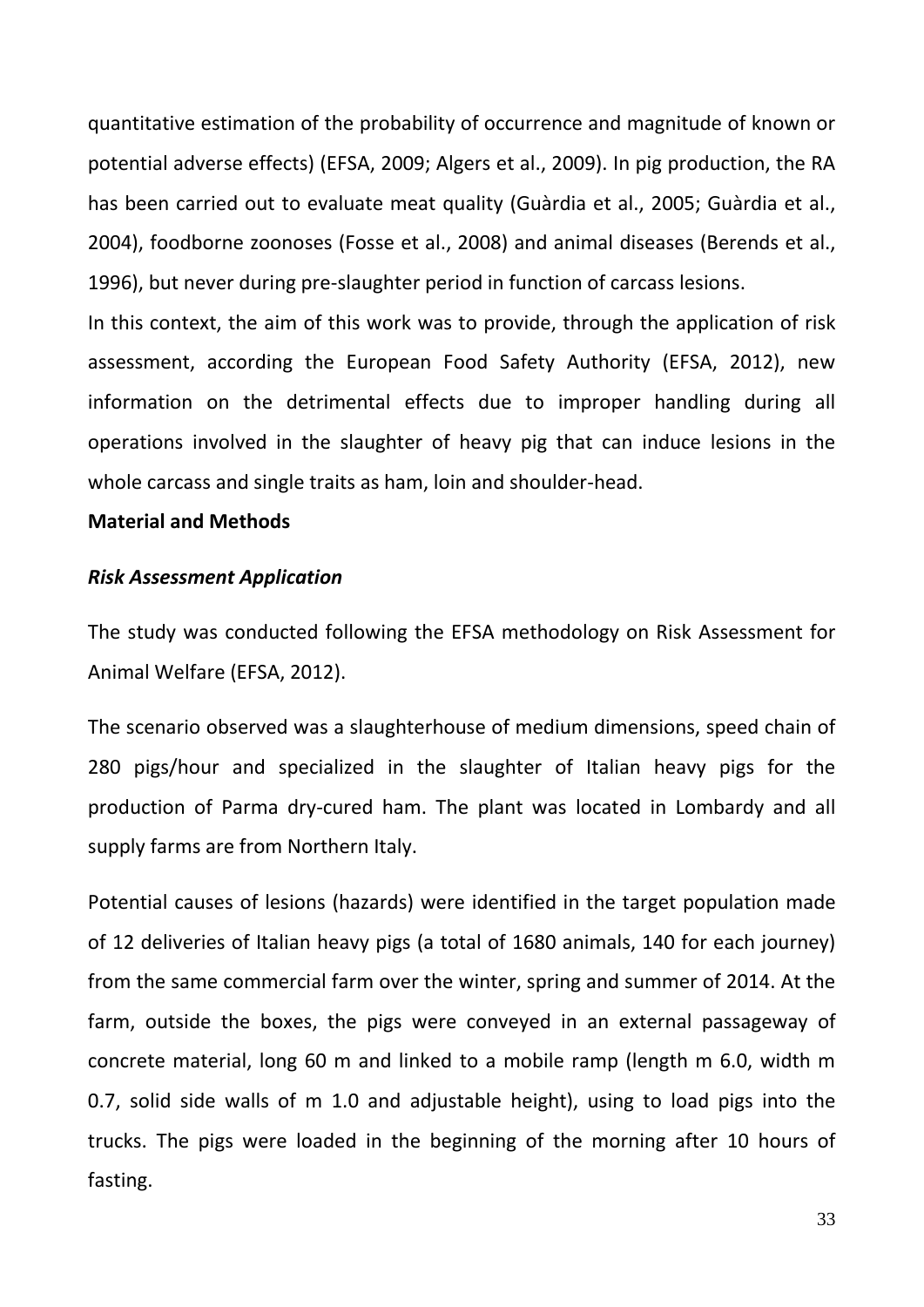The transports were carried out with double trailer lorries with three hydraulic decks each one. All compartments in the trailers were stocked according to the Standard Regulations Operating Procedure (Reg. 1/2005 CE, 2005) with a density of about 0.68 m²/pig. The pigs were transported through rural and secondary roads and the journey time was about 30 minutes at an average speed of 60 km/h. At the slaughterhouse, the unloading was carried out by a fixed bay adjustable for the height and performed by the driver and the manager of the slaughter lairages, in around 20 minutes. After unloading, pigs were immediately moved to the stunning chute or into resting pens for a maximum time of 30 minutes.

When driven to the stunning, pigs were handled with rubber sticks by a slaughter operator until the single chute leading the stunning cage, where pigs were driven only by electric prod*.* Pigs were electrical stunned (head only-1,3A and 170V) and exanguinated horizontally for 3 minutes. After sticking, pigs were hanged by the left leg for 10 minutes before being immersed in a scalding tank for dehairing at 62°C for 5 minutes and the remained hair was manually removed after. The cleaned carcasses were evaluated for skin damages, assessed subjectively by the same trained operator, on the ham, loin and shoulder-head as Velarde et al. (2001) and Chevillon et al. (1997) by a four point scale (1=none to 4=extreme) according to the Danish Meat Reasearch Institute-scale (Barton Gade et al., 1996). Carcasses were then eviscerated, split, hot-boned and sectioned in different marketing pieces, before kept in chilling rooms (2–4 °C) for 24 hours.

#### *Hazard measurement*

The target of hazards for skin bruises was obtained merging events directly observed at the slaughterhouse and those reported in literature about lesions on the carcass. According to Dokmanovic et al. (2014) and Aiassa (2010) for pigs and Strappini et al. (2013) for bovine, operators handling and some pigs behaviors were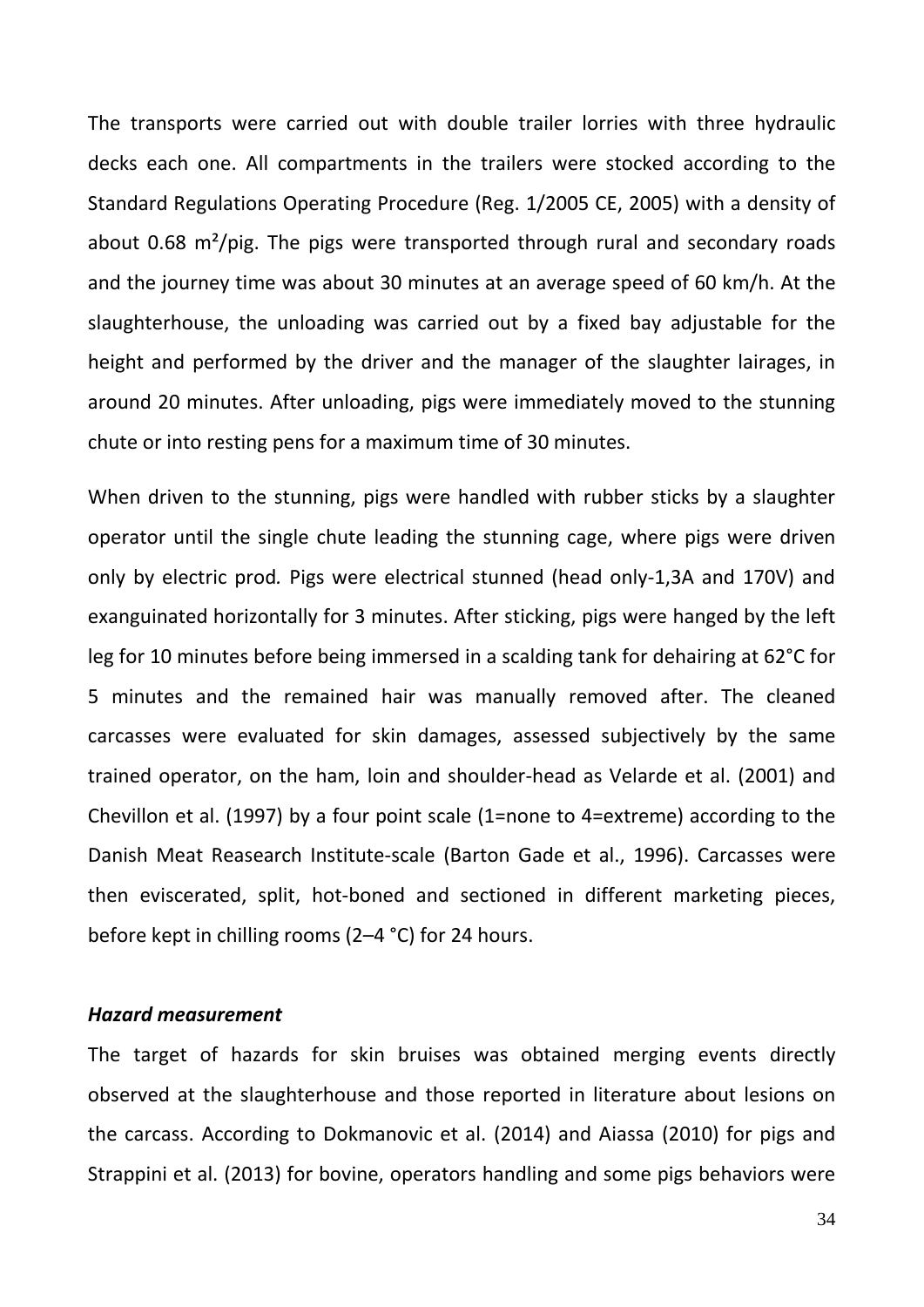observed and recorded together at unloading and during moving toward the entrance of stunning chute (Table 01 and Table 02).

### **Table 1. Descriptions of behaviors observed**.

| <b>Behavior</b>     | <b>Description</b>                                                  |
|---------------------|---------------------------------------------------------------------|
| <b>Slips</b>        | Pig's leg touching the ground                                       |
| Falls               | Pig's body touching the ground                                      |
| Back up             | Pig moves rearward, opposite the direction of intended motion       |
| <b>Backwards</b>    | Pig makes a 180° turn and moves in the opposite direction           |
| Overlaps            | Pig mount another pig, with its front legs on the back of the other |
|                     | pig                                                                 |
| Overcrowd           | More pigs huddle and create a group                                 |
| <b>Balks</b>        | Pig refuse to walk or stops for greater than 2s                     |
| <b>Pushes</b>       | Pig press the head against another/other pigs in front of him       |
| <b>Rubber stick</b> | Handler uses rubber stick to encourage pigs to move                 |

Data were recorded and evaluated considering the total number of events per deck of the truck, which was the experimental unit.

### **Data Analysis**

The risk was estimated by multiplying the probability of occurrence (PO) for the Magnitude, according to EFSA (2012):

Risk = Probability of Occurrence x Magnitude

The probability of occurrence was considered multiplying the Distribution of Exposure by Distribution of Likelihood.

Probability of Occurrence = Distribution of exposure x Distribution of likelihood

For the Distribution of Exposure was used the frequency recorded of each event on total number of pigs observed, expressed as percentage, as used by Fosse et al.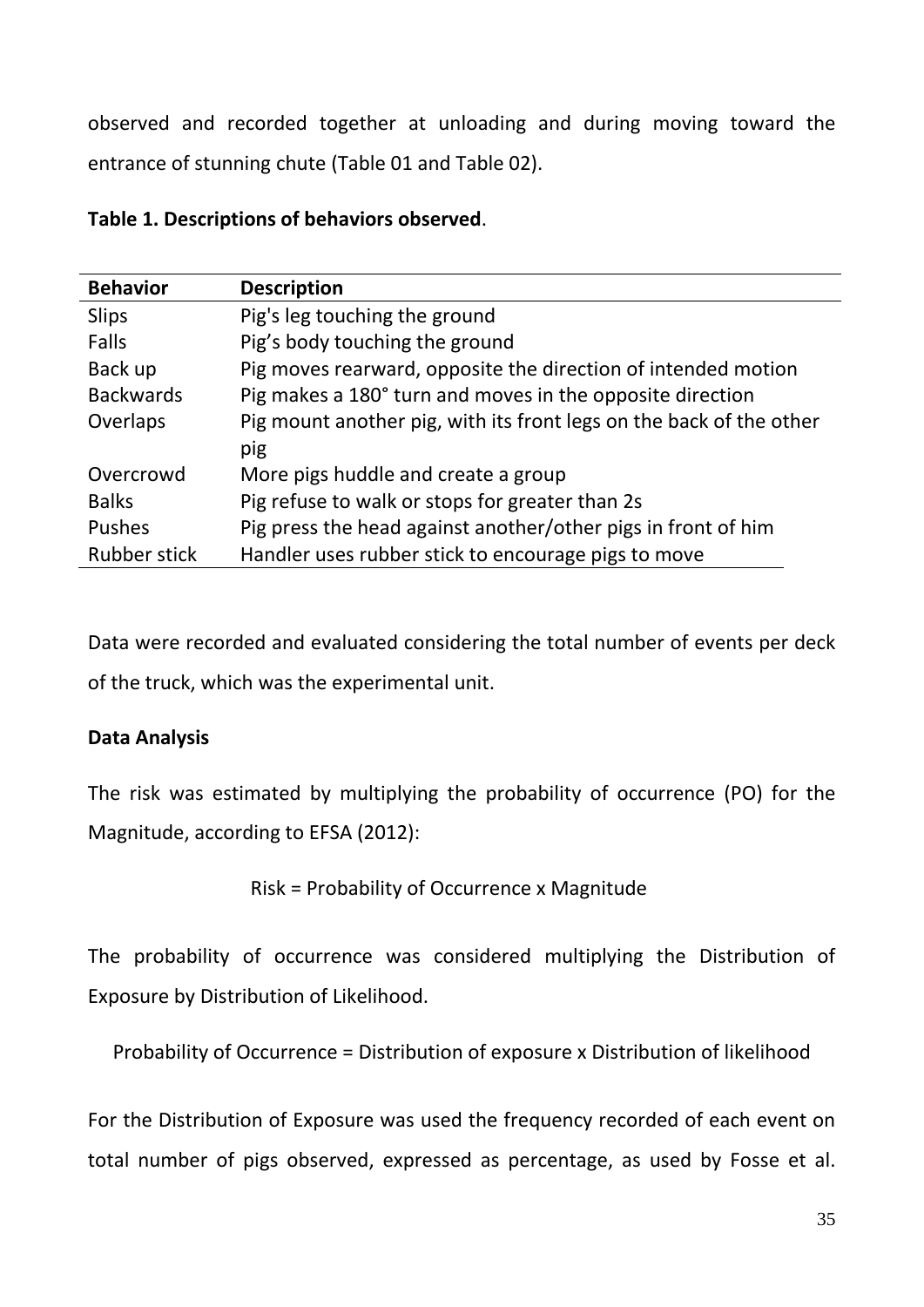(2008). As the Distribution of Likelihood was considered the ratio between the total number of each event and the sum of mean number of pigs with lesions at carcass, ham, loin and shoulder-head respectively for each deck.

Distribution of Exposure = Frequency of each event

Frequency of each event = Total number of each event/Total number pigs

Distribution of Likelihood = Total of each event/Sum of bruising score of total carcass

The Magnitude of the adverse effect, i.e. the potential adverse effect at the individual level, given that the animal is exposed to the hazard and experiences that adverse effect, was calculated multiplying Severity x Duration (EFSA, 2012; EFSA 2009), adjusting the levels in order to give weighting to the scores. As performed by Dalla Villa et al. (2009) that estimated Severity levels subjectively, a scale from 1 to 4 was chosen for assessing severity, based on the effect of the parameters observed on carcass lesions in the scenario.

Magnitude = Severity / 4

In the present study the duration was fixed to 1 for each hazard, because the direct observation of each events lasted always less or equal to 1 minute for the speed of the chain.

### **Table 2. Formulas used to estimate the final Risk (Dalla Villa et al. 2008)**

Magnitudo = Severity/4 \*Duration Frequency = Total of each event/Total number of pigs Distr. Of Likelihood = Total of each event/Total of mean bruised pigs Distr. Of Exposure = Frequency Prob. Of Occ. = Distr. Of Likelihood \* Distr. Of Exposure Risk = Magnitudo \* Prob. Of Occurrence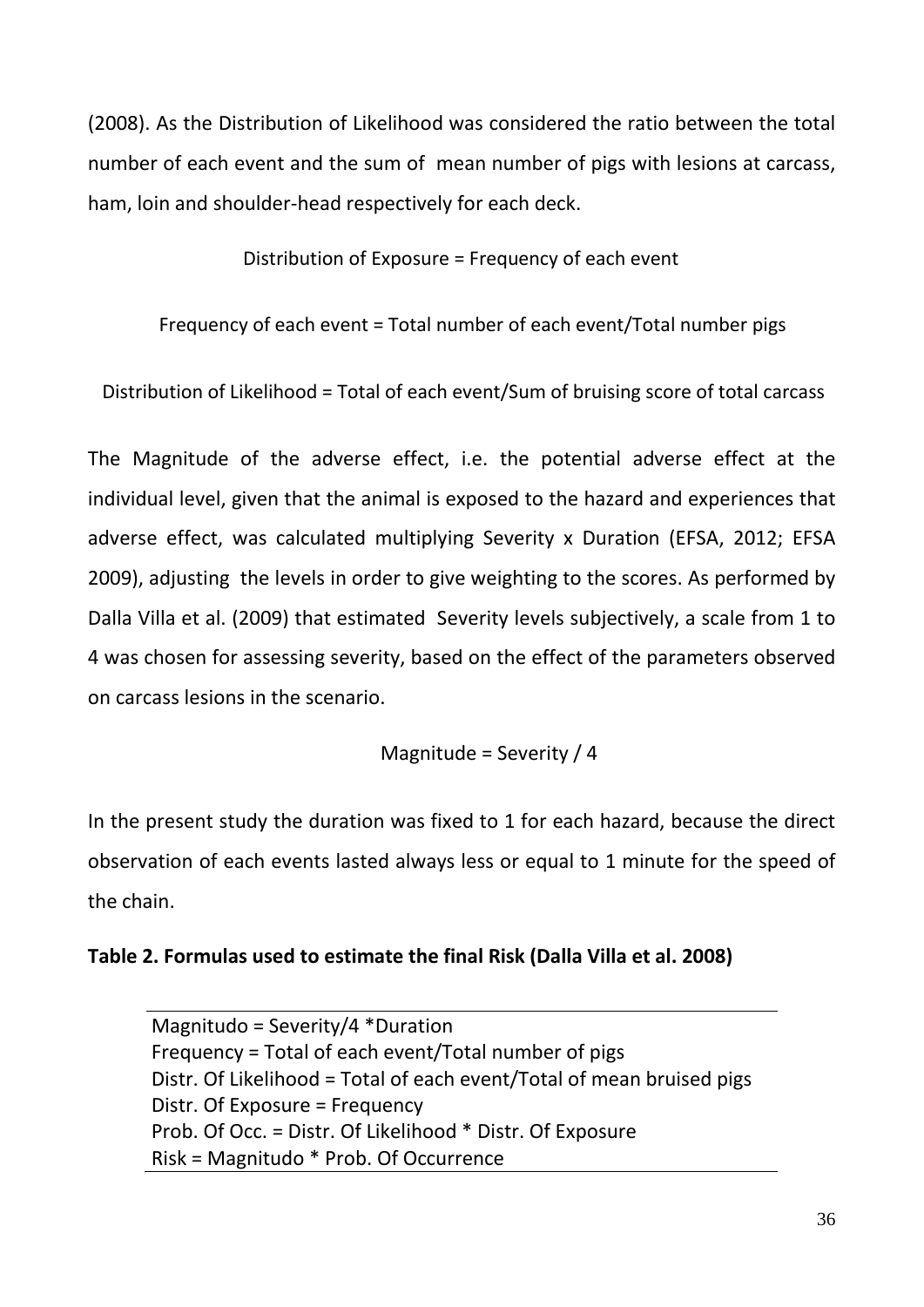A cluster analysis (3 groups) and a dendrogram graphic were performed with unloading and stunning variables correlation's with total carcass lesions in order to better understand the type of connection among the parameters observed (hazards) and the total score of bruises.

## **Results and Discussion**

All factors potentially causes of lesions in carcass were analyzed into two groups, corresponding to the moment of observation, unloading and going to the stunning raceway for total carcass, ham, loin and shoulder-head respectively.

#### *Carcass lesions*

| <b>Parameters</b> | <b>Severity</b> | Magnitudo | <b>Frequency %</b>     | Distr. Likelihood | Prob. of Occ. | <b>Risk</b> |
|-------------------|-----------------|-----------|------------------------|-------------------|---------------|-------------|
|                   |                 |           | <b>Unloading</b>       |                   |               |             |
| rubber stick      | 2               | 0,5       | 18,75                  | 0,21              | 3,94          | 1,97        |
| backwards         | $\mathbf{1}$    | 0,25      | 6,49                   | 0,07              | 0,45          | 0,11        |
| slips             | 1               | 0,25      | 3,57                   | 0,04              | 0,14          | 0,04        |
| falls             | $\overline{2}$  | 0, 5      | 1,73                   | 0,02              | 0,03          | 0,02        |
| balks             | $\mathbf{1}$    | 0,25      | 2,8                    | 0,03              | 0,08          | 0,02        |
| overlaps          | $\overline{2}$  | 0,5       | 1,96                   | 0,02              | 0,04          | 0,02        |
| overcrowds        | $\mathbf{1}$    | 0,25      | 2,2                    | 0,02              | 0,04          | 0,02        |
|                   |                 |           | <b>Toward Stunning</b> |                   |               |             |
| rubber stick      | $\overline{2}$  | 0,5       | 91,67                  | 1,01              | 92,59         | 46,29       |
| backwards         | $\overline{2}$  | 0,5       | 11,96                  | 0,13              | 1,55          | 0,77        |
| back ups          | $\overline{2}$  | 0, 5      | 6,9                    | 0,08              | 0,55          | 0,28        |
| pushes            | $\overline{2}$  | 0, 5      | 1,96                   | 0,02              | 0,04          | 0,02        |
| overcrowds        | $\overline{2}$  | 0,5       | 1,73                   | 0,02              | 0,03          | 0,02        |
| slips             | 2               | 0,5       | 1,01                   | 0,01              | 0,01          | 0,01        |

## **Table. 4. Classification of parameter for Risk of lesions on the total carcass**

Distr=Distrubution; Prob=Probability.

For the total lesions of carcass at the unloading, the rubber stick was the only tool used by the handlers and the event with major frequency (18.75%), probably of occurrence (PO) of the adverse effect (3.94) and the higher risk (1.97) associated to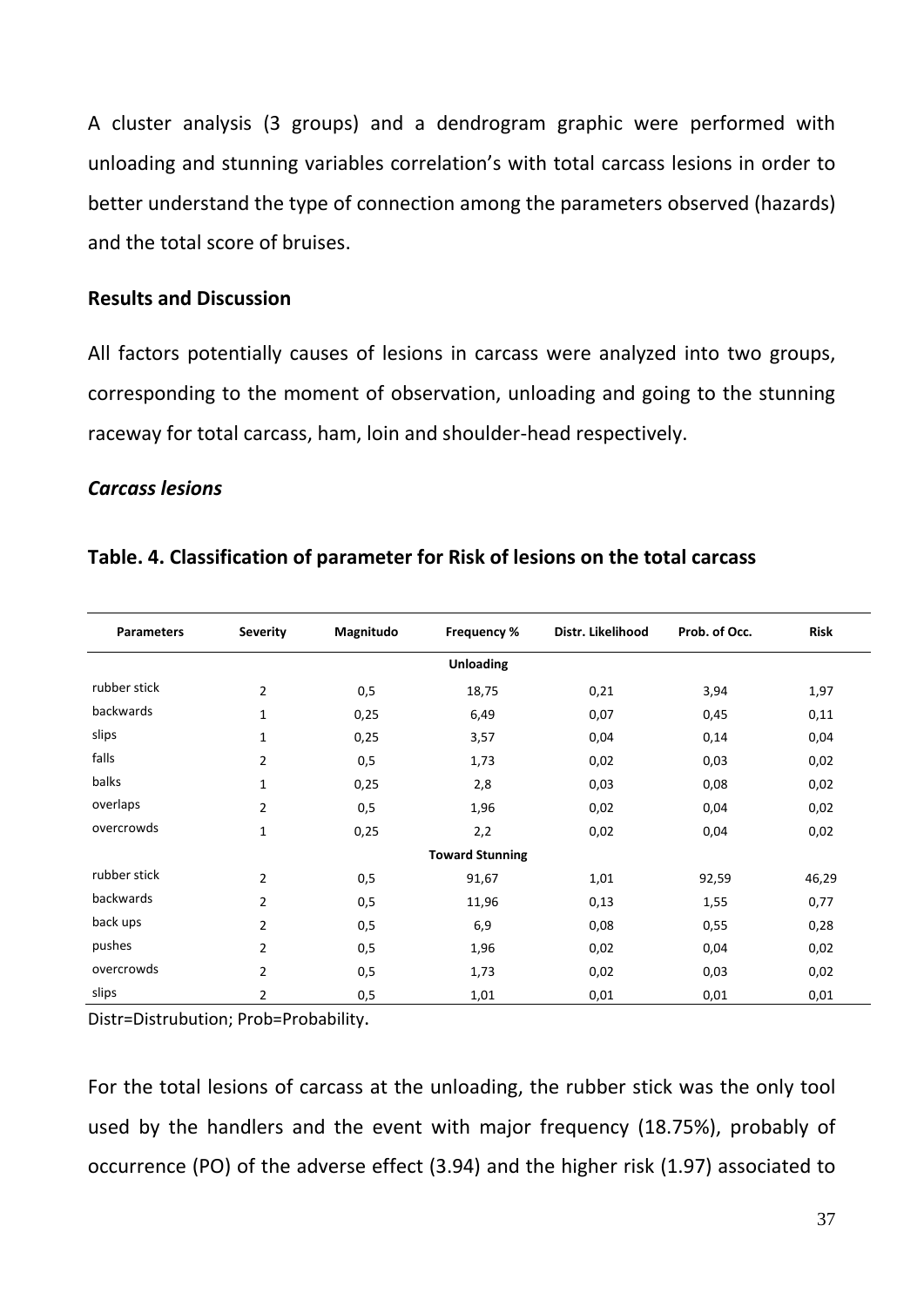lesions. The result agree with Chevillon et al. (1997) and Geverink et al. (1996), who reported a relationship between the use of stick and carcass lesions. The use of this device is just a routine and a reaction of handlers impatience for hesitation of pigs caused by novel sounds and environments connected to all transport's operations induce an high use of stick for moving on animals.

The transfer from the familiar pen to the novelty of the truck inner and the abattoir area, joined to the high physical activity induced by the costraint to go trought sloped ramps and along alleys by stockpersons, may cause fear in pigs, evoking reluctance to move on or try to reverse (Dalmau et al. 2009, Faucitano 2001).

Moreover is known that is practice of transport workers and abattoir employees make excessive use of sticks and/or goads to force and move pigs quickly the last metres prior to the stunning to mantain the rhythm of slaughter. (Dalmau et al. 2009, Faucitano 2001).

Pigs behaviors as backwards, slips and balks showed frequencies between 6.49 and 2.80 %, a PO ranged 0.45 and 0.08 and a negligible risk values, probably due to an indirect connection with skin bruises. Overlaps, falls and overcrowd showed the lowest frequencies, PO and risk values not relevant for lesions, unlike found by Weshenfelder et al. (2012) and Torrey et al. (2008), who justified greater skin damage by the great frequency of overlaps, slips and falls in this step. The PO of adverse effect was too low because these actions non strictly induce bruises.

Going to the stunning chute, the rubber stick was again the parameter with the highest frequency (91.67 %) and highest risk to cause lesions in carcass (46.29). It is well known that this tool, as well as electric prod, increase incidence of blemished carcasses (Rabaste et al. 2007, Guise and Penny 1989, Faucitano et al. 1998) and its overuse immediately before slaughter could decrease animal welfare and the glycogen stores in the muscles with a worsen quality of meat due to the occurrence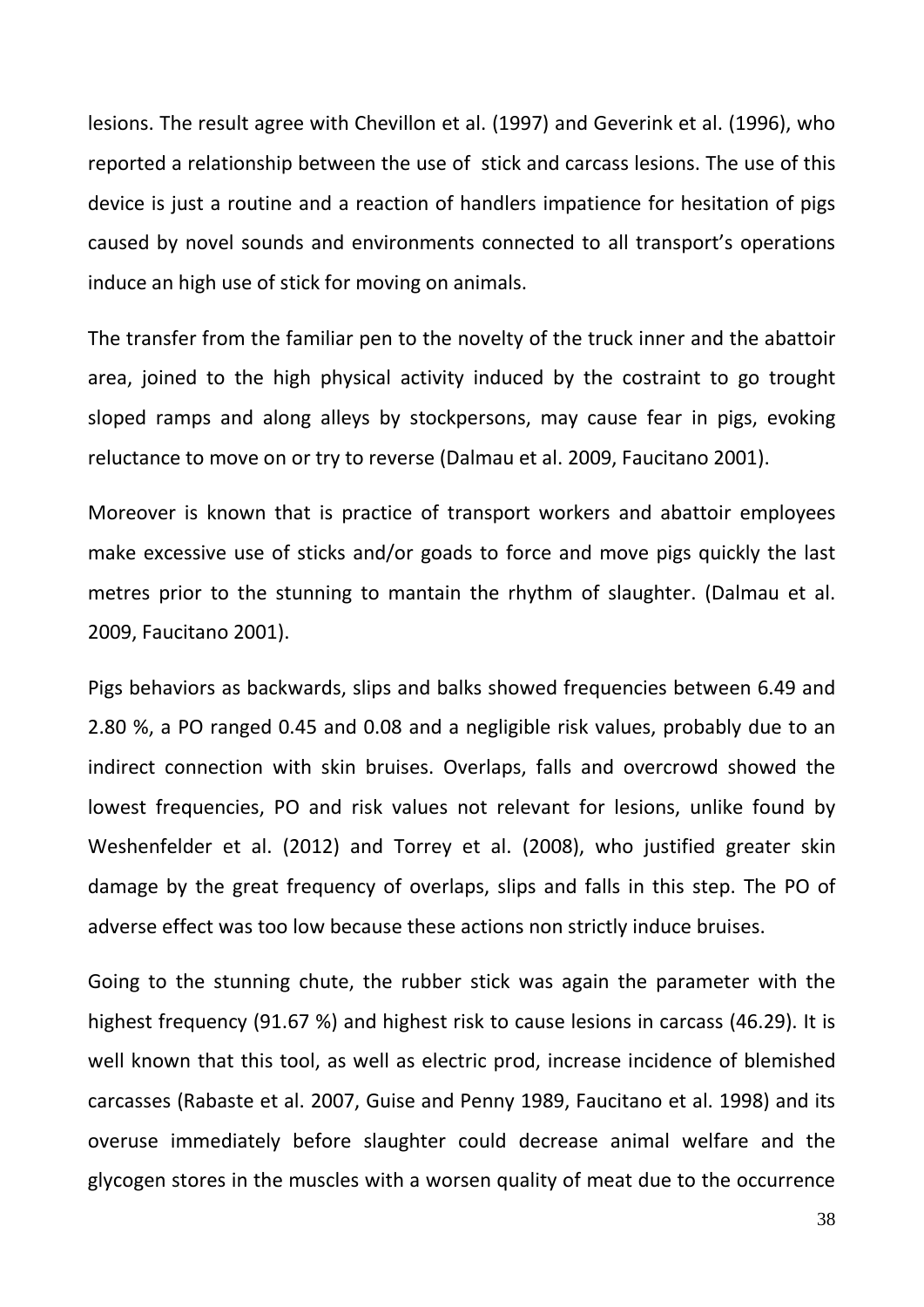of PSE (pale, soft, exudative) (Rabaste et al., 2007). This data reflect the trend of abattoir employees that, for impatience and the need to respect the slaughter speed, make an improper use of sticks and goads, especially near the stunning race (Faucitano, 2001) inducing panic in pigs and potential deep bruising in carcass (Szoucs et al. 2008).

The frequency of backwards along the alleys until stunning raceway gate was higher than at unloading (11.96 and 6.49, respectively), probably due to the fear of animals for novel, increased noise combined with the presence of employees with tools (stick) in a closer space as the restrainer pen: is just documented that, in reduced area and in presence of stress factors, pigs try to escape, changing the direction (Rabaste et al, 2007). The PO for backwards was calculated equal to 1.55 and the estimated risk of lesions 0.77. This behavior, not directly correlated to skin damage, could induce handlers that the use stick or rigid tube often too much and harshly to drive and separate pigs to the final single chute (Rabaste et al., 2007) maintaining constant the speed chain (Faucitano, 2001), but may causing deep bruises (Szucs et al. 2008).

Back up, observed only inside the restraining pen, had a frequency of 6.90 %, due to the very limited area for movement where can entry only 5-6 pigs. Moreover, the high use of the stick by the handler may had reduced this behavior of animals, that scared, usually went quickly on and entered inside the single chute. As consequence, the PO and the connected risk on carcass lesions were low (0.55 and 0.28).

Pushes, overcrowds, slips and falls showed the lowest frequencies probably explained by the fact that, in this scenario, the animals were quite calm. The risk of lesions was almost nonexistent, maybe because the events are more linked to animal welfare issue than directly to lesions one.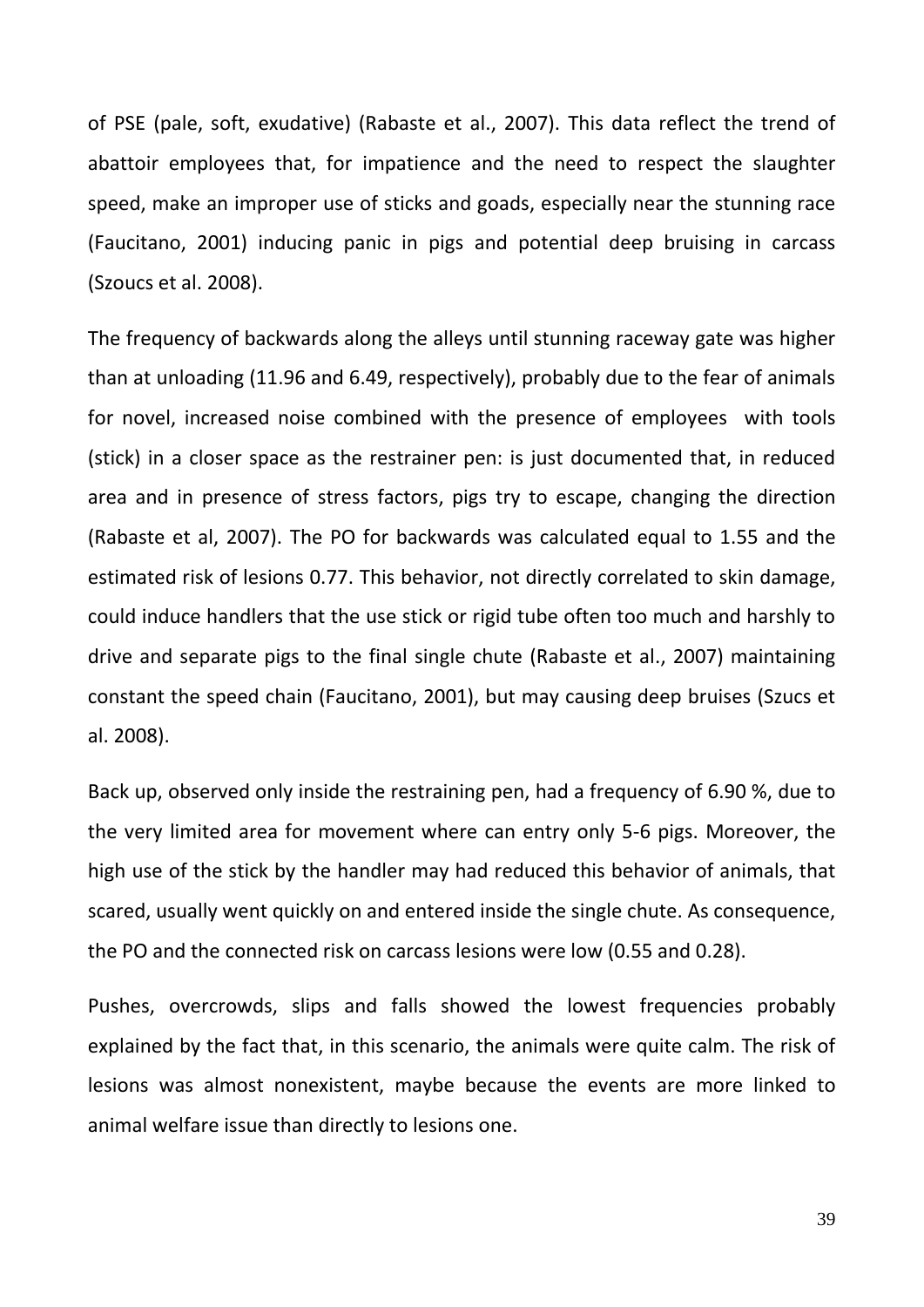#### *Lesions on ham, loin and shoulder-head*

For the ham, at unloading the rubber stick remained the main hazard of lesions with the highest PO (3.94) and risk (1.97), reporting the same values than for total carcass. Pigs behaviors also reported a similar trend of the whole carcass with the backwards that was the second events connected to lesions (PO=0.48, risk=0.12) and the other behaviors with lower values, ranged between 0.15 and 0.04 for the PO and 0.04 and 0.02 for the risk, without any apparent connection with damage to this trait.

A similar situation occurred along the passageways toward the stunning, with the highest PO and risk found by the stick: 94.42 and 47.21, respectively. The behavioral parameters showed a low PO and risk values minimal and not relevant for lesions to the ham. However, it's true that during fighting's , that could happened in lairage of the plant, pigs removed are more susceptible to lesions in the rear of the body (Turner et al. 2006) and could be responsible of the lesions found in the hams.

For the loin area, at the unloading the rubber sick resulted the main hazard of skin lesions with PO and risk equal to 3.67 and 1.83 respectively. Backwards showed about the same numbers of the total carcass and the ham (PO=0.44 and risk=0.11), slips, balks, falls, overcrowds and overlaps ranged from 0.13 and 0.04 of PO and 0.03 and 0.02 of risk. For the moving to the stunning, the rubber stick recorded was the highest value (87.68) of PO as well as the risk (43.84), , followed by backward (1.49 and 0.75) back up, pushes, overcrowds and slips that had PO values among 0.50 and 0.01 and risk ranged from 0.25 to 0.01. These results not agree with Faucitano (2001), who reported that typical behavioral responses of pigs before slaughter make hard to handle them and create lacerations in skin, loin too.

At unloading and toward the stunning, also for shoulder-head the use of rubber stick was the major event linked to lesions (PO=87.68 and Risk=47.67). This data is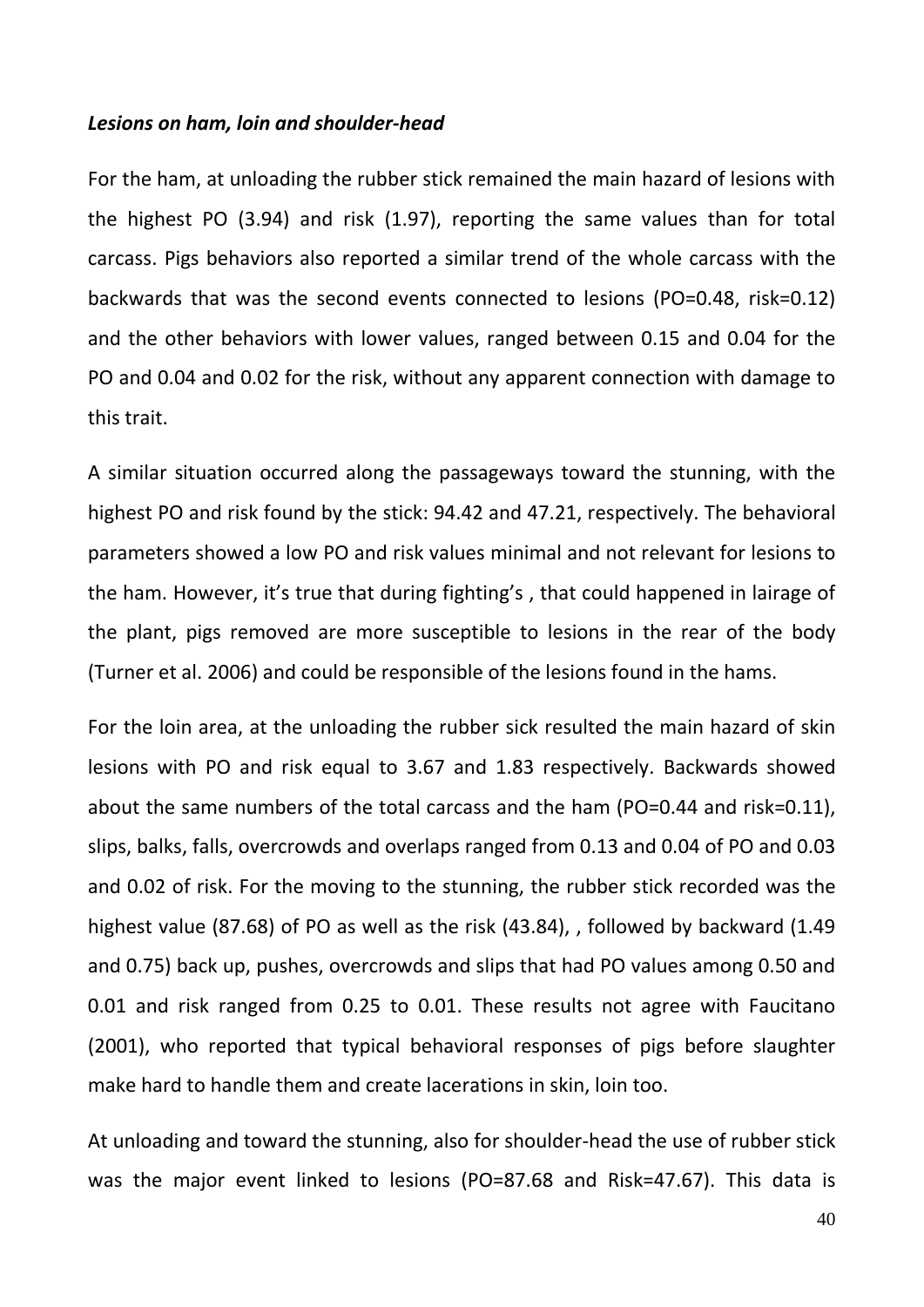probably due to the fact that the frequency of this parameter, as the other, was recorded when observed independently if it caused effectively lesions and in which part of the carcass. In fact the use of driving tools in this part of pigs' body was never seen in this scenario, also because its use toward this part could induce fear in pigs, who scared, wouldn't go on the pathway, but rather try to escape. Although the results, its possibly that the lesions recorded in this area are due to pre-slaughter fighting (Faucitano, 2001) or pigs' agitation, that jamming in the close passageways, injured themselves with contact of the concrete walls of alleys.

For animals behavior, backwards was in both two steps the factor more connected with lesions to this area, with highest values of PO and Risk, 0.45 and 0.11 at unloading, 1.67 and 0.84 to the stunning respectively; lesions could be caused by impacts of animals with the facilities during the backwards. Back up reported PO and Risk values highest of ham and loin (0.58 and 0.29) maybe explained with the fact that, once forced to move, pigs tended to overcrowd, jamming each other and beating with structures, especially against the gate of stunning chute. The same reason could explain the values of PO and risk, even if low, of pushes, overcrowds and slips (PO=0.05, 0.04 and 0.01 and Risk=0.02, 0.02 and 0.01, respectively) usually responses to anxiety and attempt to escape provoked by the need of operators to dissolve the group and reduce it to a single file (Faucitano, 2001).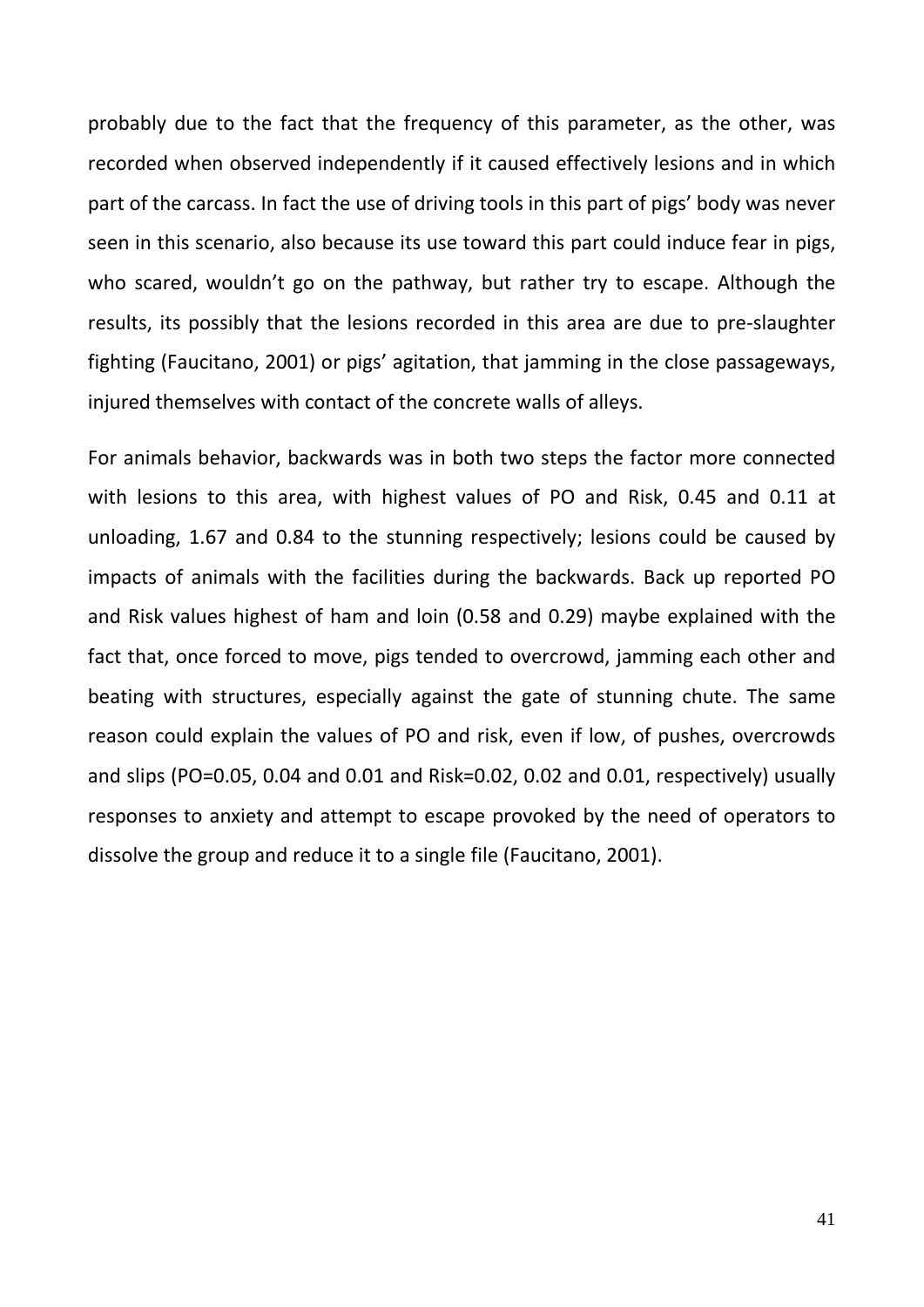# **Table. 5. Classification of parameter for Risk of lesions on ham, loin and shoulder-head at unloading.**

| <b>Parameters</b> | <b>Severity</b> | <b>Magnitudo</b>            | Frequency% | <b>Distribution of likelihood</b> |             | <b>Probably of Occurrence</b> |      |             | <b>Risk</b>   |      |      |               |
|-------------------|-----------------|-----------------------------|------------|-----------------------------------|-------------|-------------------------------|------|-------------|---------------|------|------|---------------|
|                   |                 | ham, loin and shoulder-head |            | ham                               | <b>loin</b> | shoulder-head                 | ham  | <b>loin</b> | shoulder-head | ham  | loin | shoulder-head |
| rubber stick      | $\overline{2}$  | 0,5                         | 18,75      | 0,21                              | 0,20        | 0,21                          | 3,94 | 3,67        | 3,94          | 1,97 | 1,83 | 1,97          |
| backwards         | $\mathbf{1}$    | 0,25                        | 6,49       | 0,07                              | 0,07        | 0,07                          | 0,48 | 0,44        | 0,45          | 0,12 | 0,11 | 0,11          |
| slips             | 1               | 0,25                        | 3,57       | 0,04                              | 0,04        | 0,04                          | 0,15 | 0,13        | 0,16          | 0,04 | 0,03 | 0,04          |
| balks             | 1               | 0,25                        | 2,80       | 0,03                              | 0,02        | 0,03                          | 0,09 | 0,08        | 0,10          | 0,02 | 0,02 | 0,02          |
| falls             | $\overline{2}$  | 0,5                         | 1,73       | 0,02                              | 0,03        | 0,02                          | 0,03 | 0,03        | 0,04          | 0,02 | 0,02 | 0,02          |
| overcrowds        | 1               | 0,25                        | 2,20       | 0,02                              | 0,02        | 0,02                          | 0,04 | 0,05        | 0,04          | 0,01 | 0,01 | 0,02          |
| overlaps          | 2               | 0,5                         | 1,96       | 0,02                              | 0,02        | 0,02                          | 0,04 | 0,04        | 0,05          | 0,02 | 0,02 | 0,01          |

# **Table.6. Classification of parameters for Risk of lesions for ham, loin and shoulder-head toward the stunning.**

| <b>Parameters</b> | <b>Severity</b> | Magnitudo                  | <b>Frequency%</b> | <b>Distribution of likelihood</b> |      | <b>Probably of Occurrence</b> |       |       | <b>Risk</b>   |       |       |               |
|-------------------|-----------------|----------------------------|-------------------|-----------------------------------|------|-------------------------------|-------|-------|---------------|-------|-------|---------------|
|                   |                 | ham.loin and shoulder-head |                   | ham                               | loin | shoulder-head                 | ham   | loin  | shoulder-head | ham   | loin  | shoulder-head |
| rubber stick      | $\overline{2}$  | 0,5                        | 91,67             | 1,03                              | 0,96 | 1,04                          | 94,42 | 87,68 | 95,34         | 47,21 | 43,84 | 47,67         |
| backwards         |                 | 0,5                        | 11,96             | 0,13                              | 0,12 | 0,14                          | 1,55  | 1,49  | 1,67          | 0,77  | 0,75  | 0,84          |
| back ups          | n               | 0,5                        | 6,90              | 0,08                              | 0,07 | 0,08                          | 0,55  | 0,50  | 0,58          | 0,27  | 0,25  | 0,29          |
| pushes            | ີ               | 0,5                        | 1,96              | 0,02                              | 0,02 | 0,02                          | 0,04  | 0,04  | 0,05          | 0,22  | 0,02  | 0,02          |
| overcrowds        | ຳ               | 0,5                        | 1,73              | 0,02                              | 0,02 | 0,02                          | 0,03  | 0,03  | 0,04          | 0,02  | 0,02  | 0,02          |
| slips             | ີ               | 0,5                        | 1,01              | 0,01                              | 0,01 | 0,01                          | 0,01  | 0,01  | 0,01          | 0,01  | 0,01  | 0,01          |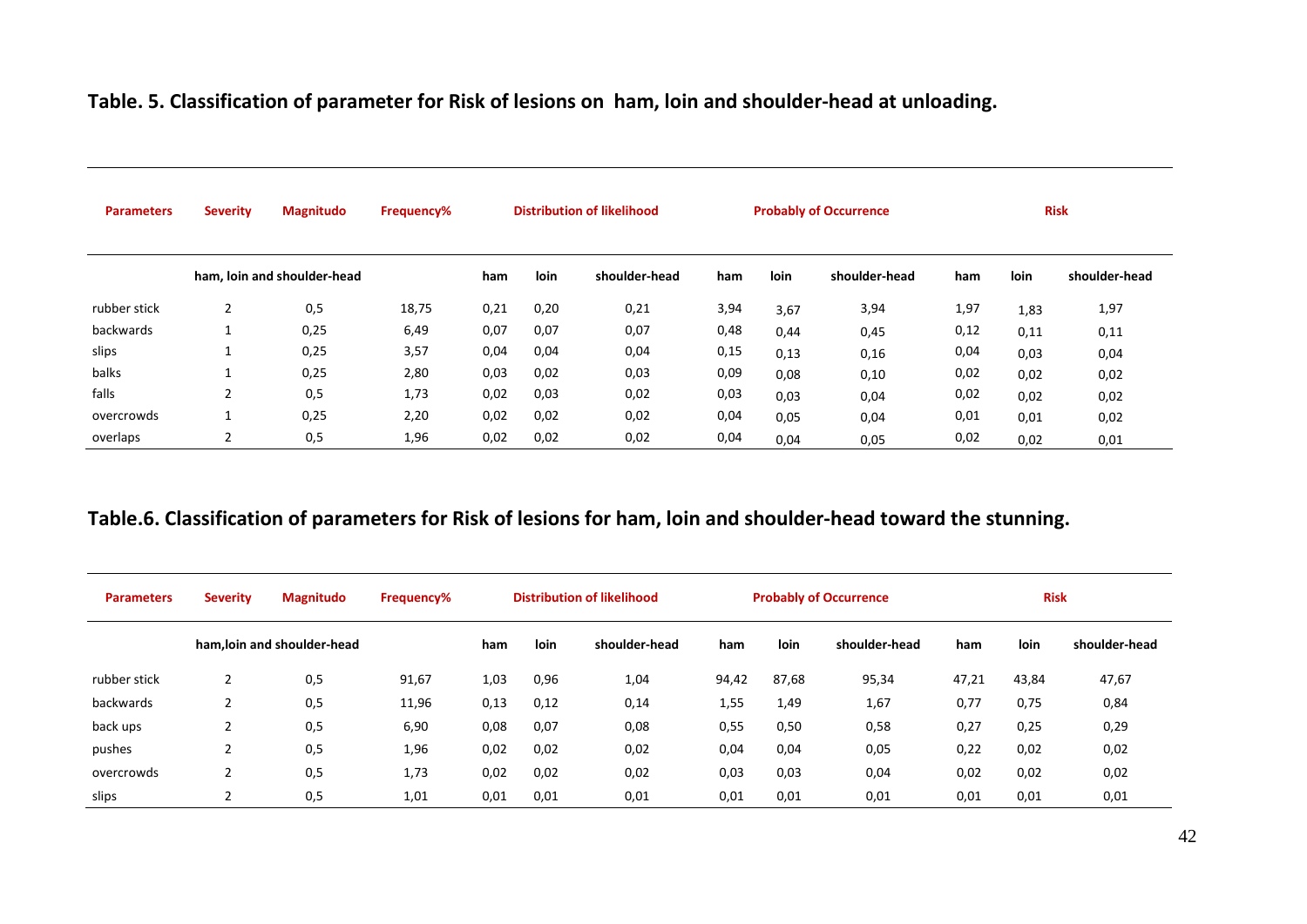Considering the risk characterization a sort of classification of the potential hazards, the cluster analysis gave a clearer representation of the linkage of the variables with lesions in general, as Arandom et al. (2012) who evaluated the relation among stress behaviors of pigs and blood parameters and transport time.

At unloading the use of stick is clearly connected to some pigs behaviors, as slips, falls, overcrowds and balks that are probably induced to it. Otherwise backwards and overlaps results in a single cluster each one because may be explained only by the fear of pigs of the new external environment (Figure 1).





The movement toward the stunning raceway (Figure 2) showed that all pigs behaviors, excepted the backwards, were connected together and, probably, one the cause of the other, due to the well-known stress and anxiety typical of this phase. Backwards not clustered with other pigs' parameters with which has no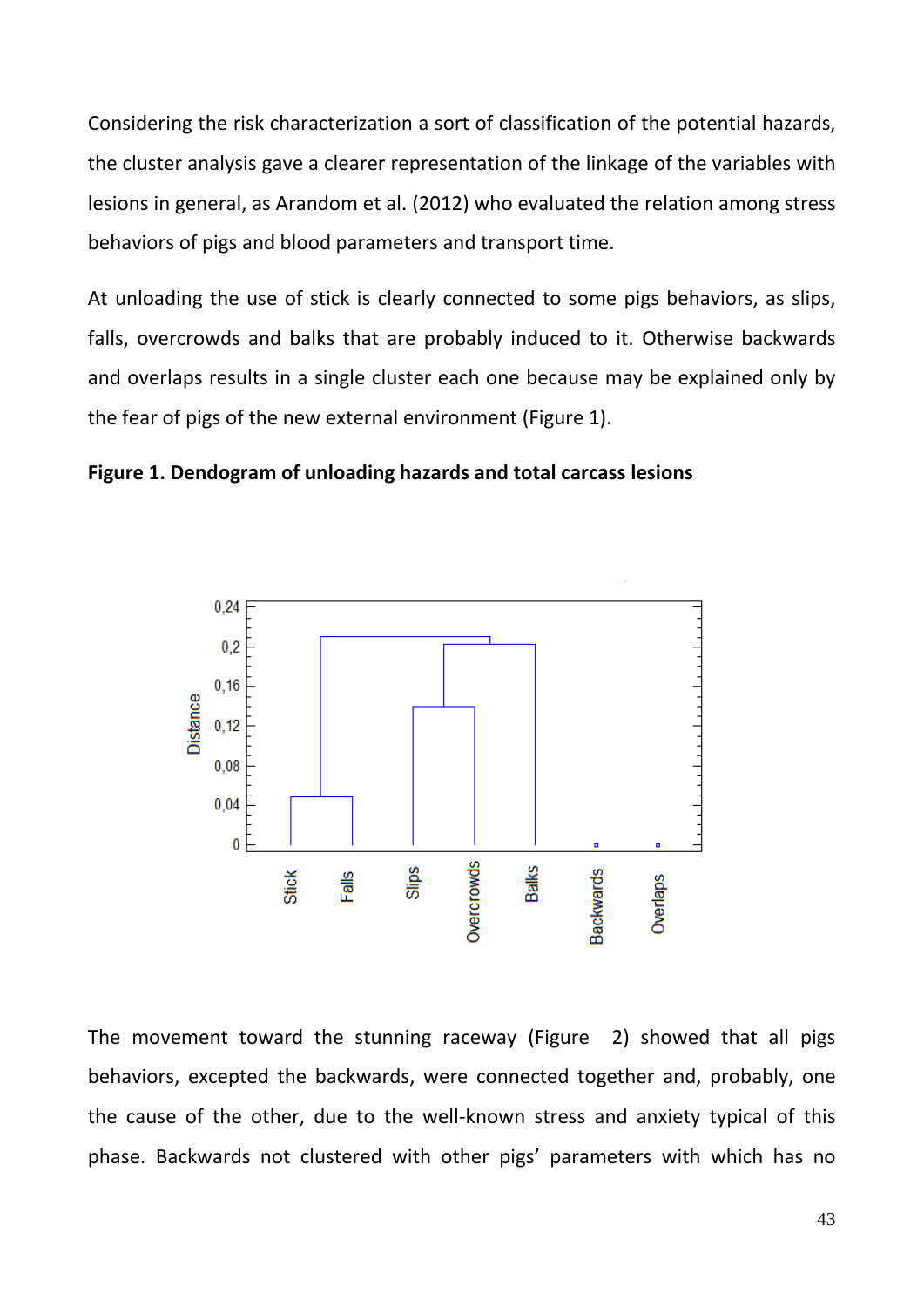relation, but is linked to lesions perhaps the hits of pigs during backwards versus different surfaces of the plant, in the attempt to avoid to go on.

The use of rubber stick results in a single cluster indicating that operators' activity not depended from animals' responses, but tend to be routine behavior even if often excessively and aggressively acted that could be the direct cause of skin lesions in pigs body.

## **Figure 2. Dendogram of hazards toward the stunning and total carcass lesions**



## **Conclusions**

In the observed scenario, the risk of carcass lesions was mainly related to the use of rubber stick. The operator handling confirmed as an important hazard for the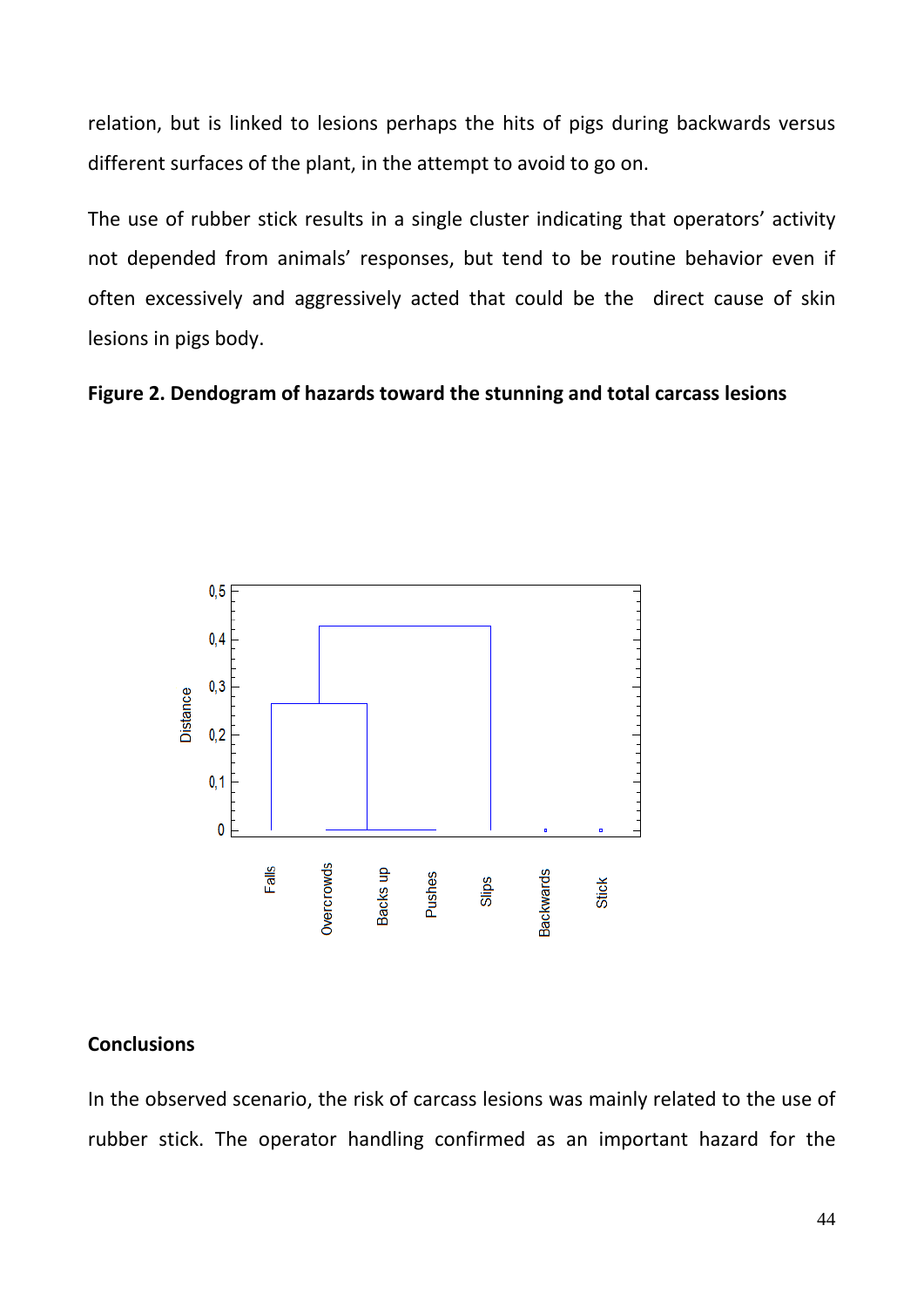presence of bruises of the carcass during pre-slaughter phases, especially near the stunning where the animals management result more difficult and severe.

These results suggest that improving staff's training and providing better conditions during the driving of pigs at slaughterhouse could be an effective device to reduce the incidence of skin lesions and the consequent economic losses, as well improve animal welfare. It's well known that flags and paddle are more recommended tools for driving pigs, at contrary of sticks, goads and prod. However, all steps of pigs handling prior to slaughter should be taken into account, including loading at farm and transport, because lesions may be caused also in these critical phases.

Further studies should be done to identify the real causes of lesions and the moment of their infliction to reduce carcass damages and increase pigs welfare.

#### **References**

Aiassa. E. 2010. Risk assessment for bovine welfare at slaughter: a comparison between a Risk assessment based on empirical data and a Risk assessment based on expert opinion. Doctorate thesis, University of Milano.

Algers, B., Anil H., Blokhuis, H., Fuchs, K. ,Hultgren, J., Lambooij, B. ,Nunes,T., Paulsen, P., Smulders, F., 2009. Project to develop Animal Welfare Risk Assessment Guidelines on Stunning and Killing. Technical report submitted to EFSA (European Food Safety Authority) developed on the proposal CFP/EFSA/AHAW/2007/01. Accepted for publication on 15/10/2009. Available

at:http://www.efsa.europa.eu/cs/BlobServer/External\_Rep/cfp\_ahaw\_2007\_01\_fin al.pdf?ssbinary=true.)

Barton-Gade, P., Christensen, L., 1998. Effect of different stocking densities during transport on welfare and meat quality in Danish slaughter pigs Meat Science, 48 (3/4): 237–247.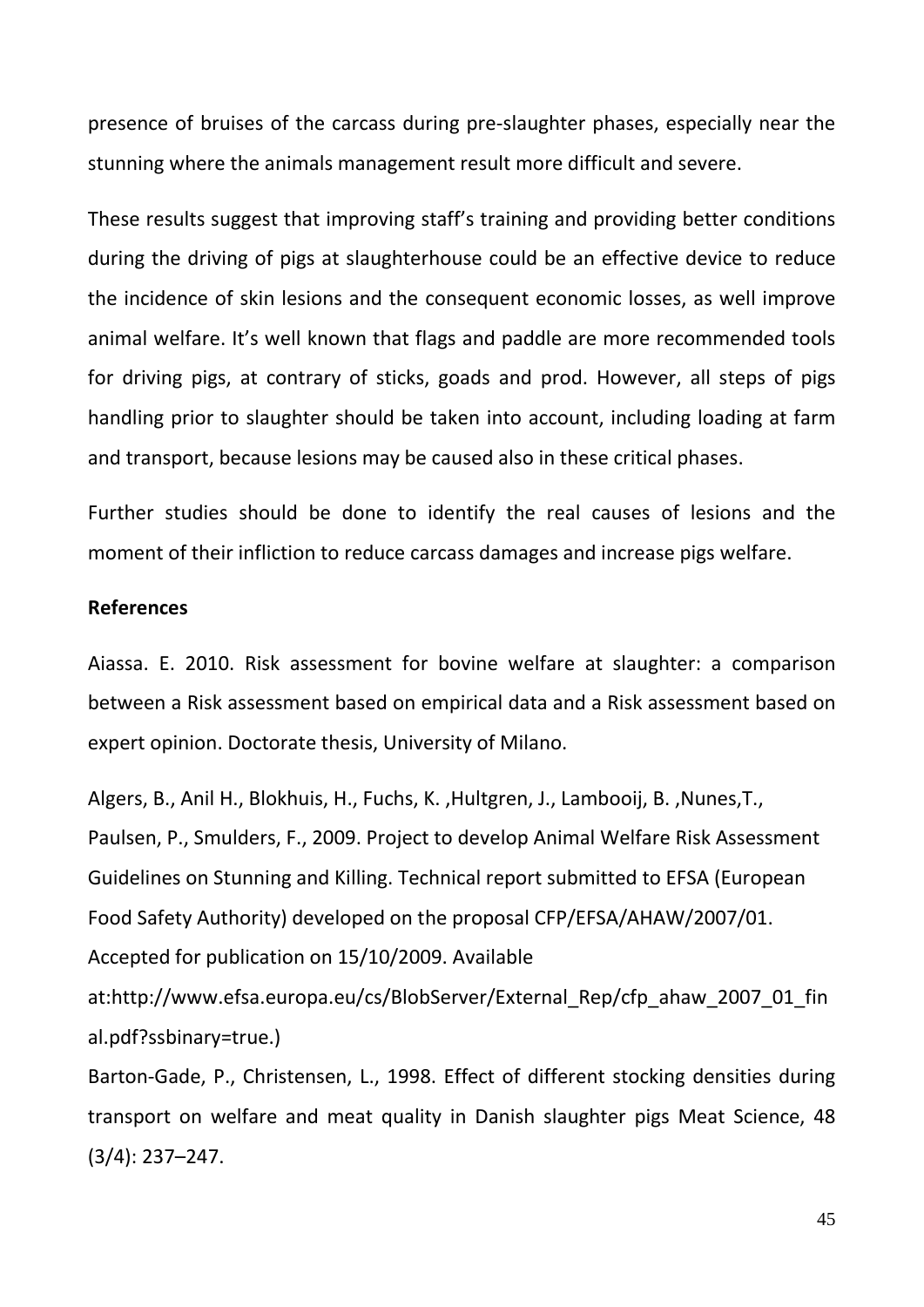Barton Gade, P.A.,. Warriss, P.D., Brown, S.N. and Lambooij, E., 1996. Methods of improving pig welfare and meat quality by reducing stress and discomfort before slaughter – Methods of measuring meat quality. Proceedings of an EU-Seminar. Sonderheft 166. Mariensee, Germany. pp. 23-34.

Berends, B. R., Urlings, H. A. P., Snijders, J. M. A., Van Knapen, F.,1996. Identification and quantification of Risk factors animal management and transport regarding in Salmonella spp. in pigs. International Journal of Food Microbiology 30:37-53.

Brown, S. N., Knowles, T. G., Edwards, J. E., Warris, P. D.,1999. Relationship between food deprivation before transport and aggression in pigs held in lairage before slaughter. Vet. Rec. 145:630-634.

Bolhuis, J.E., Schouten, W.G.P., Schrama, J.W., Wiegants, V.M., 2005. Individual coping characteristics, aggressiveness and fighting strategies in pigs. Anim. Behav. 69: 1085–1091

Candek-Potokar, M., Skrlep, M., 2012. Factors in pig production that impact the quality of dry-cured ham: a review. Animal 6:2:327-228.

*Chevillon,* P., *Griot,* B., Le Roux, A., 1997. *Origine et évolution des défauts sur couennes* de l'élevage à l'abattoir. Techni-porc 20.02.97.

Dalla Villa, P., Marahrens, M., Velarde Calvo, A., Di Nardo, A., Kleinschmidt ,N., Fuentes Alvarez, C., Truar, A., Di Fede, E., Luis Otero, J., Müller-Graf, C., 2009. Project to develop Animal Welfare Risk Assessment Guidelines on Transport. Technical report submitted to EFSA (European Food Safety Authority), developed on the proposal CFP/EFSA/AHAW/2008/02. Available at: [http://www.efsa.europa.eu/en/supporting/pub/21e.htm.](http://www.efsa.europa.eu/en/supporting/pub/21e.htm)

Dalmau A., Temple D., Rodriguez P., Llonch P., Velarde A., 2009. Application of Welfare Quality protocol at pig slaughterhouses. Animal Welfare 18: 497-505.ddnvc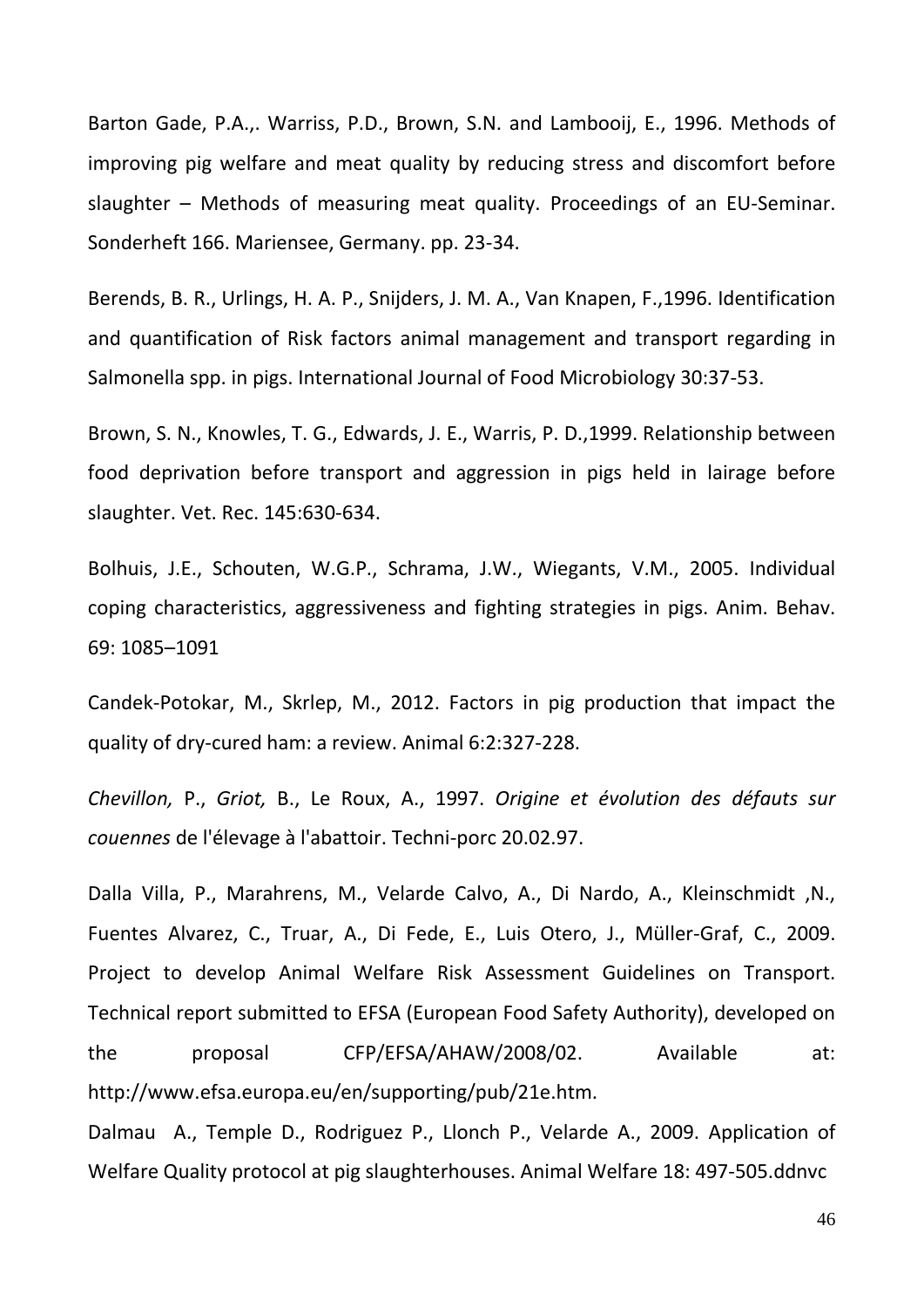Dokmanovic, M., Velarde, A., Tomovic, V., Glamoclija, N., Markovic, R., Janijc, J., Baltic, M.Z., 2014. The effects of lairage time and handling procedure prior to slaughter on stress and meat quality parameters in pigs. Meat Sci. 98:220-226. *European Food Safety Authority (EFSA), 2012. Scientific Opinion of EFSA on a request from EFSA. Guidance on Risk Assessment for Animal Welfare*. *EFSA* Journal 10(1):2513[30pp]. Available at: www.efsa.europa.eu.

European Food Safety Authority (EFSA), 2009m. Scientific Opinion of the Panel on Animal Health and Welfare on a request from the Commission on the Risk assessment of the impact of housing, nutrition and feeding, management and genetic selection on metabolic and reproductive problems in dairy cows. EFSA Journal 1140, 1-75. Available at: www.efsa.europa.eu.

European Council, 2005. Council Regulation (EC) No 1/2005 of 22 December 2004 on the protection of animals during transport and related operations and amending Directives 64/432/EEC and 93/119/EC and Regulation (EC) No 1255/97. In Official Journal of the European Union, L 3, 5/01/05 pp. 1-44. Available at: http://eurlex.europa.eu/legal-content/.

Faucitano, L., 2001. Causes of skin damage to pig carcass. Can. J. Anim. Sci. 81: 39– 45.

Faucitano, L., Marquardt, L., Oliveira, M. S., Sebastiany Coelho, H.,Terra, N. N., 1998. The Effect of Two Handling and Slaughter Systems on Skin Damage. Meat Acidification and Colour in Pigs. Meat Sci. 50:13-19.

Fosse, J., Seegers, H., Magras, C., 2008. Foodborne zoonoses due to meat: a quantitative approach for a comparative Risk assessment applied to pig slaughtering in Europe. Vet. Res. 39:01-16.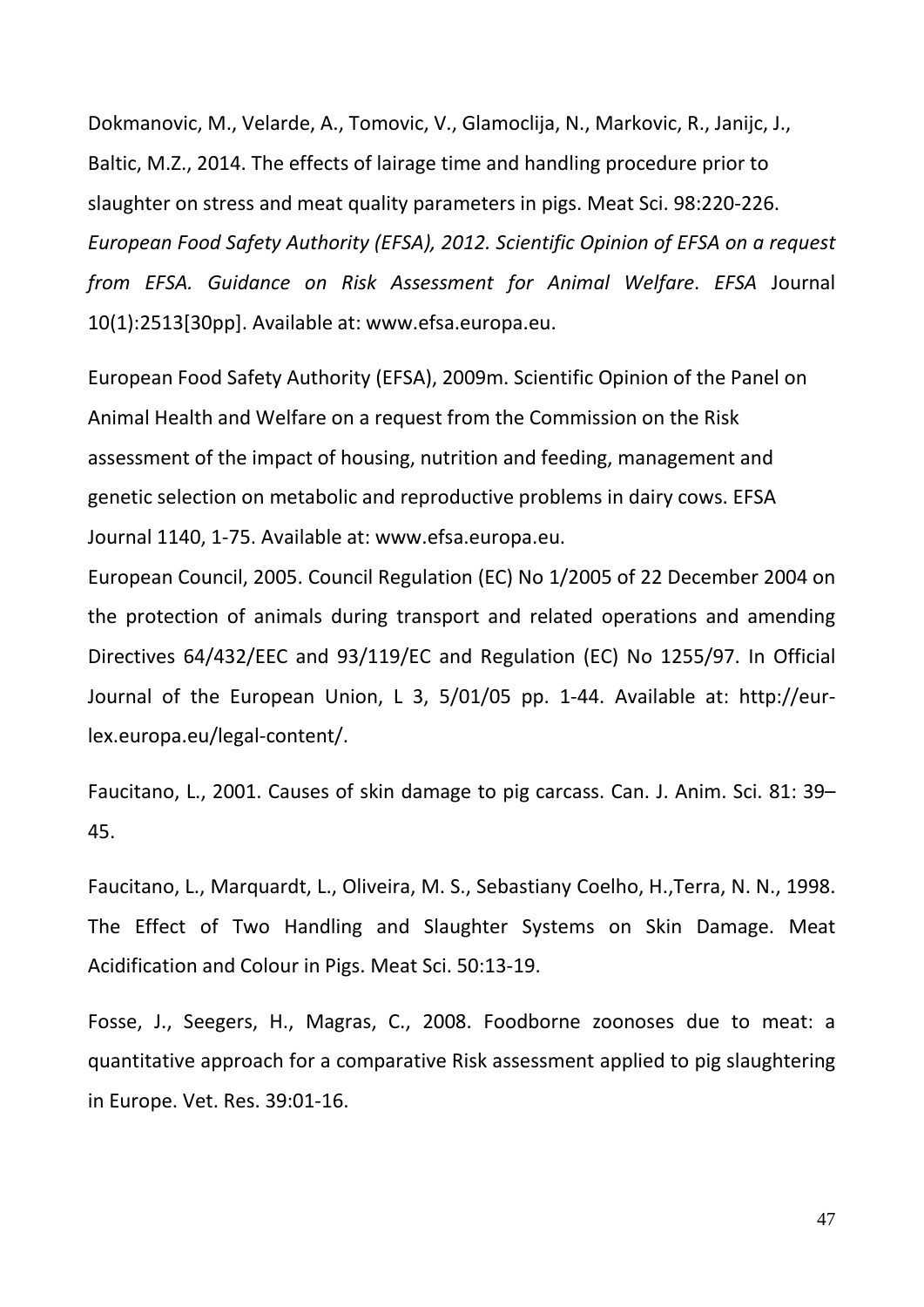Franqueza M.J., Roseiro L.C., Almeida J., Matias E., Santos C., Randall J.M., 1998. Effect of lairage temperature and holding time on pig behavior and on carcass and meat quality. App. Anim. Behav. Sci. 60: 317-330.

Geverink, N. A., Engel, B., Lambooij, E., Wiegant, V. M., 1996. Observations on behaviour and skin damage of slaughter pigs and treatment during lairage. Appl. Anim. Behav. Sci. 50: 1–13.

Guàrdia, M. D., Estany, J., Balash, S., Oliver, M. A., Gispert, M., Diestre, A., 2009. Risk assessment of skin damage due to pre-slaughter conditions and RYR1 gene in pigs. Meat Sci. 81:745–751.

Guàrdia, M. D., Estany, J., Balash, S., Oliver, M. A., Gispert, M., Diestre, A., 2005. Risk assessment of DFD meat due to pre-slaughter conditions in pigs. Meat Sci. 70:709- 716.

Guàrdia, M. D., Estany, J., Balash, S., Oliver, M. A., Gispert, M., Diestre, A., 2004. Risk assessment of PSE condition due to pre-slaughter conditions and RYR1 gene in pigs. Meat Sci. 67:471-478.

Guise, H. J., Penny, R. H. C., 1989. Factors influencing the welfare and carcass and meat quality of pigs. The effects of stocking density in transport and the use of electric goads. Anim. Prod. 49:511-515.

Nanni-Costa, L., Lo Fiego, D. P., Dall'Olio. S., Davoli, R., Russo, V., 2002. Combined effects of pre-slaughter treatments and lairage time on carcass and meat quality in pigs of different halothane genotype. Meat Sci. 61:41-47.

Nanni Costa L., Lo fiego D.P., Dall'olio S., Davoli R., Russo V., 1999. Influence of loading method and stocking density during transport on meat and dry-cured ham quality in pigs with different halotane genotypes. Meat Sci. 3: 391-399.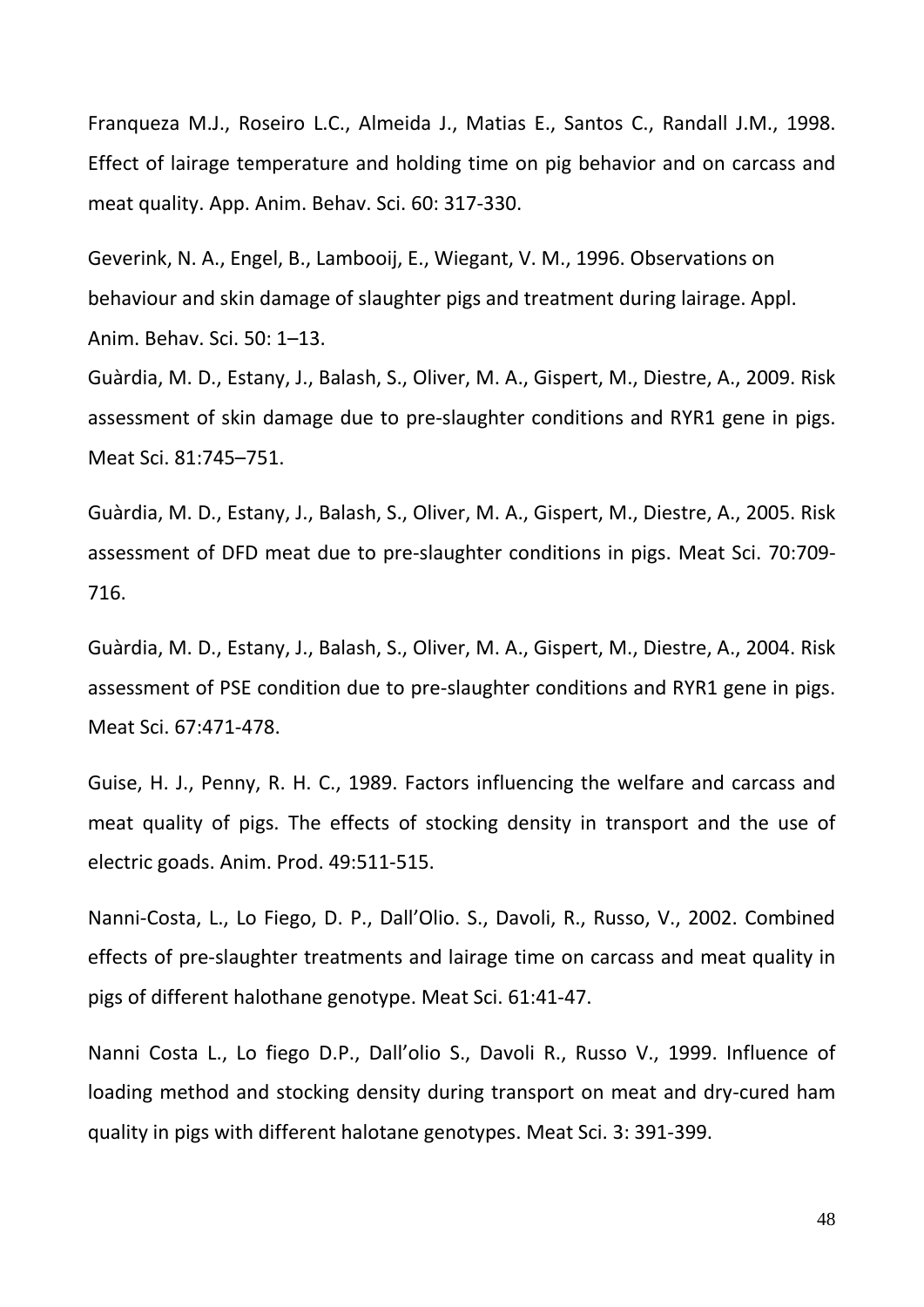Rabaste, C., Faucitano, L., Saucier, L., Mormède, P., Correa, J. A., Giguère, A., Bergeron, R., 2007. The effects of handling and group size on welfare of pigs in lairage and their influence on stomach weight, carcass microbial contamination and meat quality. Can. J. Anim. Sci. 87:3-12.

Romero M.H., Uribe-Velasquez L.F., Sanchez J.A., Miranda-de la Lama G.C., 2013. Risk factors influencing bruising and high muscle pH in Colombian cattle carcasses due to transport and pre-slaughter operations. Meat Sci. 95: 256-263.

Rosenvold, K., Andersen, H. J., 2003. Factors of significance for pork quality—a review. Meat Sci. 64:219-237.

Szucs, E., Ceustermans, A., Van de Perre, V., Geers, R., 2008. Lucrări ştiinŃifice Zootehnie şi Biotehnologii, vol. 41, 2: 269-646.

Strappini, A.C., Metz, J.H.M., Gallo, C., Frankena, K., Vargas, R., De Freslon, I., Kemp, B., 2013. Bruises in culled cows: when, where and how are they inflicted? Animal 7:485-491.

Torrey, S., Gonyou, H. W., Bergeron, R., Widowski, T. M., Lewis, N., Crowe, T., Dewey, C. and Faucitano, L. 2008. Effect of trailer design on the behaviour of market weight pigs during unloading and lairage. J. Anim. Sci. 86 (E-Suppl. 2): 298. Turner, S.P., Farnworth, M.J., White, I.M.S., Brotherstone, S., Mendl, M., Knap, P. et al. 2006. The accumulation of skin lesions and their use as a predictor of individual aggressiviness in pigs. App. Anim. Behav. Sci. 95: 245-259. Velarde, A., Gispert, M., Faucitano, L., Alonso, P., Manteca, X., Diestre, A., 2001. Effect of the stunning procedure and halothane genotype on meat quality and incidences of haemorrhages in pigs. Meat Sci. 58:313-319.

Warris, P. D., Brown, S. N., Barton Gade, P., Santos, C., Nanni Costa, L., Lambooij, E., Geers, R., 1998. An Analysis of Data Relating to Pig Carcass Quality and Indices of Stress Collected in the European Union. Meat Sci. 49:137-144.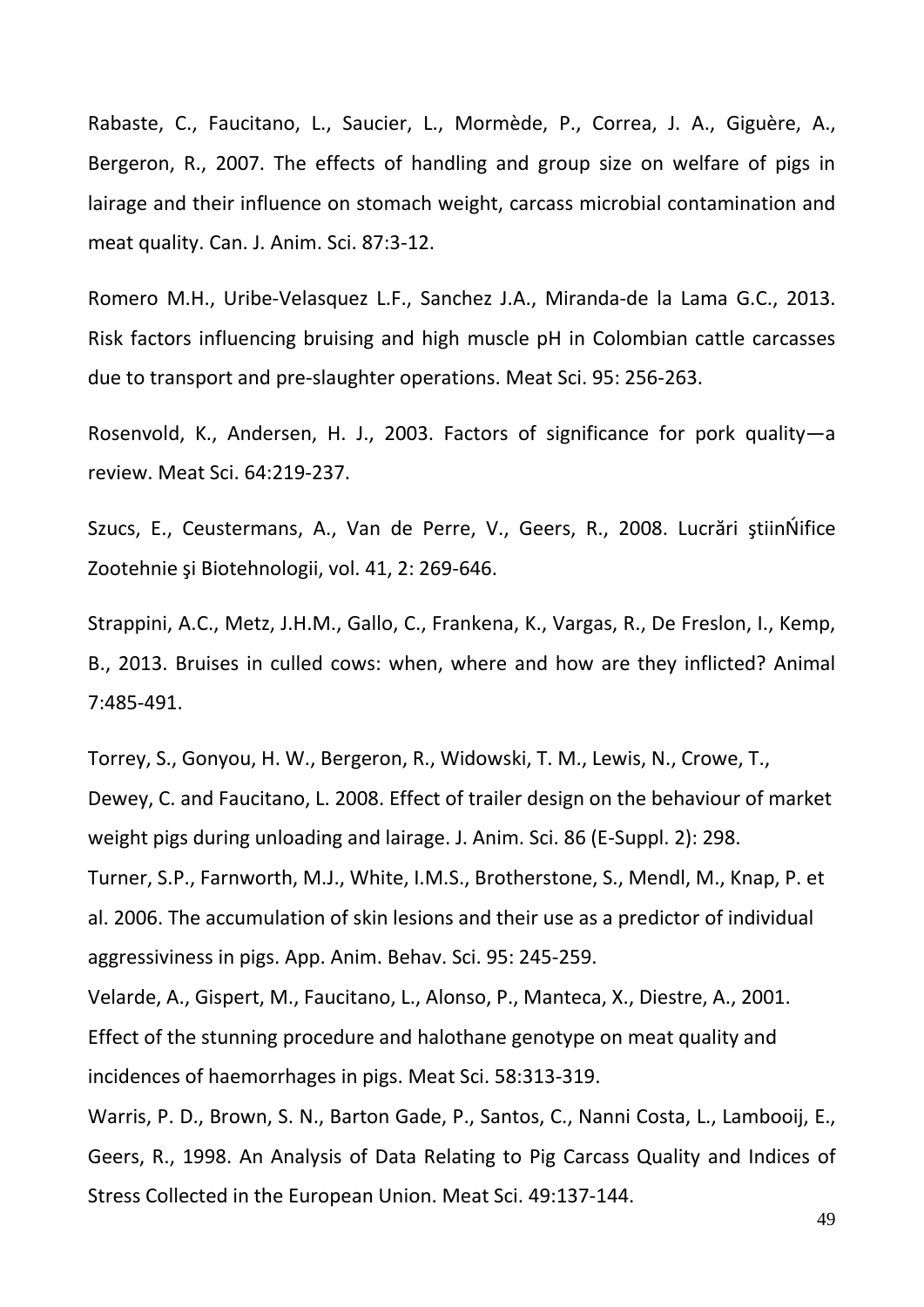Weschenfelder, A. V., Torrey, S., Devillers, N., Crowe, T., Bassols, A., Saco, Y., Piñeiro, M., Saucier, L., Faucitano, L., 2012. Effects of trailer design on animal welfare parameters and carcass and meat quality of three Pietrain crosses being transported over a long distance. J. Anim. Sci. 90:3220-3231.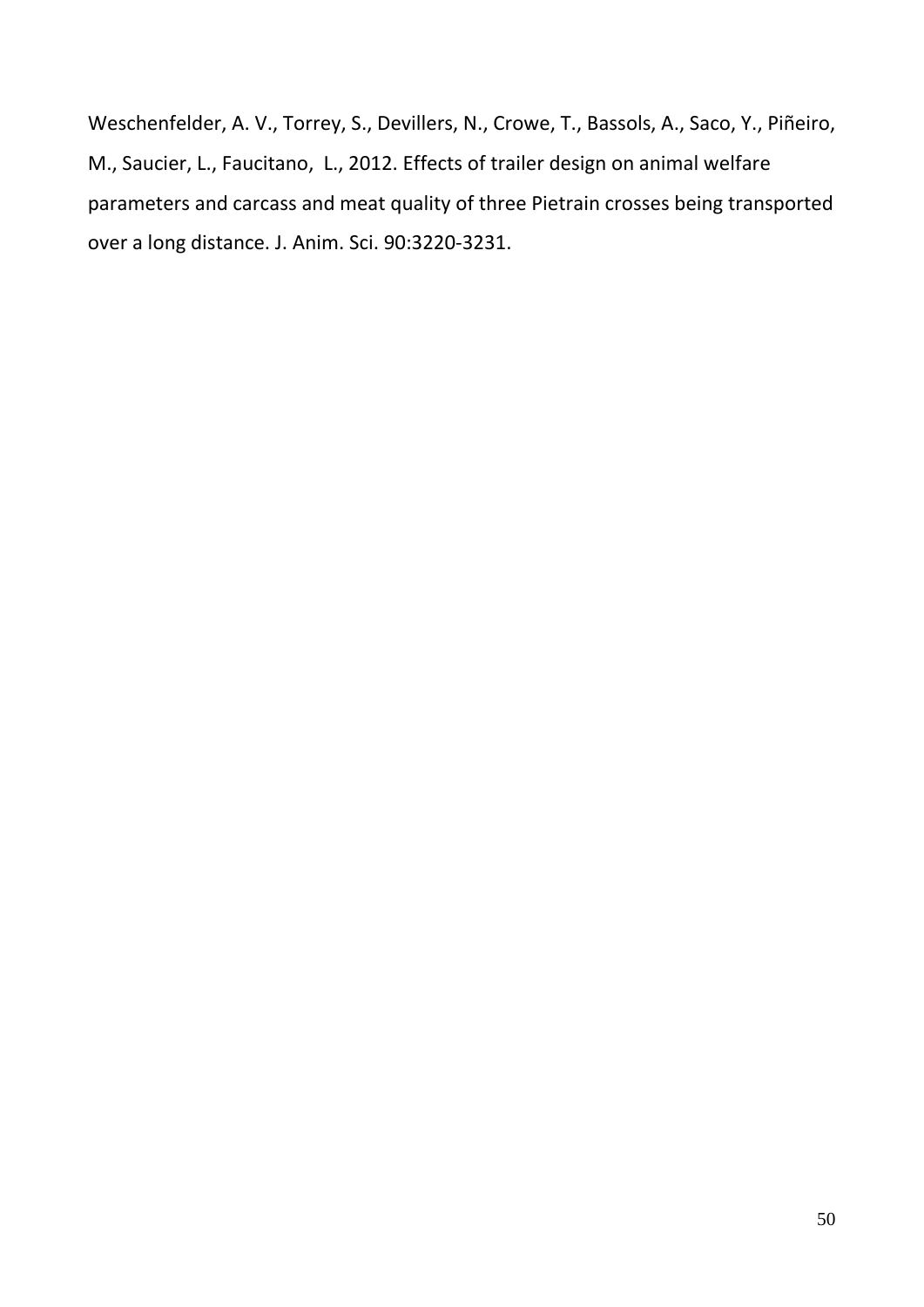# **CHAPTER 2**

**Effect of Transport Distance and Season on Some Defects of Fresh Hams Destined for DPO Production**

**Agnese Arduini 1,\*, Veronica Redaelli 1 , Fabio Luzi 2 , Stefania Dall'Olio 1 , Vincenzo Pace 3 and Leonardo Nanni Costa 1**

- <sup>1</sup> Department of Agriculture and Food Technology, School of Agriculture and Veterinary Medicine, University of Bologna, Via Fanin 50, 40127 Bologna, Italy; E-Mails: veronica.redaelli@unibo.it (V.R.); stefania.dallolio@unibo.it (S.D.); leonardo.nannicosta@unibo.it (L.N.C.)
- <sup>2</sup> Department of Health, Animal Science and Food Safety, Faculty of Veterinary Science,

University of Milan, Via Celoria 10, 20133 Milan, Italy; E-Mail: fabio.luzi@unimi.it

<sup>3</sup> OPAS, Pig Farmer Association, Strada Ghisiolo 57, 46030 San Giorgio, Mantua, Italy;

E-Mail: vincenzo.opas@coopgsp.it

**\*** Author to whom correspondence should be addressed; E-Mail: agnese.arduini@unibo.it;

Tel.: +39-051-2096-594; Fax: +39-051-2096-596.

*Received: 7 June 2014; in revised form: 15 August 2014 / Accepted: 25 August 2014 / Published:* 

**Simple Summary:** Transport to the slaughterhouse is a stressful event for pigs. Travel duration and conditions can negatively affect animal welfare and carcass quality. Some defects in fresh hams are strictly connected to pre-slaughter transportation. Journeys with short (<37 km) and long (>170 km) distances may increase damage in fresh hams and decrease Denomination Protected Origin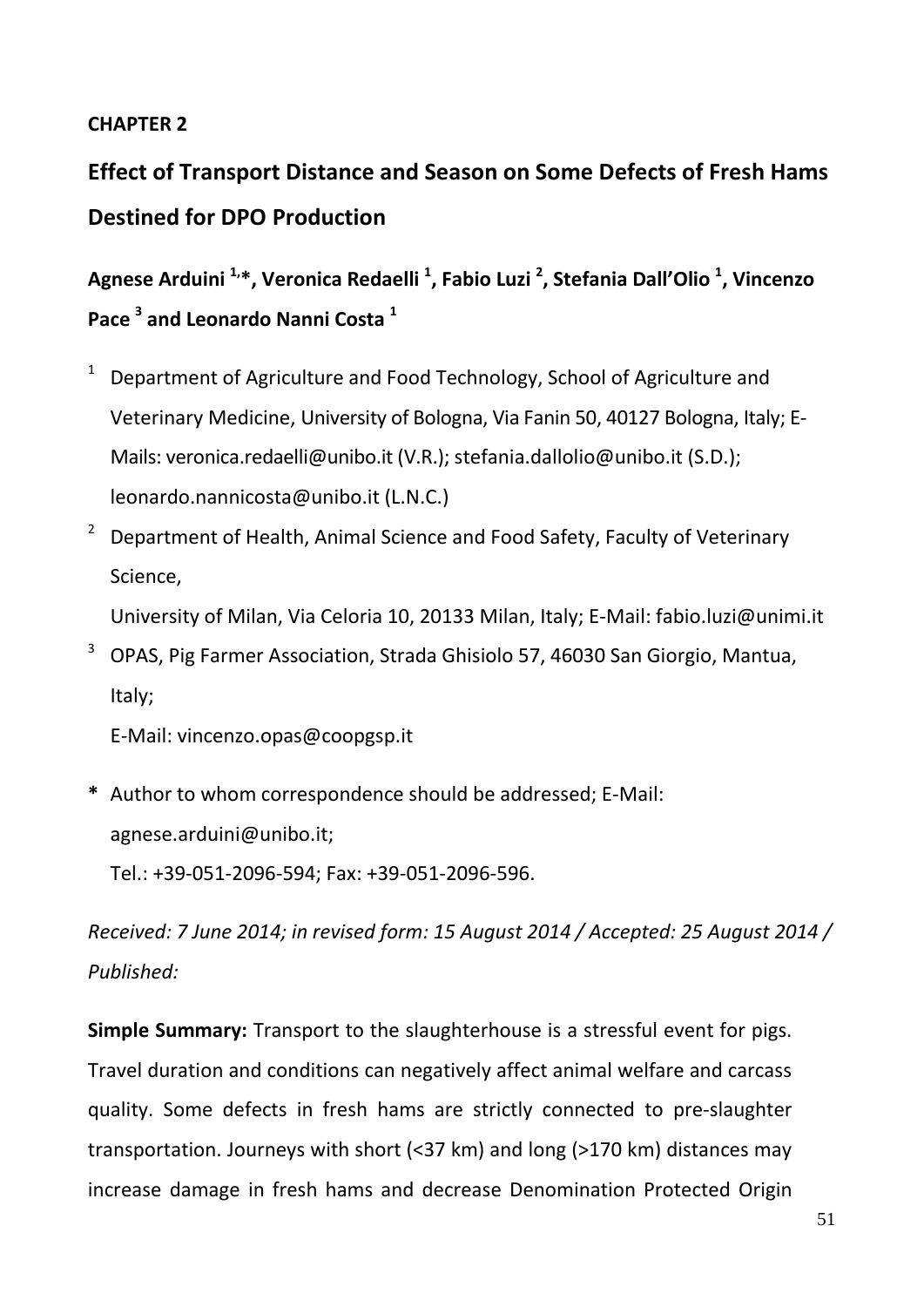(DPO) Parma dry-cured ham production.

**Abstract:** Pre-slaughter handling is related to defects in fresh hams that result in exclusion from the DPO (Denomination Protected Origin) Parma chain, including hematomas, lacerations, microhemorrhages and veining. To determine the effects of transport conditions on hams, we collected data on defects in 901,990 trimmed fresh hams from heavy pigs provided by 3,650 batches from slaughterhouse during 2012 and 2013. For all batches, transport distance (1–276 km) season and year of delivery were considered. A decrease of all defect occurrences was observed for increasing distance up to 170 km (P < 0.05). Above 170 km, however, all defects frequencies increased (P < 0.05). Season showed an effect on the incidence of defects, with an increasing of hematomas and lacerations in winter and autumn respectively (P < 0.05) and the highest percentage of veining and hemorrhages in spring (P < 0.05). Summer had the lowest incidence of defects on fresh hams. We concluded that the incidence of the examined defects and the subsequent rejection for DPO Parma ham production is lower in fresh hams transported 38–170 km during the summer.

**Keywords:** pigs; transport; distance; season; DPO Parma ham; pre-slaughter handling; defect

## **1. Introduction**

Pre-slaughter is known to be a critical period for pigs [1,2], because several factors, *i.e.*, inadequate transport conditions, inappropriate handling [3] and length of the journey [4], can seriously affecting animals welfare both physically and psychologically. Additionally, carcass quality can be adversely affected by inadequate pre-slaughter conditions, such as rough practices of loading and unloading and inappropriate driving style of trucks and pigs that may lead to skin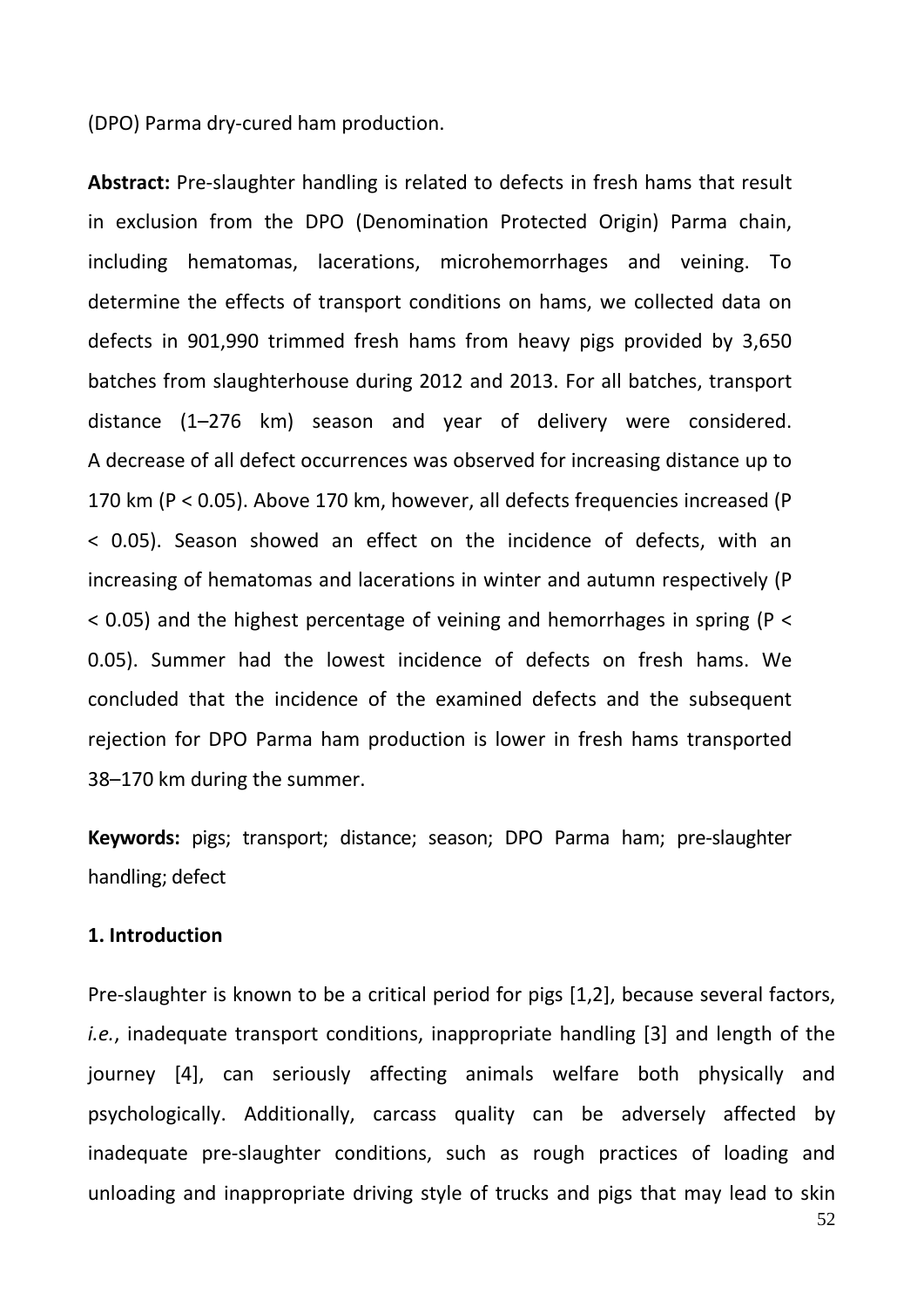wounds, hemorrhages and hematomas [2]. Increased incidence of blood-splashed and skin damage was found in pigs handled roughly or driven by electric prods during pre-slaughter [5]. These injuries represent a significant economic loss, especially if they are located on the most valuable cuts such as hams, loins and shoulders. According to Von Borrell (2005) [6], transport is considered to be a major stressor might have deleterious effects on product quality. Previous research indicates that pig welfare is affected by both long and short journeys [7]. Mota-Rojas *et al.* [8] found that the percentage of bruised carcasses increases with journey duration, while Barton Gade and Christensen [9] reported an increased risk of skin damage during short transports (2–3 h), and Gispert *et al.* [10] found higher skin damage scores in short transports (<2 h) *vs.* long transports (>2 h).

The effect of the season on pig welfare and carcass quality have been also reported [11,12]. The frequency of skin blemishes, hematomas and blood splashing was shown to increase in winter, probably caused by slips and falls due to slippery icy floor [13–15].

Raw hams from heavy pigs (160–170 kg live weight) reared in Northern Italy are primarily processed to DPO (Denomination Protected Origin) dry-cured hams under the control of several consortia, of which Parma Consortium is largest, branding about 10 million dry-cured hams per year (PQI 2014, PQI 2013, Prosciutto di Parma.it) [16,17]. The Parma Quality Institute (PQI) [16] inspects fresh hams destined for the DPO dry-curing process for the presence of an inappropriate physical characteristics like lean-fat ratio or physical injuries, such as hematomas, microhemorrhages, muscle lacerations and subcutaneous veining caused by preslaughter handling; these lesions lead to exclusion of the cuts from the DPO Parma chain. A study of more than 100,000 fresh hams monitored by PQI in 2013 found that 4.3 % of these were rejected for DPO dry-cured ham production due to hematomas, microhemorrhages, muscle lacerations and subcutaneous veining.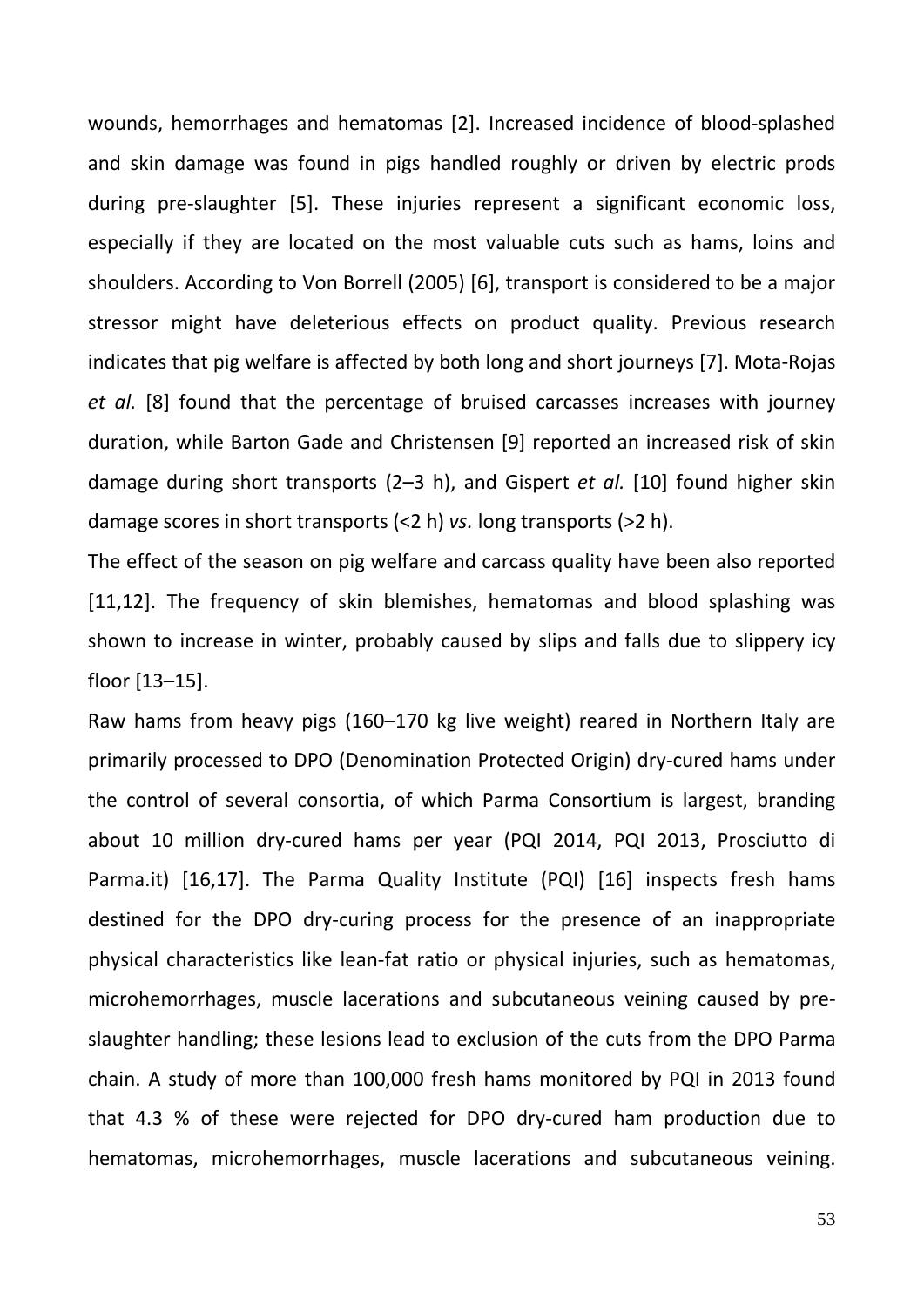Extended to the annual production of fresh hams destined to DPO Parma dry-cured ham equal to 16 million, the total number of fresh hams rejected for pre-slaughter defects could reach 689,000 with an estimated economic loss around 7.6 million euro per year for the whole Parma Consortium and Italian Food Industry.

The aim of this study was to evaluate the effects of transport distance, in connection to the slaughter season, on the incidence of defects observed on fresh hams destined for processing to DPO dry-cured ham.

#### **2. Experimental Section**

#### *2.1. Data Sampling*

This study was carried out in 2012 and 2013 on data collected from 901,990 trimmed fresh hams of heavy pigs provided in 3,650 batches supplied by 411 farmers and slaughtered over 396 days in a single plant located in Northern Italy. Each batch contained 7–151 pigs with an average of 124 animals per batch. All pigs were 9 months old with live weights of kg  $171.1 \pm 6.1$ , as required by the Parma drycured ham Consortium [18].

#### *2.2. Pre-Slaughter Conditions and Abattoir*

Transportation distances from farm to slaughterhouse ranged from 1 to 276 km and average shipping speed based on motorway proximity and road conditions was estimated at 60 km/h. The deliveries were carried out using double trailer lorries with three hydraulic deck. The lorries had natural and mechanical ventilation system, with fans placed on the left side of the trucks. Stocking density during transport was estimated ranging  $141-251$  kg/m<sup>2</sup> and the journey duration ranged 0.25–5 h. The loading was done using the mobile ramp commonly present at the piggery (length m 6.0, width m 0.7, with solid side walls of m. 1.0 and adjustable height), while unloading at the slaughterhouse was carried out by a platform (length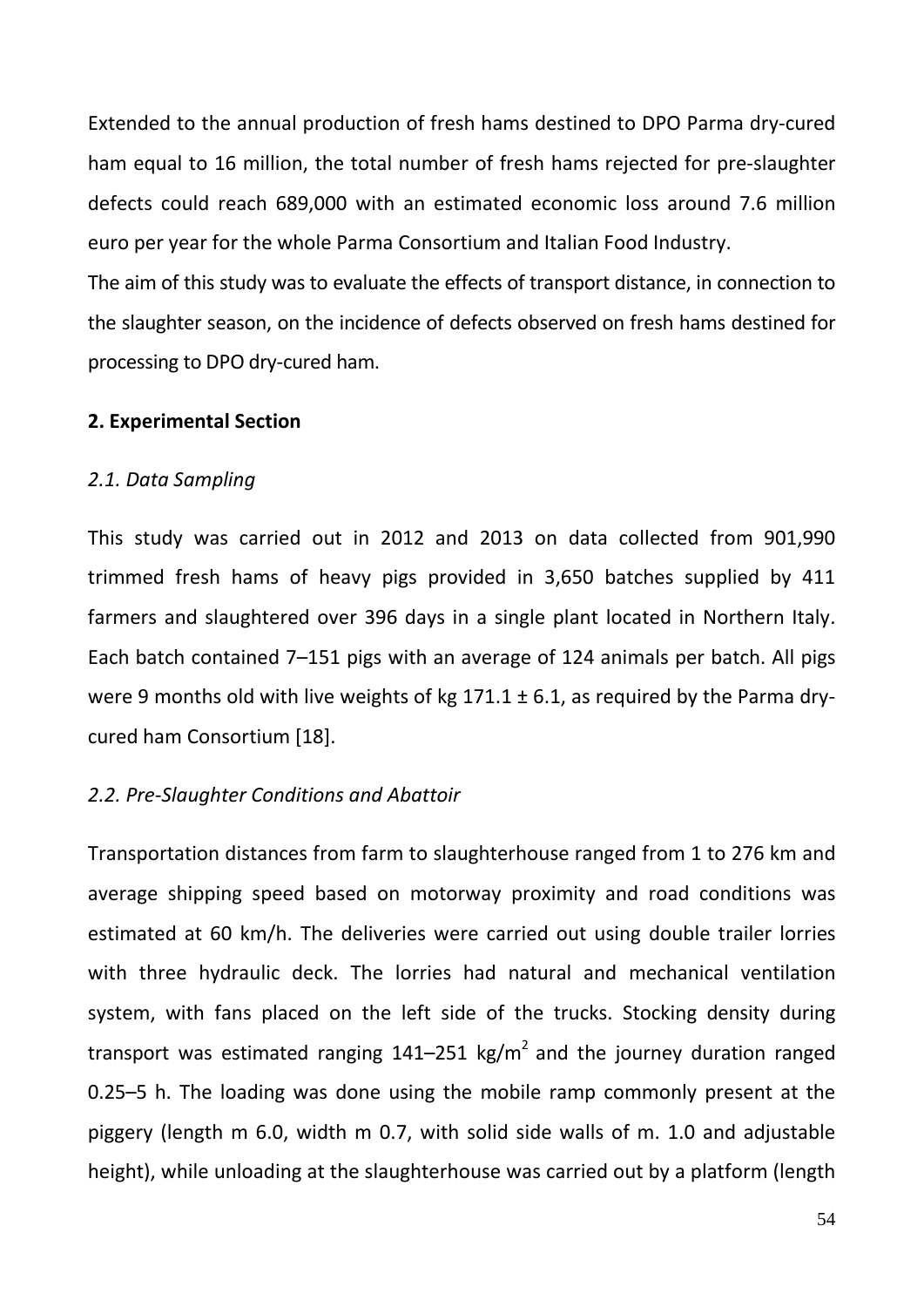m 9.3, width m 2.7, solid side walls m 1.0) with adjustable height at the level of the lower deck. The vehicle was always unloaded before the rear trailer. Lairage time ranged between 30 min to 1.5 h. During this period, pigs were not mixed with unfamiliar animals. Averages and ranges of seasonal temperature and relative humidity during 2012 and 2013 in the area where pigs were transported are shown in Table 1.

|        |         | Temperature (°C) |       |         |          |      |         | <b>Relative Humidity (%)</b> |       |         |    |       |  |
|--------|---------|------------------|-------|---------|----------|------|---------|------------------------------|-------|---------|----|-------|--|
|        | 2012    |                  |       | 2013    |          | 2012 |         |                              | 2013  |         |    |       |  |
|        | Average |                  | Range | Average | Range    |      | Average |                              | Range | Average |    | Range |  |
| Winter | 3       | $-2$             | 9     | 4       | $\Omega$ | 8    | 81      | 58                           | 100   | 85      | 69 | 100   |  |
| Spring | 17      | 11               | 23    | 16      | 10       | 21   | 70      | 44                           | 100   | 73      | 50 | 100   |  |
| Summer | 24      | 17               | 32    | 23      | 16       | 30   | 66      | 39                           | 100   | 70      | 42 | 100   |  |
| Autumn | 10      | 6                | 15    | 10      | 7        | 15   | 83      | 65                           | 100   | 86      | 68 | 100   |  |

**Table 1.** Temperature (°C) and Relative Humidity (%) in the slaughterhouse area during 2012 and 2013.

Pigs were driven with plastic sticks or rubber boards to resting pens, where they remained 0.5–4.0 h, with only a few batches resting overnight. After resting, pigs were showered and driven through a single chute to the stunning cage. Stunning was accomplished by electrical tongs (head only; 170 V, 1.3 A). Carcasses were then exsanguinated horizontally for 3 min and hanged vertically for 10 min before being immersed into the scalding tank. Carcasses were hot-boned and kept in the cooler (2–4 °C) overnight. The next day, hams were trimmed to the commercial shape, classified for damages and selected according to market criteria.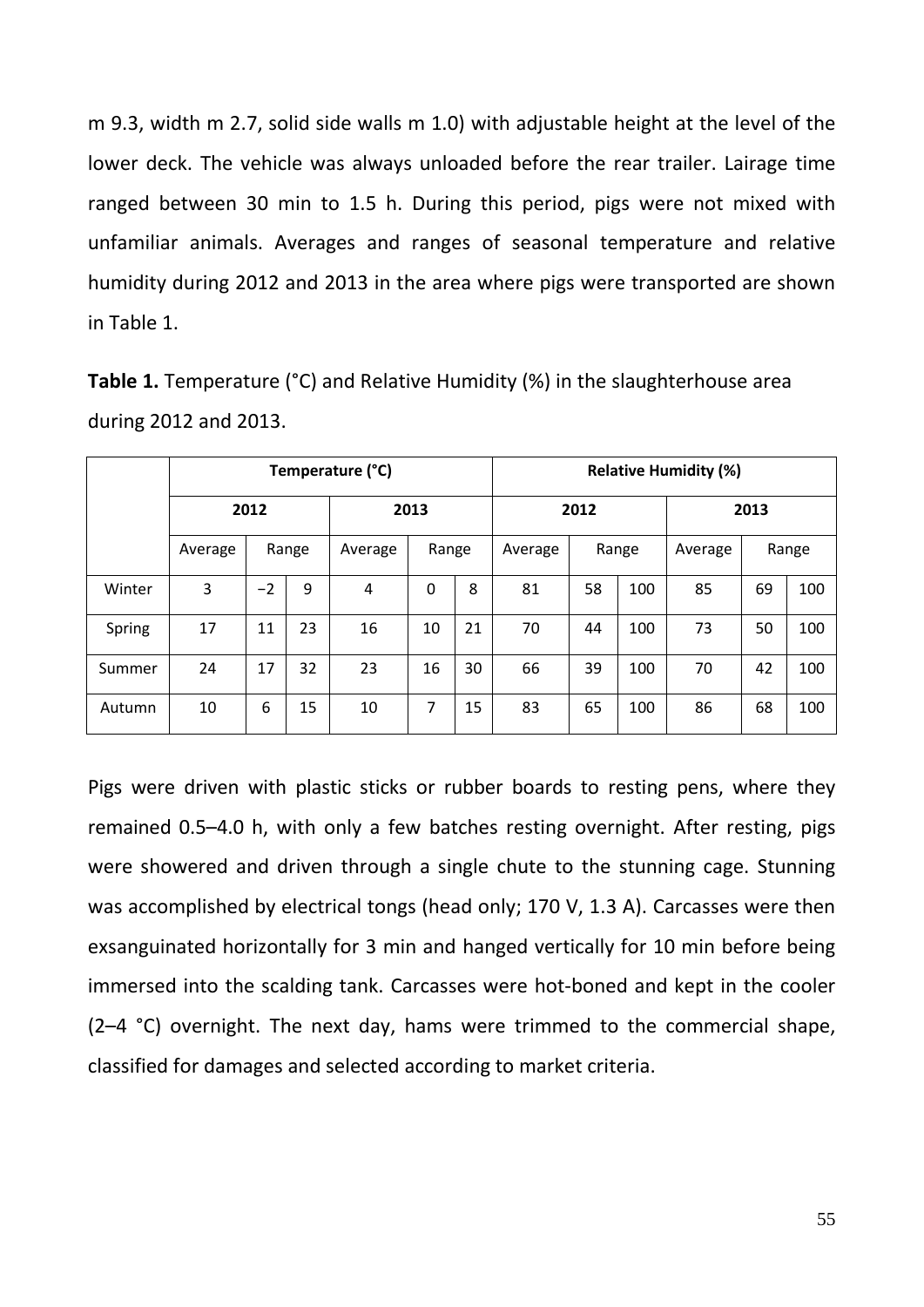#### *2.3. Defects Observed*

Data on defects such as hematomas, lacerations, microhemorrhages and superficial veining related to pre-slaughter practices were recorded on trimmed fresh hams. Hematomas are lumps formed by blood clots beneath the skin, typically associated with ruptured blood vessels, that can be produced by impacts against either the handling facilities or improperly used handling prods [3]. Lacerations are similar to dark hematomas distributed in the medial side of the ham and are caused by muscle tears, which may be related to slipping on wet floors during driving. Microhemorrhages are characterized by pinpoint bleeding in the muscles due to capillary rupture and are generally attributed to rough handling, electrical stunning and vertical exsanguination [19–22]. Superficial veining is a subcutaneous venous lattice affecting the medial, or sometimes the entire, surface of the thigh. This ham defect appears several hours after slaughter, is particularly noticeable during the dressing process and is still evident at the end of the processing and seasoning [23]. The incidence and severity of the veining defect was found to be associated with the prolongation of pre-slaughter procedures (loading, transport and lairage time), with the use of  $CO<sub>2</sub>$  stunning methods and with the increase of time between the separation of ham from the hot carcass and chilling from 15 min to 60 min [23]; however, the causes remain largely unexplained [19].

Trimmed hams were classified on the basis of the presence of defects, according to PQI photographic standards, by two trained slaughterhouse operators and recorded in an electronic database according to batch and producer identity. Defects were calculated as percentage per batch.

#### *2.4. Statistical Analysis*

Batches were classified by distance between supplier and slaughterhouse using the FASTclust procedure of Statistical Analysis System (SAS 9.3 Cary, NC, USA, 2009).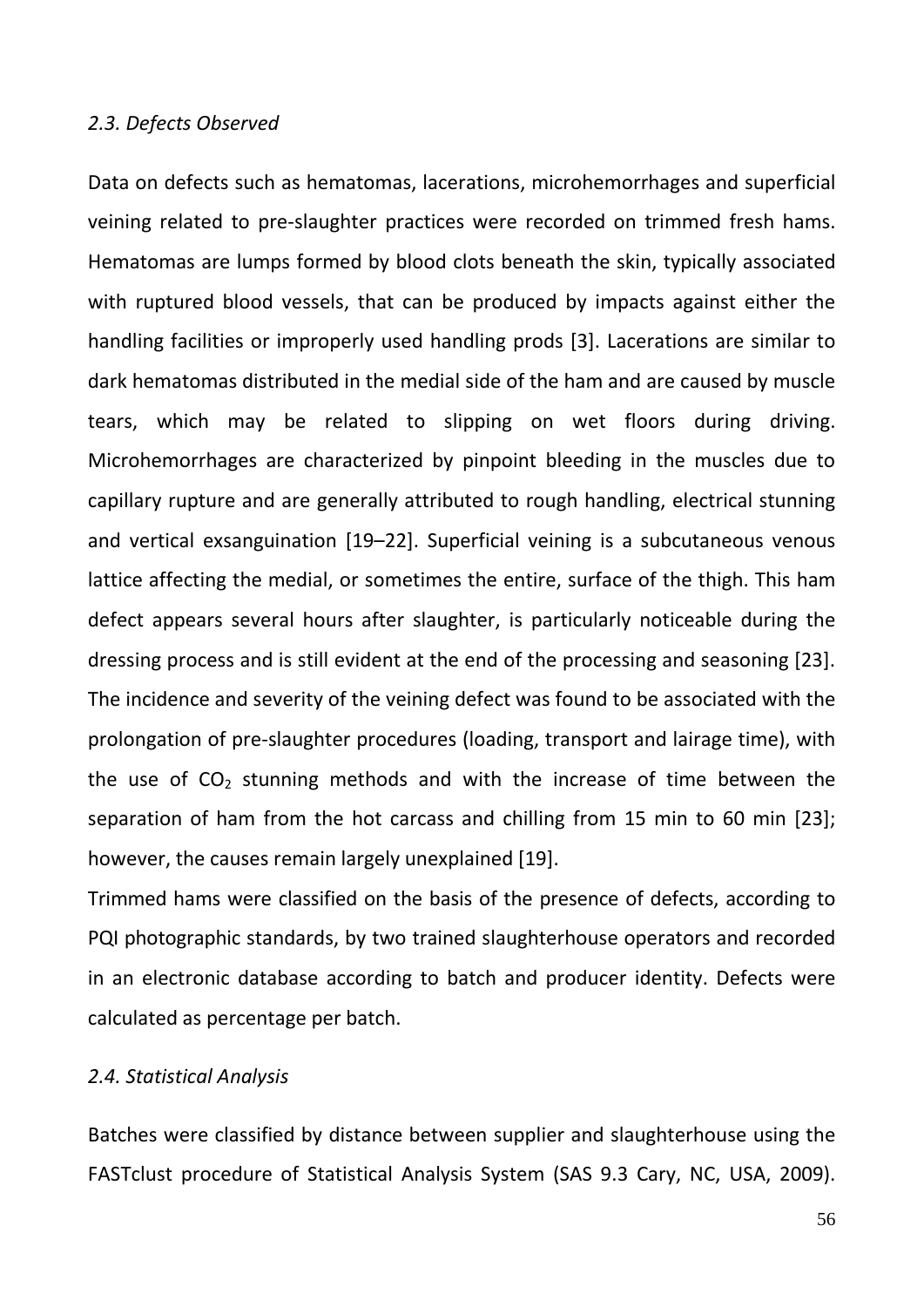Data were assigned to four clusters based on the smallest Euclidean distance from the initial seed in the cluster. The number of batches assigned to each cluster and the respective mean distances, standard deviations (SD) and minimum (min) and maximum (max) distances are reported in Table 2. Slaughter days were grouped into seasons and were monitored over two years to evaluate defect incidence change from year to year. The distribution of batches and pigs between season and year is reported in Table 3. Defect incidences approximated a Poisson distribution and were log transformed by the GLIMMIX procedure (SAS 9.3 Cary, NC, USA) prior to statistical analysis. The model included cluster, season and year and their respective interactions as fixed effects, and farm within day of slaughter as random effects. The ILINK option was used to back-transform least squares means, and differences between least squares means were evaluated by Tukey-Kramer's test (P < 0.05).

|          |  |  | Table 2. Distance and transport conditions for batches and pigs based on |  |  |  |
|----------|--|--|--------------------------------------------------------------------------|--|--|--|
| cluster. |  |  |                                                                          |  |  |  |

| <b>Cluster (Distance)</b> | $1(11-37 km)$ | 2 (38-86 km) | 3 (89–170 km) | 4 (199–276 km) |
|---------------------------|---------------|--------------|---------------|----------------|
| No. of batches            | 1,573         | 990          | 347           | 740            |
| No. of pigs               | 195,596       | 119,213      | 42,554        | 93,632         |
| Average No. pigs/batch    | 124           | 120          | 123           | 127            |

#### **Table 2.** *Cont*.

| <b>Cluster (Distance)</b> | $1(11-37 km)$ | 2 (38-86 km) | 3 (89-170 km) | 4 (199-276 km) |
|---------------------------|---------------|--------------|---------------|----------------|
| Distance:                 |               |              |               |                |
| -average (km)             | 21            | 50           | 121           | 237            |
| -standard deviation (km)  | 10            | 9            | 18            | 12             |
| -min $(km)$               | 1             | 38           | 89            | 199            |
| $-max$ ( $km$ )           | 37            | 86           | 170           | 276            |
| Transport condition:      |               |              |               |                |
| -type of vehicle:         |               |              |               |                |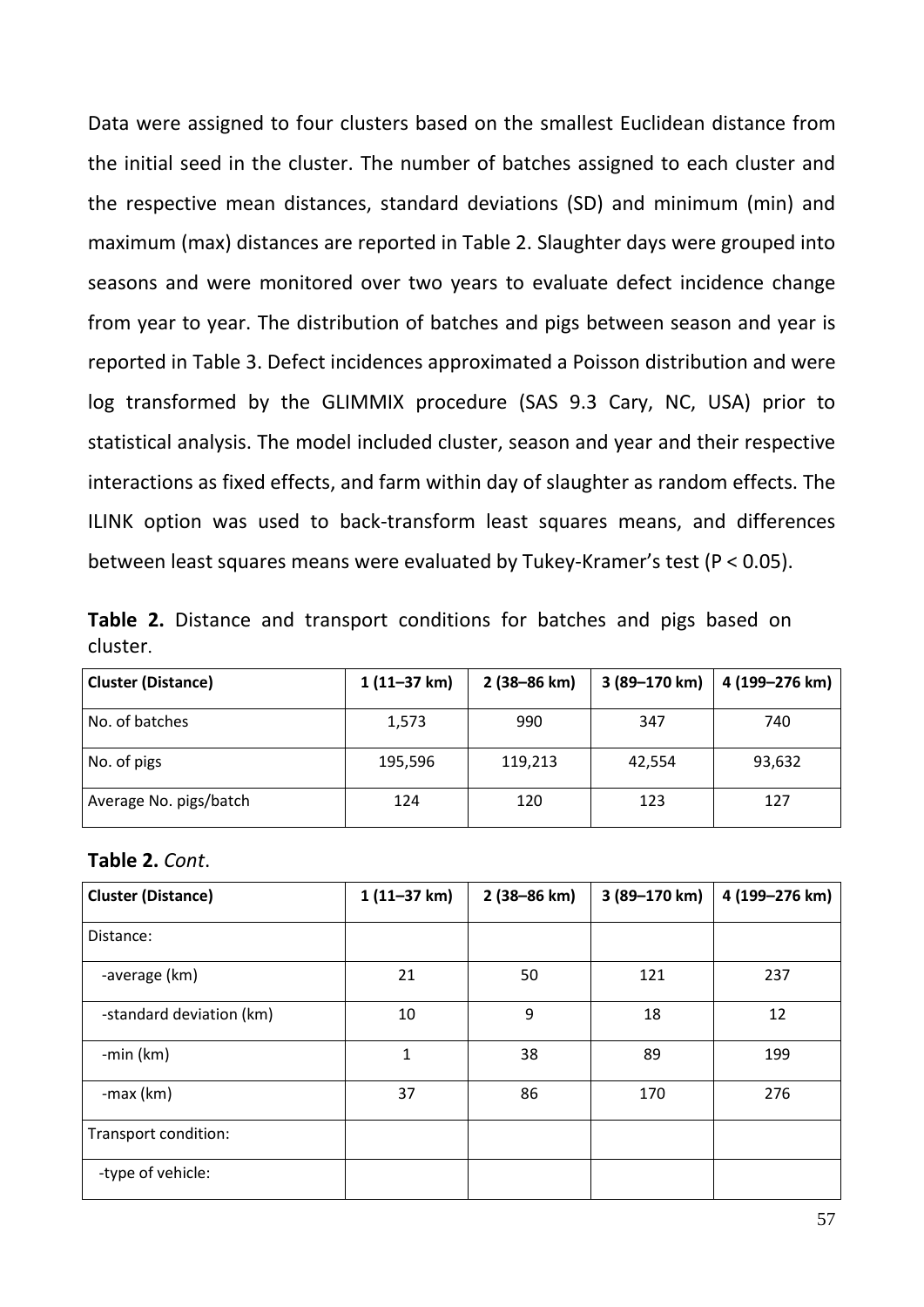| single vehicle                                | 298   | 246       | 74      | 112     |
|-----------------------------------------------|-------|-----------|---------|---------|
| double trailer                                | 1,275 | 744       | 273     | 628     |
| -estimated duration (h)                       | 0.5   | $1 - 1.5$ | $2 - 3$ | $3 - 5$ |
| -average stocking density ( $\text{kg/m}^2$ ) | 213   | 206       | 207     | 218     |

# **Table 3.** Distribution of batches and pigs based on season and year.

| <b>Cluster (Distance)</b> | $1(11-37 km)$ | 2 (38-86 km) | 3 (89-170 km) | 4 (199-276 km) |
|---------------------------|---------------|--------------|---------------|----------------|
| Season                    |               |              |               |                |
| Winter                    |               |              |               |                |
| No. of batches            | 384           | 200          | 103           | 172            |
| No. of pigs               | 47,765        | 24,581       | 12,881        | 21,759         |
| Spring                    |               |              |               |                |
| No. of batches            | 401           | 266          | 87            | 190            |
| No. of pigs               | 49,563        | 31,662       | 10,842        | 24,181         |
| Summer                    |               |              |               |                |
| No. of batches            | 415           | 256          | 71            | 176            |
| No. of pigs               | 50,496        | 30,659       | 8,458         | 22,608         |
| Autumn                    |               |              |               |                |
| No. of batches            | 373           | 268          | 86            | 202            |
| No. of pigs               | 47,772        | 32,311       | 10,373        | 25,048         |
| Year                      |               |              |               |                |
| 2012                      |               |              |               |                |
| No. of batches            | 780           | 433          | 202           | 373            |
| No. of pigs               | 96,406        | 52,193       | 26,148        | 46,808         |
| 2013                      |               |              |               |                |
| No. of batches            | 793           | 557          | 145           | 367            |
| No. of pigs               | 99,190        | 67,020       | 16,406        | 46,824         |
|                           |               |              |               |                |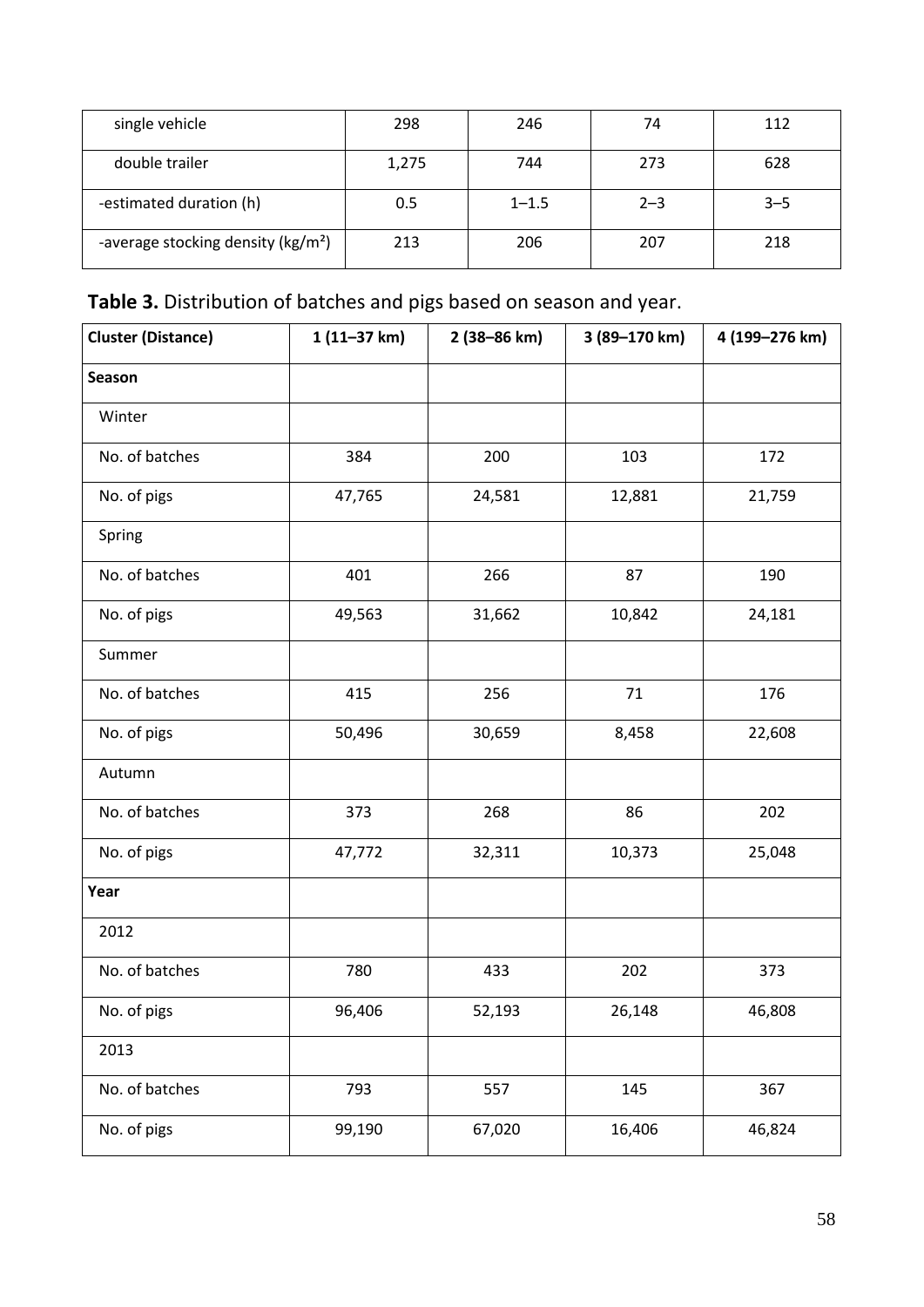#### **3. Results and Discussion**

In 2012, the incidence of hematomas, lacerations and microhemorrhages observed in trimmed hams were 4.3%, 1.7% and 1.5%, respectively. In 2013, hematomas increased to 6.2%, while lacerations and microhemorrhages showed very similar incidences equal to 1.7% and 1.6%, respectively. During the two years, PQI, detected in the whole Parma chain (around 4200 farms and 130 slaughter plants) about twice as much the incidence of these defects [16].

The results of variance analysis and the least-squares means of defects frequency by sources of variation are reported in Table 3. Distance, season and year showed to have a significant effect on the incidence of defects under study. Significant interactions between distance × season and between distance x year were found for hemorrhages, and for hemorrhages and veining, respectively. Moreover, there was a significant season x year interaction for hemorrhages, veining and laceration. Incidence of defects decreased with increasing transport distance from Cluster 1 (11–37 km) to Cluster 3 (89–170 km) (P < 0.05). The higher incidence of defects associated with short transport distances may be due to the lack of time to lie down and recovery from loading stress. Also, a reduction of standing pigs and increasing journey duration could explain this result. Lambooij (2007) showed that the percentages of slaughter pigs standing during transport decreased with journey time, which leads to a reduction in risk of slips, falls and overlaps [2]. Additionally, these results could be the consequence of truck drivers working hurriedly to accomplish all planned transports for a given day, as well as the effect of the lower quality of rural roads, which represent the major part of the route in short journeys. Nevertheless, extending of transport distance above 170 km (Cluster 4) results in an increased incidence of defects, which reaches and exceeds the frequency recorded for Cluster 1. There were no differences in hematomas and veining between clusters 4 and 1, while lacerations and hemorrhages incidences were significantly higher (P <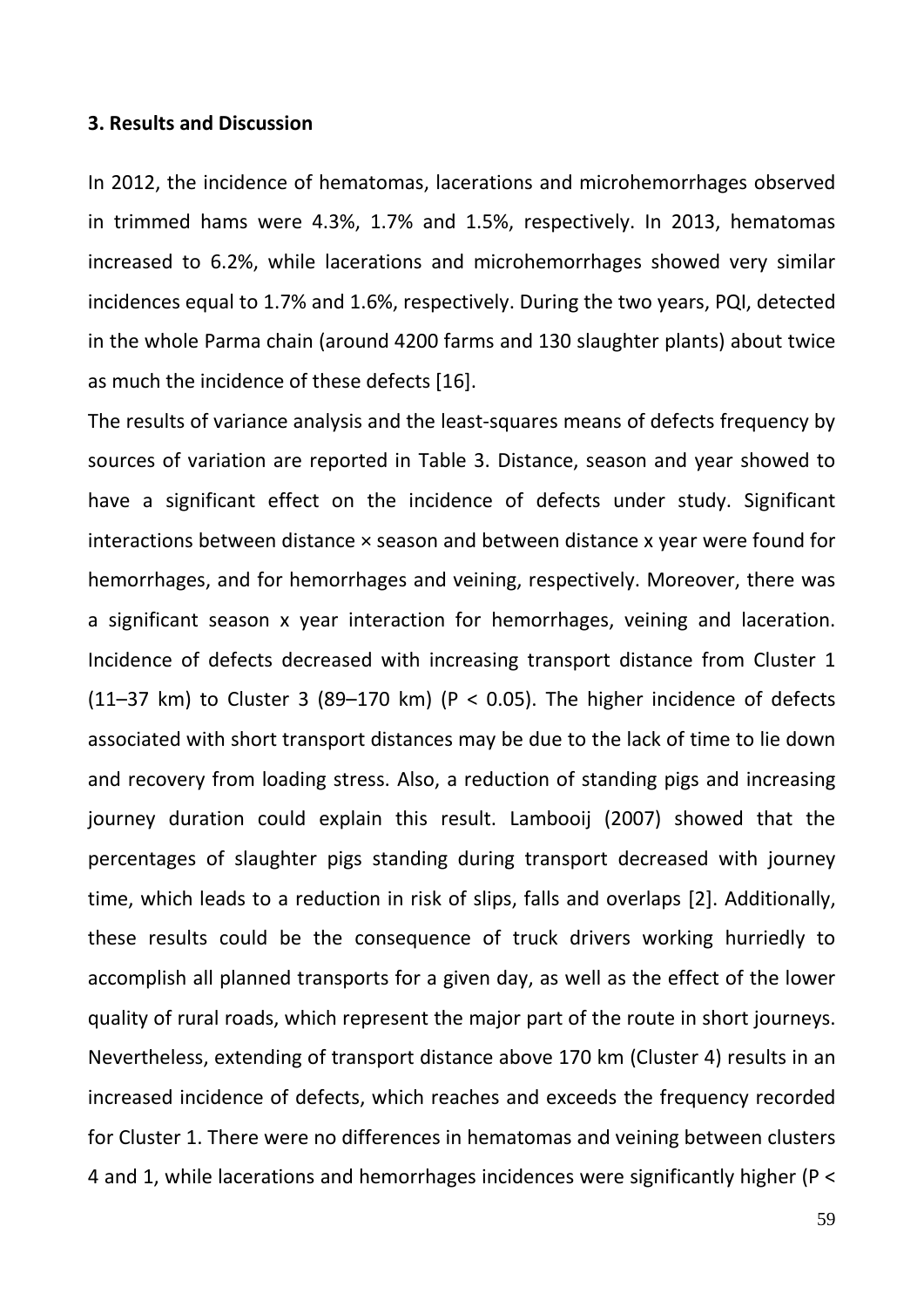0.05) in Cluster 4. Thus, the incidence of defects reported herein was not proportional to the increase of transport distance. Mota-Rojas *et al.* [8] observed an increase in pig carcass bruising prolonging the journey from 8 to 23 h. Gallo *et al.* [24] identified similar trends in slaughter beef transported for 36 h. The incidence of defects on fresh hams was also influenced by season of transport (Table 4). The percentage of hematomas was greatest (P < 0.05) in winter, decreasing in spring and summer (P < 0.05) and reaching the lowest incidence in autumn (P < 0.05). There are no differences between winter, spring and summer for lacerations, while the incidence of this defect was greater (P < 0.05) in autumn. Gosàlvez *et al.* [15] reported a higher incidence of bruised carcasses in pigs transported in winter and in autumn. Scheeren *et al.* [13] hypothesize that the greater proportion of skin damage in winter is linked to the tendency of pigs to stand during transportation to avoid making contact with the cold floor and walls of the trailer. Dalla Costa *et al.* [25] found that pigs were more difficult to handle in winter and need more coercion, which led to more handling-induced bruises. The higher incidence of lacerations observed in autumn could be related to the increase of live weight in this season, due to a restarting of feed intake for the decrease of temperature with respect to the summer. The average live weights recorded by the slaughterhouse during 2012 and 2013 confirms that in autumn there was an increase of more than one kg with respect to the summer (169.1 *vs.* 170.6 kg in 2012 and 169.4 *vs.* 170.9 kg in 2013). This seasonal increase of live weight of heavy pigs was also shown by the national slaughter statistics of heavy pigs [26].

The incidence of hemorrhages was greater ( $P < 0.05$ ) in spring and in autumn while the veining defect was greater in spring. These results cannot easily be attributed to differences in seasonal conditions. The lowest occurrences of lacerations and hemorrhages were found in summer. Warmer temperatures recorded during this season probably lead to a more careful handling in order to reduce the risk of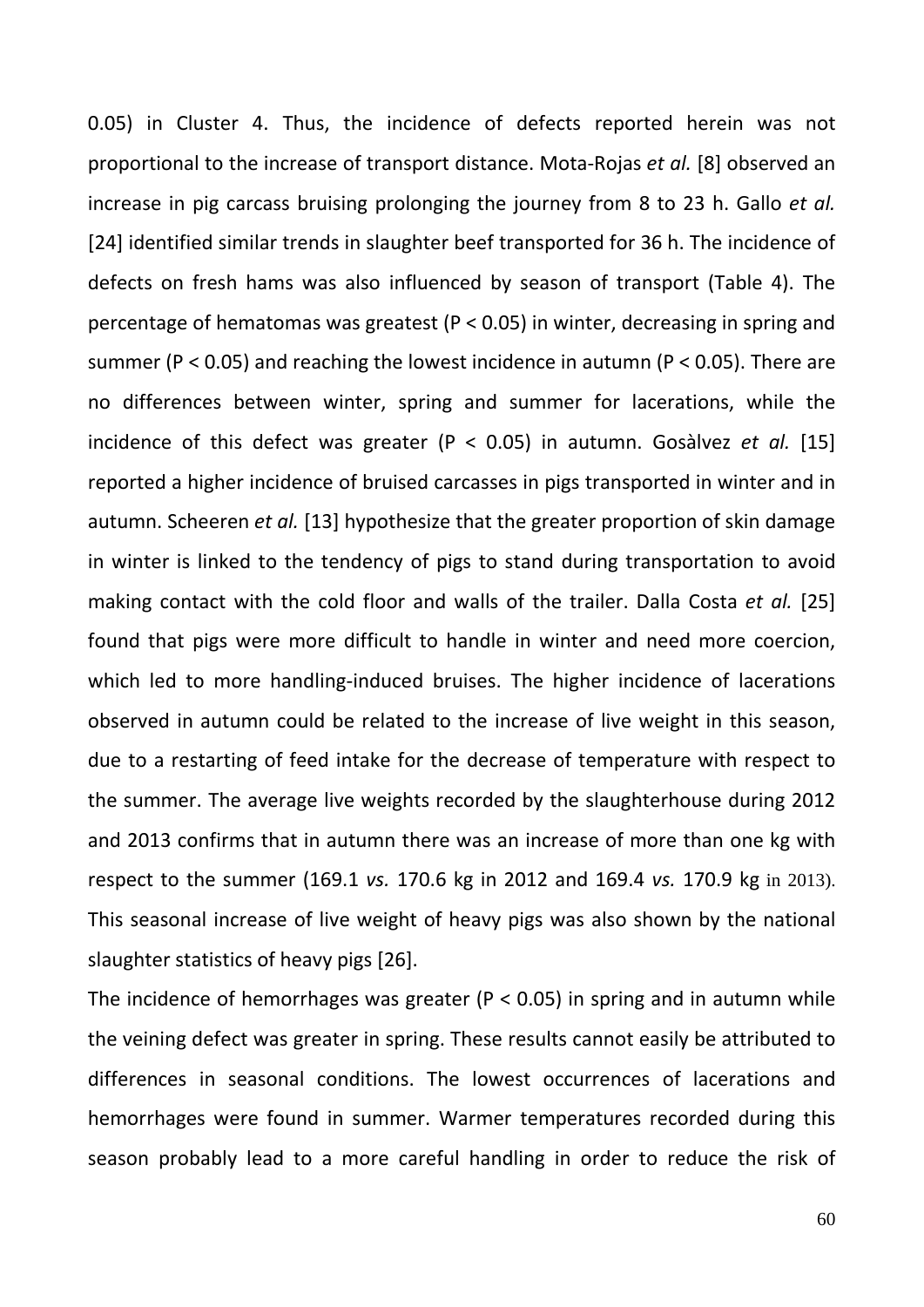transport mortality [15,25,27]. It is well known that high environmental temperature is a risk factor for transport mortality [28,29].

A significant source of variation in the incidence of raw ham defects was found in studies over several years. The higher incidence of all defects was found in 2013, especially for hematomas and veining. Crisis-invested DPO dry-cured ham production became more important in 2013 with respect to the previous year. It is probably that the reduction of employees for reducing costs lead to an overworking of staff involved in transport and in pre-slaughter handling with a consequent reduction of its quality. The detrimental effect to animal welfare due to overworking of employees involved in animal handling was highlighted by Grandin [30].

**Table 4.** Results of variance analysis and least-squares means of defects incidence by sources of variation.

|                             | Hematomas (%)     | Lacerations (%)   | Hemorrhages (%)   | Veining (%)       |
|-----------------------------|-------------------|-------------------|-------------------|-------------------|
| <b>Sources of variation</b> | P / Least squares | P / Least squares | P / Least squares | P / Least squares |
|                             | mean              | mean              | mean              | mean              |
| <b>Distance</b>             | 0.0079            | < 0.0001          | < 0.0001          | < 0.0001          |
| $1(11-37 km)$               | 4.57a             | 1.48 <sub>b</sub> | 1.32 <sub>b</sub> | 11.04a            |
| 2 (38-86 km)                | 4.44 ab           | 1.31c             | 1.34 <sub>b</sub> | 11.14a            |
| 3 (89-170 km)               | 4.08 b            | 1.30 bc           | 1.08c             | 9.24 <sub>b</sub> |
| 4 (199-276 km)              | 4.78a             | 1.91a             | 1.77a             | 11.50a            |
| Pooled SEM(*)               | 0.11              | 0.06              | 0.05              | 0.22              |
|                             |                   |                   |                   |                   |
| <b>Season</b>               | < 0.0001          | < 0.0001          | < 0.0001          | < 0.0001          |
| Winter                      | 6.53a             | 1.32 <sub>b</sub> | 1.19 <sub>b</sub> | 12.05 b           |
| Spring                      | 5.88 b            | 1.33 <sub>b</sub> | 1.74a             | 15.23a            |
| Summer                      | 3.58c             | 1.28 <sub>b</sub> | 0.96c             | 8.70 c            |
| Autumn                      | 2.87 d            | 2.13a             | 1.71a             | 8.18 c            |
| Pooled SEM(*)               | 0.12              | 0.06              | 0.05              | 0.24              |
|                             |                   |                   |                   |                   |
| Year                        | < 0.0001          | 0.0359            | < 0.0001          | < 0.0001          |
| 2012                        | 3.70 <sub>b</sub> | 1.42 <sub>b</sub> | 1.24 <sub>b</sub> | 9.73 <sub>b</sub> |
| 2013                        | 5.37a             | 1.55a             | 1.48a             | 11.74a            |
| Pooled SEM(*)               | 0.08              | 0.04              | 0.04              | 0.04              |
|                             |                   |                   |                   |                   |
| Distance × season           | 0.7421            | 0.3412            | 0.0352            | 0.5894            |
| Distance × year             | 0.1526            | 0.7083            | 0.0137            | 0.0007            |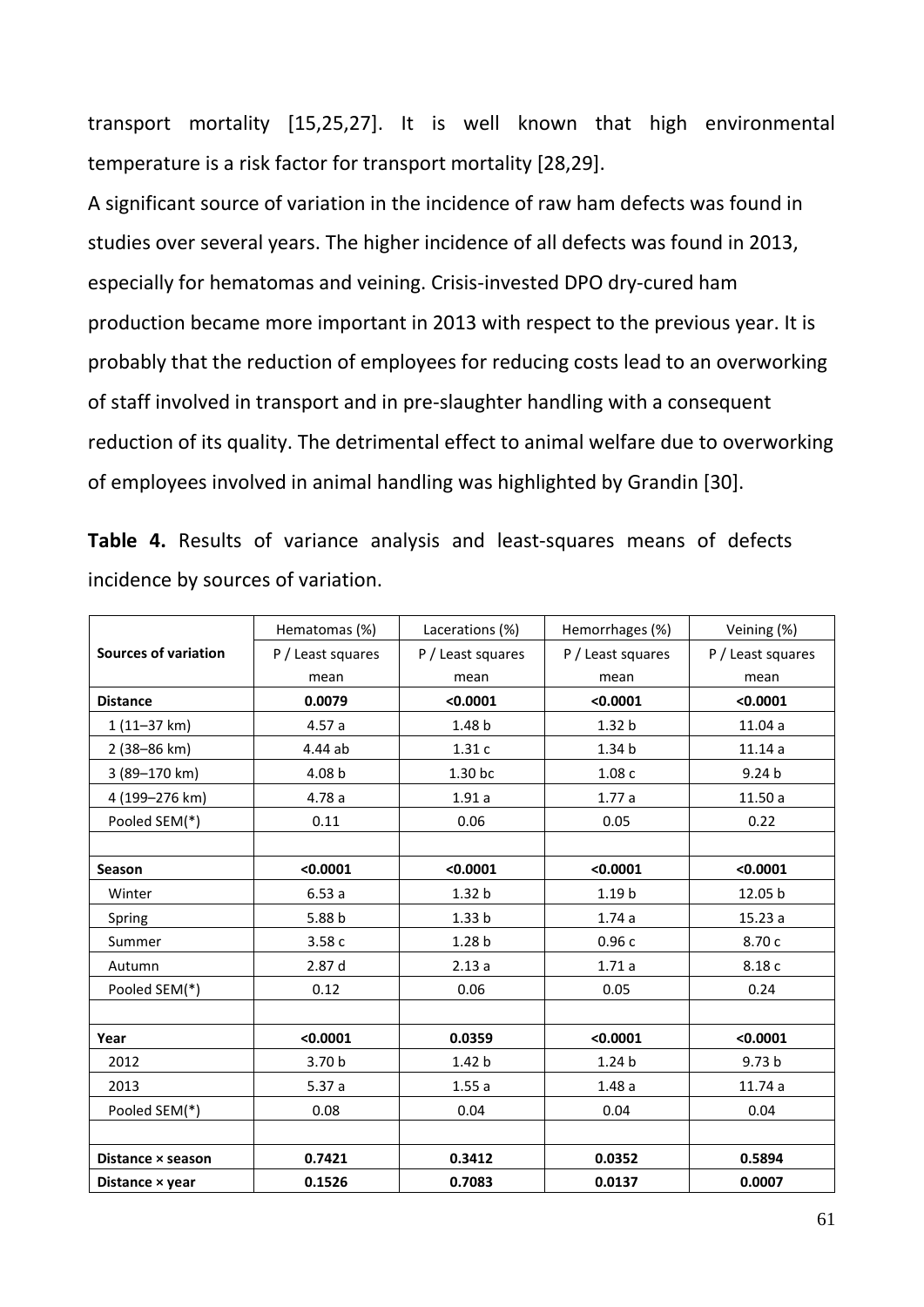| x year<br>season                                                         | 0.1926<br>____ | .0056 | .0001<br>-0 | .0001    |
|--------------------------------------------------------------------------|----------------|-------|-------------|----------|
| $\left( \psi \right)$ $\left( \mathbf{r} \right)$ $\mathbf{r}$<br>$\sim$ |                |       |             | $\cdots$ |

(\*) SEM: Standard Error of Mean; Means in the same column without the same letter differ significantly ( $P < 0.05$ ).

Interaction between distance and season (Table 5) affected the incidence of hemorrhages (P < 0.05). The defect increased markedly when distance increased above 170 km in spring and in autumn (P < 0.05). Differences between seasons were observed for less than 37 km distance (Cluster 1), with summer showing the lowest incidence of hemorrhages (P < 0.05). Above this distance, the lowest incidences of the defect were found in summer and in winter ( $P < 0.05$ ).

**Table 5.** Effect of interaction between distance and season on the incidence of hemorrhages.

| <b>Cluster (Distance)</b> |                       |                       |                        |                         |            |  |  |
|---------------------------|-----------------------|-----------------------|------------------------|-------------------------|------------|--|--|
|                           | $1(11-37 \text{ km})$ | $2(38-86 \text{ km})$ | $3(89-170 \text{ km})$ | $4(199-276 \text{ km})$ | <b>SEM</b> |  |  |
| Hemorrhages $(\% )$       |                       |                       |                        |                         |            |  |  |
| Winter                    | $1.36$ ab x           | $1.14$ ab y           | 0.87 b y               | $1.49a$ v               | 0.0931     |  |  |
| Spring                    | 1.55 b x              | 1.71 b x              | 1.58 b x               | 2.16a x                 | 0.1096     |  |  |
| Summer                    | $0.98$ ab y           | $1.00$ ab y           | 0.65 b y               | $1.33a$ y               | 0.0912     |  |  |
| Autumn                    | 1.48 b x              | 1.67 b x              | 1.52 b x               | 2.26a x                 | 0.1527     |  |  |

Least square means within a row with different letters (a-b) differ ( $P < 0.05$ ); Least square means within a column with different letters (x–y) differ (P < 0.05).

Interaction between distance and year (Table 6) affected the frequencies of hemorrhages and veining. They increased both in 2012 and 2013 when distance increased above 170 km. The lowest incidences of these defects ( $P < 0.05$ ) were found for cluster 3 (89–170 km) in 2012 only.

**Table 6.** Effect of interaction between distance and year on the incidence of hemorrhages and veining defects.

|                 | <b>Cluster (Distance)</b> |              |               |                |            |
|-----------------|---------------------------|--------------|---------------|----------------|------------|
|                 | $1(11-37 km)$             | 2 (38-86 km) | 3 (89–170 km) | 4 (199–276 km) | <b>SEM</b> |
| Hemorrhages (%) |                           |              |               |                |            |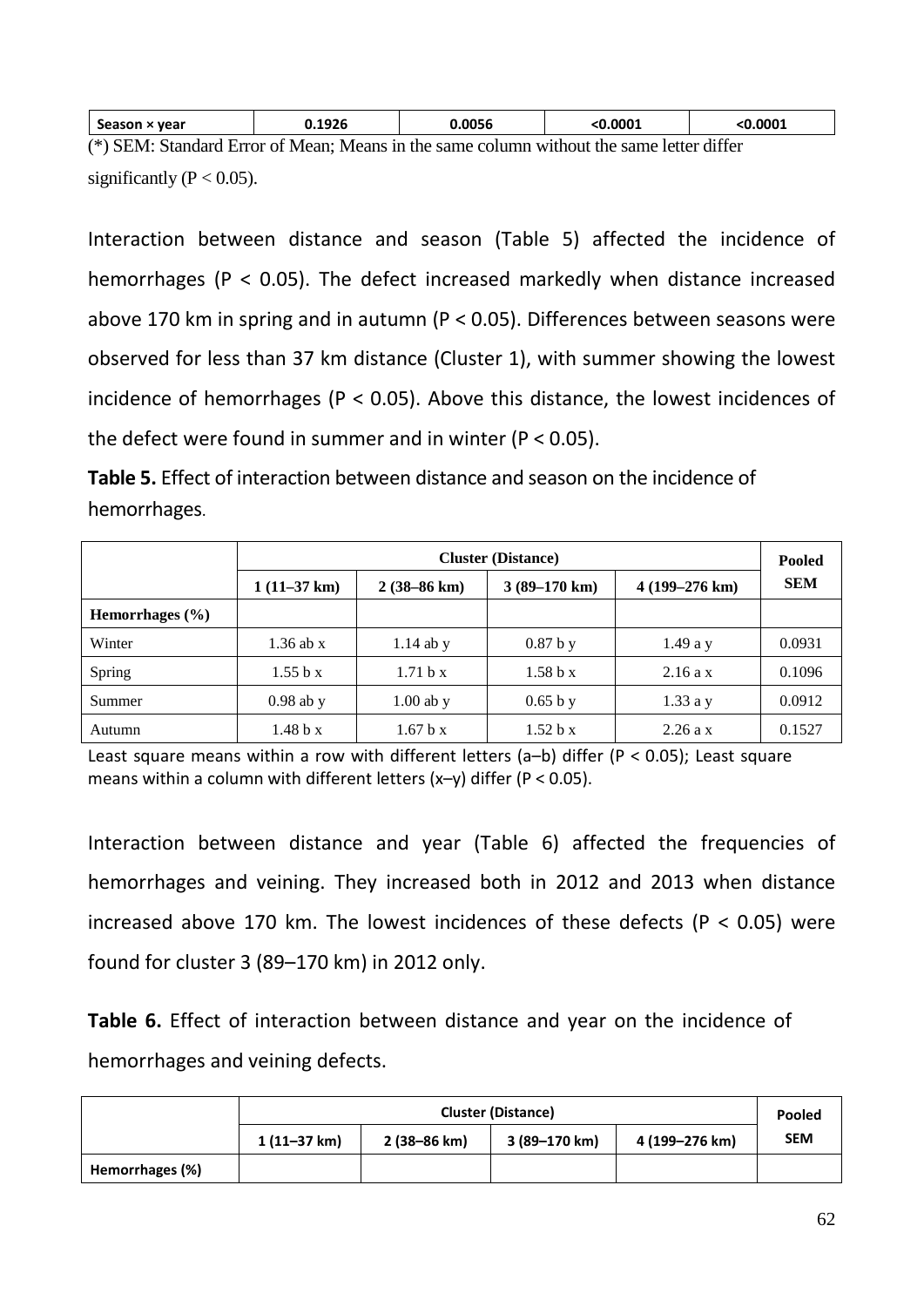| 2012        | 1.32a             | 1.27a             | 0.91 <sub>b</sub> | 1.57a x   | 0.0688 |
|-------------|-------------------|-------------------|-------------------|-----------|--------|
| 2013        | 1.33 <sub>b</sub> | 1.42 <sub>b</sub> | 1.28 <sub>b</sub> | $1.99a$ y | 0.0796 |
|             |                   |                   |                   |           |        |
| Veining (%) |                   |                   |                   |           |        |
| 2012        | 10.39a x          | 10.63a            | 7.63 b x          | 10.64a x  | 0.2838 |
| 2013        | 11.73y            | 11.68             | 11.17y            | 12.42y    | 0.3366 |

Least square means within a row with different letters (a–b) differ (P < 0.05); Least square means within a column with different letters (x–y) differ (P < 0.05).

Interaction between season and year (Table 7) affected the incidences of lacerations, hemorrhages and veining. No differences between years were observed for lacerations but these differences appeared for hemorrhages in summer and autumn and for veining in spring, summer and autumn. These results confirmed the effects of the season on the incidences of raw ham defects. With regards to the influence of the year, as stated before, its effect appears related to a reduction of the quality of animal handling.

Table 7. Effect of interaction between season and year on the incidence of lacerations, hemorrhages and veining defects.

|                 | Winter            | <b>Spring</b>     | <b>Summer</b>     | <b>Autumn</b> | <b>Pooled SEM</b> |  |
|-----------------|-------------------|-------------------|-------------------|---------------|-------------------|--|
| Lacerations (%) |                   |                   |                   |               |                   |  |
| 2012            | 1.19 <sub>b</sub> | 1.31 <sub>b</sub> | 1.16 <sub>b</sub> | 2.23a         | 0.0824            |  |
| 2013            | 1.47 <sub>b</sub> | 1.35 <sub>b</sub> | 1.41 <sub>b</sub> | 2.04a         | 0.0873            |  |
|                 |                   |                   |                   |               |                   |  |
| Hemorrhages (%) |                   |                   |                   |               |                   |  |
| 2012            | 1.28 <sub>b</sub> | 1.71a             | 0.71 c x          | 1.53 b x      | 0.0711            |  |
| 2013            | 1.11 <sub>b</sub> | 1.76a             | 1.30 b y          | 1.90a y       | 0.0802            |  |
|                 |                   |                   |                   |               |                   |  |
| Veining (%)     |                   |                   |                   |               |                   |  |
| 2012            | 11.40 b           | 17.55a x          | 6.72 c x          | 6.60c x       | 0.3040            |  |
| 2013            | 12.73a            | 13.06 a $y$       | 11.27 ab $y$      | 10.14 b y     | 0.3369            |  |

Least square means within a row with different letters (a-c) differ ( $P < 0.05$ ); Least square means within a column with different letters (x–y) differ (P < 0.05).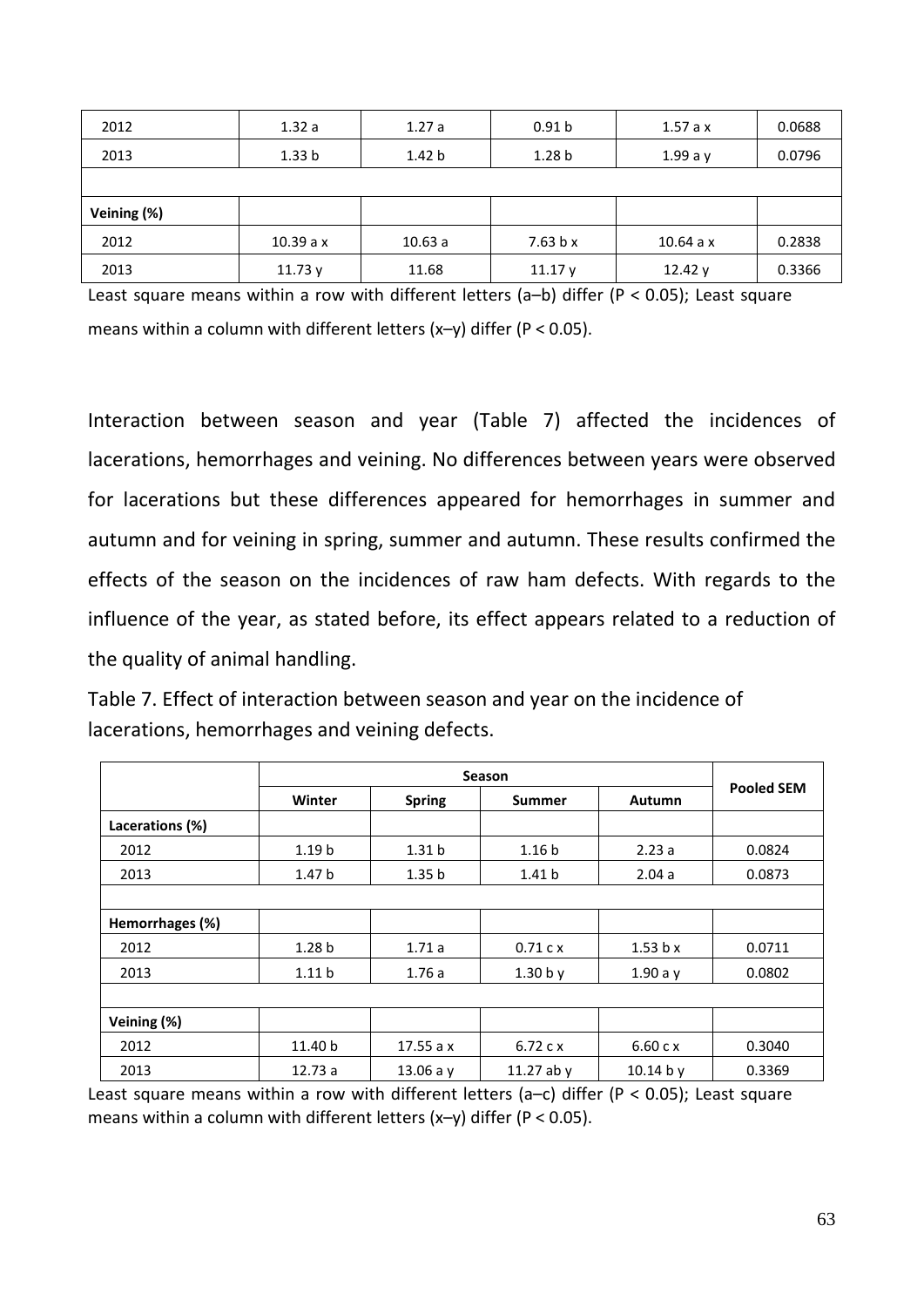#### **4. Conclusions**

The study has examined the effects of travel distances from 1 to 276 km, showing that both short and long journeys may have adverse effects on fresh ham defects. The higher incidence of defects associated with short transport distances may be due to the lack of time to lie down and recovery from loading stress, but probably also to hauliers working quickly to accomplish all planned transports for a given day. Additionally, these results could be related to the lower quality of rural roads, which represent the major part of the route in short journeys. Extending the transport distance above 170 km results in an increased incidence of raw ham defects; the incidence of defects reported herein was not proportional to the increase of transport distance. This research highlights the need for Italian pig industry to improve pre-slaughter handling in order to increase the quality of raw hams for DPO production, reducing the economic losses related to inadequate practices before slaughter and increasing the welfare of animals to make it as good as possible. However, additional research is necessary to understand seasonal influences on frequencies of defects on the fresh hams destined for the DPO process.

### **Acknowledgements**

The authors wish to acknowledge the technical assistance of quality assurance staff of the abattoir for data collected at the slaughterhouse. This research was supported by Regione Lombardia, Programma di Sviluppo Rurale 2007–2013, Misura 124.

Thank you to authors that collaborated and helped with the preparation of this manuscript. All authors contributed equally to this work.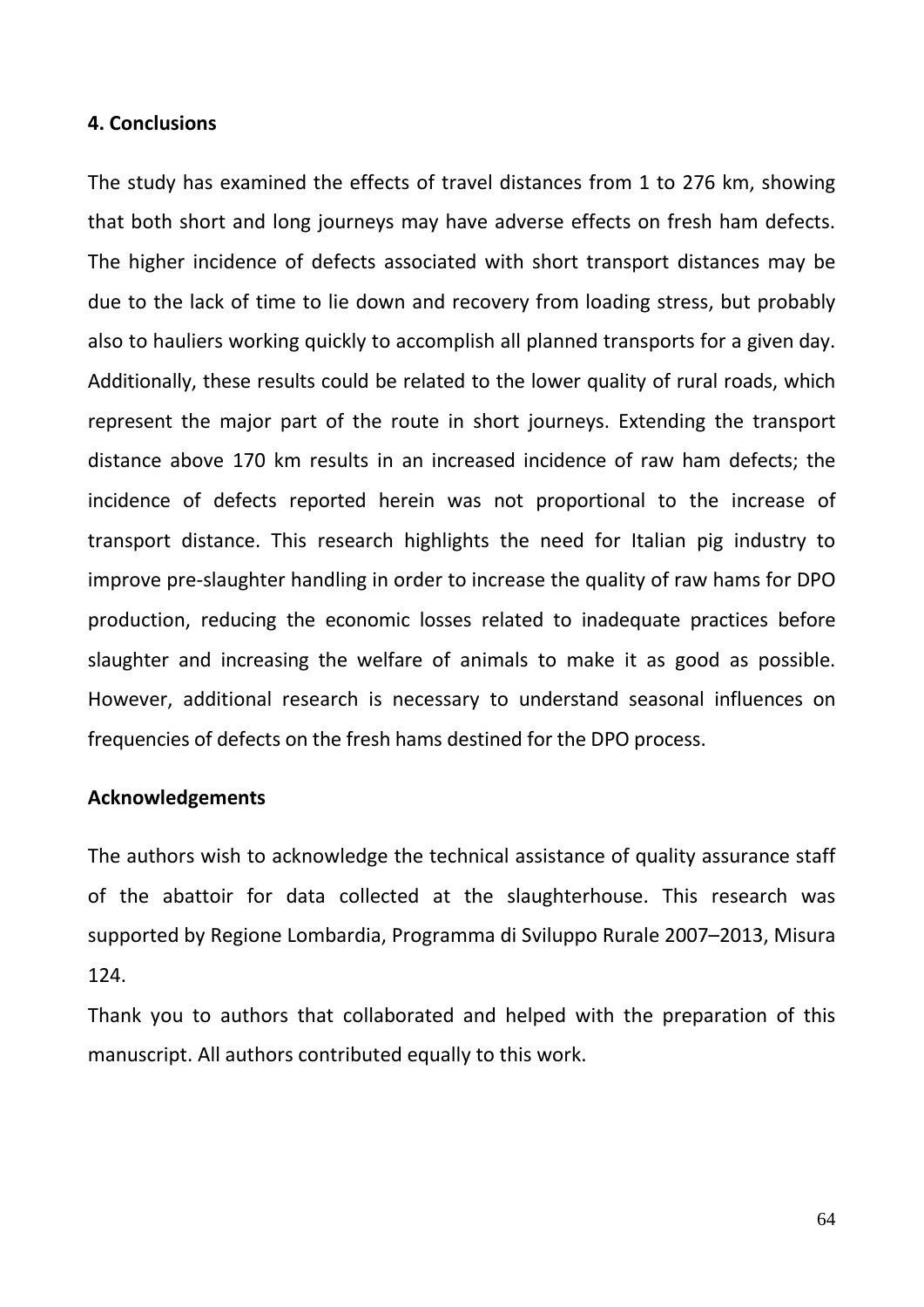# **Conflicts of Interest**

The authors declare no conflict of interest.

## **References and Notes**

- 1. Gregory, N.G. Animal welfare at markets and during transport and slaughter. *Meat Sci.* **2008**, *1*, 2–11.
- 2. Lambooij, E. Transport of Pigs. In *Livestock Handling and Transport*, 3rd ed.; Grandin, T., Ed.; CABI Publishing: Wallingford, UK, 2007; pp. 228–244.
- 3. Grandin, T. Handling and Welfare of Livestock in Slaughter Plant. In *Livestock Handling and Transport*, 3rd ed.; Grandin, T., Ed.; CABI Publishing: Wallingford, UK, 2007; pp. 329–348.
- 4. Warris, P.D. The welfare of slaughter pigs during transport. *Anim. Welfare* **1998**, *7*, 365–381.
- 5. Correa, J.A.; Torrey, S.; Devillers, N.; Laforest, J.P.; Gonyou, H.W.; Faucitano, L. Effects of different moving devices at loading on stress response and meat quality in pigs. *J. Anim. Sci.* **2010**, *88*, 4086–4093.
- 6. Von Borell, E.; Schaffer, D. Legal requirements and assessment of stress and welfare during transportation and pre-slaughter handling of pigs. *Livest. Prod. Sci.* **2005**, *97*, 81–87.
- 7. EFSA Panel on Animal Health and Welfare (AHAW). Scientific Opinion Concerning the Welfare of Animals during Transport. *EFSA J.* **2011**, *9*, 1–125.
- 8. Mota-Rojas, D.; Becerril, M.; Lemus, C.; Sanchez, P.; Gonzalez, M.; Olmos, S.A.; Ramırez, R.; Alonso-Spilsbury, M. Effects of mid-summer transport duration on pre- and post-slaughter performance and pork quality in Mexico. *Meat Sci.* **2006**, *73*, 404–412.
- 9. Barton Gade, P.; Christensen, L. Effect of different stocking densities during transport on welfare and meat quality in danish slaughter pigs. *Meat Sci.* **1998**, *48*, 237–247.
- 10. Gispert, M.; Faucitano, L.; Oliver, M.A.; Guardià, M.D.; Coll, C.; Siggens, K.; Harvey, K.; Diestre, A. A survey of pre-slaughter conditions, halothane gene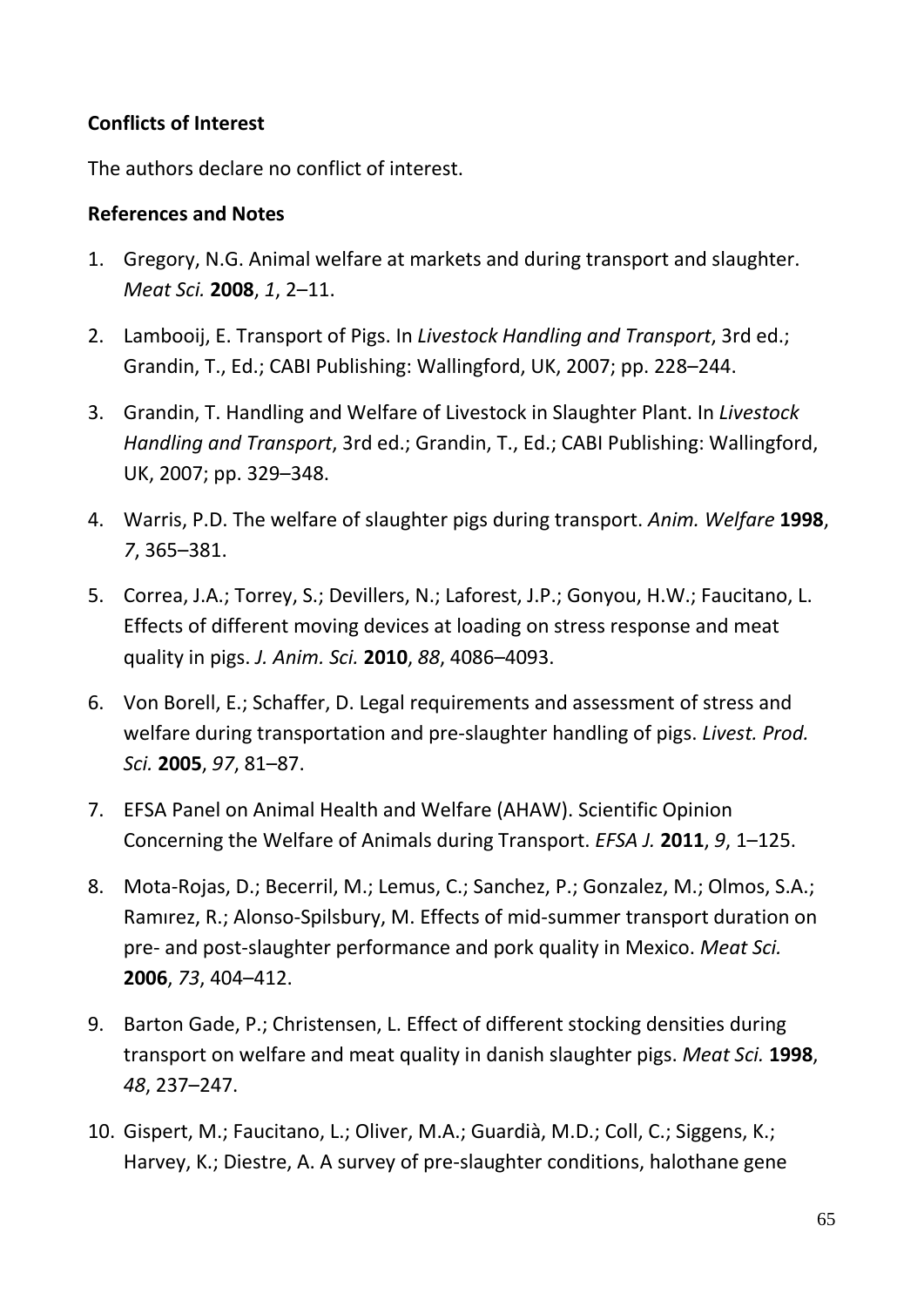frequency, and carcass and meat quality in five Spanish pig commercial abattoirs. *Meat Sci.* **2000**, *55*, 97–106.

11. Torrey, S.; Bergeron, R.; Widowski, T.; Lewis, N.; Crowe, T.; Correa, J.A.; Brown, J.; Gonyou, H.W.; Faucitano, L. Transportation of market-weight pigs: I. Effect of season, truck type, and location within truck on behavior with a two-hour

transport. *J. Anim. Sci.* **2013**, *91*, 2863–2871.

- 12. Ritter, M.J.; Ellis, M.; Bowman, R.; Brinkmann, J.; Curtis, S.E.; DeDecker, J.M.; Mendoza, O.; Murphy, C.M.; Orellana, D.G.; Peterson, B.A.; Rojo, A.; Schlipf, J.M.; Wolter, B.F. Effects of season and distance moved during loading on transport losses of market-weight pigs in two commercially available types of trailer. *J. Anim. Sci.* **2008**, *86*, 3137–3145.
- 13. Scheeren, M.B.; Gonyou, H.W.; Brown, J.; Weschenfelder, A.V.; Faucitano L. Effects of transport time and location within truck on skin bruises and meat quality of market weight pigs in two seasons. *Can. J. Anim. Sci.* **2014**, *94*, 71–78.
- 14. Correa, J.A.; Gonyou, H.W.; Torrey, S.; Widowski, T.; Bergeron, R.; Crowe, T.G.; Laforest, J.P.; Faucitano, L. Welfare and carcass and meat quality of pigs being transported for two hours using two vehicle types during two seasons of the year. *Can. J. Anim. Sci.* **2013**, *93*, 43–55.
- 15. Gosálvez, L.F.; Averós, X.; Valdelvira, J.J.; Herranz, A. Influence of season, distance and mixed loads on the physical and carcass integrity of pigs transported to slaughter. *Meat Sci.* **2006**, *73*, 553–558.
- 16. Prosciutto di Parma. *Dossier 2013*; Parma Quality Institute: Langhirano, Italy, 2014; pp. 5–38.
- 17. Technical Fact Sheet of Parma Ham. Available online: http://www.prosciuttodiparma.com/ pdf/en\_UK/14b\_Technical\_fact\_sheet\_Parma\_ham\_ENG.pdf (accessed on 25 August 2014).
- 18. Prosciutto di Parma (Parma Ham). Protected Designation of Origin. Available online: http://www.prosciuttodiparma.com/pdf/en\_UK/disciplinare.28.11.2013.en.pdf (accessed on 25 August 2014).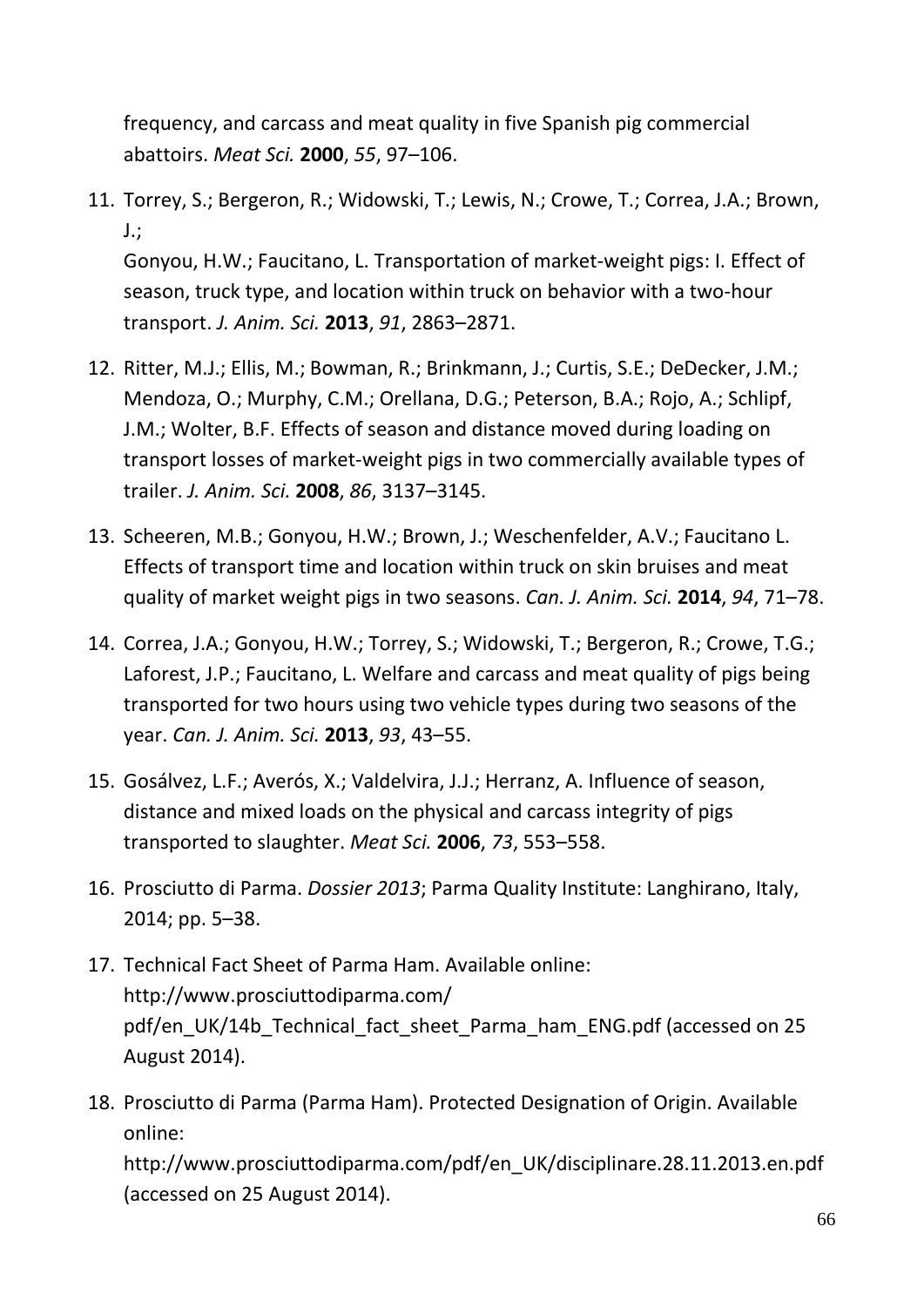- 19. Candek-Potokar, M.; Skrlep, M. Factors in pig production that impact the quality of dry-cured ham: a review. *Animal* **2012**, *6*, 327–338.
- 20. Velarde, A.; Gispert, M.; Faucitano, L.; Manteca, X.; Diestre, A. The effect of stunning method on the incidence of PSE meat and hemorrhages in pork carcasses. *Meat Sci.* **2000**, *55*, 309–314.
- 21. Velarde, A.; Gispert, M.; Faucitano, L.; Alonso, P.; Manteca, X.; Diestre, A. Effect of the stunning procedure and halothane genotype on meat quality and incidence of hemorrhages in pigs. *Meat Sci.* **2001**, *58*, 313–319.
- 22. Channon, H.A.; Payne, A.M.; Warner, R.D. Comparison of CO(2) stunning with manual electrical stunning (50 Hz) of pigs on carcass and meat quality. *Meat Sci.* **2002**, *60*, 63–68.
- 23. Russo, V.; Lo Fiego, D.P.; Nanni Costa, L.; Tassone, F. Study of some factors affecting the incidence of veining defect in thighs destined to dry-cured process of Parma ham. In Proceedings of the 5th International Symposium on the Mediterranean Pig, Tarbes, France, 16–19 November 2004; pp. 277–281.
- 24. Gallo, C.; Espinoza, M.A.; Gasic, J. Efectos del transporte por camión durante 36 horas con y sin período de descanso sobre el peso vivo y algunos aspectos de calidad de carne en bovinos. *Arch. Med. Vet.* **2001**, *33*, 43–53.
- 25. Dalla Costa, O.A.; Faucitano, L.; Coldebella, A.; Ludke, J.V.; Peloso, J.V.; dalla Roza, D.; Paranhos da Costa, M.J.R. Effects of the season of the year, truck type and location on truck on skin bruises and meat quality in pigs. *Livest. Sci.* **2007**, *107*, 29–36.
- 26. ISTAT Istituto Nazionale di Statistica. Monthly Data on Red Meat 2012. Available online: http://agri.istat.it/sag\_is\_pdwout/jsp/dawinci.jsp (accessed on 25 August 2014).
- 27. Gregory, N.G. How climatic changes could affect meat quality. *Food Res. Int.* **2010**, *43*, 1866–1873.
- 28. Warris, P.D.; Brown, S.N. A survey of mortality in slaughter pigs during transport and lairage. *Vet. Rec.* **1994**, *134*, 513–515.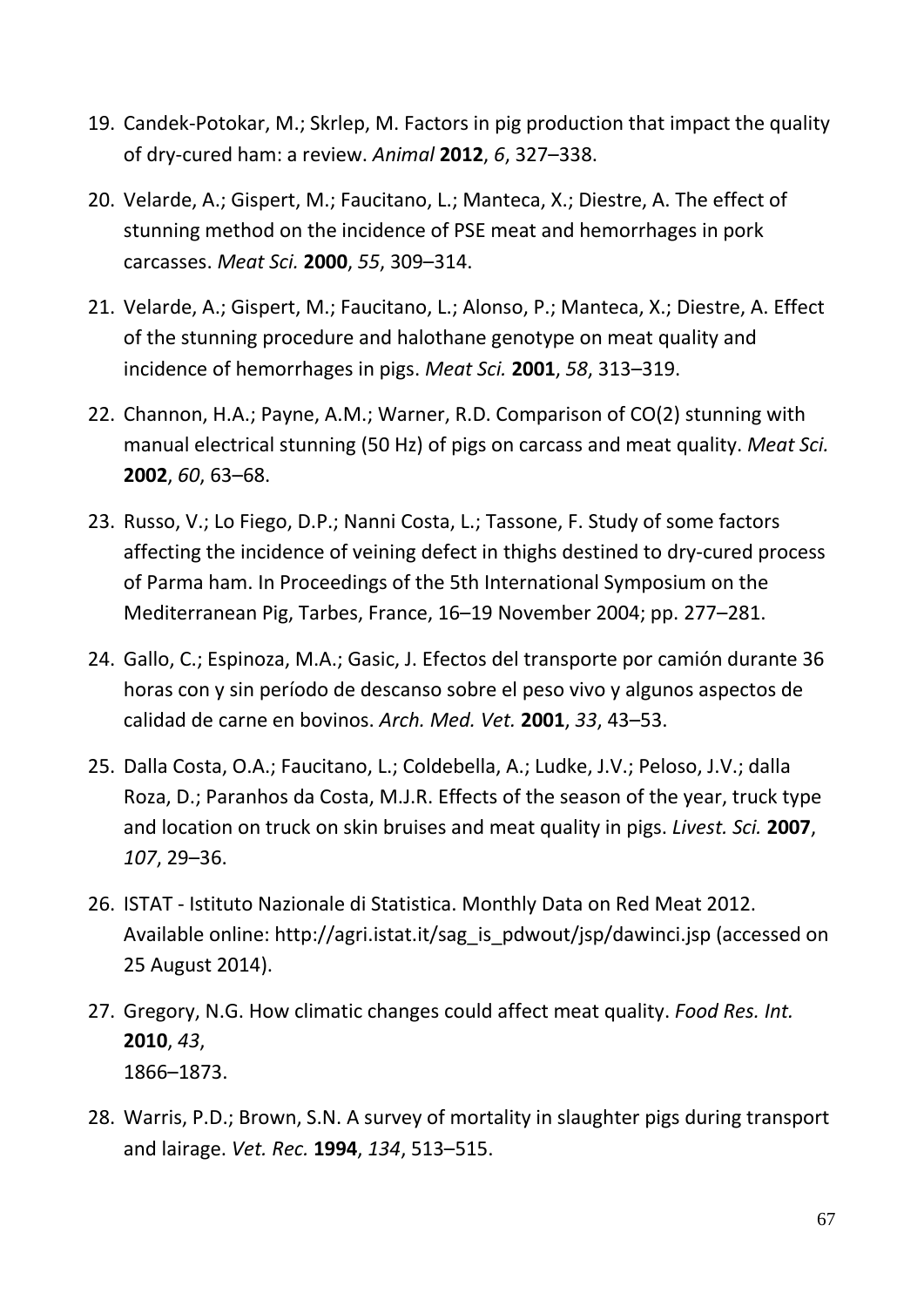- 29. Riches, H.L.; Guise, H.J.; Penny, R.H.C.; Jones, T.A.; Cuthbertson, A. A national survey of transport conditions for pigs. *Pig J.* **1996**, *38*, 8–18.
- 30. Grandin, T. The Effect of Economic Factors on the Welfare of Livestock and Poultry. In *Improving Animal Welfare: A Practical Approach*; CABI Publishing: Wallingford, UK, 2010; pp. 214–226.

© 2014 by the authors; licensee MDPI, Basel, Switzerland. This article is an open access article distributed under the terms and conditions of the Creative Commons Attribution license (http://creativecommons.org/licenses/by/3.0/).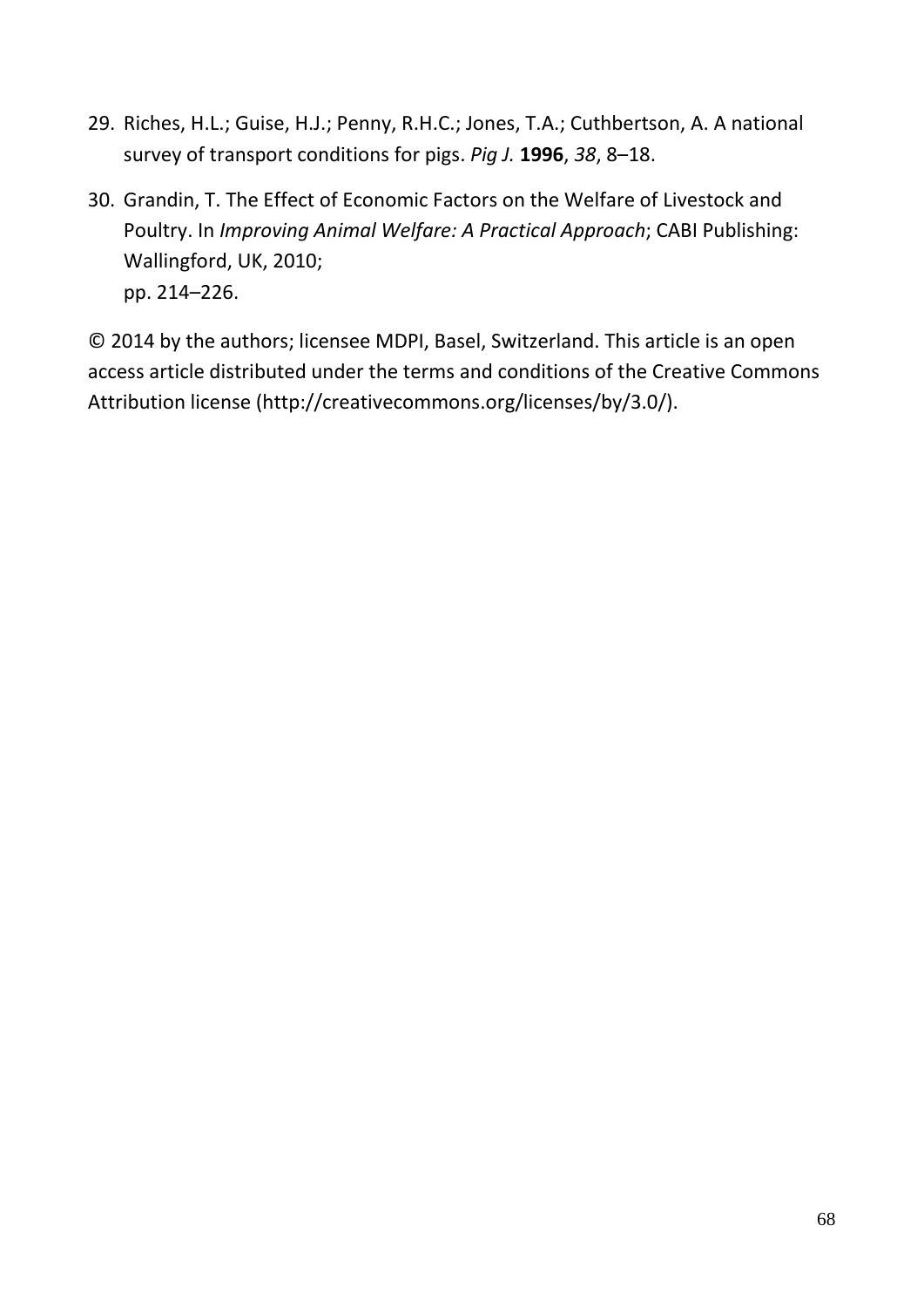#### **CHAPTER 3**

**The effect of the stress immediately prior to stunning in different breeds on pro-, macroglycogen, lactate and pork meat quality traits** Eduardo A. de Oliveira<sup>1</sup>, Agnese Arduini<sup>2</sup>, Leonardo N. Costa<sup>2</sup>, Francesco Tassone<sup>2</sup>, **Stefania Dall'Olio²**

1 Estudante de doutorado do Programa de Pós Graduação em Ciências Veterinárias, Universidade Federal do Paraná, Brazil.

<sup>2</sup>Dipartimento di Scienze e Tecnologie Agro-Alimentari, Università di Bologna, Italy.

Corresponding author: Prof. Dr. Leonardo Nanni Costa, DISTAL, Facoltà di Agraria, Università di Bologna, viale Fanin, 46, Bologna (BO), Italy. Tel +39.051.2096513 – Fax +39.051.2096516. E-mail: leonardo.nannicosta@unibo.it

#### **Abstract**

Muscular glycogen plays an important role on the extent of tissue pH decline, following slaughter. Two glycogen fractions were examined—proglycogen and macroglycogen—which are metabolized with different priority. Little is known about the effects of pre-slaughter handling or differences between breeds on glycogen fractions and pork meat quality traits. Therefore, the aim of the study was to evaluate the levels of lactate, pro-, macro-, and total glycogen, and meat quality traits in two different muscles across three different breeds of pigs, in the presence or absence of physical, pre-slaughter stress. Twenty-eight pigs of the Italian Large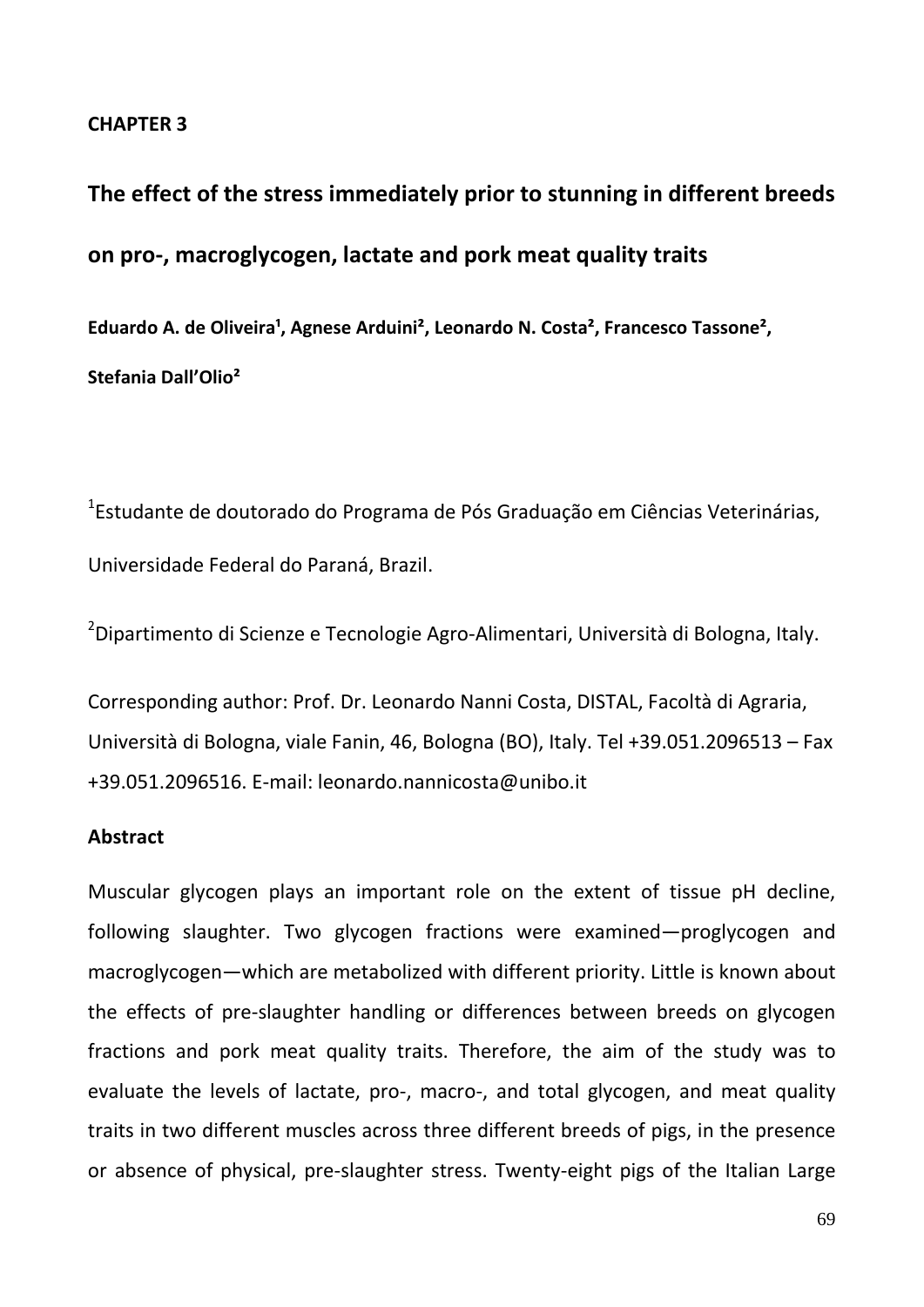White, Italian Duroc, and Pietrain breeds were subjected to rough (RPH) or gentle (GPH) pre-slaughter handling. RPH group pigs were subjected, before stunning, to a fast driving, which was supported by the use of electric prods, whereas GPH group pigs were driven slowly, without electric prods. Pre-slaughter handling showed no significant effects across breeds (P>0.05) on the levels of proglycogen and macroglycogen within the *longissimus dorsi* muscle; however, glycogen levels were lower in pigs subjected to RPH. In *semimembranosus* muscle, the level of macroglycogen was lower in RPH group pigs (P<0.01); handling groups showed no significant effect on proglycogen levels (P>0.05). In *longissimus dorsi* muscle, the pH-24, drip loss, cooking loss, total loss, and shear force were not affected by handling (P>0.05). We conclude that physical stress, as a result of rough handling before slaughter, has potential to reduce the quality of pork meat.

**Key words**: Breeds; Glycogen; Meat quality traits; Pigs.

#### **Introduction**

The store of muscular glycogen, at the point of slaughter, plays a decisive role on the successive rate and extent of post mortem glycogen metabolism in pig muscles (Pösö and Puolanne, 2005). Glycogen synthesis and storage research (Alonso *et al*., 1995) has led to a renewed interest on the two constituent fractions, i.e. proglycogen and macroglycogen, which had been identified about 50 years prior (Wismer-Pedersen and Briskey, 1961), and more recently described in greater detail (Lomako *et al.*, 1993; Alonso *et al*., 1995). The proglycogen fraction is acid-insoluble, has a molecular weight (MW) of approximately 400 kDa, and a low ratio of glucose units to protein; the macroglycogen fraction is acid-soluble, has a MW of about  $10^4$ kDa, and a high ratio of carbohydrate to protein content (Lomako *et al*., 1993). These two forms are metabolized with different priorities under aerobic and anaerobic conditions (Asp *et al*., 1999; Graham *et al*., 2001).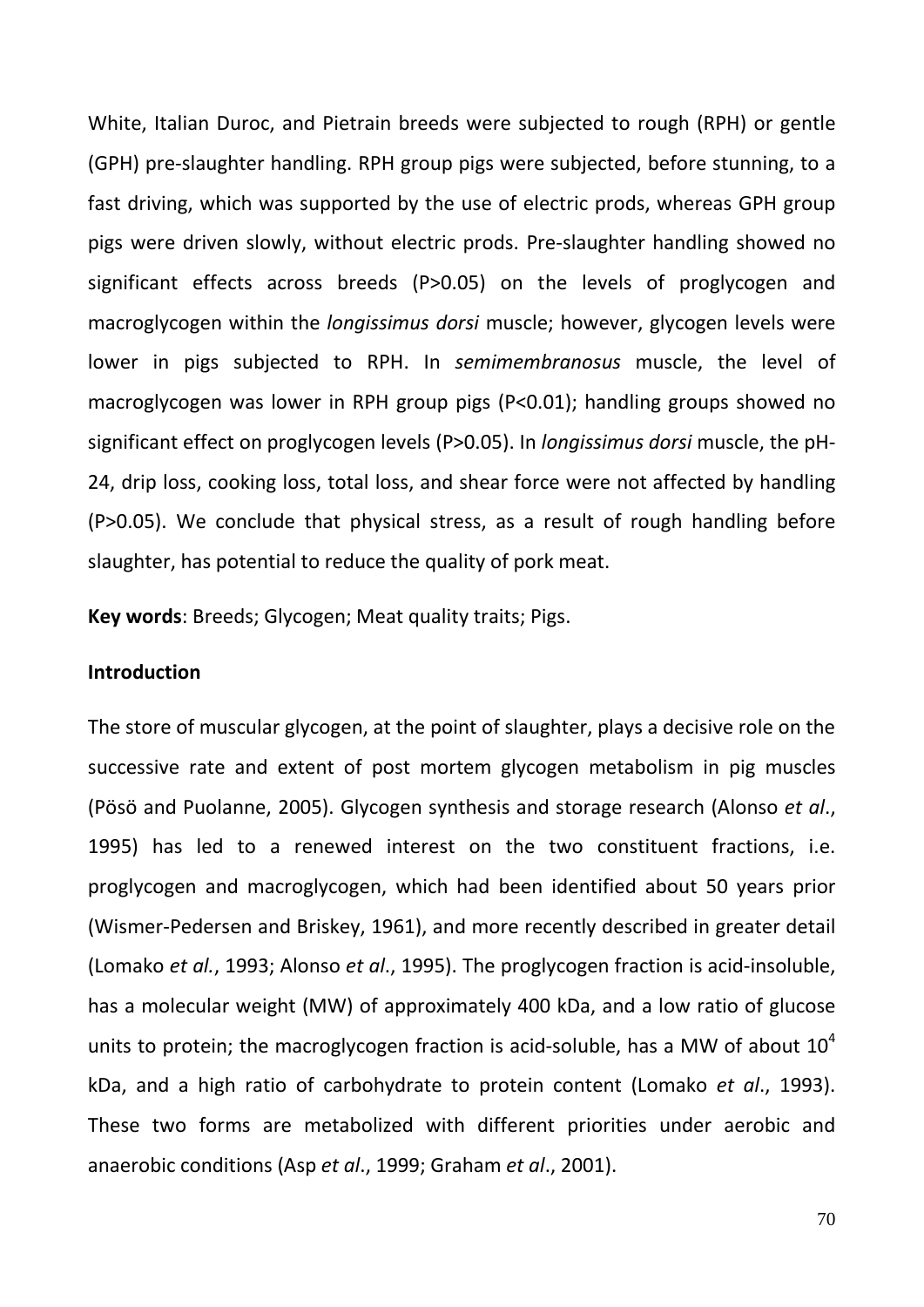Short-term stress, immediately before stunning for slaughter, increases the decline rate of pH and temperature in early *post mortem*, and consequently has a detrimental effect on pork meat quality traits (D'Souza *et al*., 1998; Henckel *et al*., 2000; van der Wal *et al*., 1999). In this situation, the muscular glycogen store is subjected to a rapid degradation, both *in vivo* and early *post mortem* (Henckel *et al*., 2002), but the role of the glycogen fractions in accelerating *post mortem* glycolysis and their relationships with pork meat quality are not well known.

The purpose of the present study was to investigate the effect of short-term, physical stress prior to stunning on proglycogen, macroglycogen, and lactate levels, and meat quality traits, by examining two muscles of pigs belonging to three different breeds.

#### **Material and methods**

The experimental protocol complied with the rules approved by the Ethic Committee of University of Bologna. The physical stress conditions applied before stunning were carried out in accordance with the Council Regulation (EC) procedure number 1099/2009 (European Council, 2009).

#### **Animals and experimental design**

A total of 28 pure bred, unrelated, castrated pigs were used; these included 10 Italian Large White (ILW), 10 Italian Duroc (IDU), and 8 Pietrain (PI) pigs. The selection criteria included pigs that were clinically healthy and were non-carriers of the recessive T allele (or n allele) of the g.1843C>T polymorphism of the ryanodine receptor 1 (*RYR1* or halothane) gene. Pigs were collected when at ~30 kg live weight, from the experimental research farm of our Department. They were randomly distributed amongst 8 pens; two pens per breed, with equal numbers of animals per pen. Pigs were fed *ad libitum* for 115 days using a commercial feed pellet, containing 16% crude protein (0.8% lysine), and 14.1 MJ/kg digestible energy. All pigs had *ad*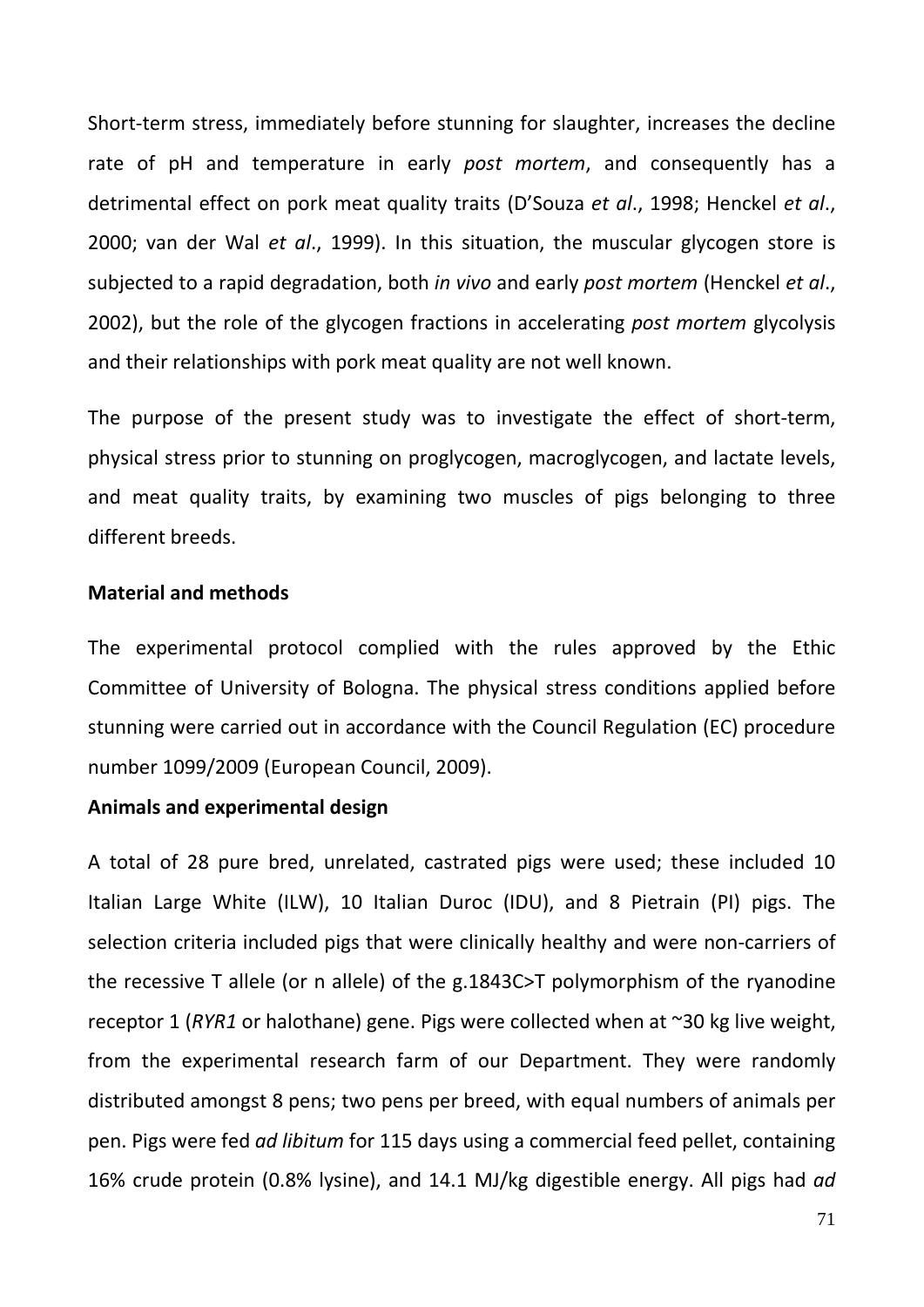*libitum* access to water via a nipple drinker. At the end of the 115 day growing period, all pigs were slaughtered within a single day, at the same abattoir. Mean live weights and the standard deviation were  $114.0 \pm 20.05$  kg for ILW,  $123.0 \pm 12.57$  kg for IDU, and 115.2 ± 9.24 kg for PI. Subjects of each breed were allocated randomly to two groups (5 ILW, 5 IDU, and 4 PI per group): gentle pre-slaughter handling (GPH, or non-stressed) and rough pre-slaughter handling (RPH, or stressed).

#### **Pre-slaughter condition**

The farm was located 127 km from the abattoir; transport time was approximately 2 hours, and the pigs were slaughtered immediately upon their arrival. The physical stress treatment for pigs of the RPH group began approximately 5 minutes before slaughter. These pigs were subjected to a fast driving, consisting of a 25-m run, supported by the use of electric prods, using shocks no longer than one second. Pigs in the GPH group were driven slowly for the same distance, without the use of electric prods. All animals were stunned by electronarcosis (V 220, Amp 1.3) before slaughter.

#### **Sampling and meat quality analyses**

Tissue pH, 45 min after slaughter (pH-45), was determined in the muscles *longissimus dorsi* (LD) at the last rib, and in the *Semimembranosus* (SM) on the left side of carcass. After 24 hours at a temperature of 0–4°C, pH was measured again (pH-24) in the LD muscle, in the same position. For practical reasons, the hams were sectioned before 24 hours had passed, so it was not possible to obtain a pH-24 reading for SM. pH was measured using a pH-meter equipped with a glass electrode (model 5232, Crison, Italy). In conjunction with the pH-45 measurement, approximately 10 g of sample tissue from LD and SM was collected from each animal, immediately frozen, and stored in liquid nitrogen for subsequent analysis of proglycogen, and macroglycogen, according to Adamo and Graham (1998). After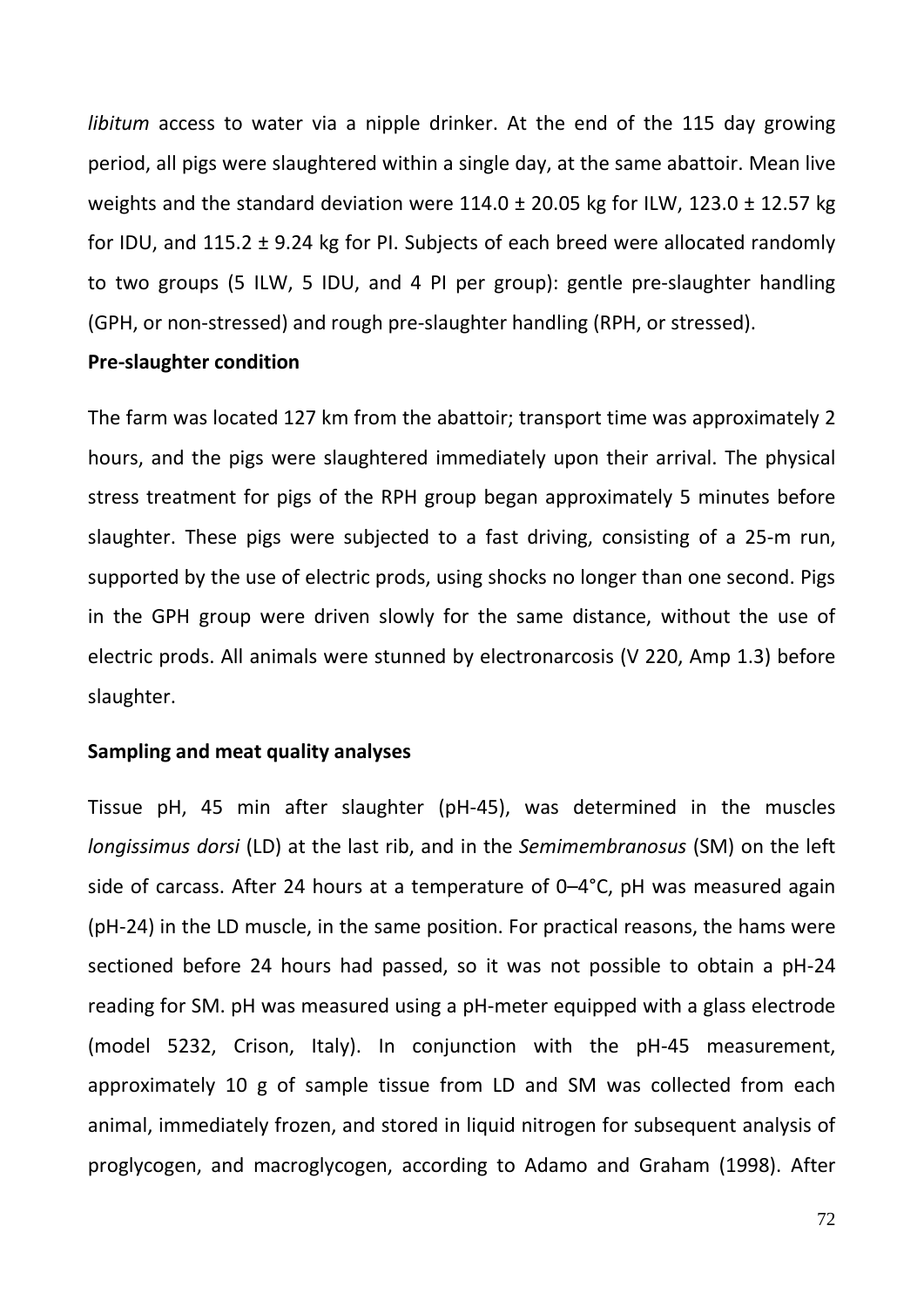slaughter, blood samples were collected and plasma samples were used to determine the concentration of lactate (Kit Randox).

Instrumental colour, cooking loss, drip loss, total loss, and shear force were evaluated in LD from the left side of the carcass. The objective CIE colour (L\*a\*b\* system) was measured at 24 and 72 hours after slaughtering (Minolta Camera Ltda., Japan). Drip loss was evaluated in 10 g meat samples, which were weighed and suspended in inflated bags, at 0–4°C, for 48 hours. Thereafter, the samples were weighed again. Drip loss was determined as the difference between final and initial weight, and expressed as a percentage (Honikel, 1998). To measure cooking loss, samples were cooked in a water bath until the sample temperature reached 75°C (Honikel, 1998). Cooking loss was calculated as the difference between the sample weight before and after cooking, expressed as a percentage. After cooking, the samples were allowed to stand to reach room temperature ( $\sim$ 15°C), then cut into 1  $\times$  $1 \times 2$  m pieces, and placed in a Warner-Bratzler apparatus (model 1221, Instron), perpendicular to the direction of the muscle fibres. Total loss was calculated as the sum of drip loss and cooking loss, and expressed as a percentage of the initial weight of the sample.

#### **Statistical analyses**

Data were analysed by the mixed-model procedure (PROC MIXED) of SAS (Version 9.2). The model included the fixed effects of pre-slaughter handling group (RPH or GPH), breed (ILW, IDU, PI), and their interactions. Where the interactions were significant, the means were compared by Tukey-Kramer test at a significance level of P=0.05. Carcass weight was used as a covariate, but was not significant and removed from the model.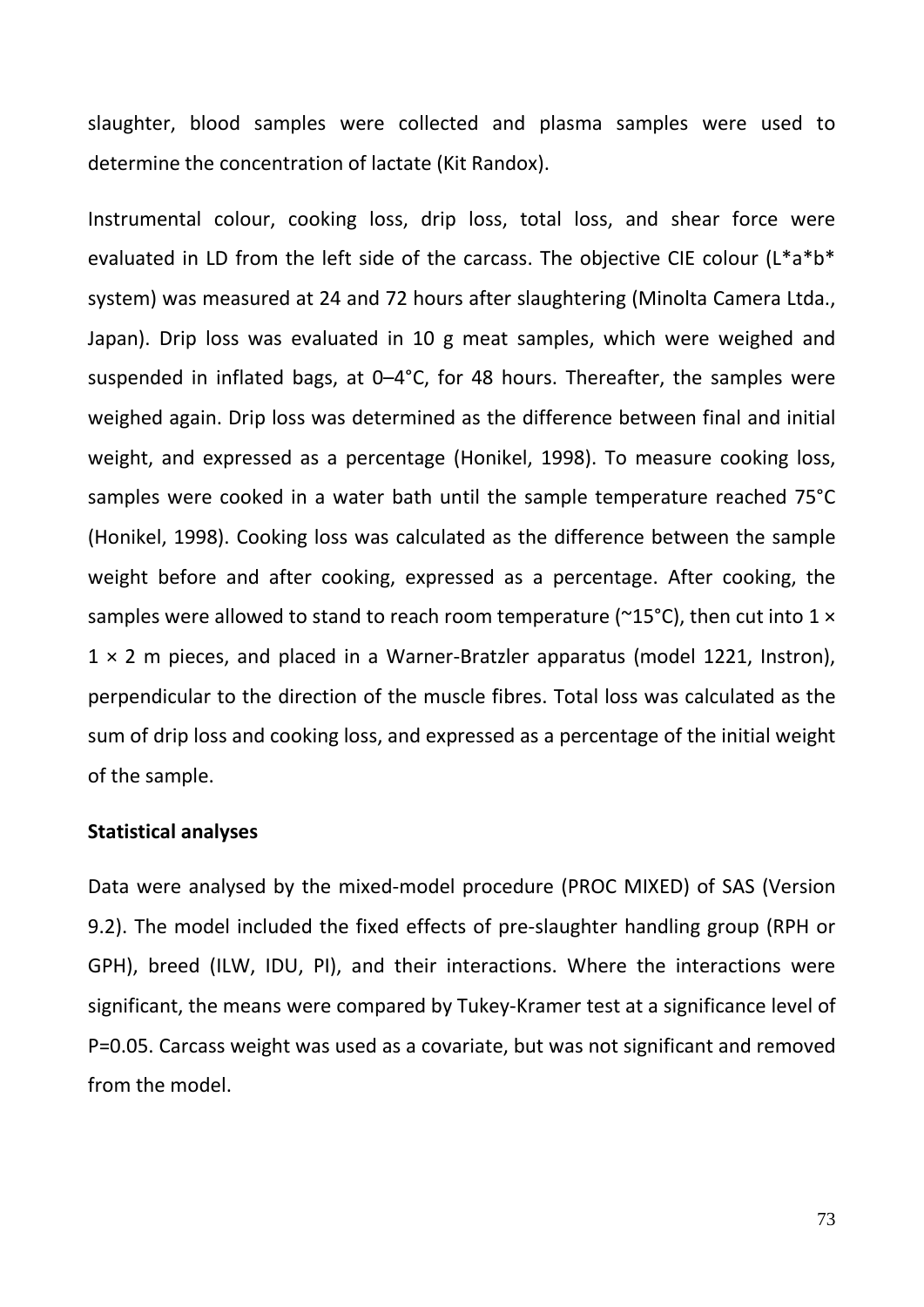### **Results and discussion**

Based on molecular diagnostic test, all pigs were homozygous g.1843CC for *RYR1*. In our samples, the initial pH values (pH-45) in both muscles were greater than 6.0; the final pH levels (pH-24) in LD were higher than 5.3. This finding confirms that these were not PSE meats (Adzitey and Nurul, 2011).

The effect of pre-slaughter handling, across breeds, on pH-45, pH-24, lactate, pro-, macro-, and total glycogen are shown in Table 1. In LD and SM, pH-45 was significantly lower in the RPH group than in the GPH group (P<0.05), in agreement with previous studies (Dokmanovic *et al*., 2014; Peres *et al*., 2014; Hambrecht *et al*., 2004; Henckeç *et al*., 2000; van Der Walt *et al*., 1999).

Lactate levels in LD were significantly higher in the RPH group than in the GPH group (P<0.001), also in agreement with the results of previous studies (D'Souza *et al*., 1998; Hambrecht *et al*., 2004; Hambrecht *et al*., 2005). Despite higher levels of lactate recorded in the RPH group, we found no significant difference between final pH levels in the LD muscle. This is probably related to the short intensity and duration of physical efforts before slaughter; the same result was found in studies that evaluated similar intensities of pre-slaughter stress (Dokmanovic *et al*., 2014; Peres *et al*., 2014; Rabaste *et al*., 2007).

The lack of an observed stress effect on lactate levels in SM (P>0.05) may be due to the lower activity in this muscle of glycogen debranching enzyme (GDE), which is essential to control the rate of glycogenolysis and glycolysis (Kylä-Puhju *et al*., 2005). The GDE activity in LD and SM muscles of pigs was studied by Yla¨-Ajo *et al*. (2007), and they found lower activity of GDE in SM, which may be a limiting factor in lactate production. The difference in GDE activity between these two muscles is due to differences in cooling rates and metabolic speed (Kylä-Puhju *et al*., 2005).

74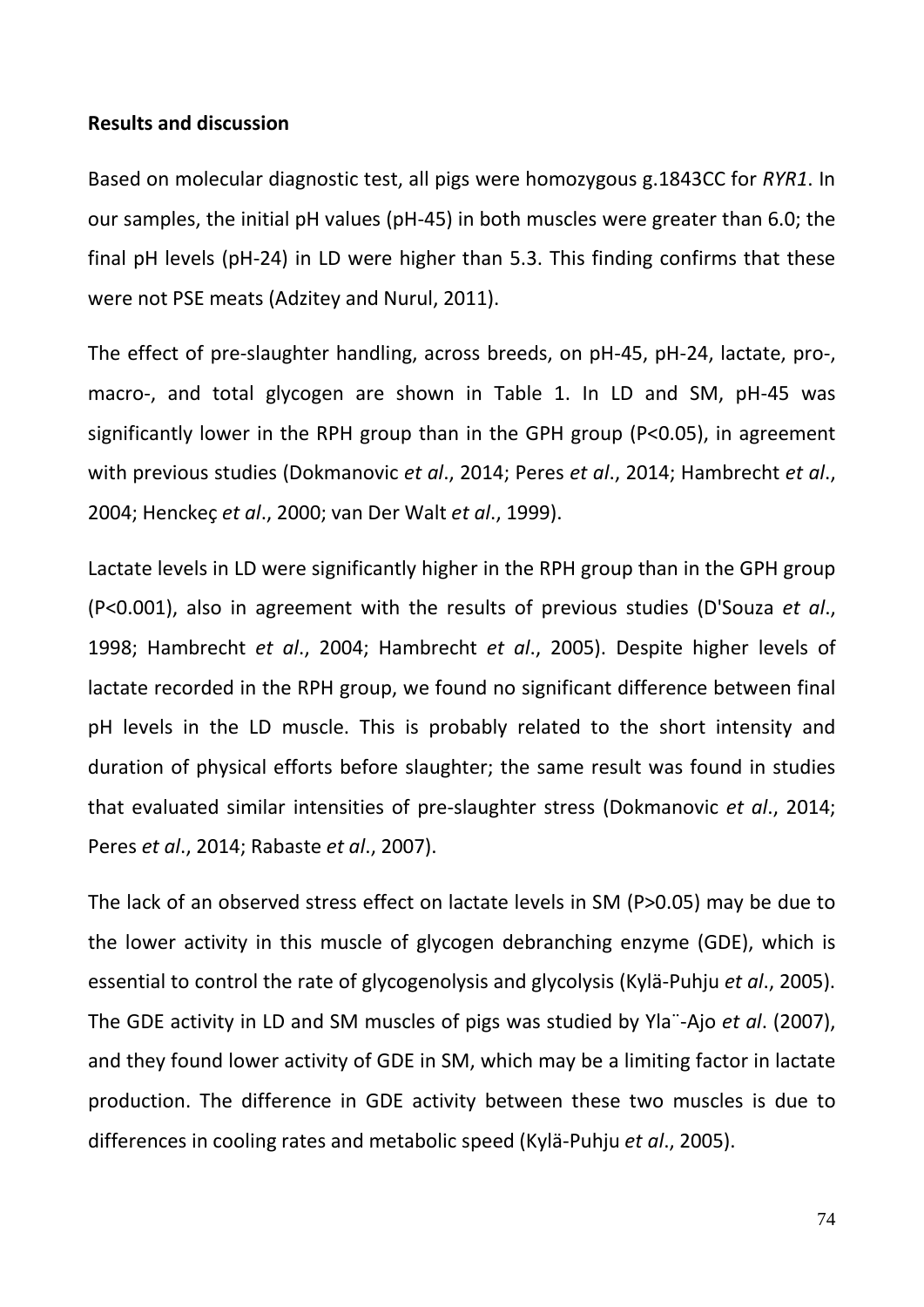### **Table 1. Effect of pre-slaughter handling and breed on pH, proglycogen,**

|                                                                                                                | Pre-slaughter    |                      |       | <b>Breed</b> |       |       | <b>Breed</b> | Interaction       | $R-$       |  |  |  |
|----------------------------------------------------------------------------------------------------------------|------------------|----------------------|-------|--------------|-------|-------|--------------|-------------------|------------|--|--|--|
| Variable                                                                                                       | handling, Pre-s. |                      |       |              |       |       |              |                   | <b>MSE</b> |  |  |  |
|                                                                                                                | Gentled          | Rough                | ILW   | ID           | PI    |       |              |                   |            |  |  |  |
| Longissimus dorsi, LD                                                                                          |                  |                      |       |              |       |       |              |                   |            |  |  |  |
| pH-45 minutes                                                                                                  | $6.43^{a}$       | $6.27^{b}$           | 6.44  | 6.36         | 6.25  | 0.04  | ns           | ns                | 0.21       |  |  |  |
| Lactate, $\mu$ mol/g                                                                                           | $37.01^{b}$      | $50.89$ <sup>a</sup> | 39.91 | 43.60        | 48.34 | 0.005 | ns           | ns                | 12.04      |  |  |  |
| Macroglycogen,<br>$\mu$ mol/g                                                                                  | 11.23            | 8.01                 | 9.10  | 11.79        | 7.97  | ns    | ns           | ns                | 4.38       |  |  |  |
| Proglycogen, µmol/g                                                                                            | 67.53            | 61.89                | 65.79 | 67.82        | 60.51 | ns    | ns           | ns                | 27.44      |  |  |  |
| Total glycogen, µmol/g                                                                                         | 78.76            | 69.90                | 74.90 | 79.62        | 68.48 | ns    | ns           | ns                | 26.92      |  |  |  |
| pH-24 hours                                                                                                    | 5.51             | 5.50                 | 5.55  | 5.51         | 5.47  | ns    | ns           | ns                | 0.11       |  |  |  |
| Semimembranosus, SM                                                                                            |                  |                      |       |              |       |       |              |                   |            |  |  |  |
| pH-45 minutes                                                                                                  | $6.46^{\circ}$   | $6.29^{b}$           | 6.46  | 6.35         | 6.31  | 0.01  | ns           | ns                | 0.17       |  |  |  |
| Lactate, $\mu$ mol/g                                                                                           | 32.65            | 39.12                | 31.55 | 41.67        | 34.45 | ns    | ns           | ns                | 10.37      |  |  |  |
| Macroglycogen,<br>$\mu$ mol/g                                                                                  | $16.71^{a}$      | $9.72^{b}$           | 16.76 | 12.02        | 10.87 | 0.001 | ns           | ns                | 4.88       |  |  |  |
| Proglycogen, µmol/g                                                                                            | 75.72            | 66.01                | 82.27 | 64.63        | 65.69 | ns    | ns           | ns                | 20.17      |  |  |  |
| Total glycogen, µmol/g                                                                                         | 91.37            | 76.80                | 99.03 | 76.65        | 76.56 | ns    | ns           | $0.04$ $^{\circ}$ | 22.94      |  |  |  |
| ns, not significant. ILW, Italian Large White. ID, Italian Duroc. PI, Pietrain. R-MSE, Root mean square error. |                  |                      |       |              |       |       |              |                   |            |  |  |  |

**macroglycogen, total glycogen and lactate.**

°=Interaction effect are showed on Figure 1;  $^{ab}$  Different letters in the same row denote significant (P<0.05) differences.

In LD, for all breeds, significant effects of different stress treatments upon the levels of pro-, macro-, and total glycogen were not observed (P>0.05). This is probably due to the low motor action of this muscle (Young *et al*., 2009). In SM, which has the higher motor action, the pigs of the RPH group showed a significantly lower content of macroglycogen than the GPH group (P<0.01). Macroglycogen is a source of energy in aerobic metabolism (Asp *et al*., 1999), and is degraded during aerobic, low-intensity exercise (Essén-Gustavsson *et al*., 2005). It follows, that the increased movement of animals subject to physical effort before slaughter is responsible for the decrease in macroglycogen levels. The lack of a significant pre-slaughter handling effect on proglycogen of both examined muscles (P>0.05) is expected, because proglycogen is largely degraded anaerobically (Sterten *et al*., 2010; Yla¨-Ajo *et al*., 2007; Rosenvold *et al*., 2003). In the present study, the intensity of physical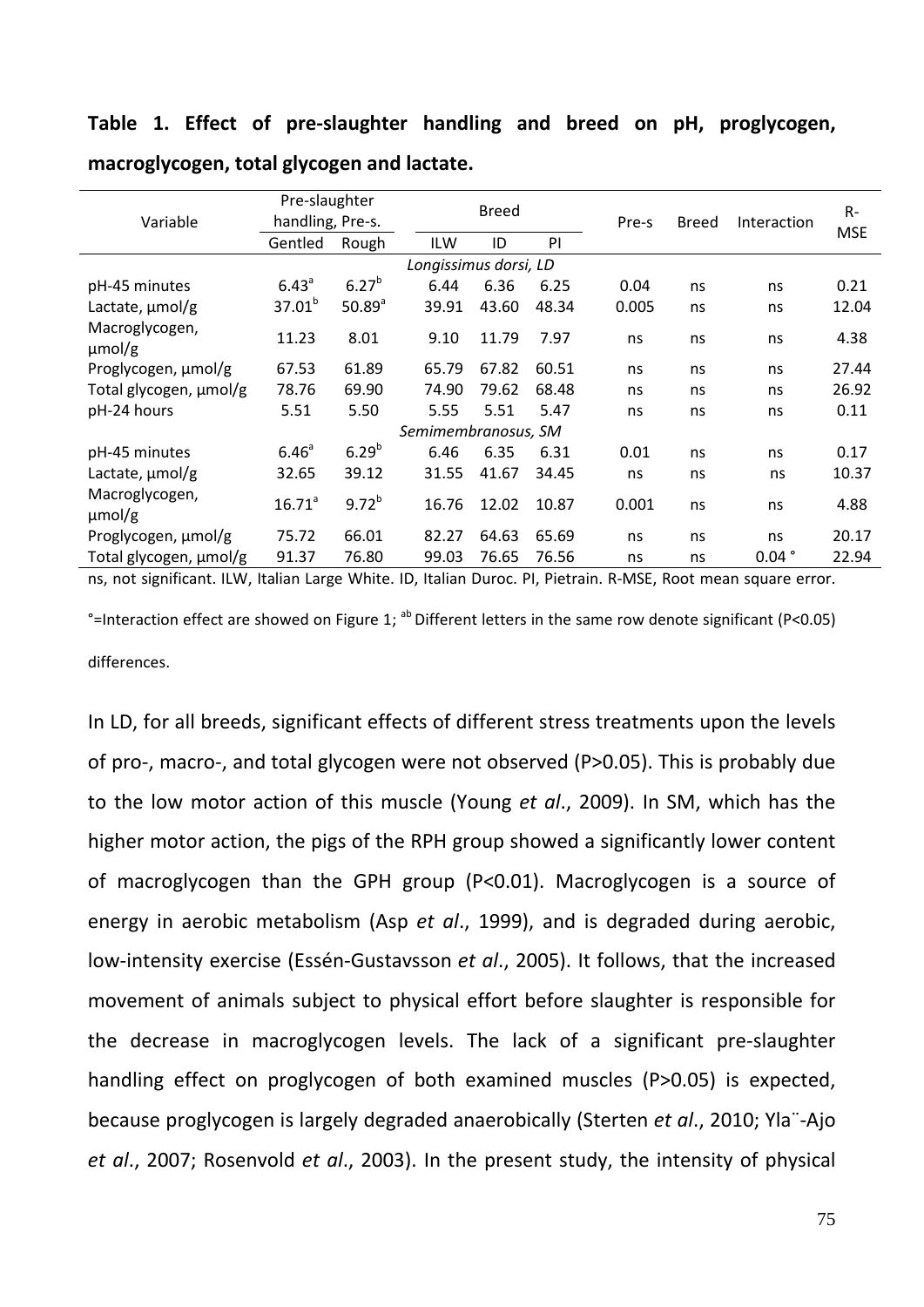effort that RPH group pigs were encouraged to was not enough to significantly alter the levels of lactate in SM muscle, between the two groups of pigs.

A significant difference in SM glycogen levels was observed between different breeds and their administered stress treatments (P<0.05, Table 1). ILW pigs from the GPH group had significantly higher total glycogen levels than IDU pigs from the RPH group (Figure 1). Moreover, the total glycogen levels in these two groups were similar to the others. The effect of stress upon pigs is influenced by their genetic background (Terlouw, 2005), and the variation in glycogen content between breeds is due to the type of muscle fibres (Terlouw and Rybarczyk, 2008; Thompson *et al*., 2006).

In both muscles, the levels of pro-, macro-, and total glycogen tended to be lower in animals subjected to RPH; little difference between breeds was observed within these parameters. Furthermore, the effect of handling varied between the two muscle types, being most evident in SM.

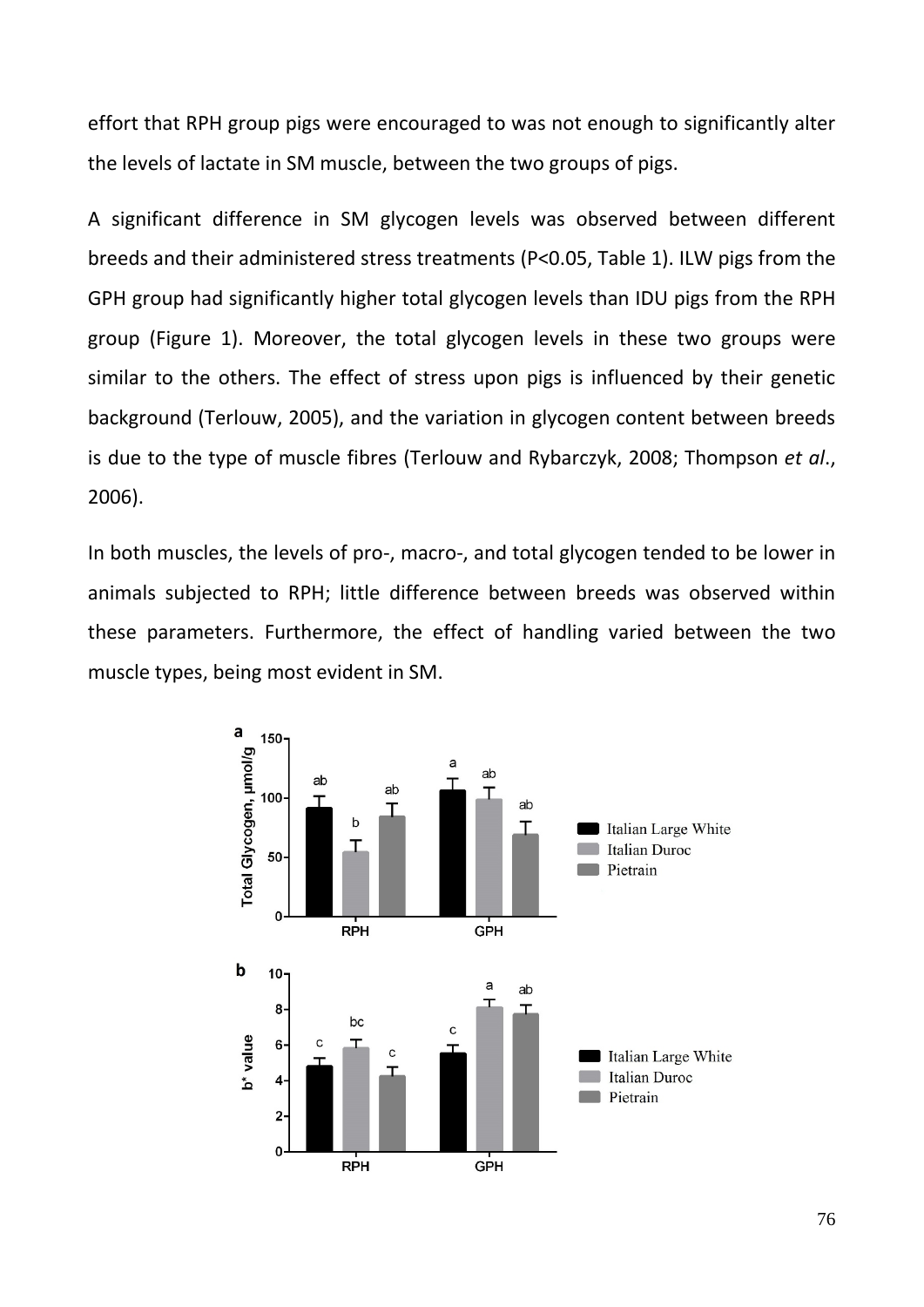Figure 1. Interaction between pre-slaughter handling (RPH, Rouge. GPH, Gentle) and breed. a) total glycogen of *Semimembranosus.* b) b\* 24 hours value in *Longissimus*  dorsi. abc Different letters denote significant (P<0.05) differences.

The effect of pre-slaughter handling and breed on instrumental colour, drip loss, cooking loss, total loss, and shear force, in LD are shown in Table 2. Except for b\* at 24 hours, there was no observed effect of stress on carcass meat quality traits (drip loss, cook loss, total loss and shear force; P>0.05); this agrees with the results of Peres *et al*. (2014).

As initial pH and lactate levels effect pork colour (Peres *et al*., 2014), it is also expected that stress will, too. However, in this study, breed was responsible for the main differences in pork colour.

The L\* value, measured 24 and 72 hours after slaughter, was higher in PI than in ILW pigs (P<0.01); IDU showed values similar to both PI and ILW (P>0.05). The lack of a significant pre-slaughter handling effect on L\* values is due to similar final pH levels in both the RPH and GPH groups (Table 1). Lower final pH values are responsible for greater damage to proteins, due to the approach of the isoelectric point; this increases the amount of free water and causes greater scattering of light and consequently higher L\* values (Brewer *et al*., 2001). At the final pH (pH-24), the L\* values observed (less than 60) do not indicate the occurrence of PSE meat (Adzitey and Nurul, 2011).

When animals physically exert themselves, there is an expected increase in levels of myoglobin (Lawrie and Ledward, 2012), and consequently, an increase in a\* values. This was not significantly observed in our study (P>0.05), nor in a similar study by Dokmanović *et al*. (2014). However, the effect of pre-slaughter handling stress upon b\* values varied according to the breed. When measured 24 hours after slaughter, the values in RPH groups were lower than those in GPH groups, for Italian Duroc (ID)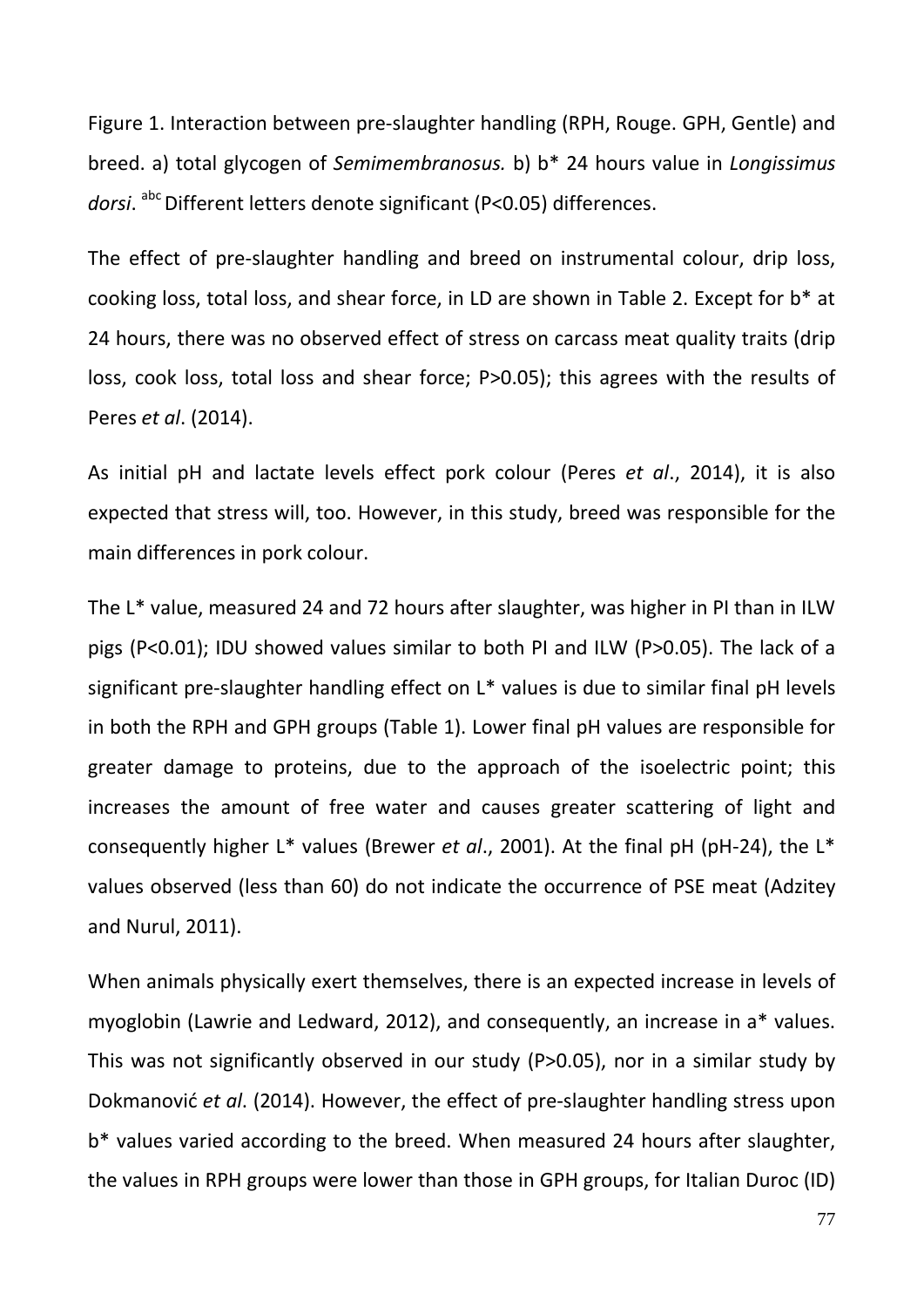and Pietrain (PI). without effect of handling group in Large White (Figure 1). When measured 72 hours after slaughter, no significant difference was observed in b\* values between handling groups, but the ILW breed showed significantly lower values when compared to the 24 hour values (P<0.01). It seems that pigs subjected to more intense physical exertions, tend to have lower b\* values, exhibited as more yellow colour of the meat in the RPH group. Similar results were found by Hambercht *et al*. (2005), who studied the effect of long duration transport in pork quality.

In general, handling stress had little influence upon parameters that indicate meat quality; any influence observed was largely restricted to instrumental colour. These results could be due to the low intensity and short duration of pre-slaughter stress that the RPH group pigs were exposed to. In addition, measurements were taken from a postural muscle (LD), which is less affected by stress and movement than locomotor muscles like the SM (Correa *et al*., 2014). The results suggest that the effect of pre-slaughter handling upon pork colour of LD varies by breed.

|  |  | Table 2. Effect of pre-slaughter handling and breed on color, drip loss, cooking |  |  |  |  |
|--|--|----------------------------------------------------------------------------------|--|--|--|--|
|  |  | loss, total loss and shear force in Longissimus dorsi.                           |  |  |  |  |

| Variable         | Pre-slaughter<br>handling, Pre-s. |            |             | <b>Breed</b> |                    |         | <b>Breed</b> | Interaction        | $R-$       |
|------------------|-----------------------------------|------------|-------------|--------------|--------------------|---------|--------------|--------------------|------------|
|                  | Gentled                           | Rough      | <b>ILW</b>  | ID           | PI                 |         |              |                    | <b>MSE</b> |
| $L^*$ 24 hours   | 54.31                             | 53.27      | $51.10^{b}$ | $53.61^{ab}$ | $56.65^a$          | ns      | 0.001        | ns                 | 2.67       |
| a* 24 hours      | 9.17                              | 8.45       | 8.64        | 9.16         | 8.63               | ns      | ns           | ns                 | 1.93       |
| $b*$ 24 hours    | $7.14^a$                          | $4.97^{b}$ | $5.17^{b}$  | $6.98^{a}$   | 6.00 <sup>ab</sup> | < 0.001 | 0.003        | $0.033$ $^{\circ}$ | 1.03       |
| $L^*$ 72 hours   | 55.75                             | 56.84      | $53.45^{b}$ | $56.41^{ab}$ | $59.00^a$          | ns      | 0.017        | ns                 | 3.74       |
| $a*$ 72 hours    | 4.15                              | 3.40       | 3.64        | 4.15         | 3.53               | ns      | ns           | ns                 | 1.67       |
| $b*$ 72 hours    | 11.47                             | 10.71      | $10.16^{b}$ | $11.71^a$    | $11.41^a$          | ns      | 0.004        | ns                 | 1.00       |
| Drip loss, %     | 3.25                              | 3.41       | 2.70        | 3.55         | 3.74               | ns      | ns           | ns                 | 1.14       |
| Cooking loss, %  | 18.41                             | 16.97      | 18.80       | 17.92        | 16.35              | ns      | ns           | ns                 | 3.57       |
| Total loss, %    | 21.06                             | 19.78      | 20.96       | 20.82        | 19.47              | ns      | ns           | ns                 | 4.03       |
| Shear force, kgf | 2.44                              | 2.27       | 2.47        | 2.23         | 2.30               | ns      | ns           | ns                 | 0.34       |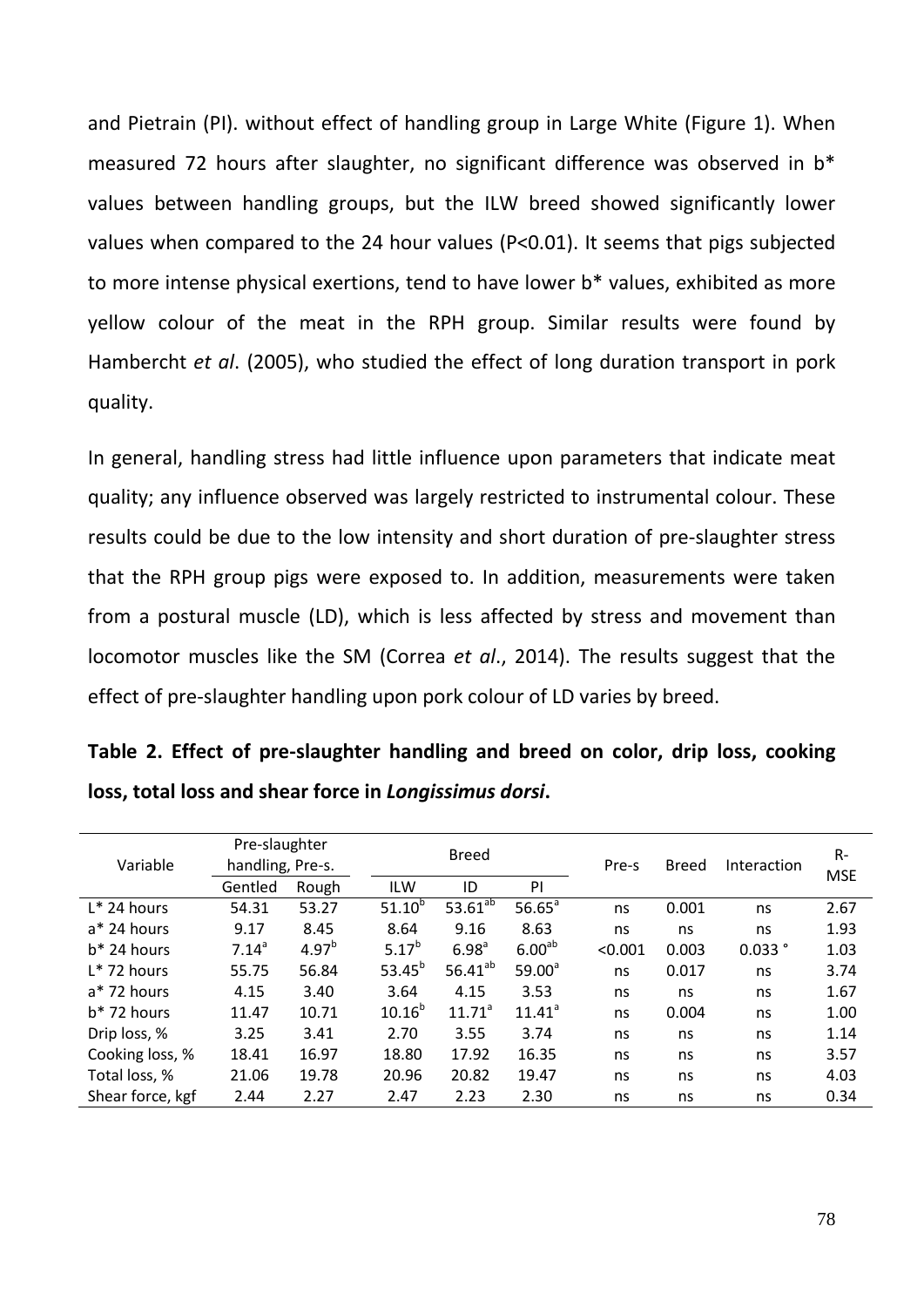ns, not significant. ILW, Italian Large White. ID, Italian Duroc. PI, Pietrain. R-MSE, Root mean square error. °=Interaction effect are showed on Figure 1;  $^{ab}$  Different letters in the same row denote significant (P<0.05) differences.

# **Conclusions**

The effects of pre-slaughter handling in pork meat quality indicators were limited to instrumental colour. Additionally, rough handling affected initial pH values and lactate levels within the muscles. The levels of pro-, macro-, and total glycogen also tended to be lower in animals subjected to RPH. We conclude that RPH, in the conditions studied, is both a stress factor and a welfare concern that has the potential to negatively affect meat quality.

# **Acknowledgments**

The first author thanks the National Counsel of Technological and Scientific Development of Brazil (CNPq) for supporting his postgraduate through the program Science without Borders.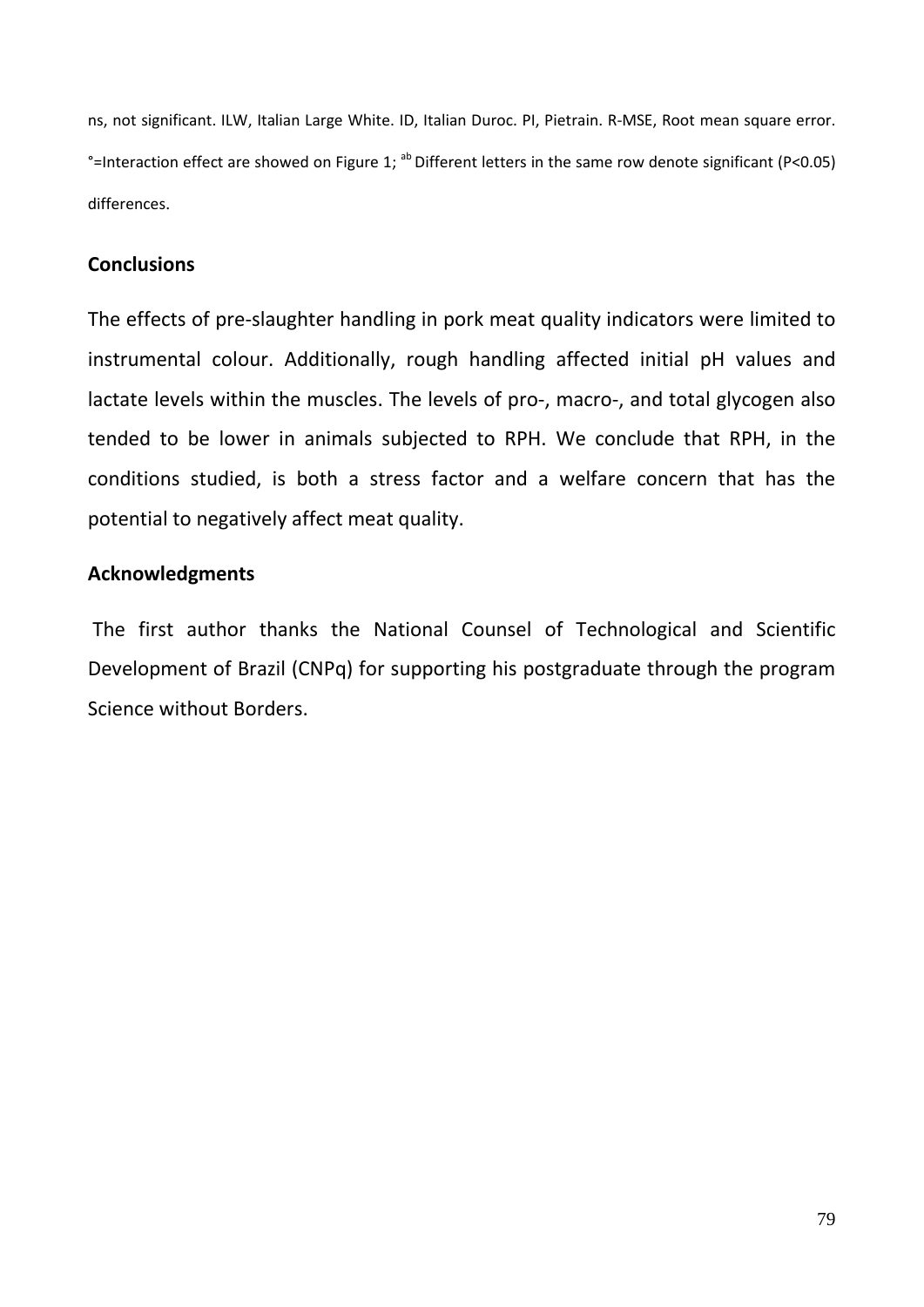### **References**

- Adamo, K. B., Graham, T. E., 1998. Comparision of traditional measurements with macroglycogen and proglycogen analysis of muscle muscle glycogen. J. Appl. Physiol. 84:908-913.
- Adzitey, F., Nurul, H., 2011. Pale soft exudative (PSE) and dark firm dry (DFD) meats: causes and measures to reduce these incidences - a mini review. Int Food Res J. 18: 11-20
- Alonso, M. D., Lomako, J., Lomako, W. M., Whelan, W. J., 1995. A new look at the biogenesis of glycogen. FASEB J. 12: 1126-1137
- Asp, S., Daugaard, J. R., Rohde, T., Adamo, K., Graham, T., 1999. Muscle glycogen accumulation after a marathon: roles of fiber type and pro- and macroglycogen. J. Appl. Physiol. 86:474-478
- Brewer, M. S., Zhu, L. G., Bidner, B., Meisinger, D. J., McKeith, F. K., 2001. Measuring pork color: effects of bloom time, muscle, pH and relationship to instrumental parameters. Meat Sci. 57:169-176
- Correa, J. A., Torrey, S., Devillers, N., Laforest, J. P., Gonyou, H. W., Faucitano, L., 2014 Effects of different moving devices at loading on stress response and meat quality in pigs. J. Anim. Sci. 88:4086–4093
- D'Souza, D. N., Dunshea, F. R., Warner, R. D., Leury, B. J., 1998. The effect of handling pre-slaughter and carcass processing rate post-slaughter on pork quality, 1998. Meat Sci. 50: 429-437
- Dokmanović, M.,Velarde, A., Tomović, V., Glamočlija, N., Marković, R., Janjić, J., Baltić, M. Z., 2014. The effects of lairage time and handling procedure prior to slaughter on stress and meat quality parameters in pigs. Meat Sci. 98:220-226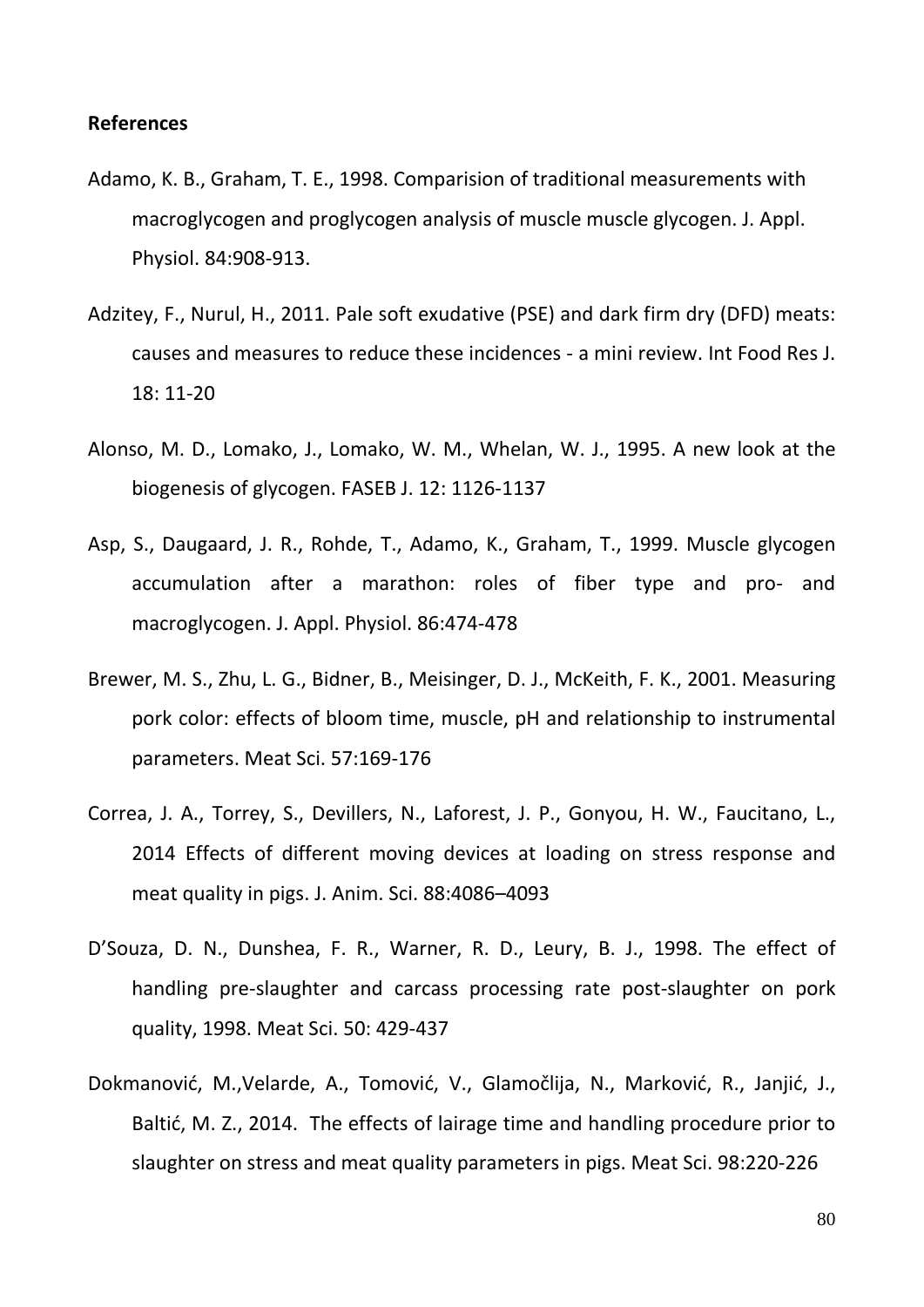- Essen-Gustavsson, B., Jensen-Waern, M., Jonasson, R., Andersson, L., 2005. Effect of exercise on proglycogen and macroglycogen content in skeletal muscles of pigs with the Rendement Napole mutation. Am. J. Vet. Res. 66:1197–1201.
- European Council, 2009. Council regulation number 1099/2009 of 24 september 2009 on the protection of animals as the time of killing. In: Official Journal, L 303/1, 18/11/2009.
- Graham, T. E., Adamo, K. B., Shearer, J., Marchand, I., Saltin, B., 2001. Pro- and macroglycogenolysis: relationship with exercise intensity and duration. J Appl Physiol. 90:873-879
- Hambrecht, E., Eissen, J. J., Nooijen, R. I. J., Ducro, B. J., Smits, C. H. M., den Hartog, L. A., Henckel, P., Karlsson, A., Oksbjerg, N., Petersen, J. S., 2000. Control of post mortem pH decrease in pig muscles: experimental design and testing of animal models. Meat Sci. 55:131-138.
- Hambrecht, E., Eissen, J. J., Newman, D. J., Smits, C. H. M., Verstegen, M. W. A., den Hartog, L. A., 2005. Preslaughter handling effects on pork quality and glycolytic potential in two muscles differing in fiber type composition. J Anim Sci. 83:900- 907
- Henckel, P., Karlsson, A., Jensen, M. T., Oksbjerg, N., Peterson, J. S., 2002. Metabolic conditions in porcine *longissimus* muscle immediately pre-slaughter and its influence on peri- and post mortem energy metabolism. Meat Sci. 62:145-155.
- Honikel, K. O., 1998. Reference methods for the assessment of Physical Characteristics of Meat. Meat Sci. 49:447-457,
- Huff-Lonergan, E., Lonergan, S. M., 2005. Mechanisms of water-holding capacity of meat: The role of postmortem biochemical and structural changes. Meat Sci. 71:194–204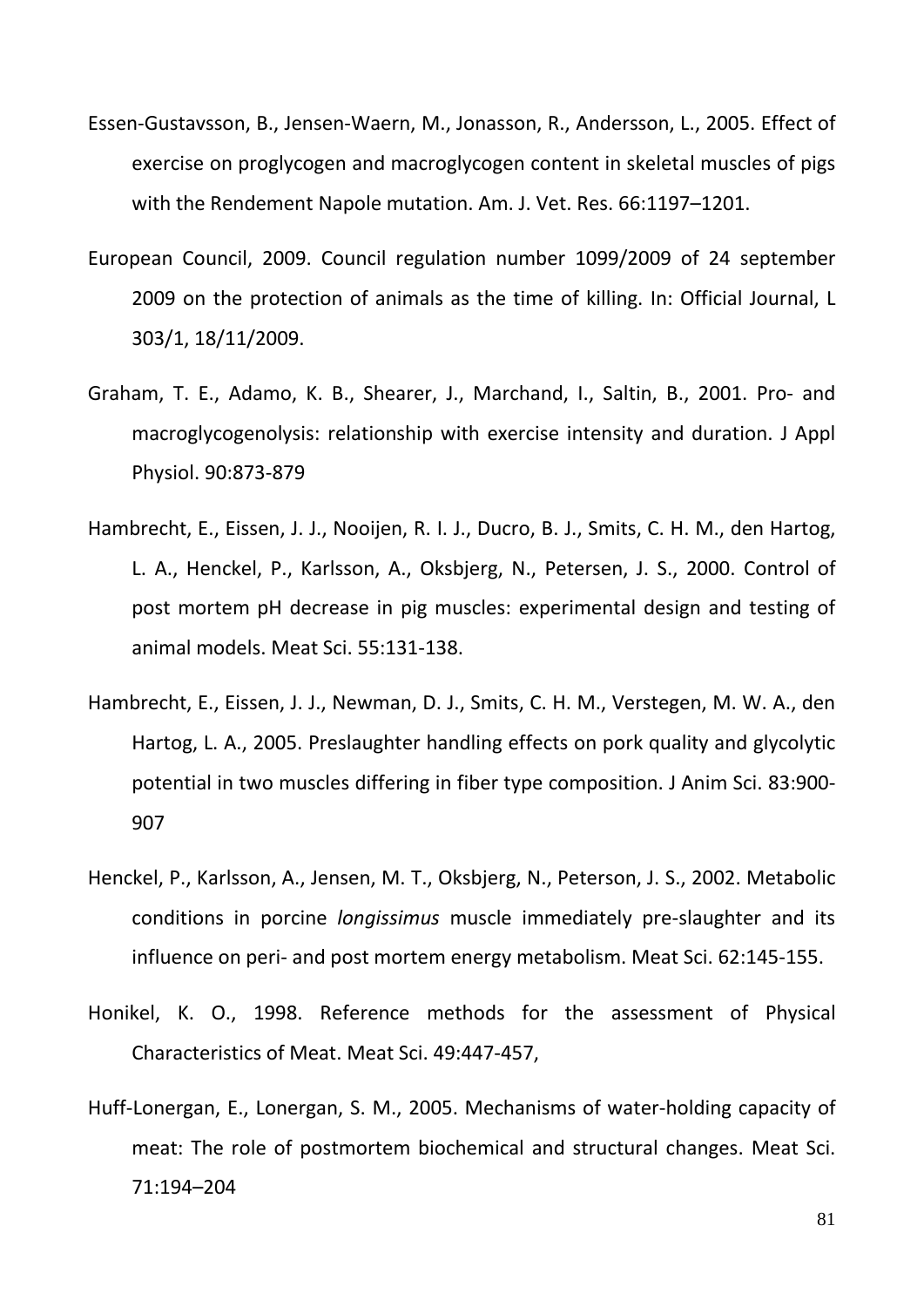- Kylä-Puhju, M., Ruusunen, M., Puolanne, E., 2005. Activity of porcine muscle glycogen debranching enzyme in relation to pH and temperature. Meat Sci. 69:143–149
- Lawrie, R. A., Ledward, D. A., 2012. Lawrie's meat science. 7th rev. ed. CRC Press, Waschington, DC, USA.
- Lomako, J., Lomako, W. M,, Whelan, W. J., Dombro, R. S., Neary, J.T., Norenberg, M.D., 1993 Glycogen synthesis in the astrocyte: from glycogenin to proglycogen to glycogen. FASEB J. 14:1386-93.
- Peres, M. P., Bridi, A. M., da Silva, C. A., Andreo, N., Tarsitano, M. A., Stivaletti, E. L. T., 2014. Effect of low or high stress in pre-slaughter handling on pig carcass and meat quality. R. Bras. Zootec. 43(7):363-368.
- Pösö, A. R., Puolanne, E., 2005. Carbohydrate metabolism in meat animals. Meat Sci. 70: 423–434.
- Rabaste, C., Faucitano, L., Saucier, L., Mormède, P., Correa, J. A., Giguère, A., Bergeron, R., 2007. The effects of handling and group size on welfare of pigs in lairage and their influence on stomach weight, carcass microbial contamination and meat quality. Can. J. Anim. Sci. 87(1): 3-12
- Rosenvold, K., Essén-Gustavsson, B., Andersen, H. J., 2003. Dietary manipulation of pro- and macroglycogen in porcine skeletal muscle. J. Anim. Sci. 81:130-134
- Sterten, H., Oksbjerg, N., Frøystein, T., Ekker, A. S., Kjos, N. P., 2010. Effects of fasting prior to slaughter on pH development and energy metabolism. Meat Sci. 84:93–100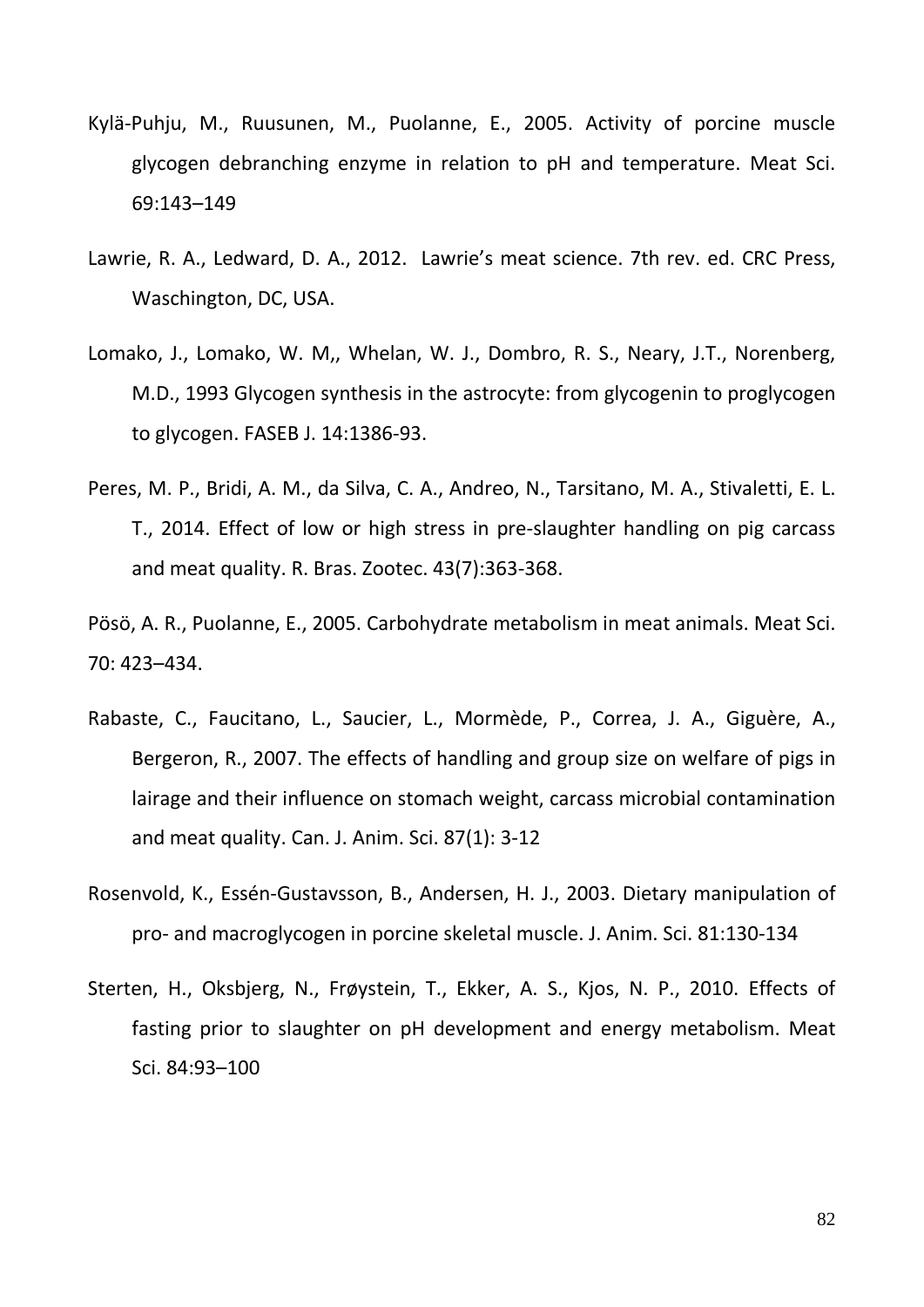- Terlouw, C., 2005. Stress reactions at slaughter and meat quality in pigs: genetic background and prior experience: A brief review of recent findings. Livest. Prod. Sci. 94:125-135
- Terlouw, E. M. C., Rybarczyk, P., 2008. Explaining and predicting differences in meat quality through stress reactions at slaughter: The case of Large White and Duroc pigs. Meat Sci. 79:795–805
- Thompson, J. M., Perry, D., Daly, B., Gardner, G. E., Johnston, D. J., Pethick, D. W., 2006. Genetic and environmental effects on the muscle structure response post-mortem. Meat Sci. 74:59–65.
- van der Wal, P. G., Engel, B., Reimert, H. G. M., 1999. The effect of stress, applied immediately before stunning, on pork quality. Meat Sci. 53:101–106
- Verstegen, M. W. A., 2004. Preslaughter stress and muscle energy largely determine pork quality at two commercial processing plants. J. Anim. Sci. 82:1401-1409.
- Wismer-Pedersen, J., Briskeye, J., 1961. Rate of anaerobic glycolysis versus structure in pork muscle. Nature 189:318-20.
- Yla¨-Ajos, M. S., Lindahl, G., Young, J. F., Theil, T. K., Puolanne, E., Enfält, A., Andersen, H. J., Oksbjerg, N., 2007. Post-mortem activity of the glycogen debranching enzyme and change in the glycogen pools in porcine M. longissimus dorsi from carriers and non-carriers of the RN gene. Meat Sci. 75:112-119
- Young, J. F., Bertram, H. C., Oksbjerg, N., 2009. Rest before slaughter ameliorates pre-slaughter stress-induced increased drip loss but not stress-induced increase in the toughness of pork. Meat Sci. 83:634-641.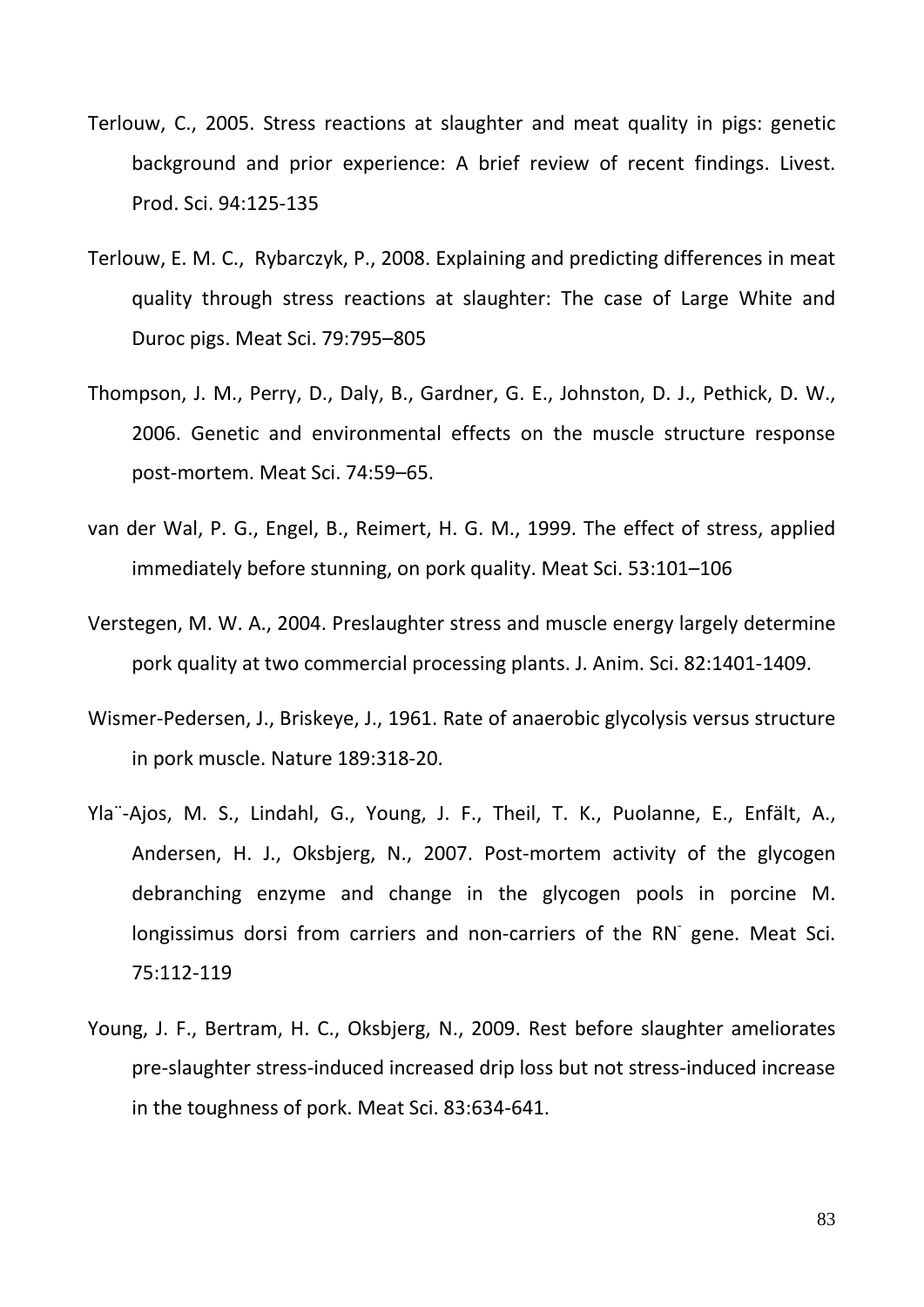#### **GENERAL CONCLUSIONS**

In a context of increasing attention towards animal welfare and excellent productions, this thesis focused on the examination of the impact of pre-slaughter management on pig's behavioral and physiological responses, as well as on pork quality. This thesis evidences how stockpeople handling, the transport practices and in general pre-slaughter stress conditions influence the welfare of animals before death, the carcass appearence and the technological quality of meat.

The conclusion of the first work is that during unloading at slaughter plant of pigs and the driving toward the stunning, the operators handling is the main cause of lesions on carcass and on hams. Handlers'behaviour affected damages score due to an excessive and harsh use of driving tools, that in the studied scenario is represented exclusively by the rubber stick. The use of this device induced panic in pigs which hutting against facilities and the disorder of agitated animals make the handlers frustrated and more stimulated in using moving devices too frequently in order to contain animals and to feed properly the speed chain.

Animals behaviour responses are at the same time an indicator of poor welfare and a risk factor for skin bruises with a probable reduced carcass important traits quality as ham, loin and shoulder. Risk assessment application resulted a good method to monitor pre-slaughter practices in order to identify carcass damage causes.

The second work of the thesis underlines how travel conditions and distances significanlty affect the presence of defects in ham causing the rejection by DPO Parma Consortium. Too short and too long transportation distances both increase the frequency of damages in raw hams, specifically heamatomas, lacerations, microhaemorrhages and veining. The incidence of defects and carcass damages in general is connected also to the season of transport, with a tendency to greater

84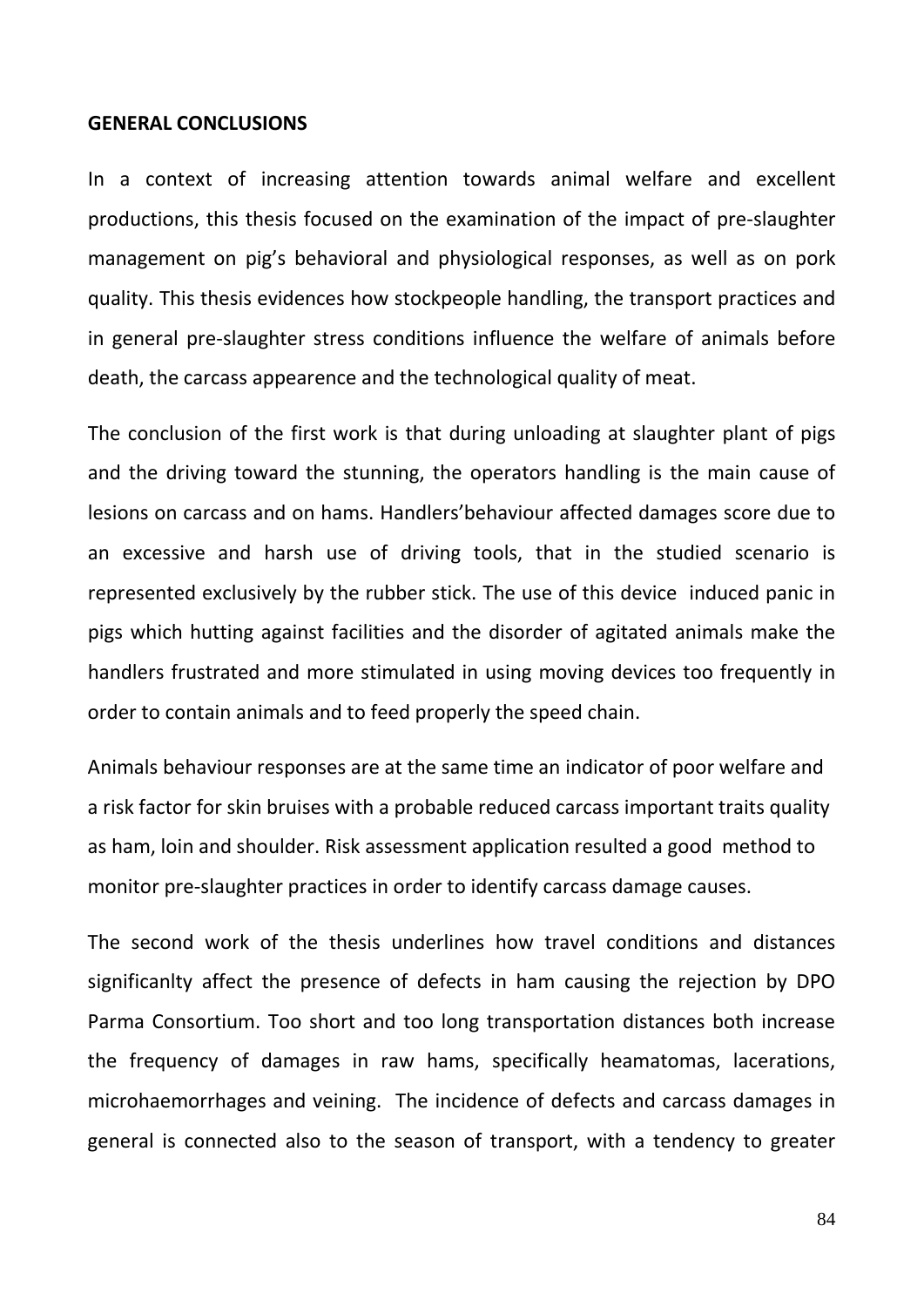heamatomas and lacerations in cooler months and major blood-splashed defects (microhaemorrhages and veining) in warmer seasons.

The third and last work of this thesis in fact shows that pro- macro- and total glycogen levels tend to be lower in precious muscles as *longissimus dorsi and semimembranosus* following ante-mortem rough handling and strong physical effort independently from stress breed prone. Even if in the study there wasn't found relevant changes in quality indicators as colour, drip and cooking loss and share force, the influence also on pH and lactate confirm, as other studies, that the handling manner is a real potential cause of worseing of quality meat degree as well as of pigs welfare.

Further and deeper studies should be performed to better understand which are the critical points of pre-slaughter period in order to eliminate the risk factors in general. The risk assessment could be a good approch for this object because is a non invasive method that give a final more complete view of the whole process. If more applied in slaughter pig field could be standardazied and adopted by all pig industry as a control routine practice with a general improvement of both the state of pigs and the quality of carcass and its single traits.

Surely trainig programs for operators and better handling practices at the abattoir are the base for an improvement of animals conditions before slaughter and limiting carcass and meat downgrading for damages.

To guarantee the best travel conditions considering the lenght of journey and the period of the year improves also animal welfare and reducing ham defects and the economical losses due to their refusal by DPO Consortia.

85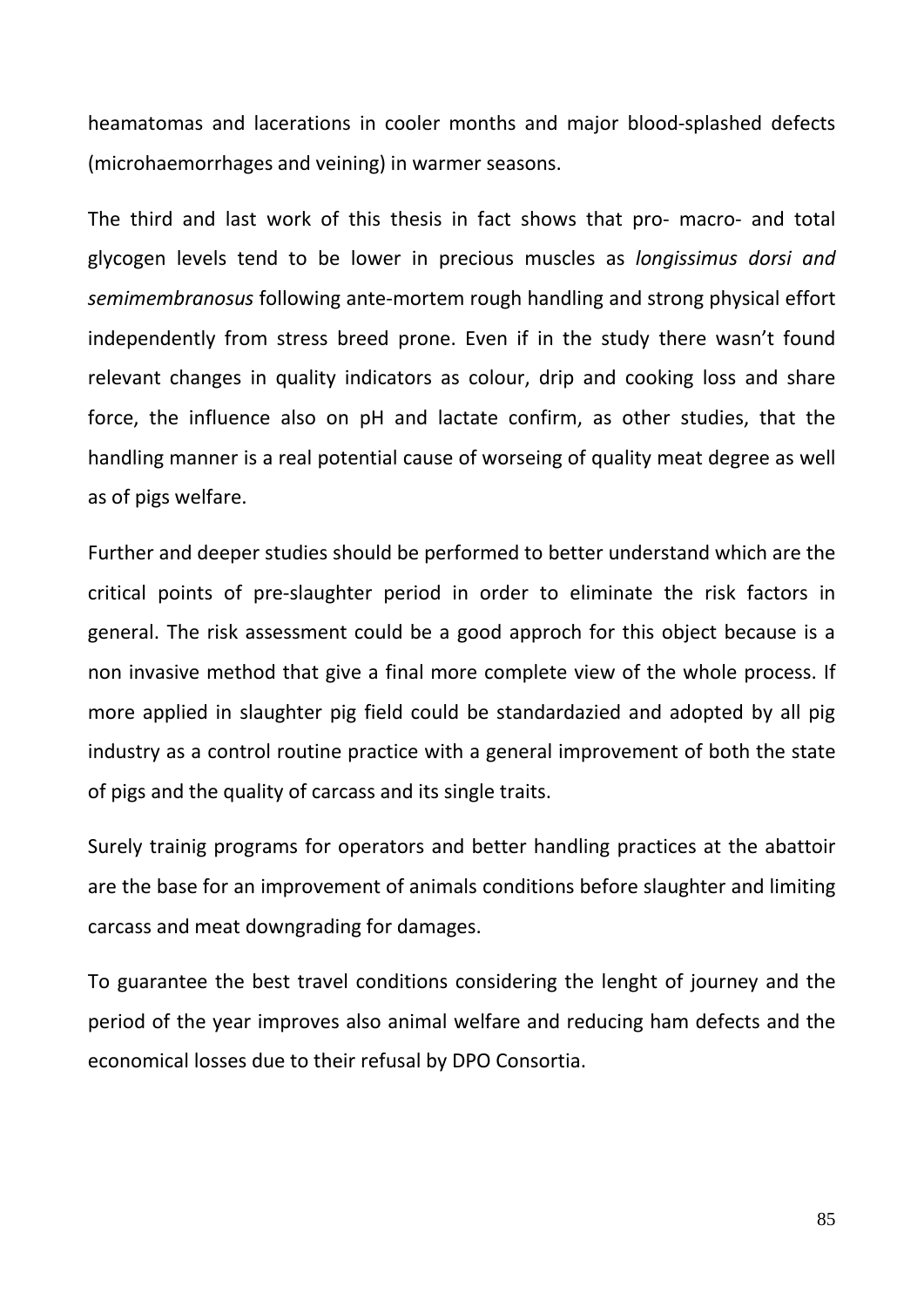# **General References**

AAFC, 1993. Recommended code of practice for the care and handling of farm animals – pigs. Agriculture and Agri-Food Canada Publ. 1898/E

Adzitey, F., 2011. Effect of pre-slaughter animal handling on carcass and meat quality. International Food Research Journal 18: 485-491.

Azitey, F., Nurul, H., 2011. Pale soft exudative (PSE) and dark firm dry (DFD) meats: causes and measures to reduce these incidences - a mini review. International Food Research Journal 18: 11-20

Andersen, H.J., 2000. What is pork quality? Quality of meat and fat in pigs as affected by genetics and nutrition. Prooced. EAAP Commission on pig production, animal genetics and animal nutrition. Wageningen Academic Publ., Zurich, Swotzerland, pp 15-26.

Aaslyng, M.D., Brandt, P., Blaabjerg, L., Strøier, S., 2013. Assessment and incidence of skin damage in slaughter pigs.  $59<sup>th</sup>$  International Congress of Meat and Technology,18-23th August, Izmir,Turkey

Aaslyng, M. D., Bejerholm, C., Ertbjerg, P., Bertram, H. C. and Andersen, H. J., 2003. Cooking loss and juiciness of pork in relation to raw meat quality and cooking procedure. Food Quality and Preferences, 14: 277–288.

Banon, S., Costa, E., Gil, M. D., Garrido, M. D., 2003. A comparative study of boar taint in cooked and dry-cured meat. Meat Sci. 63: 381–388.

Barbut, S., Sosnicki, A.A., Lonergan, S.M., Knapp, T., Ciobanu, D.C., Gatcliffe, L.J., Huff-Lonergan, E., Wilson, E.W., 2008. Progress in reducing the pale, soft and exudative (PSE) problem in pork and poultry meat. Meat Sci.79: 46-63.

Barton-Gade, P.B., Christensen, L., Baltzer, M., Petersen, J.V., 2007. Causes of preslaughter mortality in Danish slaughter pigs with special emphasis on transport. Anim. Welf. 16: 459-470.

Barton-Gade, P., Warriss, P.D., Brown, S.N., Lambooij, E., 1996a. Methods of improving pig welfare and meat quality by reducing stress and discomfort before slaughter – methods of assessing meat quality. Proc. EU-Seminar: New information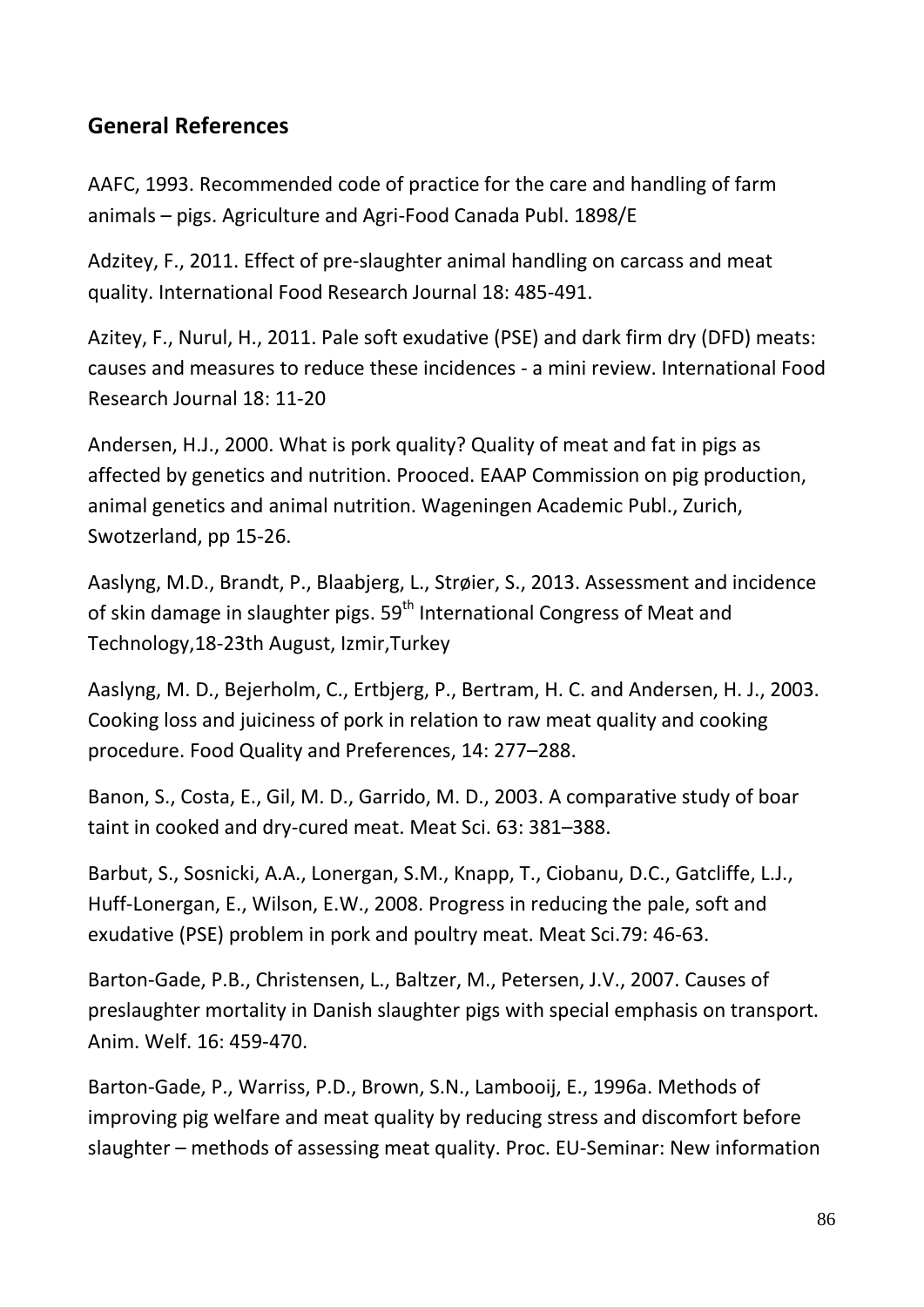on welfare and meat quality of pigs as related to handling, transport and lairage conditions, Landbauforschung

Barton-Gade, P.F., Christensen, L., Brown, S.N., Warriss, P.D.. 1996b. Effect of tier and ventilation during transport on blood parameters and meat quality in slaughter pigs. Proc. EU-Seminar: New information on welfare and meat quality of pigs as related to handling, transport and lairage conditions, Landbauforschung Völkenrode, pp 101-116

Barton-Gade, P., Blaabjerg, L. O., Christensen, L., 1992. New lairage system for slaughter pigs: effect on behaviour and quality characteristics. In Proceedings of the 38th International Congress of Meat Science and Technology, Clermont-Ferrand, France, pp 161 164

Bench, C., Schaefer, A.L., Faucitano, L., 2008. The welfare of pigs during transport. In: L. Faucitano and A.L. Schaefer (eds.), The welfare of Pigs - from Birth to Slaughter, Wageningen Academic Publ., Wageningen, The Netherlands, pp 161-195.

Benjamin, M. E., Gonyou, H.W., Ivers, D.J., Richardson, L.F., Jones, D.J., Wagner, J.R., Seneriz, R., Anderson, D.B., 2001. Effect of animal handling method on the incidence of stress response in market swine in a model system. J. Anim. Sci. 79: 279.

Berry, R.J, Lewis, N. J., 2001a. The effect of duration and temperature of simulated transport on the performance of early weaned piglets. Can. J. Anim. Sci. 81: 199- 204.

Bonneau, M., Lebret, B., 2010. Production systems and influence on eating quality of pork. Meat Sci. 84: 293–300.

Brewer, M. S., Bidner, B., Meisinger, D.J., McKeith, F.K., 2001. Measuring pork color: effects of bloom time, muscle, pH and relationship to instrumental parameters. Meat Sci. 57: 169-176.

Brown, S. N.,. Knowles, T. G, Wilkins L. J., Chadd, S. A., Warriss, P. D., 2005. The response of pigs to being loaded or unloaded onto commercial animal transporters using three systems. Vet. J. 170: 91-100.

Brown, S. N., Knowles, T. G., Edwards, J. E., Warriss P. D., 1999. Behavioural and physiological responses of pigs being transported for up to 24 hours followed by six hours recovery in lairage. Vet. Rec. 145: 421-426.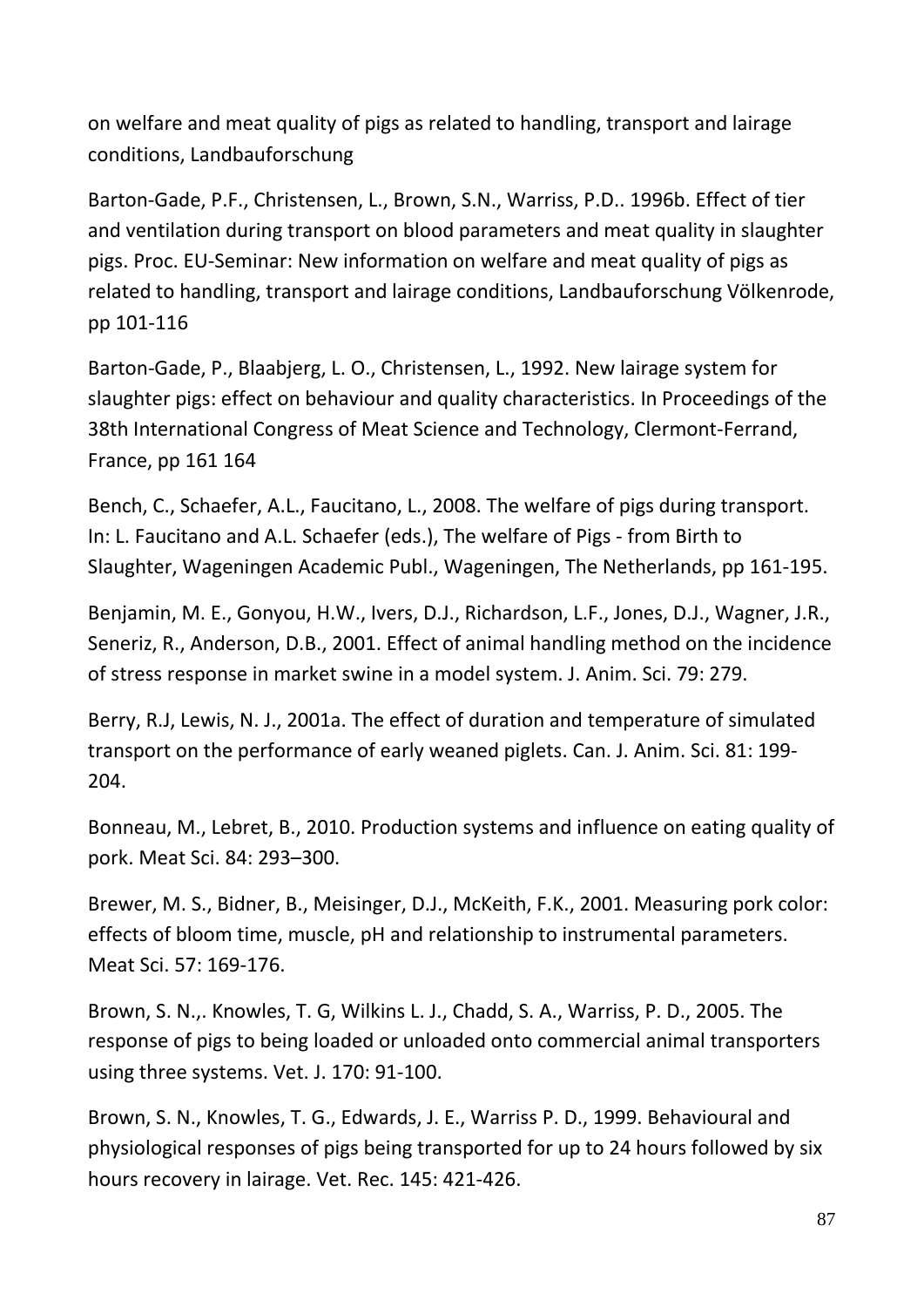Byrne, D.V., Bredie, W.L.P., Bak, L.S., Bertelsen, G., Martens, H., Martens, M. 2001. Sensory and chemical analysis of cooked porcine meat patties in relation to warmed-over flavour and pre-slaughter stress. Meat Sci. 59: 229–249.

Byrne, D.V., Bak, L.S., Bredie, W.P.L., Bertelsen, G., Martens, M. 1999. Development of a sensory vocabulary for warmed-over flavor: part1. in porcine meat. J. Sen. St. 14: 47-65.

Candek-Potokar, M., Monin, G., Z ˇlender, B., 2002. Pork quality, processing and sensory characteristics of dry-cured hams as influenced by Duroc crossing and sex. J. Anim. Sci. 80: 988–996.

Carr, C. C., Newman, D. J., Rentfrow, G. K., Keisler, D. H., Berg, E. P., 2008. Effects of slaughter date, on-farm handling, transport, stocking density, and time in lairage on digestive tract temperature, serum cortisol concentrations, and pork lean quality of market hogs. Prod. Anim. Sci. 24: 208-218.

Carragher, J.F., Matthews, L.R., 1996. Animal Behaviour and stress: impacts on meat quality. Proc. New. Zeal. Soc. Anim. Prod. 56: 162-179.

Castell, A. G., Cliplef, R. L., Poste-Flynn, L. M., Butler, G., 1994. Performance, carcass and pork characteristics of castrates and gilts self-fed diets differing in protein content and lysine : energy ratio. Can. J. Anim. Sci. 74: 519-528.

Channon, H.A., Payne, A.M., Warner, R.D., 2000. Halothane genotype, pre-slaughter handling and stunning method all influence pork quality. Meat Sci. 56: 291-299.

Chesnais, P.J. 1996. Genetics for the market versus the marketing of genetics. Adv. Pork Prod. 13: 217.

Chiavaro, E., Rinaldi, M., Vittadini, E. and Barbanti, D., 2009. Cooking of pork Longissimus dorsi at different temperature and relative humidity values: Effects on selected physico-chemical properties . Journal of Food Engineering, 93: 158–165.

Chizzolini, R., Novelli, E., Rosa, P., Campanini, G., Dazi, G., Maradena, G., Marni, G., Zanardi, E., Vaghi, R., 1995. La valutazione del colore della carne suina fresca e del prosciutto stagionato (Parte 1- Analisi della relazione tra dato sensoriale e dato strumentale). Rivista di Suinicoltura, 4: 45-49.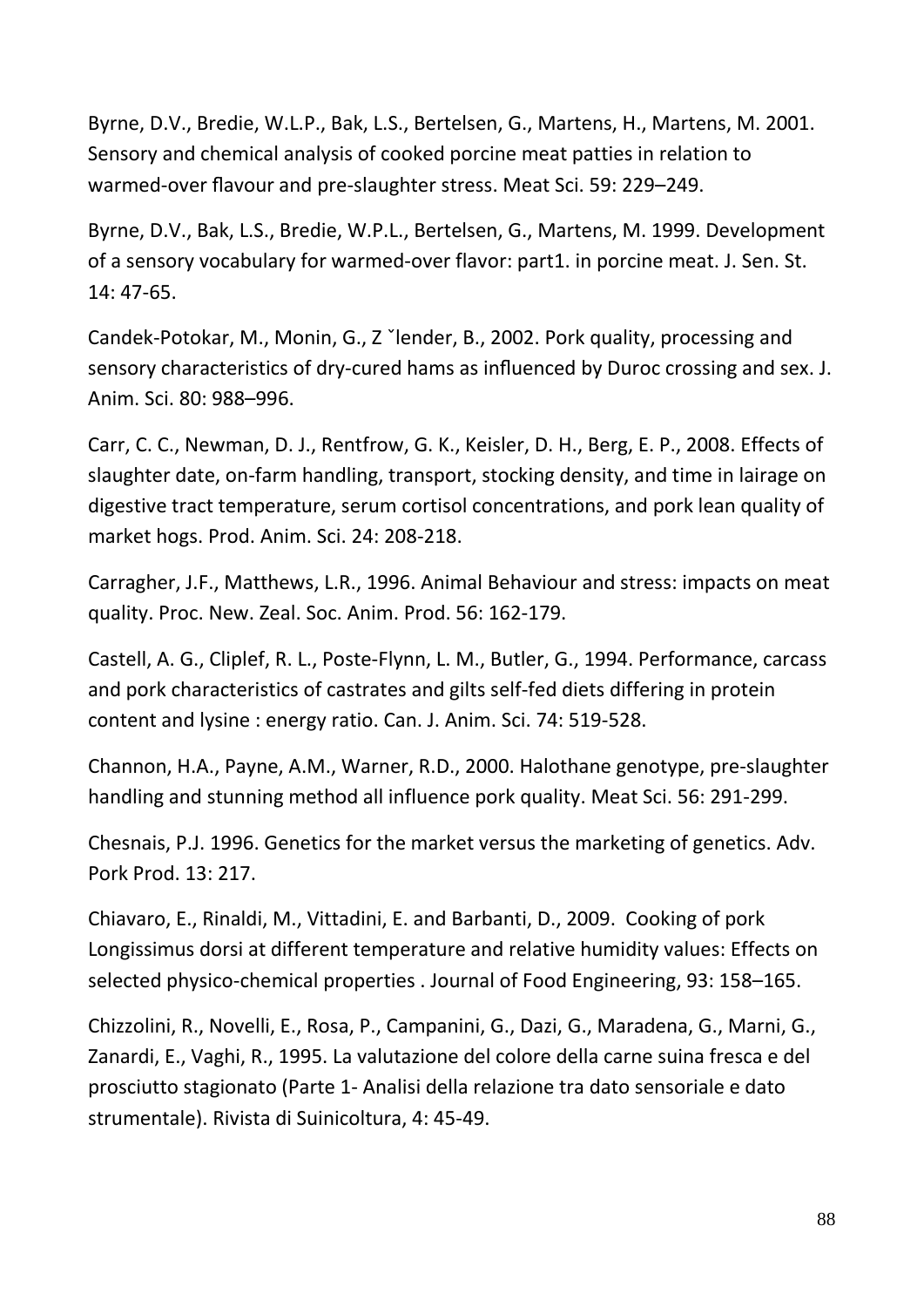Christensen, L., 2003. L'expérience danoise dans le transport des porcs, avec l'attention spéciale à la conception des véhicules de transport à étages. Colloque sur la Production Porcine, Saint-Hyacinthe, Canada, pp. 91–108.

Cisneros F., Ellis, M., McKeith, F.K., McCaw, J., Fernando, R.L., 1996. Influence of slaughter weight on growth and carcass characteristics, commercial cutting and curing yields, and meat quality of barrows and gilts from two genotypes. J. Anim. Sci. 74: 925-933.

Council Directive 95/29 (EC) (1995) on the protection of animals during transport.

Council Regulation (EC) No. 1/2005 (2004) on the protection of animals during transport and related operations.

Corino, C., Oriani, G., Pantaleo, L., Pastorelli, G., Salvatori, G., 1999. Influence of dietary vitamin E supplementation on heavy pig carcass characteristics, meat quality and vitamin E status. J. Anim. Sci. 77: 1755–1761.

Correa, J. A., Gonyou, H. W., Torrey, S., Widowski, T., Bergeron, R., Crowe, T. G., Laforest, J. P., Faucitano, L., 2013. Welfare and carcass and meat quality of pigs being transported for two hours using two vehicle types during two seasons of the year. Can. J. Anim. Sci. 93: 43-55.

Correa, J.A., Torrey, S., Devillers, N., Laforest, J.P., Gonyou, H.W., Faucitano L., 2010. Effects of different moving devices at loading on stress response and meat quality in pigs. J. Anim. Sci. 88: 4086-93.

Dalmau, A., Temple, D., Rodríguez, P., Llonch, P., Velarde, A. 2009. Application of the Welfare Quality® protocol at pig slaughterhouses. Animal Welfare, 18: 497-505.

Dalla Costa, O.A., Faucitano, L., Coldebella, A., Ludke, J.V., Peloso, J.V., dalla Roza, D., Paranhos da Costa, M.J.R., 2007. Effects of the season of the year, truck type and location on truck on skin bruises and meat quality in pigs. Livest. Sci. 107: 29–36.

Disciplinare del Prosciutto di Parma, 1992. Disciplinare Generale e Dossier di cui all'articolo 4 del Regolamento CEE n° 2081/92. www.prosciuttodiparma.com

Dokmanovic, M., Velarde, A., Tomovic, V., Glamoclija, N., Markovic, R., Janjic, J., Baltic, M.Z., 2014. The effect of lairage time and handling procedure prior to slaughter on stress and meat quality parameters in pigs. Meat Sci. 98: 220-226.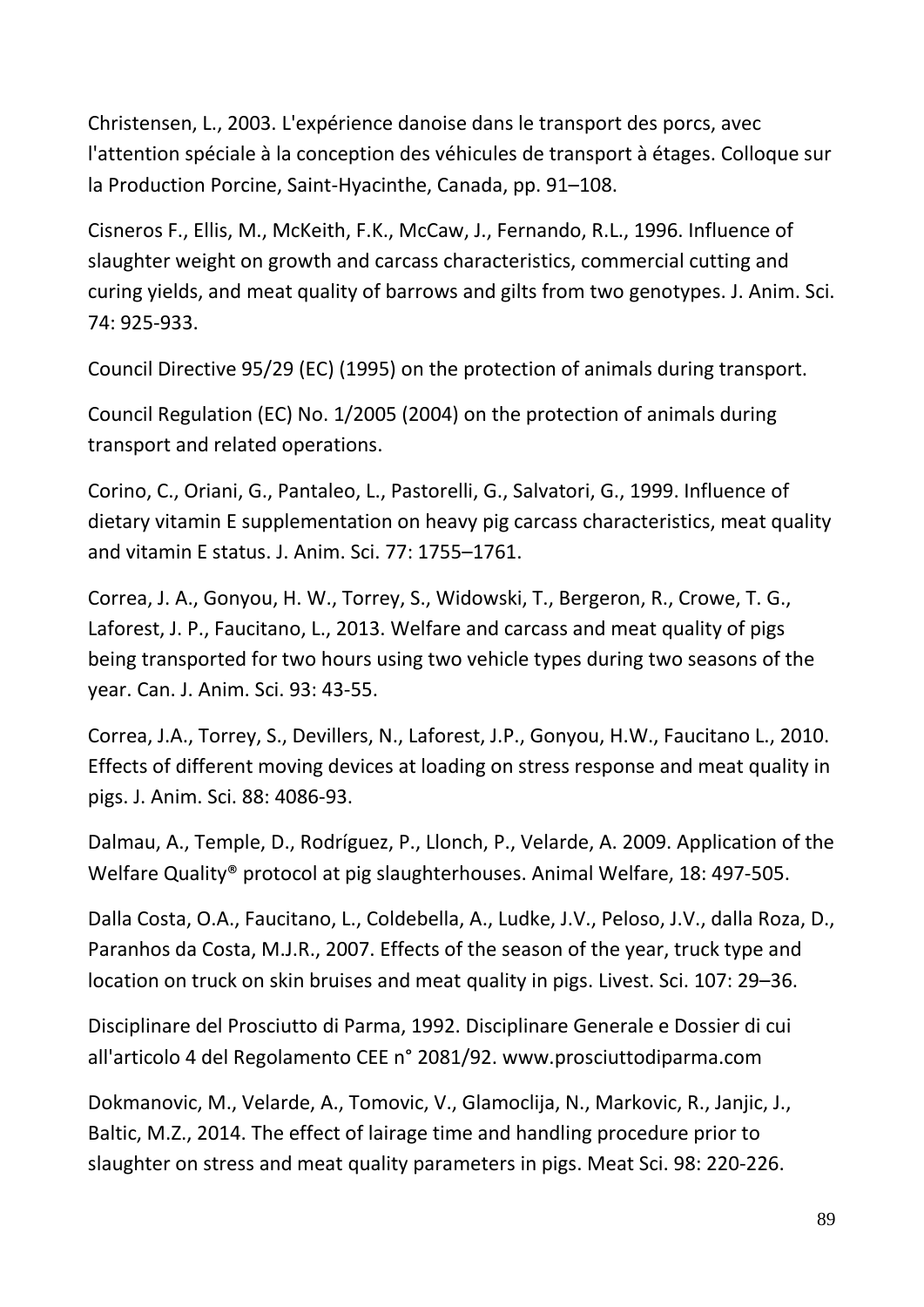Driessen, B., Peeters, E., Thielen, J.V., Van Beirendonck, S., 2013. Practical handling skills during road transport of fattening pigs from farm to slaughterhouse: A brief review . Agr. Sci. 4(12): 756-761.

Driessen, B., Geers, R., 2001. Stress during transport and pork quality. A European view. Proc. 1st Int. Virtual Conf. on Pork Quality, Embrapa, Concordia, Brazil, pp 39- 51.

[Dugan, M.E.](http://www.ncbi.nlm.nih.gov/pubmed/?term=Dugan%20ME%5BAuthor%5D&cauthor=true&cauthor_uid=15159259), [Aalhus, J.L.](http://www.ncbi.nlm.nih.gov/pubmed/?term=Aalhus%20JL%5BAuthor%5D&cauthor=true&cauthor_uid=15159259), [Kramer, J.K.](http://www.ncbi.nlm.nih.gov/pubmed/?term=Kramer%20JK%5BAuthor%5D&cauthor=true&cauthor_uid=15159259), 2004. Conjugated linoleic acid pork research. [Am. J. Clin. Nutr.](http://www.ncbi.nlm.nih.gov/pubmed/15159259) 79(6): 1212S -1216S.

Eikelenboom, G., Hoving-Bolink, A.H., Sybesma, W., 1991. Effect of feed withdrawal before delivery on pork quality and carcass yield. Meat Sci. 29: 25-30.

Ekkel, E. D., Savenije, B., Schouten, W. G., Wiegant, V. M. and Tielsen, M. J., 1997. The effects of mixing on behaviour and circadian parameters of salivary cortisol in pigs. Physiology and Behavior, 62: 181–184

Edwards, S.A., 2005. Product quality attributes associated with outdoor pig production Liv. Prod. Sci. 94: 5-14.

Faucitano, L. 2010. Invited Review: Effects of lairage and slaughter conditions on animal welfare and pork quality. Can. J. Anim. Sci. 90: 461-469.

Faucitano, L., Geverink, N.A., 2008. Effects of preslaughter handling on stress response and meat quality in pigs. In: L. Faucitano and A.L. Schaefer (eds.), The welfare of Pigs: from Birth to Slaughter, Wageningen Academic Publ., Wageningen, The Netherlands, pp 197-224.

Faucitano, L., 2001. Causes of skin damage to pig carcasses. Can. J. Anim. Sci. 81: 39- 45.

Faucitano, L., Marquardt, L., Oliveira, M.S., Coelho, H.S., Terra, N.N., 1998. The effect of two handling and slaughter systems on skin damage, meat acidification and colour in pigs. Meat Sci. 50: 13-19.

Fernandez, X., Neyraud, E., Astruc, T., Sante, V., 2002. Effects of halothane genotype and pre-slaughter treatment on pig meat quality. Part I. Post mortem metabolism, meat quality indicators and sensory traits of m. Longissimus lumborum. Meat Sci. 62: 429-437.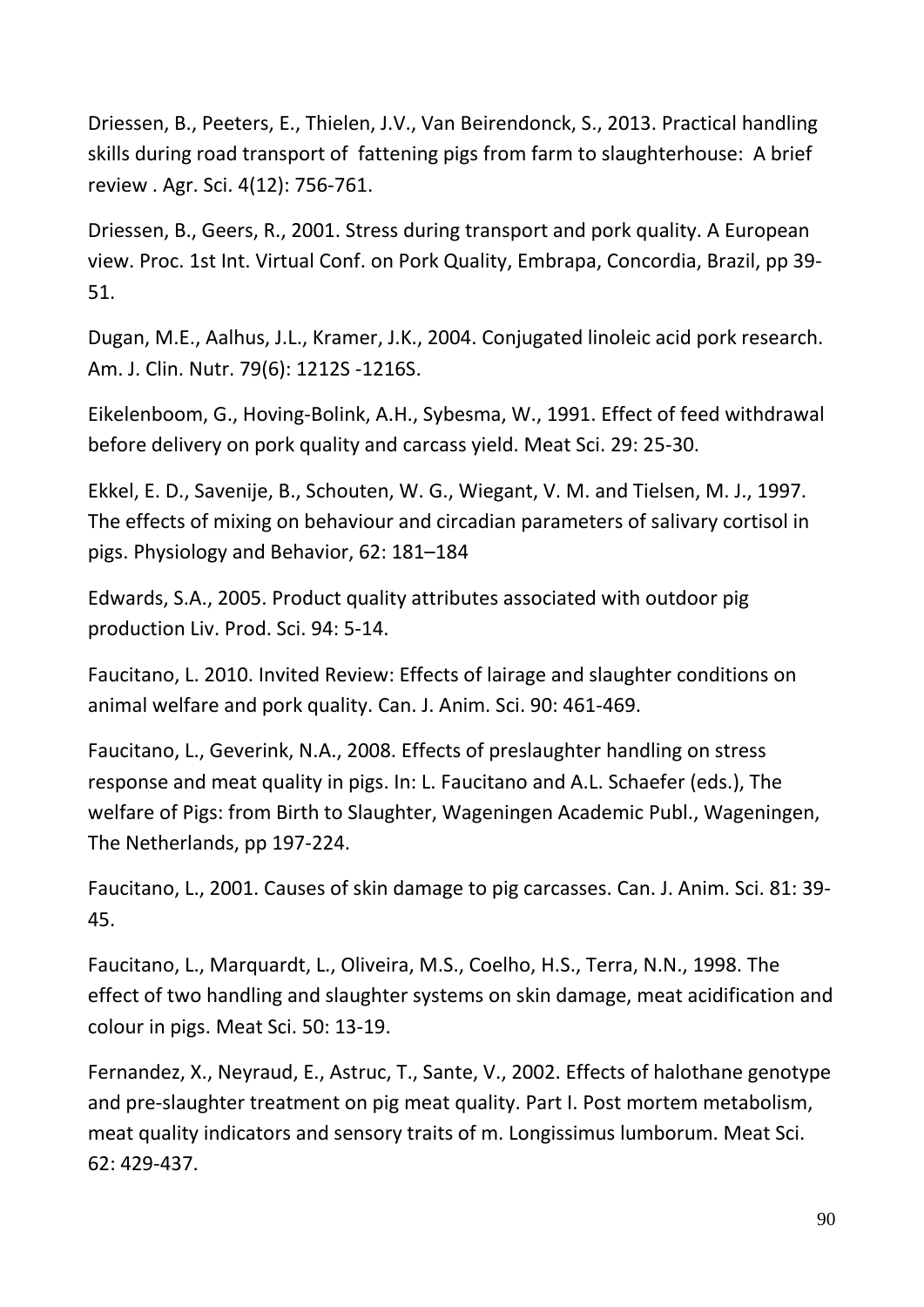Fernandez, X.,Tornberg, E., 1991. A review of the causes of variation in muscle glycogen content and ultimate pH in pigs. Journal of Muscle Foods, 2: 209–235.

Fisher, K., 2007. Drip loss in pork: influencing factors and relation to further meat quality traits. J. Anim. Breed. Genet. 124: 12-18.

Fisher, K., 2005. Improving the quality of meat for the consumer. Anim. Sci. Papers and Reports 23: 269-280.

Fortin, A., 1989: Pre-slaughter management of pigs and its influence on the quality (PSE/DFD) of pork. Proc. 35th ICoMST, Copenhagen, Denmark, 981-986.

Fraqueza, M.J.,. Roseiro, L.C, Almeida, J., Matias, E., Santos, C., Randall, J.M., 1998. Effects of lairage temperature and holding time on pig behaviour and on carcass and meat quality. Appl. Anim. Behav. Sci. 60: 317-330.

Furman, M., Malovrh, Š., Sever, S., Kovač, M., 2007. The effect of genotype and sex on pork quality. Agricolture, 13(1): 51-54.

Gajana, C.S., Nkukwana, T.T., Marume, U., Muchenje, V., 2013. Effect of transportation time, distance, stocking density, temperature and lairage on incidences of pale soft exudative (PSE) and the physico-chemical characteristics of pork. Meat Sci., 95: 520-525.

Gajana, C.S., 2012. Effects of pre-slaughter handling on pork quality from a small holder abattoir. Dissertation for the degree of Master of Science in Agriculture (Animal Science), University of Fort Hare, Department of Livestock and Pasture Science, Alice, South Africa.

Gallo, C., Lizondo, G., Knowles, T. G., 2001.Effects of journey and lairage time on steers transported to slaughter in Chile. Veterinary Record, 152: 361-364.

Geverink, N.A., Kappers, A., van de Burgwal, J.A., Lambooij, E., Blokhuis, H.J., Wiegant, V.M., 1998. Effects of regular moving and handling on the behavioral and physiological reposnes of pigs to preslaughter treatment and consequences for subsequent meat quality. J. Anim. Sci. 76: 2080-2085.

Geverink, N. A., Engel, B., Lambooij, E., Wiegant, V. M., 1996. Observations on behaviour and skin damage of slaughter pigs and treatment during lairage. Appl. Anim. Behav. Sci. 50: 1-13.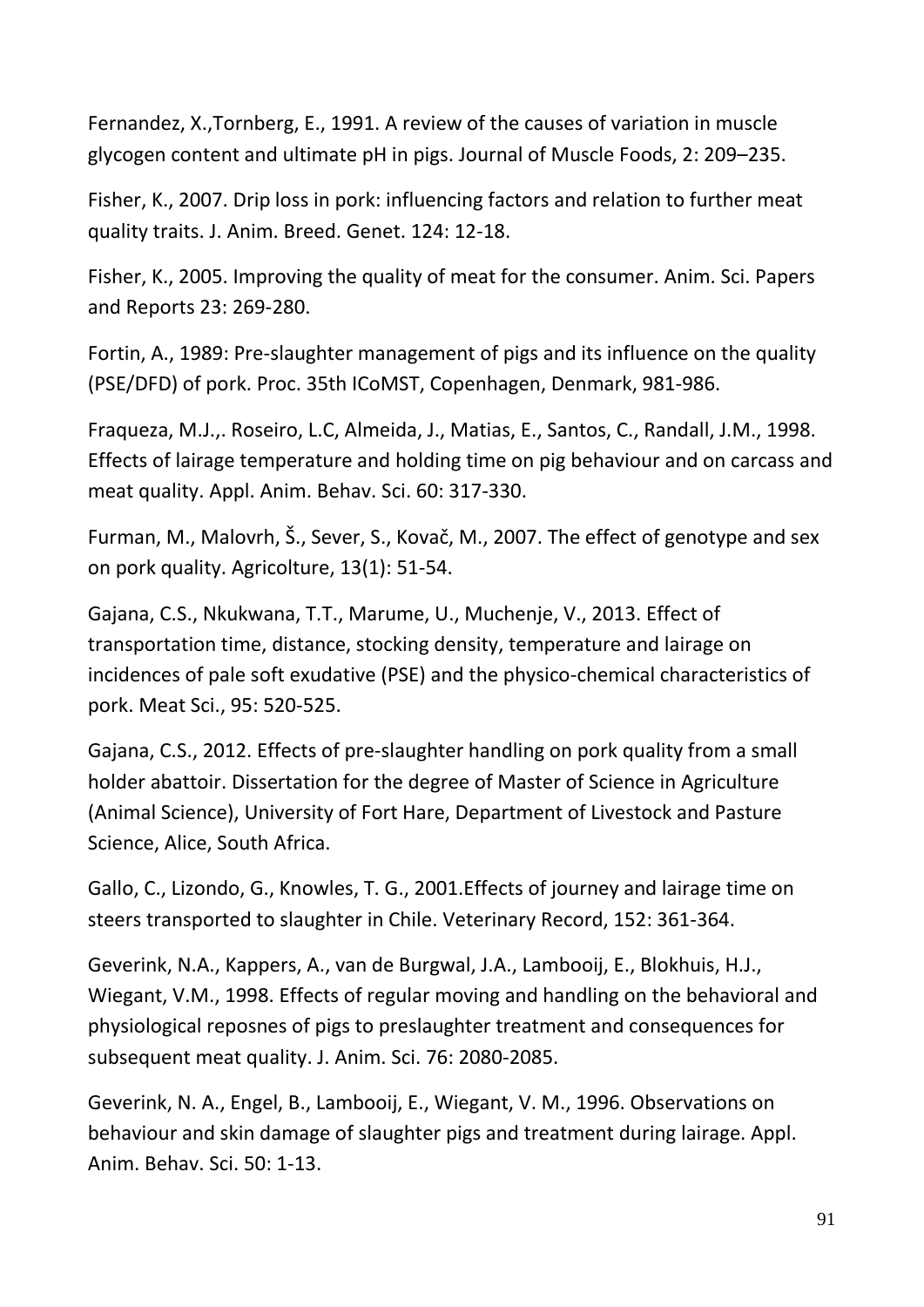Gispert, M., Faucitano, L., Oliver, M. A., Guàrdia, M. D., Coll, C., Siggens, K., 2000. A survey of pre-slaughter conditions, halothane gene frequency, and carcass and meat quality in five Spanish pig commercial abattoirs. Meat Science, 55: 97−106.

Goettems, G. H. 2011. Manejo pré-abate de suínos. Monograph. Universidade Federal do Paraná, Curitiba.

Gosalvez, L.F., Averos, X., Valdelvira, J.J., Herranz, A., 2006. Influence of season, distance and mixed loads on the physical and carcass integrity of pigs transported to slaughter. Meat Sci. 73: 553–558.

Grandin, T., 2013. Making slaughterhouses more humane for cattle, pigs, and sheep. The Annual Review of Animal Biosciences, 1: 491-512.

Grandin, T., 2000a. Handling and Welfare of livestock in slaughter plants. In: T. Grandin (Ed) Livestock Handling and Transport, CABI Publishing, New York, pp 409- 439.

Grandin, T., 1998: Introduction: Management and economic factors of handling and transport. In: "Livestock Handling and Transport", CAB Int., 1-9.

Grandin, T., 1997. Assessment of stress during handling and transport. J. Anim. Sci. 75: 249-257.

Grandin, T., 1994. Methods to reduce PSE and bloodsplash. Proc. Allen D. Leman Swine Conference, Minneapolis, MN, 206-209.

Gregory, N.G., 2007. Animal Welfare and Meat Production, second ed. CAB International, Wallingford, UK.

Gregory, N.G., 1998. Animal Welfare and Meat Science. CABI Publ. New York, NY. p 298.

Griot, B., Boulard, J., Chevillon, P., Ke´ risit, R., 2000. Des restrainers a` bande pour le bien eˆ tre et la qualite´ de la viande. Viandes et Produits Carne´ s 3: 91-97.

Guàrdia, M. D., Estany, J., Balasch, S., Oliver, M. A., Gispert, M., Diestre, A.. 2009. Risk assessment of skin damage due to pre-slaughter conditions and RYR1 gene in pigs. Meat Sci. 81: 745-751.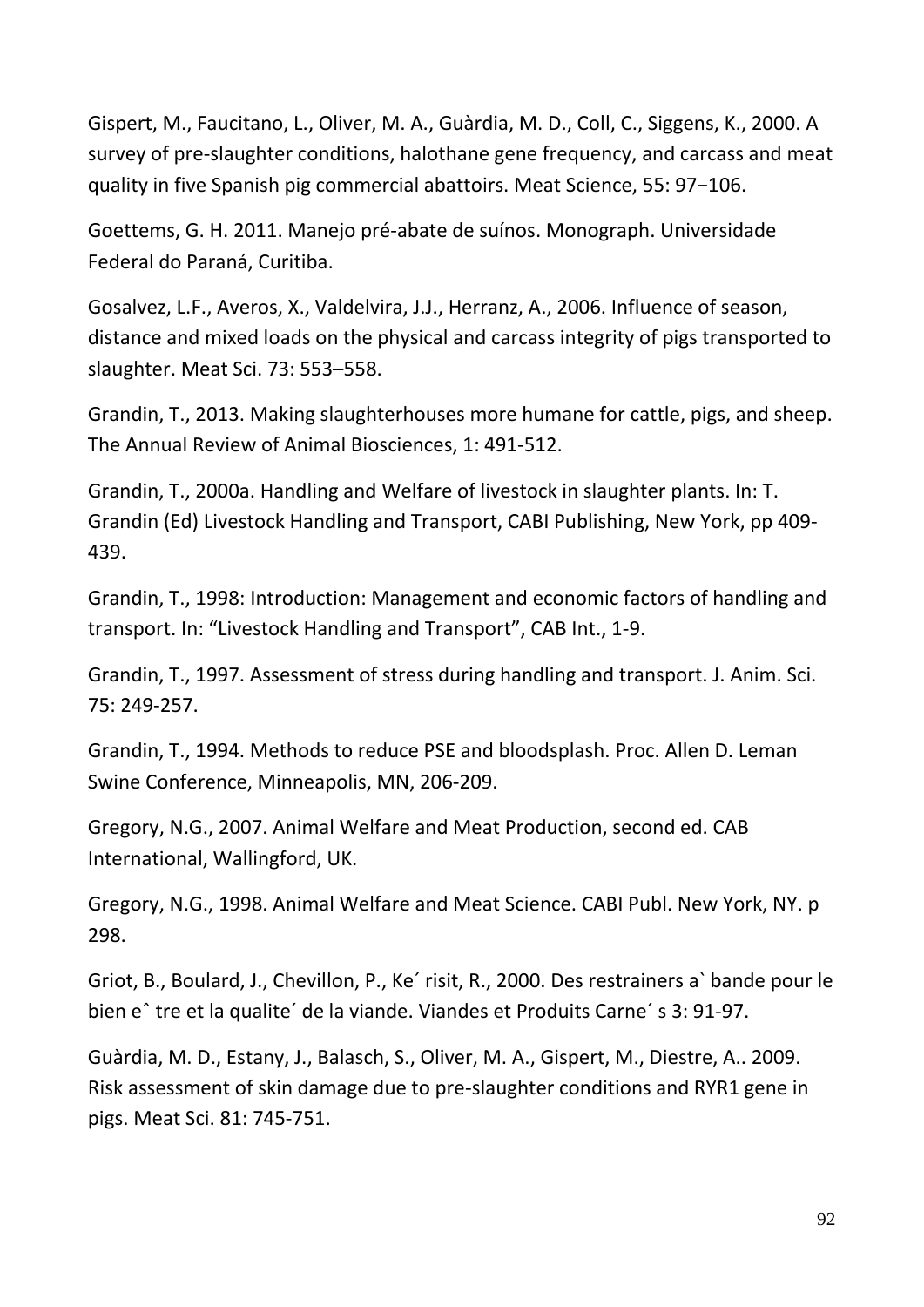Guardia, M.D., Estany, J., Balasch, S., Oliver, M.A., Gispert, M., Diestre, A. 2005. Risk assessment of DFD meat due to pre-slaughter conditions in pigs. Meat Science, 70: 709–716.

Guise, H.J., Penny, R.H.C., 1989. Factors influencing the welfare and carcass and meat quality of pigs. The effect of stocking density in transport and the use of electric goads. Anim. Prod. 49: 511-515.

Hambrecht, E., Eissen, J. J., Newman, D. J., Smits, C. H. M., Verstegen, M. W. A., den Hartog, L. A., 2005. Preslaughter handling effects on pork quality and glycolytic potential in two muscles differing in fiber type composition. J Anim Sci. 83:900-907

Hambrecht, E., Eissen, J.J., Nooijen, R.I.J., Ducro, B.J., Smits, C.H.M., den Hartog, L.A., Verstegen, M.W.A., 2004. Pre-slaughter stress and muscle energy largely determine pork quality at two commercial processing plants. J. Anim. Sci. 82: 1401–1409.

Hannon, J.P., Bossone, C.A., Wade, C.E., 1990. Normal physiological values for conscious pigs used in biomedical research. Laboratory Animal Science, 40: 293-298.

Hemsworth, P. H., Barnett, J. L., Hofmeyr, C., Coleman, G. J., Dowling, S., Boyce, J., 2000. The effects of fear of humans and pre-slaughter handling on the meat quality of pigs. Aust. J. Agric. Res. 53: 493-501.

Holmer, S. F., McKeith, R .O., Boler, D. D.,. Dilger, A .C, Eggert, J.M., Petry, D. B., McKeith, F. K., Jones, K. L., Killefer, J., 2009. The effect of pH on shelf-life of pork during aging and simulated retail display. Meat Sci. 82: 86–93.

Honikel, K. O., 1998. Reference methods for the assessment of physical characteristics of meat. Meat Sci. 49: 447–457.

Isabel, B., Lopez-Bote, C.J., delaHoz, L., Timo ´n, M., Garcı ´aCandRuiz, J., 2003.Effectof feeding elevated concentrations of monounsaturated fatty acids and vitamin E to swine on characteristics of dry-cured hams. Meat Sci. 64: 475–482.

ISMEA, 2014. Allevamento suino -Report economico finanziario. [www.ismea.com](http://www.ismea.com/)

ISMEA, 2008. Allevamento suino -Report economico finanziario[.www.ismea.com](http://www.ismea.com/)

ITP. 1996. Notation des hématomes sur couenne - porcs vivant ou carcasse. Institute Technique du Porc, Rennes, France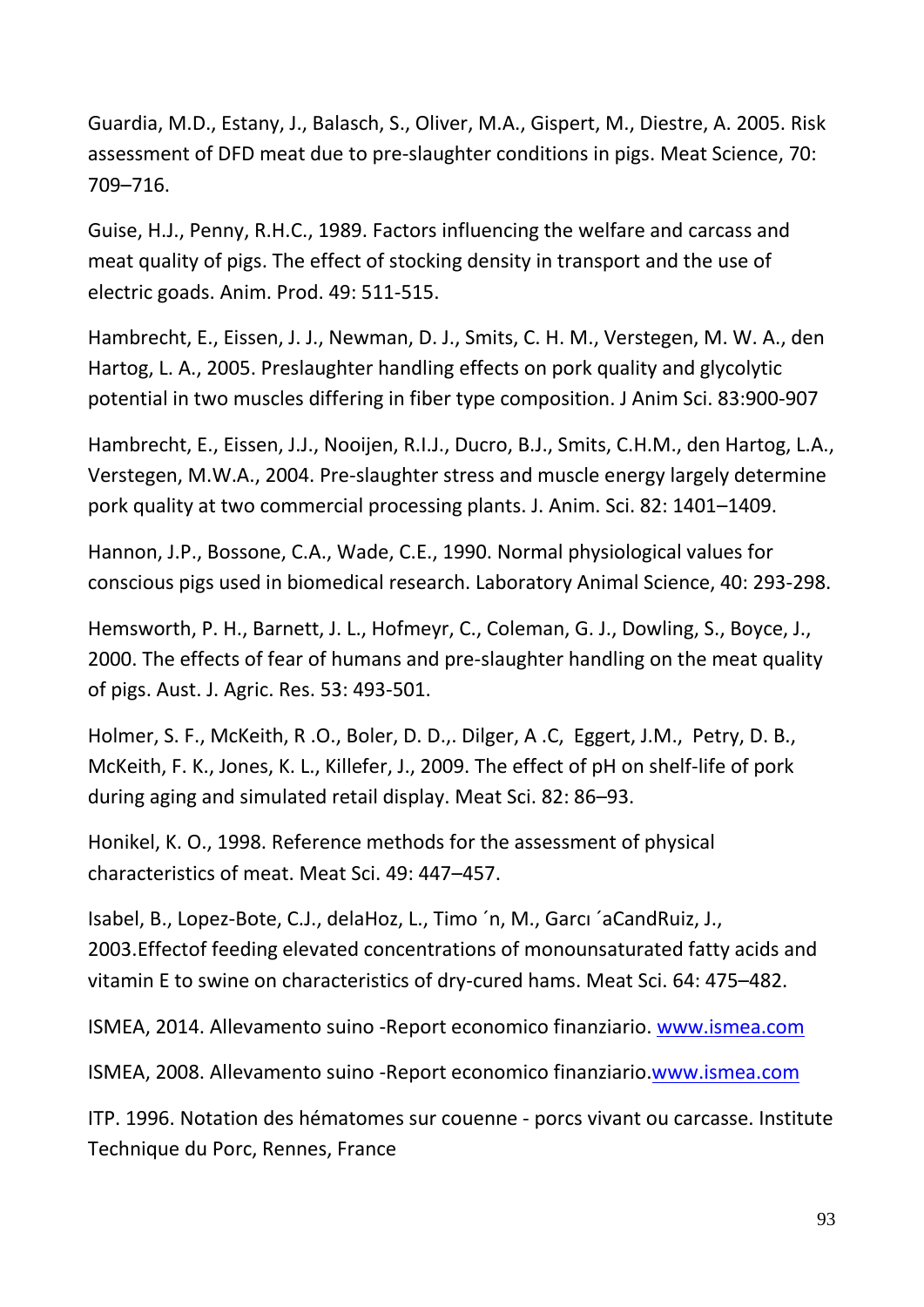Jones, T. A., 1999. Improved Handling Systems for Pigs at Slaughter. PhD Thesis, Royal Veterinary College, University of London, UK.

Jonsall, A., Johannsson, L., Lundstrom, K., 2001. Sensory quality and cooking loss of ham muscle (M. biceps femoris) from pigs reared indoors and outdoors. Meat Sci. 57: 245–250.

Joo, S. T., Kauffman, R. G., Kim, B. C., Park, G. B., 1999. The relationship of sarcoplasmatic and miofibrilar protein solubility to colour and water-holding capacity in porcine longissimus muscle. Meat Sci. 52: 291-297.

Juncher D., Ronn, B., Hansen, B., Henckel, P., Karlsson, A., Skibsted, L.H., Beratelsen G., 2003. Effect of pre-slaughter physiological conditions on the oxidative stability of colour and lipid during chill storage of pork. Meat Sci. 63:151-159.

Kauffman, R. G., Eikelenboom, G., van Derwal, P .G., Merkus, G., Zaar, M., 1986. The use of filter paper to estimate drip loss in porcine musculature. Meat Sci. 18: 191- 200.

Kauffman, R. G., Wachholz, D., Henderson, D., Lochner, J. V., 1978. Shrinkage of PSE, normal and DFD hams during transit and processing. J. Anim. Sci. 46: 1236-1240.

Kim, D.H., Woo, J.H., Lee, C.Y., 2004. Effects of stocking density and transportation time of market pigs on their behaviour, plasma concentrations of glucose and stressassociated enzymes and carcass quality. Asian-Australasian Journal of Animal Sciences 17, 116–121

Knowles, T. G., Brown, S. N., Edwards, J. E., Warriss, P. D. 1998. Ambient temperature below which pigs should not be continuously showered in lairage. Vet. Rec. 143: 575-578.

Lambooij, E., 2000. Transport of pigs. In: Livestock Handling and Transport. Gradin T (Ed.). CABI Publishing, New York. pp. 275-296.

Lambooij, E., Engel, B., 1991. Transport of slaughter pigs by road over a long distance: some aspects of loading density and ventilation. Livest. Prod. Sci. 28: 163- 174.

Lammens, V., Peeters, E., De Maere, H., De Mey, E., Paelinck, H., Leyten, J., Geers, R., 2007. A survey of pork quality in relation to pre-slaughter conditions, slaughterhouse facilities, and quality assurance. Meat Sci. 75: 381–387.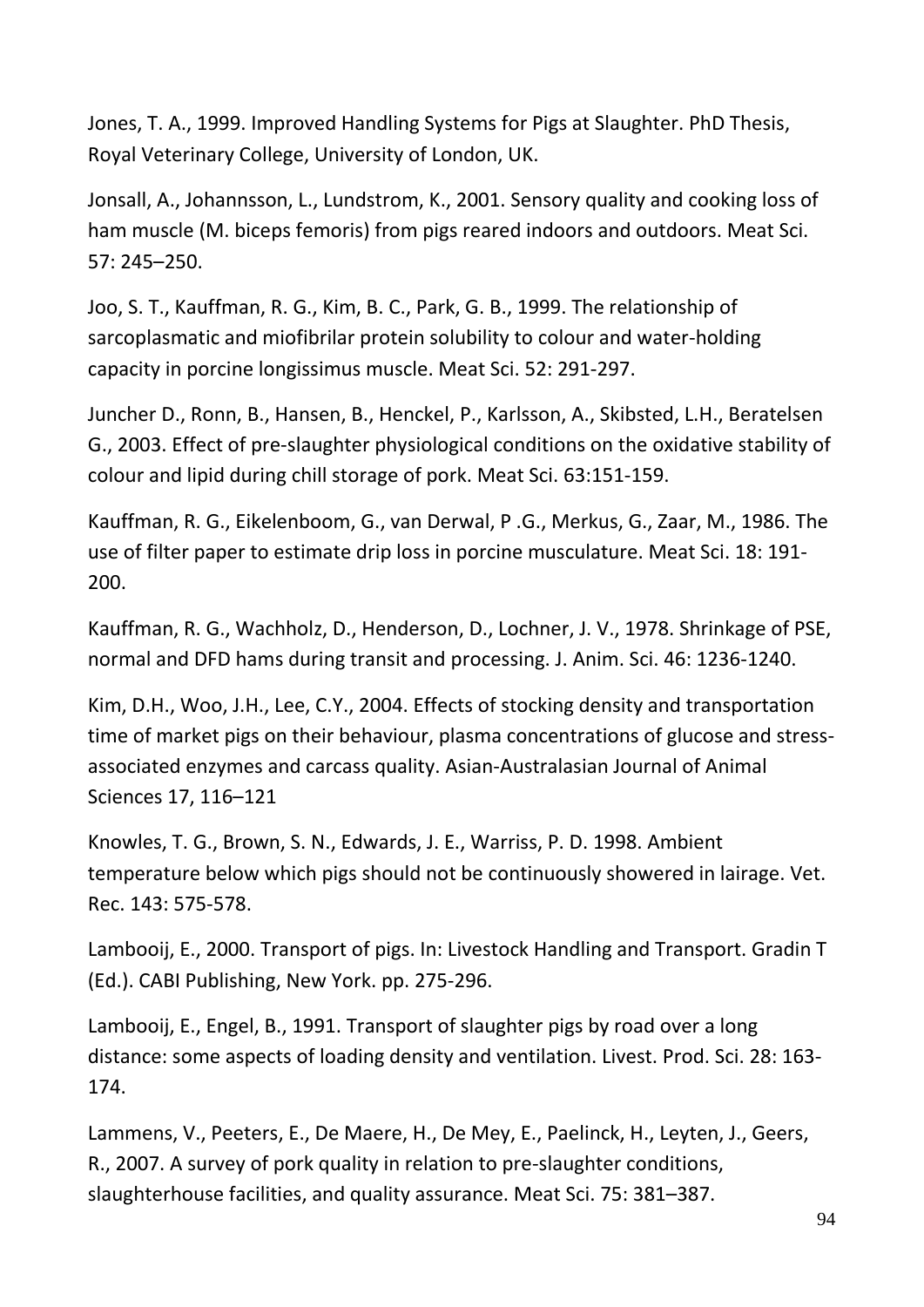Latorre, M.A., Lázaro, R., Valencia, D.G., Mede,l P., Mateos, G.G., 2004. The effects of gender and slaughter weight on the growth performance, carcass traits, and meat quality characteristics of heavy pigs. J. Anim Sci. 82(2): 526-533.

Latorre M.A., Lázaro, R., Gracia, M.I., Nieto, M., Mateos, G. G., 2003. Effect of sex and terminal sire genotype on performance, carcass characteristics and meat quality of pigs slaughtered at 117 kg body weight. Meat Sci. 65: 1369–1377.

Lebret, B., 2008. Effects of feeding and rearing systems on growth, carcass composition and meat quality in pigs. Anim. 2: 1548-1558.

Lewis, C.R.G., McGlone, J. J., 2007. Moving finishing pigs in different group sizes: cardiovascular responses, time, and ease of handling. Livest. Sci. 107: 86–90.

Lewis, C.R.G., Hubert, L.E., McGlone, J.J., 2005. Heart rate associated with routine handling in finishing pigs and sows. J. Anim. Sci. 83: 287-296.

Lundstrom, K., Enfalt, A. C., Tornberg, E., Agerhem, H., 1998. Sensory and technological meat quality in carriers and non-carriers of the RN allele in Hampshire Crosses and in purebred Yorkshire Pigs. Meat Sci. 48: 115–124.

Lundstrom, K., Andersson, A., Hansson, I., 1996. Effect of the RN gene on technological and sensory meat quality in crossbred pigs with Hampshire as terminal sire. Meat Sci. 42: 145-153.

Mancini, R.A., Hunt, M.C., 2005. Current research in meat colour. A review. Meat Sci. 71: 100–121.

Mandell I.B., Campbell, C.P., de Lange, C.F., 2006. Effects of gender, sire line, and penning environment on growth, carcass characteristics, and aspects of pork meat quality at different locations in the loin. Can. J. Anim. Sci. 86(1): 49-61.

Matthews, J. O., Southern, L. L., Bidner, T. D., Persica, M. A., 2001. Effects of betaine, pen space, and slaughter handling method on growth performance, carcass traits, and pork quality of finishing barrows. J. Anim. Sci. 79: 967–974.

McNally, P.W., Warriss, P.D., 1996. A study of recent bruising in cattle at abattoirs, Veterinary Record 138: 126-128.

McVeigh, J.M., Tarrant, P.V., 1982. Glycogen Content and Repletion Rates in Beef Muscle, Effect of Feeding and Fasting. J. Nutr. 112(7): 1306-1314.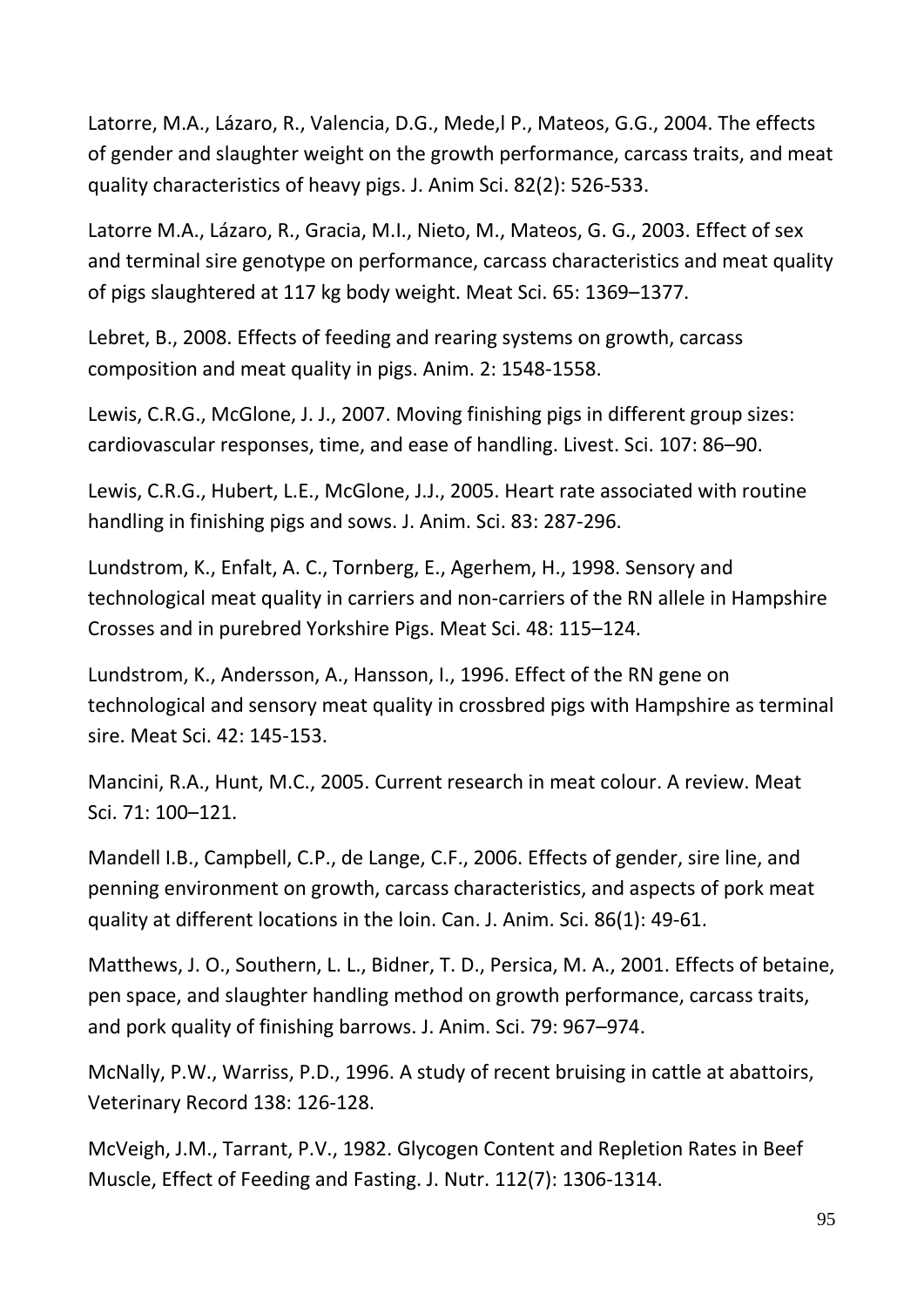MLC. 1985. Concern at rindside damage in pigs. Meat and Marketing Technical Notes No. 4, pp 14-16, Milton Keynes, Meat and Livestock Commission, Bletchley, UK.

Moelich, E.I. Hoffman, L.C. Conradie, P.J., 2003. Sensory and functional meat quality characteristics of pork derived from three halothane genotypes. Meat Sci. 63: 333- 338.

Moretti, V.M., Bellagamba, F., Paleari, M.A., Beretta, G., Busetto, M.L., Caprino, F. 2009. Differentiation of cured cooked hams by physico-chemical properties and chemometrics. J. of Food Qual. 31 (1): 125-140.

Mota-Rojas, D., Becerril, M., Lemus, C., Sanchez, P., Gonzalez, M., Olmos, S.A., Ramırez, R., Alonso-Spilsbury, M., 2006. Effects of mid-summer transport duration on pre- and post slaughter performance and pork quality in Mexico. Meat Sci. 73: 404–412.

Muchenje, V., Ndou, S., P., 2011. How pig pre-slaughter welfare affects pork quality and the pig industry. Porcus, 29: 38-39.

Muchenje, V., 2007. Growth performance, carcass characteristics and meat quality of Nguni, Bonsmara and Angus steers raised on natural pasture. Unpublished PhD Thesis. University of Fort Hare, Alice, RSA.

Nanni Costa, L., Lo Fiego, D. P., DallOlio, S., Davoli, R., Russo, V., 2002. Combined effects of pre-slaughter treatments and lairage time on carcass and meat quality in pigs of different halothane genotype. Meat Sci. 61: 41-47.

Nold, R. A., Romans, J. R., Costello, W. J., Libal, G. W., 1999. Characterization of muscles from boars, barrows, and gilts slaughtered at 100 and 110 kilograms: Differences in fat, moisture, color, water-holding capacity, and collagen. J. Anim. Sci. 77: 1746–1754.

Offer, G., Knight, P. K., Jeacocke, R., Almond, R., Cousins, T., Elsey, J., 1989. The structural basis of the water-holding, appearance and toughness of meat and meat products. Food Microstructure, 8: 151–170.

O'Neill, D.J., Lynch, P.B., Troy, D.J., Buckley, D.J., Kerry, J.P., 2003b. Effects of PSE on the quality of cooked ham. Meat Sci. 64: 113-118.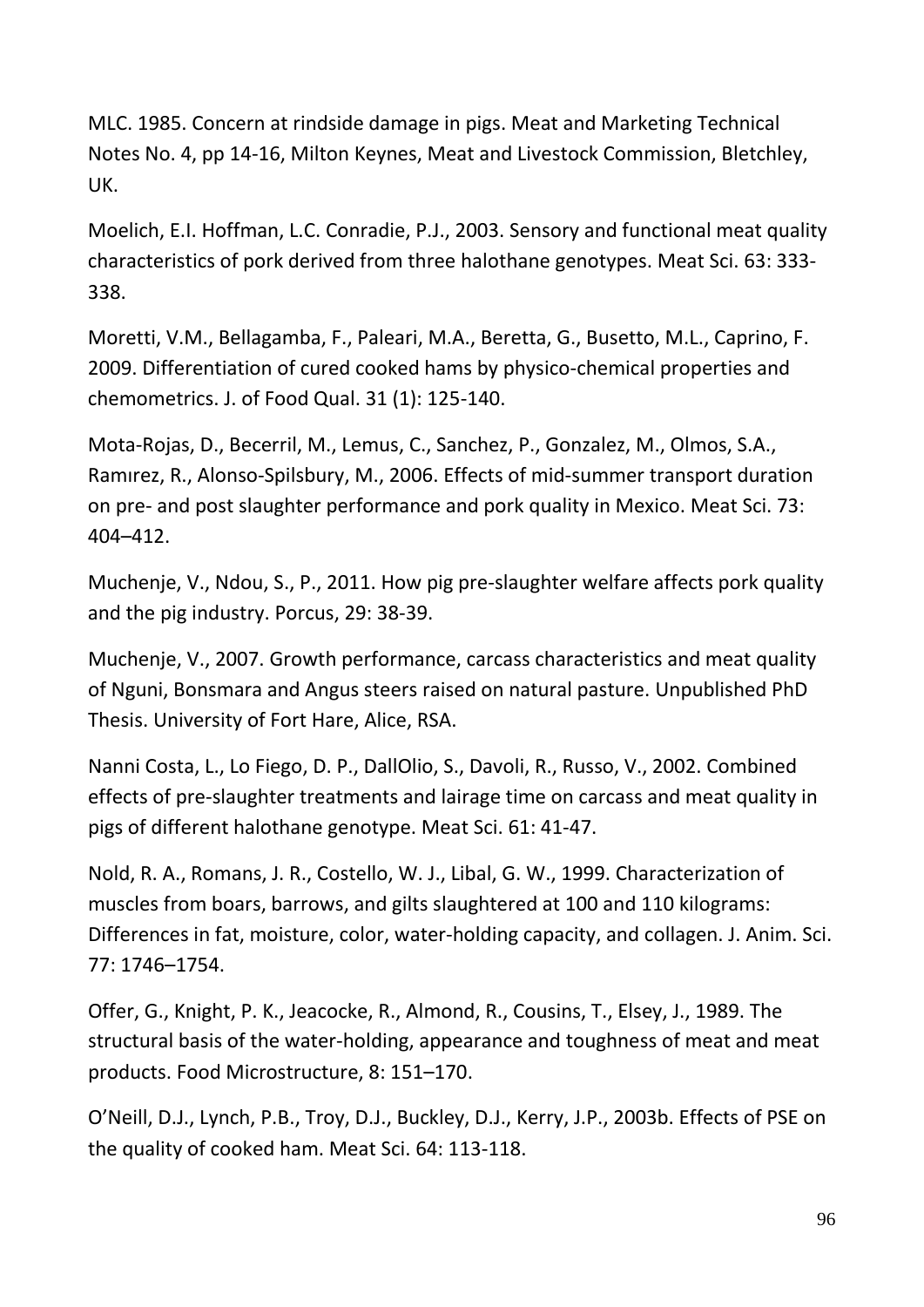Otto, G., Roehe, R., Looft, H., Thoelking, L., Knap, P.W., Rothschild, M.F., Plastow, G.S., Kalm, E., 2007. Associations of DNA markers with meat quality traits in pigs with emphasis on drip loss. Meat Sci. 77: 185-195.

Panella-Riera, N., Gispert, M., Gil, M., Soler, J., Tibau, J., Oliver, M.A., Velarde, A., Fàbrega, E., 2012. Effect of deprivation and lairage time on carcass and meat quality traits on pigs under minimal stressful conditions. Livest. Sci. 146: 29-37.

Pastrello, A., 2011. Impiego di razioni a basso titolo proteico: effetti sulla qualità delle carcasse, dei tagli commerciali e delle cosce del suino pesante. PhD thesis, Faculty of Agriculture, Padova.

Pearce, K.L., Rosenvold, K., Andersen, H.J., Hopkins, D.L., 2011. Water distribution and mobility in meat during the conversion of muscle to meat and ageing and the impacts on fresh meat quality attributes—A review. [Meat Sci.](http://www.sciencedirect.com/science/journal/03091740) [89\(2\)](http://www.sciencedirect.com/science/journal/03091740/89/2): 111–124.

Perez, M.P., Palacio, J., Santolaria, M.P., Acena, M.C., Chacon, G., Gascon, M., Calvo, J.H, Zaragoza, P., Beltran, J.A., Garcia-Belenguerd, S., 2002. Effect of transport time on welfare and meat quality in pigs. Meat Sci. 61: 425–433.

Piao, J.R., Tian, J.Z., Kim, B.G, Choi, Y. I., Kim, Y.Y., Han, In K., 2004. Effects of Sex and Market Weight on Performance, Carcass Characteristics and Pork Quality of Market Hogs Asian-Aust. J. Anim. Sci. 17(10): 1452-1458.

Pugliese, C., Bozzi, R., Campodoni, G., Acciaioli, A., Franci, O., Grandinin, G., 2005. Perfomance of cinta senese pigs reared out doors and indoors: 1. Meat and subcutaneous characteristics. Meat Sci. 69:459-464.

Rabaste, C., Faucitano, L., Saucier, L., Foury, D., Mormède, P., Correa, J. A., Giguère, A., Bergeron, R., 2007. The effects of handling and group size on welfare of pigs in lairage and its influence on stomach weight, carcass microbial contamination and meat quality variation. Can. J. Anim. Sci. 87: 3-12.

Randall, J. M., Duggan, J. A., Alami, M. A., 1995. Influence of motion and vibration of animals. Fleischwirt, 75: 201-204.

Regione Lombardia, 2014. Allevamento del suino medio-pesante:material prima nazionale per il consume fresco e trasformazione. Progetto di ricerca n. 1719 (D.g.r. 29/12/2010 n. IX/1180 Piano per la ricerca e lo sviluppo 2010), Quaderno n°158.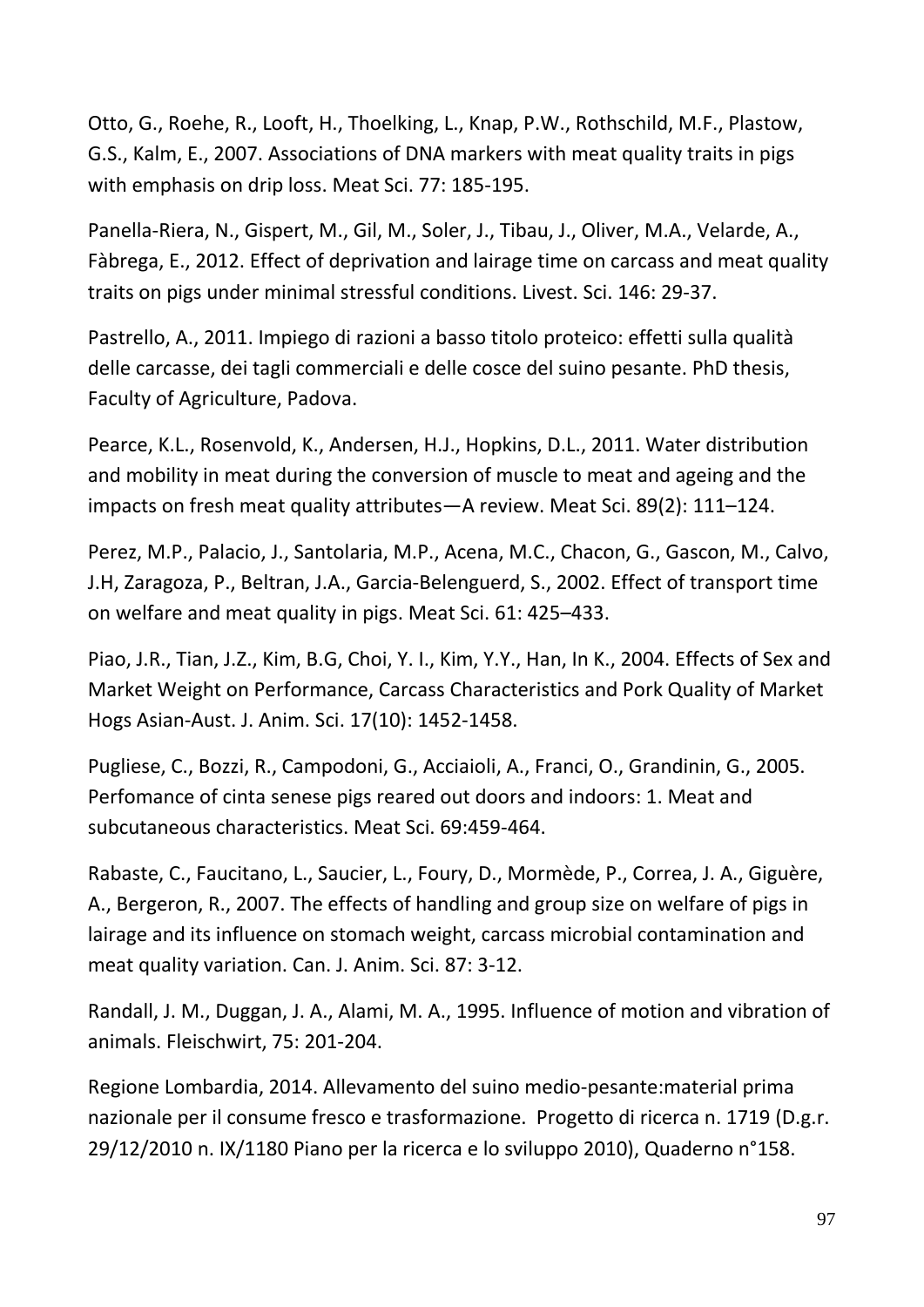Romero, M.H., Uribe-Velasquez, L.F., Sanchez, J.A., Miranda-de la Lama, G.C., 2013. Risk factors influencing bruising and high muscle pH in Colombian cattle carcasses due to transport and pre-slaughter operations. Meat Sci., 95: 256-263.

Rosenvold, K., Andersen, H. J., 2003. Factors of significance for pork quality—a review. Meat Sci. 64:219-237.

Rossi, R., Pastorelli, G., Cannata, S., Corino, C. 2010. Recent advances in the use of fatty acids as supplements in pig diets A review. Animal Feed Sci. and Technol. 162(1-2): 1-11.

Russo, V., 1990. Qualità della carcassa del suino pesante e classificazione CEE. Rivista di Suinicoltura, 5: 35-40.

Ruiz-Carrascal, J., Cava, R., Andrés, AI., Garcìa, C., 2000. Texture and appearance of dry cured ham as affected by fat content and fatty acid composition. Food Research International 33: 91–95.

Saco, Y., Docampo, M. J., Fàbrega, E., Diestre, A., Lampreave, F., Bassols, A., 2003. Effect of transport stress on serum haptoglobin and PIG-MAP in pigs. Anim. Welf. 12: 403-409.

Salajpal, K., Dikic, M., Karolyi, D., Sinjeri, Z., Liker, B., Kostelic, A., Juric, I., 2005. Blood serum metabolites and meat quality in crossbred pigs experiencing different lairage time. Ital. J. Anim. Sci. 4: 119-121.

Santos, C., Almeida, J. M., Matias, E. C., Fraqueza, M. J.,Roseiro, C., Sardinha, L., 1997. Influence of lairageenvironmentalconditions and resting time on meat quality in pigs. Meat Sci. 45: 253-262.

Sanudo, C., Alfonso, M., Sanchez, A., Berge, P., Dransfield, E., Zygoyiannis, D., 2003. Meat texture of lambs from different European production systems. Australian Journal of Agricultural Research, 54: 551–560.

Savell, J. W., Mueller, S. M., Baird, B. E., 2005. The chilling of carcasses. Meat Sci. 70: 449-459.

Schaefer, A. L., Jones, S. D. M., Murray, A. C., Sather, A. P., Tong, A. K. W., 1989. Infrared thermography of pigs with known genotypes for stress susceptibility in relation to pork quality. Can. J. Anim. Sci. 69: 491495.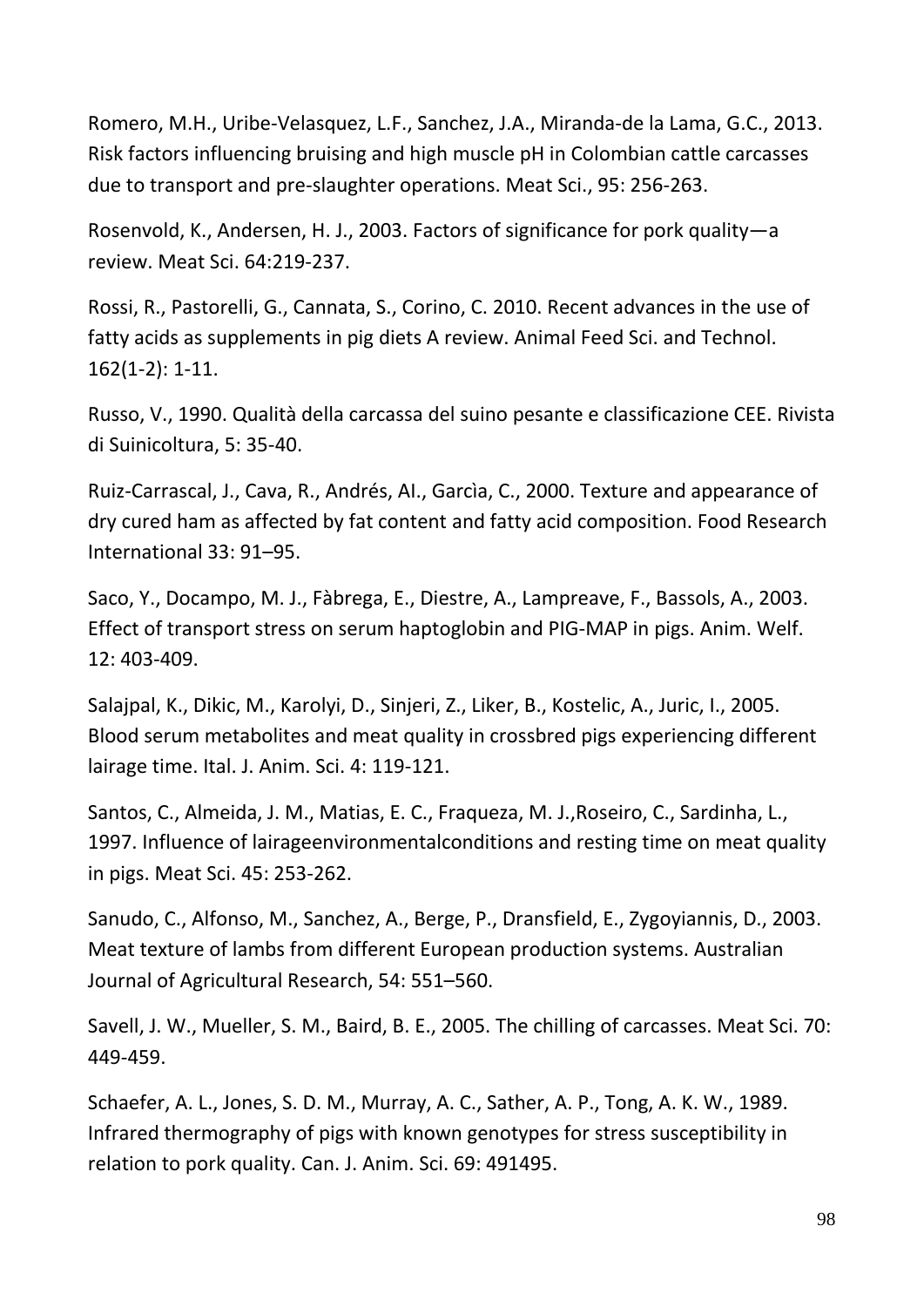Scheeren, M. B., Gonyou, H. W., Brown, J., Weschenfelder, A. V., Faucitano, L., 2014. Effects of transport time and location within truck on skin bruises and meat quality of market weight pigs in two seasons. Can. J. Anim. Sci. 94: 71-78.

Støier, S., DallAaslyng, M., Olsen, E.V., Henckel, P., 2001. The effect of stress during lairage and stunning on muscle metabolism and drip loss in Danish pork. Meat Sci. 59: 127-131.

Strappini, A.C.,Frankena, K., Gallo, C., Metz, J., Kemp, B., 2010. Prevalence and risk factors for bruises in Chilean bovine carcasses. Meat Sci. 86: 859–864.

Szent István University, Faculty for Agricultural and Environmental Sciences, Gödöllő, Hungary, 2009. Effect of transport, lairage and pre-slaughter handling-Welfare and food quality implications at harvest in meat producing animals. WP1 Animal Welfare, EU WELFOOD PROJECT, Leonardo Da Vinci Program.

Tarrant, P.V., 1989. The effects of Handling, transport, slaughter and chilling on meat quality and yield in pigs- a review. Irish J. Food. Sci. Tech. 13: 70-107.

[Teye,](http://www.sciencedirect.com/science/article/pii/S0309174005004110) G.A., [Sheard,](http://www.sciencedirect.com/science/article/pii/S0309174005004110) P.R. , [Whittington,](http://www.sciencedirect.com/science/article/pii/S0309174005004110) F.M., [Nute,](http://www.sciencedirect.com/science/article/pii/S0309174005004110) G.R., [Stewart,](http://www.sciencedirect.com/science/article/pii/S0309174005004110) A., [Wood,](http://www.sciencedirect.com/science/article/pii/S0309174005004110) J.D., 2006. Influence of dietary oils and protein level on pork quality. 1. Effects on muscle fatty acid composition, carcass, meat and eating quality. [Meat Sci.73\(1\)](http://www.sciencedirect.com/science/journal/03091740/73/1): 157–165.

Thorell, K., 2009. Factors influencing pig behaviour during unloading from a transport*.* First cycle, G2E. Uppsala: SLU, Dept. of Animal Environment and Health.

Torley, P. J., D'Arcy, B. R., Trout, G.R., 2000. The effect of ionic strength, polyphosphates type, pH, cooking temperature and pre-blending on the functional properties of normal and pale, soft, exudative (PSE) pork. Meat Sci. 55: 451-462.

Troeger, K., 1989. Plasma adrenaline levels of pigs after different pre-slaughter handling and stunning methods. Proc. 35th Int. Congr. Meat Sci. Tech. Copenhagen, Denmark, pp 945-980.

Van de Perre, V., Permentier, L., De Bie, S., Verbeke, G., Geers, R., 2010. Effect of unloading, lairage, pig handling, stunning and season on pH of pork. Meat Sci. 86: 931-937.

Van der Wal, P.G., Engel, B., Reimert, H.G.M., 1999. The effect of stress, applied immediately before stunning, on pork quality. Meat Sci. 53: 101-106.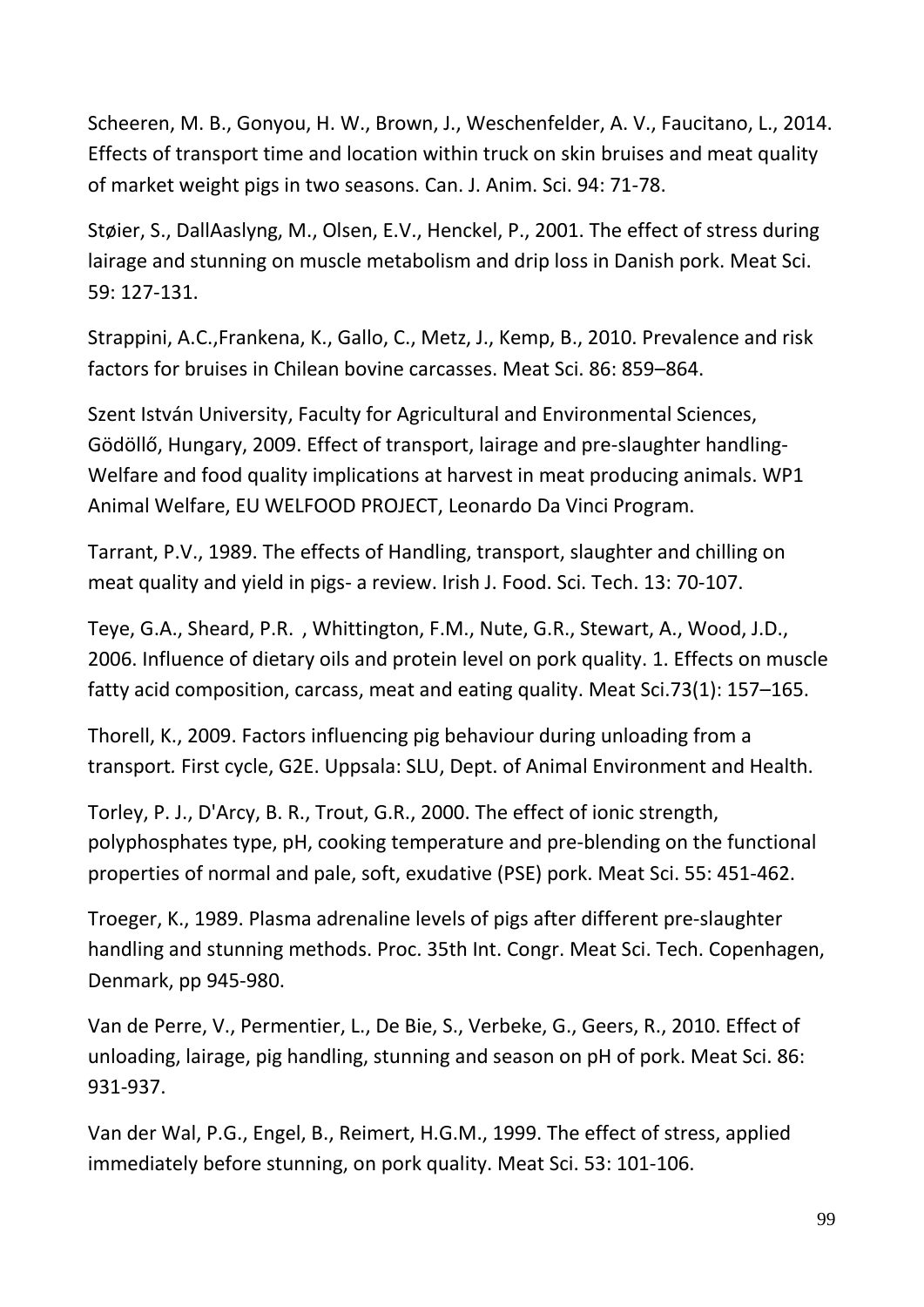Vimiso, P., Muchenje, V., 2013. A survey on the effect of transport method on bruises, pH and colour of meat from cattle slaughtered at a South African commercial abattoir. South African Journal of Animal Science 43(1): 105-11.

Warner, R.D., Kauffman, R.G., Greaser, M.L., 1997. Muscle protein changes postmortem in relation to pork quality traits. Meat Sci. 45: 339-352.

Warner, R.D., 1994. Physical properties of porcine musculature in relation to postmortem biochemical changes in muscle proteins. PhD Thesis, University of Wisconsin - Madison.

Warris, P.D., 2003. Optimal lairage times and conditions for slaughter pigs: a review. The veterinary record, 153: 170-176.

Warriss, P. D., 2000. Meat science: An introductory text. CAB-International: England: Wallingford.

Warris, F. D., Brown, S., Edwards, J. and Knowles, T. 1998.Effect of lairage time on levels of stress and meat quality in pigs. Anim. Sci. 66: 255-261.

Warriss, P. D. 1998. Choosing appropriate space allowances for slaughter pigs transported by road: a review. Vet. Rec. 142: 449–454.

Warriss, P.D., 1998. The welfare of slaughter pigs during transport. Animal Welfare, 7: 365–381.

Warriss, P. D., 1996: Guidelines for the handling of pigs ante mortem. Proc. EUseminar "New Information on Welfare and Meat Quality of Pigs as Related to Handling, Transport and Lairage Conditions", Landbauforschung Völkenrode, Mariensee, Germany. Sonderheft, (166) 217-224.

Warris, P. D., Brown, S. N., Adams, S. J. M., Corlett, I. K., 1994. Relationship between subjective and objective assessments of stress at slaughter and meat quality in pigs. Meat Sci. 38: 329–340.

Warriss, P. D. 1987. The effect of time and conditions oftransport and lairage on pig meat quality. Pp 245-264 in P. V. Tarrant,G. Eikelenboom and G. Monin, eds. Evaluationand controlof meat quality in pigs. Martinus Nijhoff Publisher, Boston, MA

Warriss, P. D., Brown, S. N., 1987. The relationship between initial pH, reflectance and exudation in pig muscle. Meat Sci. 20: 65-74.